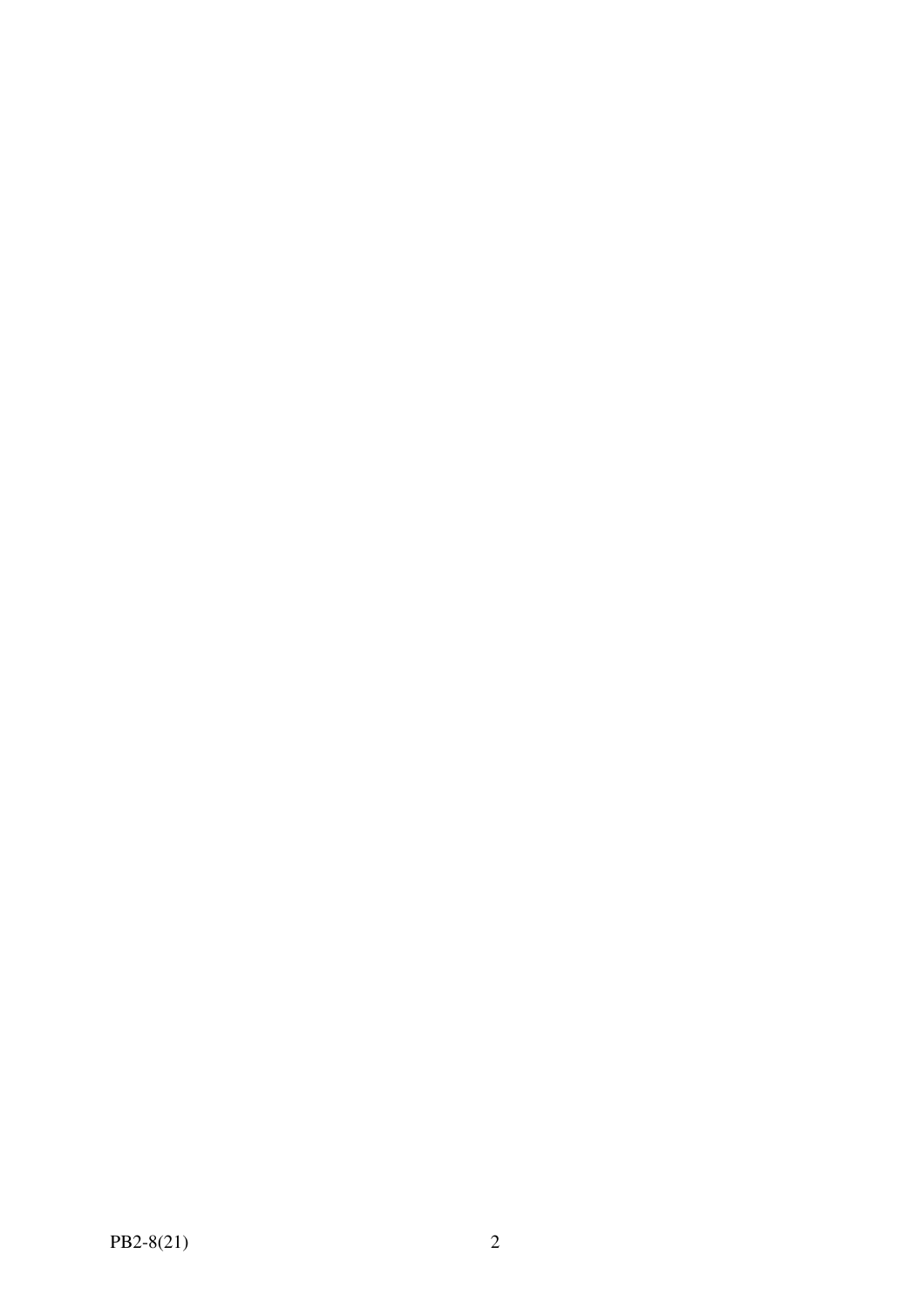# **FLDWARN for Lower Brisbane and Bremer Rs**

### **1 December 2010 to 31 January 2011**

TO::BOM615 IDQ20805 Australian Government Bureau of Meteorology Queensland FLOOD WARNING FOR THE LAIDLEY, LOCKYER AND WARRILL CREEKS AND BREMER RIVER Issued at 7:29 AM on Sunday the 5th of December 2010 by the Bureau of Meteorology, Brisbane. Widespread rainfall overnight has resulted in fast stream rises across the Lockyer, Laidley and Warrill Creek catchments with major flooding currently easing at Showground Weir on Laidley Creek, and minor flooding on the rise on Lockyer Creek at Gatton and Churchbank Weir on Warrill Creek, and also at Rosewood on the Bremer River. Rises and minor flooding are expected to extend downstream along these creek systems during Sunday. Rainfall totals of between 30mm to 70mm have been recorded since 9am Saturday, particularly in the upper Laidley and Tenthill Creek catchments. The rainfall has become more coastal however at 7am Sunday. Weather Forecast: Showers and morning drizzle with the chance of an afternoon thunderstorm. Next Issue: The next warning will be issued at about 1pm Sunday. Latest River Heights: Lockyer Ck at Helidon # 1.4m falling 06:49 AM SUN 05/12/10 Sandy Creek at Sandy Creek Road # 1.05m steady 04:13 AM SUN 05/12/10 Tenthill Ck at Tenthill  $\star$  4.12m rising 02:20 AM SUN 05/12/10 Tenthill Ck at Tenthill \*  $1.2$ m rising 02:20 AM SUN 05/12/10<br>
Tenthill Ck at Tenthill #  $3.02$ m falling 07:07 AM SUN 05/12/10<br>
Lockver Ck at Gatton # 7.44m rising 07:08 AM SUN 05/12/10 Lockyer Ck at Gatton # 7.44m rising 07:08 AM SUN 05/12/10 Laidley Ck at Mulgowie \* 6.7m falling 02:30 AM SUN 05/12/10 Laidley Ck at Mulgowie \* 6.7m falling 02:30 AM SUN 05/12/10<br>
Laidley Ck at Showground Weir # 8.16m falling 07:08 AM SUN 05/12/10<br>
Laidley Ck at Warrego Hwy \* 2.36m rising 02:00 AM SUN 05/12/10<br>
Lockyer Ck at Glenore Grove 8.10m ....<br>2.36m rising 02:00 AM SUN 05/12/10<br>2.9m steady 07:05 AM SUN 05/12/10 Lockyer Ck at Glenore Grove # 2.8m steady 07:05 AM SUN 05/12/10 Lockyer Ck at Lyons Br # 2.31m rising 06:50 AM SUN 05/12/10 Lockyer Ck at O'Reilly's Weir # 7.88m steady 04:36 AM SUN 05/12/10 Bremer R at Adams Br \* 3.63m falling 02:30 AM SUN 05/12/10 Bremer R at Adams Br # 2.23m falling 07:07 AM SUN 05/12/10 Bremer R at Stokes Crossing # 3.35m falling 07:06 AM SUN 05/12/10 Spring Ck at Greys Plains Rd # 1.09m falling 06:59 AM SUN 05/12/10 Western Ck at Grandchester # 0.88m falling 07:00 AM SUN 05/12/10 Western Ck at Kuss Rd # 5.92m falling 07:06 AM SUN 05/12/10 Western Ck at Rosewood WWTP # 6.95m steady 06:32 AM SUN 05/12/10 Bremer R at Rosewood# 4.61m rising 07:07 AM SUN 05/12/10 Bremer R at Rosewood # 4.66m rising 07:10 AM SUN 05/12/10 Bremer R at Five Mile Br Walloon # 1.28m rising 06:39 AM SUN 05/12/10 Bremer R at Five Mile Br Walloon  $# -0.14$ m steady  $06:54$  AM SUN 05/12/10 Bremer R at Walloon DERM \* 2.37m falling 02:00 AM SUN 05/12/10 Reynolds Ck at Moogerah Dam  $*$  -1.53m steady 07:50 AM SAT 04/12/10 Reynolds Ck at Moogerah Dam # 154.2m rising 07:02 AM SUN 05/12/10 Warrill Ck at Kalbar Weir HW # 75.55m steady 07:00 AM SUN 05/12/10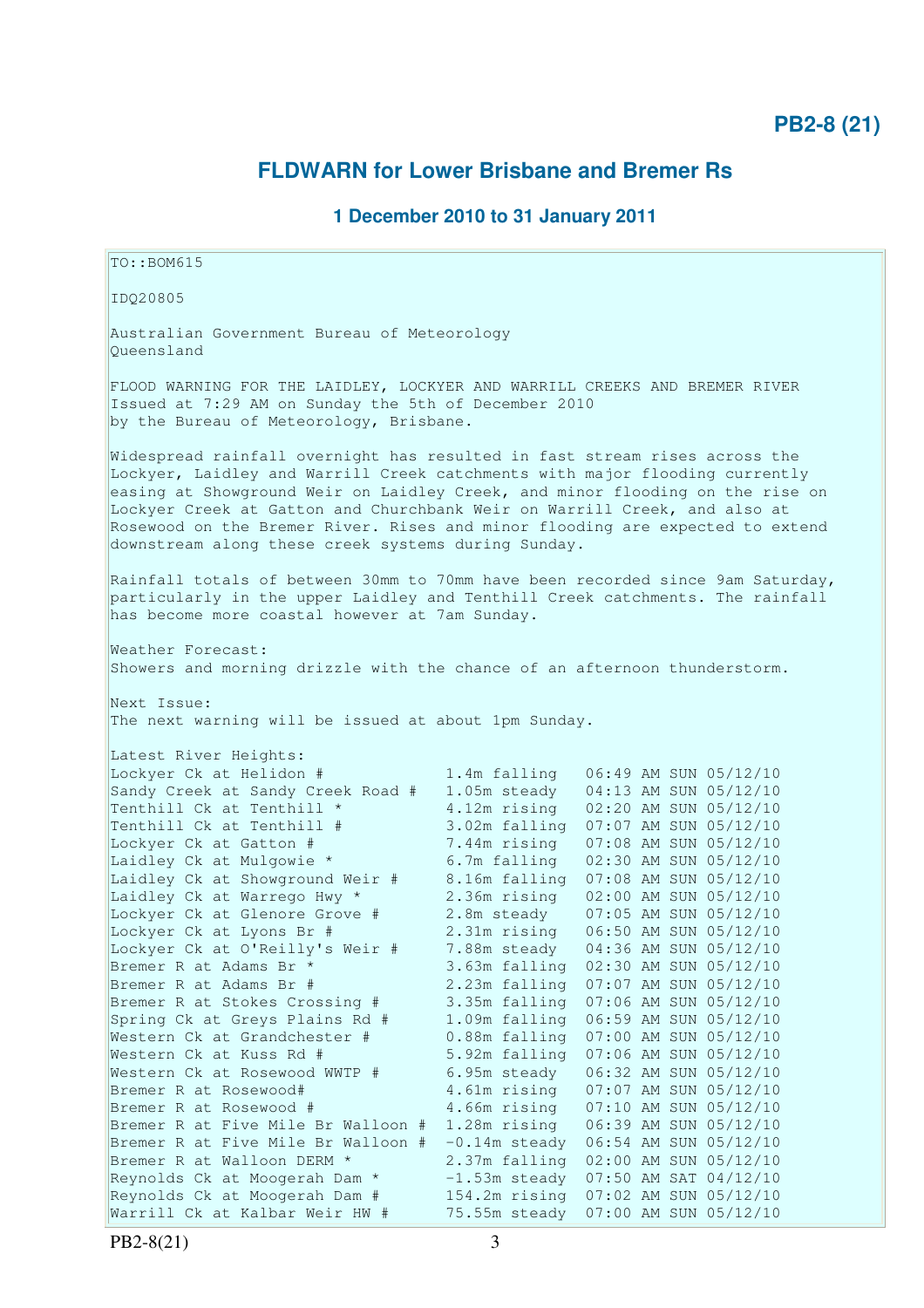Warrill Ck at Harrisville # 4.48m falling 07:00 AM SUN 05/12/10 Warrill Ck at Harrisville# 4.35m steady 06:29 AM SUN 05/12/10 Warrill Ck at Churchbank Weir # 1.41m rising 07:04 AM SUN 05/12/10 Warrill Ck at Greens Rd Amberley # 3.8m rising 07:09 AM SUN 05/12/10 Bremer R at One Mile Br # 5.68m rising 07:08 AM SUN 05/12/10 Bremer R at Hancocks Br Brassall # 1.33m steady 07:11 AM SUN 05/12/10 Bremer R at Ipswich # 0m rising 07:09 AM SUN 05/12/10 \*,# denotes automatic stations. Warnings and River Height Bulletins are available at http://www.bom.gov.au/qld/flood/ . Flood Warnings are also available on telephone 1300 659 219 at a low call cost of 27.5 cents, more from mobile, public and satellite phones.

FLOOD WARNING FOR THE LAIDLEY, LOCKYER AND WARRILL CREEKS AND BREMER RIVER

The rainfall has eased during Sunday morning, with creek levels also generally easing. Some minor to moderate flooding remains on Lockyer Creek at Glenore Grove, the Warrego Highway on Laidley Creek, Warrill Creek at Harrisville, and

PB2-8(21) 4 at Rosewood on the Bremer River. River levels downstream through to Ipswich will remain well below minor flood level during Sunday. Some minor flooding continues to rise on Lockyer Creek at Glenore Grove, and minor flooding is peaking on Laidley Creek at the Warrego Highway. Moderate flooding is also peaking on Warrill Creek at Harrisville, with minor flood levels continuing to rise downstream at Churchbank Weir. Moderate flooding has also peaked on the Bremer River at Rosewood, with minor flood levels continuing to rise downstream at Five Mile Bridge at Walloon. River levels downstream through to Ipswich will remain well below minor flood level during Sunday. Weather Forecast: Rain easing to showers with the chance of an afternoon thunderstorm. Next Issue: The next warning will be issued at about 4pm Sunday. Latest River Heights: Lockyer Ck at Helidon # 1.24m falling 12:19 PM SUN 05/12/10<br>Sandy Creek at Sandy Creek Road # 1.1m rising 10:27 AM SUN 05/12/10 Sandy Creek at Sandy Creek Road  $\#$  1.1m rising 10:27 AM SUN 05/12/10<br>Tenthill Ck at Tenthill  $\#$  2.42m falling 12:07 PM SUN 05/12/10 Tenthill Ck at Tenthill  $\#$  2.42m falling 12:07 PM SUN 05/12/10<br>Lockyer Ck at Gatton  $\#$  6.72m falling 12:23 PM SUN 05/12/10 Lockyer Ck at Gatton # 6.72m falling 12:23 PM SUN 05/12/10<br>
Laidley Ck at Mulgowie \* 3.23m falling 11:00 AM SUN 05/12/10 Laidley Ck at Mulgowie \* 3.23m falling 11:00 AM SUN 05/12/10 Laidley Ck at Showground Weir # 5.54m falling 12:11 PM SUN 05/12/10 Laidley Ck at Warrego Hwy \* 5.12m rising 11:00 AM SUN 05/12/10 Lockyer Ck at Glenore Grove # 8.1m rising 12:22 PM SUN 05/12/10 Lockyer Ck at Lyons Br # 2.95m rising 12:23 PM SUN 05/12/10

Australian Government Bureau of Meteorology

by the Bureau of Meteorology, Brisbane.

Issued at 12:50 PM on Sunday the 5th of December 2010

TO::BOM615

Queensland

IDQ20805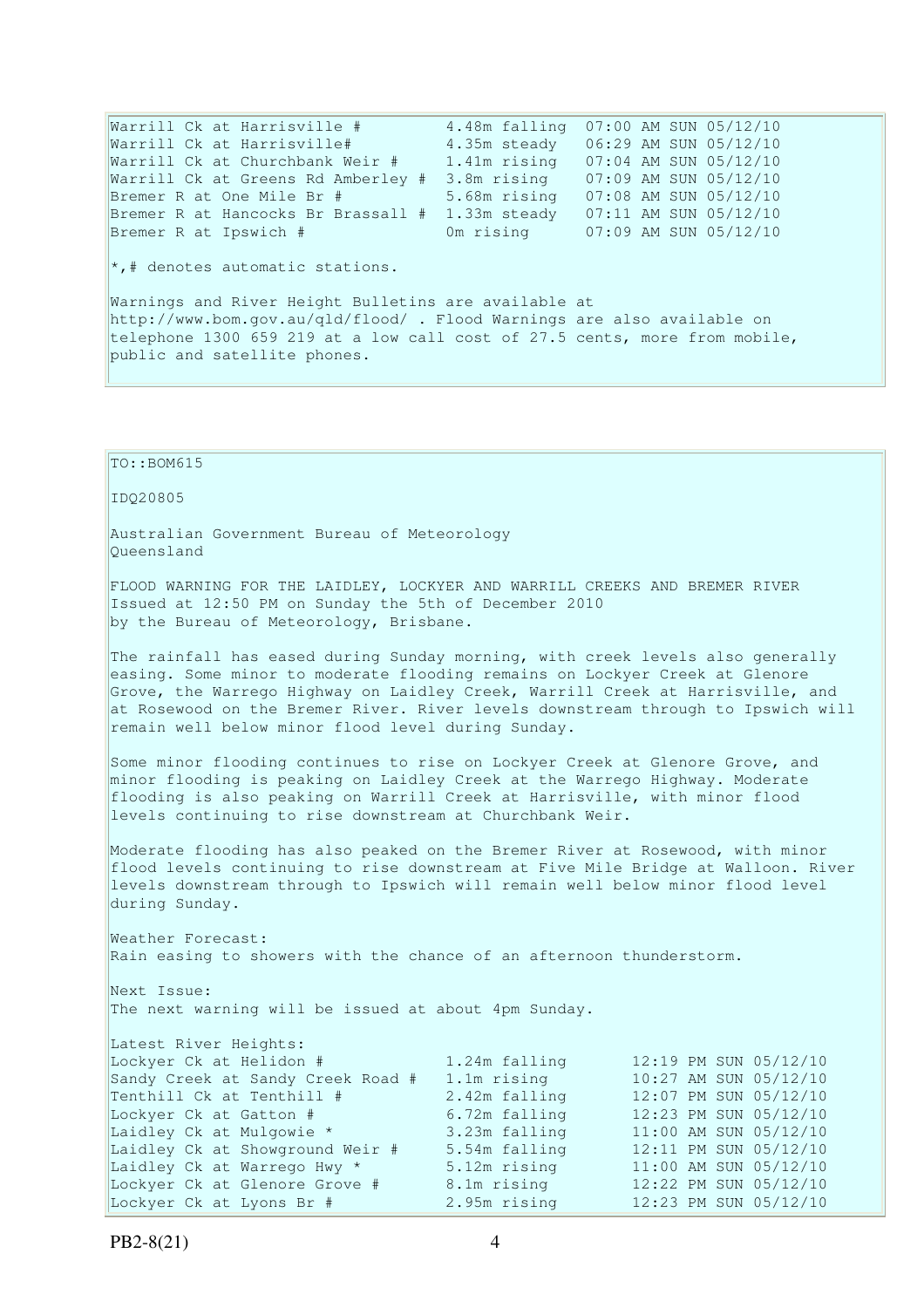Lockyer Ck at Lyons Br # 2.8m rising 12:23 PM SUN 05/12/10 Lockyer Ck at O'Reilly's Weir # 7.9m steady 10:36 AM SUN 05/12/10 Bremer R at Adams Br # 1.83m falling 12:10 PM SUN 05/12/10 Bremer R at Stokes Crossing # 2.4m falling 12:08 PM SUN 05/12/10 Bremer R at Rosewood# 5.01m falling 12:07 PM SUN 05/12/10 Bremer R at Rosewood # 5.02m falling 12:22 PM SUN 05/12/10 Bremer R at Five Mile Br Walloon # 4.76m rising 12:21 PM SUN 05/12/10 Bremer R at Walloon DERM \* 3.14m rising 11:30 AM SUN 05/12/10 Warrill Ck at Kalbar Weir HW # 75.33m falling 11:07 AM SUN 05/12/10 Warrill Ck at Kalbar well nw  $\#$   $\#$   $\#$   $\#$  4.5m falling 12:18 PM SUN 05/12/10 Warrill Ck at Harrisville# 4.4m rising 12:24 PM SUN 05/12/10 Warrill Ck at Churchbank Weir # 1.87m rising 12:03 PM SUN 05/12/10 Warrill Ck at Greens Rd Amberley # 4.34m rising 12:18 PM SUN 05/12/10 Bremer R at One Mile Br # 6.38m rising 12:14 PM SUN 05/12/10 Bremer R at Hancocks Br Brassall # 2.53m rising 12:08 PM SUN 05/12/10 Bremer R at Ipswich # 2.3m rising 11:53 AM SUN 05/12/10  $\star$ , # denotes automatic station. Warnings and River Height Bulletins are available at http://www.bom.gov.au/qld/flood/ . Flood Warnings are also available on telephone 1300 659 219 at a low call cost of 27.5 cents, more from mobile, public and satellite phones.

### TO::BOM615

IDQ20805

Australian Government Bureau of Meteorology Queensland

FLOOD WARNING FOR THE LAIDLEY, LOCKYER AND WARRILL CREEKS AND BREMER RIVER Issued at 3:44 PM on Sunday the 5th of December 2010 by the Bureau of Meteorology, Brisbane.

Minor flooding is slowly peaking on the Lockyer and Laidley Creeks. Minor to moderate flooding continues along Warrill Creek between Harrisville and Amberley. Minor flooding also continues along the Bremer River between Rosewood and Walloon, where river levels downstream through to Ipswich will remain well below minor flood level.

Minor flooding nears a peak on Lockyer Creek at Glenore Grove and at the Warrego Highway on Laidley Creek. Minor to moderate flooding continues along Warrill Creek between Harrisville and Churchbank Weir through to Amberley.

Weather Forecast: Rain easing to showers with the chance of an afternoon thunderstorm.

Next Issue: The next warning will be issued at about 8pm Sunday.

| Latest River Heights: |  |  |                                 |  |               |  |                       |
|-----------------------|--|--|---------------------------------|--|---------------|--|-----------------------|
|                       |  |  | Lockyer Ck at Gatton #          |  | 6.06m falling |  | 03:23 PM SUN 05/12/10 |
|                       |  |  | Laidley Ck at Showground Weir # |  | 5.36m falling |  | 03:11 PM SUN 05/12/10 |
|                       |  |  | Laidley Ck at Warrego Hwy *     |  | 5.18m rising  |  | 02:00 PM SUN 05/12/10 |
|                       |  |  | Lockyer Ck at Glenore Grove #   |  | 8.34m falling |  | 03:21 PM SUN 05/12/10 |
|                       |  |  | Lockyer Ck at Lyons Br #        |  | 5.61m rising  |  | 03:23 PM SUN 05/12/10 |
|                       |  |  | Lockyer Ck at O'Reilly's Weir * |  | 7.93m steady  |  | 02:00 PM SUN 05/12/10 |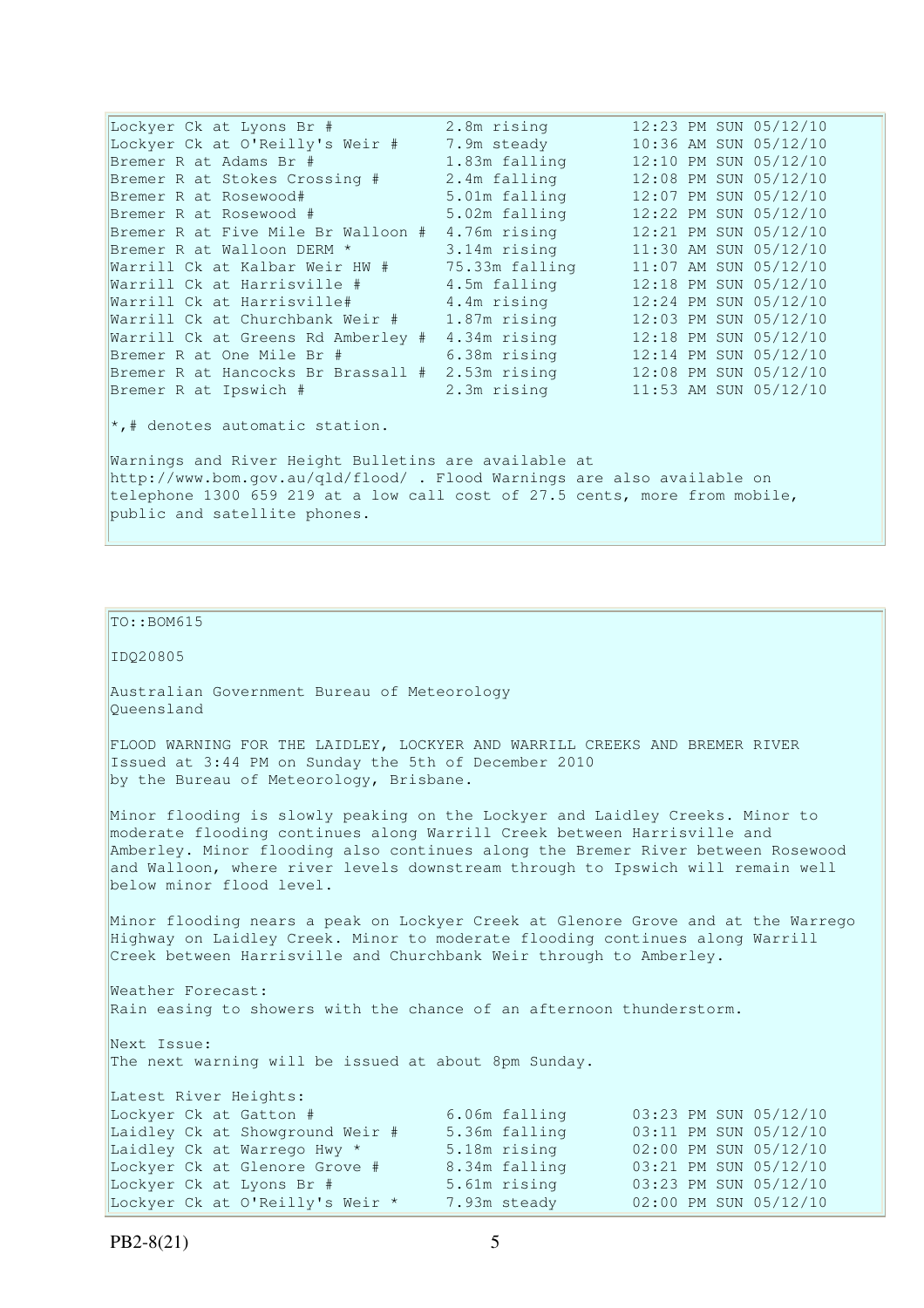Bremer R at Adams Br # 1.75m falling 02:37 PM SUN 05/12/10 Bremer R at Stokes Crossing # 2.1m falling 02:59 PM SUN 05/12/10 Bremer R at Rosewood# 4.71m falling 03:18 PM SUN 05/12/10 Bremer R at Five Mile Br Walloon # 5m rising 02:21 PM SUN 05/12/10<br>Warrill Ck at Harrisville # 3.96m falling 03:24 PM SUN 05/12/10 Warrill Ck at Harrisville  $\#$  3.96m falling Warrill Ck at Churchbank Weir # 1.97m rising 02:10 PM SUN 05/12/10 Warrill Ck at Greens Rd Amberley # 4.52m rising 03:21 PM SUN 05/12/10 Bremer R at One Mile Br # 7.18m rising 03:24 PM SUN 05/12/10 Bremer R at Hancocks Br Brassall # 2.23m falling 03:10 PM SUN 05/12/10 Bremer R at Ipswich  $\#$  1.3m falling 03:19 PM SUN 05/12/10 \*,# denotes automatic station. Warnings and River Height Bulletins are available at http://www.bom.gov.au/qld/flood/ . Flood Warnings are also available on telephone 1300 659 219 at a low call cost of 27.5 cents, more from mobile, public and satellite phones.

### TO::BOM615

### IDQ20805

Australian Government Bureau of Meteorology Queensland

FINAL FLOOD WARNING FOR THE LAIDLEY, LOCKYER AND WARRILL CREEKS AND BREMER RIVER Issued at 7:46 PM on Sunday the 5th of December 2010 by the Bureau of Meteorology, Brisbane.

Further showers are forecast overnight which are likely to cause some small renewed rises, however stream levels across the Laidley, Lockyer and Warrill Creeks and the Bremer River are expected to continue to ease during Sunday evening. River levels at Ipswich will remain below minor flood level.

Minor flooding is easing at the Warrego Highway on Laidley Creek, and along Warrill Creek between Harrisville and Churchbank Weir, with minor flood levels nearing a peak during Sunday evening at Amberley. Minor flood levels are also easing along the Bremer River between Rosewood and Walloon.

Weather Forecast: A few showers and a possible thunderstorm.

Next Issue: This is the final warning. River Height Bulletins will continue to be issued.

| Latest River Heights:              |               |                       |  |  |  |  |
|------------------------------------|---------------|-----------------------|--|--|--|--|
| Lockyer Ck at Gatton #             | 5.38m falling | 07:11 PM SUN 05/12/10 |  |  |  |  |
| Laidley Ck at Showground Weir #    | 5.26m steady  | 05:53 PM SUN 05/12/10 |  |  |  |  |
| Laidley Ck at Warrego Hwy *        | 4.98m falling | 05:00 PM SUN 05/12/10 |  |  |  |  |
| Lockyer Ck at Glenore Grove #      | 7.72m falling | 07:15 PM SUN 05/12/10 |  |  |  |  |
| Lockyer Ck at Lyons Br #           | 8.57m rising  | 07:14 PM SUN 05/12/10 |  |  |  |  |
| Lockyer Ck at O'Reilly's Weir *    | 7.95m steady  | 06:00 PM SUN 05/12/10 |  |  |  |  |
| Bremer R at Adams Br #             | 1.87m rising  | 07:07 PM SUN 05/12/10 |  |  |  |  |
| Bremer R at Stokes Crossing #      | 1.95m steady  | 06:53 PM SUN 05/12/10 |  |  |  |  |
| Bremer R at Rosewood #             | 4.28m falling | 07:07 PM SUN 05/12/10 |  |  |  |  |
| Bremer R at Five Mile Br Walloon # | 4.5m falling  | 07:15 PM SUN 05/12/10 |  |  |  |  |
| Warrill Ck at Harrisville #        | 3.16m falling | 07:15 PM SUN 05/12/10 |  |  |  |  |
| Warrill Ck at Churchbank Weir #    | 1.82m falling | 07:06 PM SUN 05/12/10 |  |  |  |  |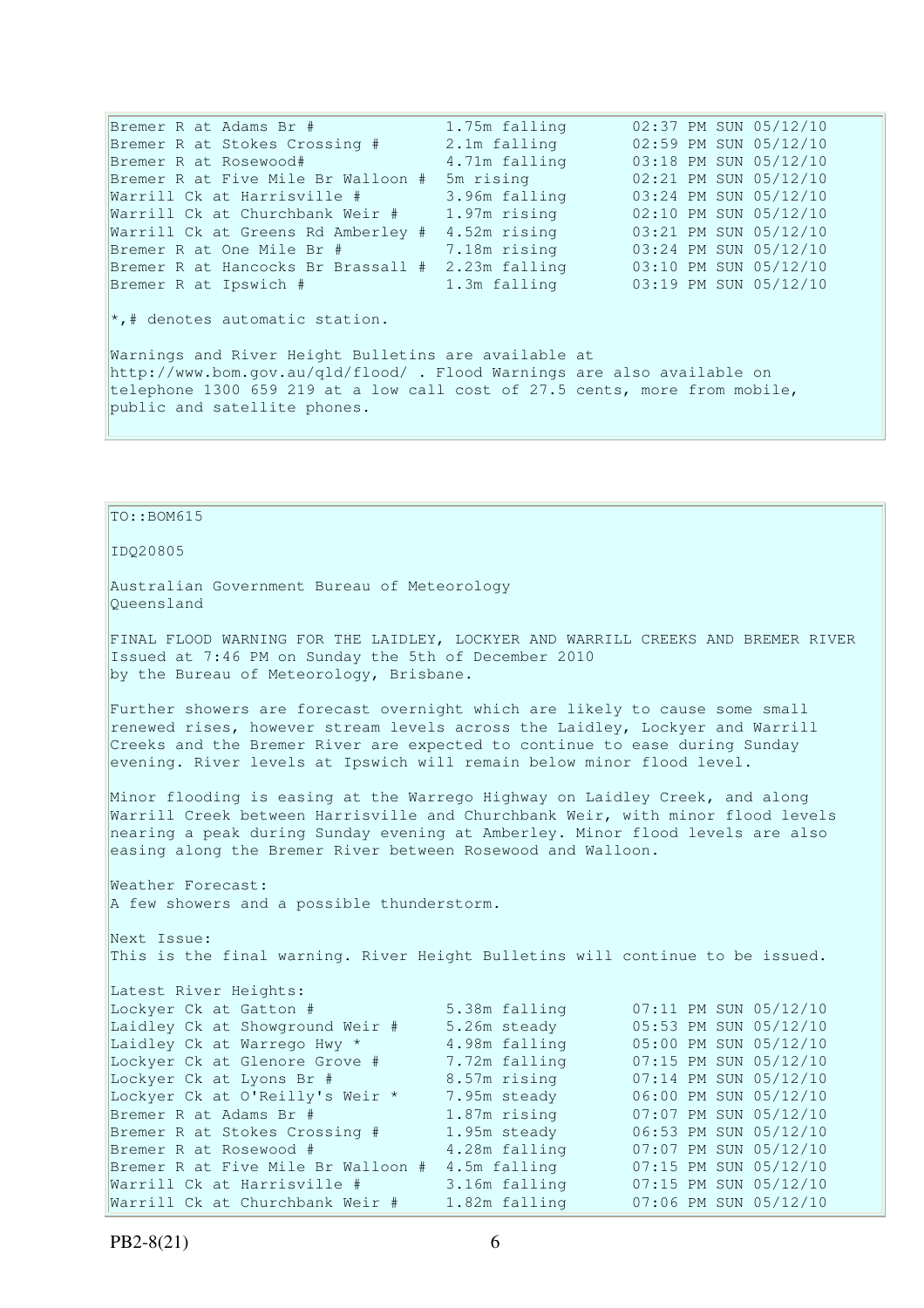| Warrill Ck at Greens Rd Amberley #                                         | 4.68m rising  | 07:12 PM SUN 05/12/10 |  |  |  |  |  |
|----------------------------------------------------------------------------|---------------|-----------------------|--|--|--|--|--|
| Bremer R at One Mile Br #                                                  | 10.23m rising | 07:12 PM SUN 05/12/10 |  |  |  |  |  |
| Bremer R at Ipswich #                                                      | 1.85m rising  | 07:14 PM SUN 05/12/10 |  |  |  |  |  |
| $\star$ ,# denotes automatic station.                                      |               |                       |  |  |  |  |  |
| Warnings and River Height Bulletins are available at                       |               |                       |  |  |  |  |  |
| http://www.bom.gov.au/qld/flood/ . Flood Warnings are also available on    |               |                       |  |  |  |  |  |
| telephone 1300 659 219 at a low call cost of 27.5 cents, more from mobile, |               |                       |  |  |  |  |  |
| public and satellite phones.                                               |               |                       |  |  |  |  |  |
|                                                                            |               |                       |  |  |  |  |  |

| TO:: BOM615                                                                                                                                                                                                                                                                                                                                                                             |                                                                                                                                                               |                                                                                                                                                                                                                                                                                                                              |
|-----------------------------------------------------------------------------------------------------------------------------------------------------------------------------------------------------------------------------------------------------------------------------------------------------------------------------------------------------------------------------------------|---------------------------------------------------------------------------------------------------------------------------------------------------------------|------------------------------------------------------------------------------------------------------------------------------------------------------------------------------------------------------------------------------------------------------------------------------------------------------------------------------|
| IDQ20805                                                                                                                                                                                                                                                                                                                                                                                |                                                                                                                                                               |                                                                                                                                                                                                                                                                                                                              |
| Australian Government Bureau of Meteorology<br>Oueensland                                                                                                                                                                                                                                                                                                                               |                                                                                                                                                               |                                                                                                                                                                                                                                                                                                                              |
| FLOOD WARNING FOR LAIDLEY AND WARRILL CREEKS AND THE BREMER RIVER<br>Issued at 11:01 PM on Sunday the 19th of December 2010<br>by the Bureau of Meteorology, Brisbane.                                                                                                                                                                                                                  |                                                                                                                                                               |                                                                                                                                                                                                                                                                                                                              |
| Fast river level rises are occurring along Lockyer, Western and Warrill Creeks<br>with some minor to moderate flooding expected overnight and during Monday. Some<br>minor flooding is occurring along the Bremer River.                                                                                                                                                                |                                                                                                                                                               |                                                                                                                                                                                                                                                                                                                              |
| LOCKYER CREEK<br>Fast rises are occurring from Gatton to Rifle Range Road with some minor<br>flooding forecast. Further forecasts will be made as upstream peaks are<br>observed.                                                                                                                                                                                                       |                                                                                                                                                               |                                                                                                                                                                                                                                                                                                                              |
| WARRILL CREEK<br>Moderate flood levels are rising at Harrisville with minor flooding expected to<br>rise further at Amberley. Moderate flood levels are unlikely.                                                                                                                                                                                                                       |                                                                                                                                                               |                                                                                                                                                                                                                                                                                                                              |
| BREMER RIVER<br>Moderate flooding is likely at Kuss Road along Western Creek overnight. At least<br>minor flood levels are expected at Rosewood WWTP overnight with moderate flood<br>levels likely tomorrow at Rosewood.                                                                                                                                                               |                                                                                                                                                               |                                                                                                                                                                                                                                                                                                                              |
| Next Issue:<br>The next warning will be issued by 8am Monday.                                                                                                                                                                                                                                                                                                                           |                                                                                                                                                               |                                                                                                                                                                                                                                                                                                                              |
| Latest River Heights:<br>Lockyer Ck at Helidon *<br>Lockyer Ck at Helidon #<br>Flagstone Ck at Brown-Zirbels Rd * 4.39m falling<br>Ma Ma Ck at Harm's *<br>Tenthill Ck at Tenthill *<br>Tenthill Ck at Tenthill #<br>Lockyer Ck at Gatton *<br>Lockyer Ck at Gatton #<br>Laidley Ck at Laidley<br>Laidley Ck at Showground Weir *<br>Laidley Ck at Showground Weir #<br>Bill Gunn Dam # | 3.97m rising<br>3.52m falling<br>2.88m falling<br>2.72m falling<br>2.68m rising<br>3.67m rising<br>7m rising<br>5.75m rising<br>5.8m rising<br>109.88m steady | 08:40 PM SUN 19/12/10<br>10:57 PM SUN 19/12/10<br>08:40 PM SUN 19/12/10<br>08:30 PM SUN 19/12/10<br>09:20 PM SUN 19/12/10<br>10:54 PM SUN 19/12/10<br>08:40 PM SUN 19/12/10<br>10:56 PM SUN 19/12/10<br>4.05m rising slowly 07:05 AM SUN 19/12/10<br>08:40 PM SUN 19/12/10<br>10:50 PM SUN 19/12/10<br>09:20 PM SUN 19/12/10 |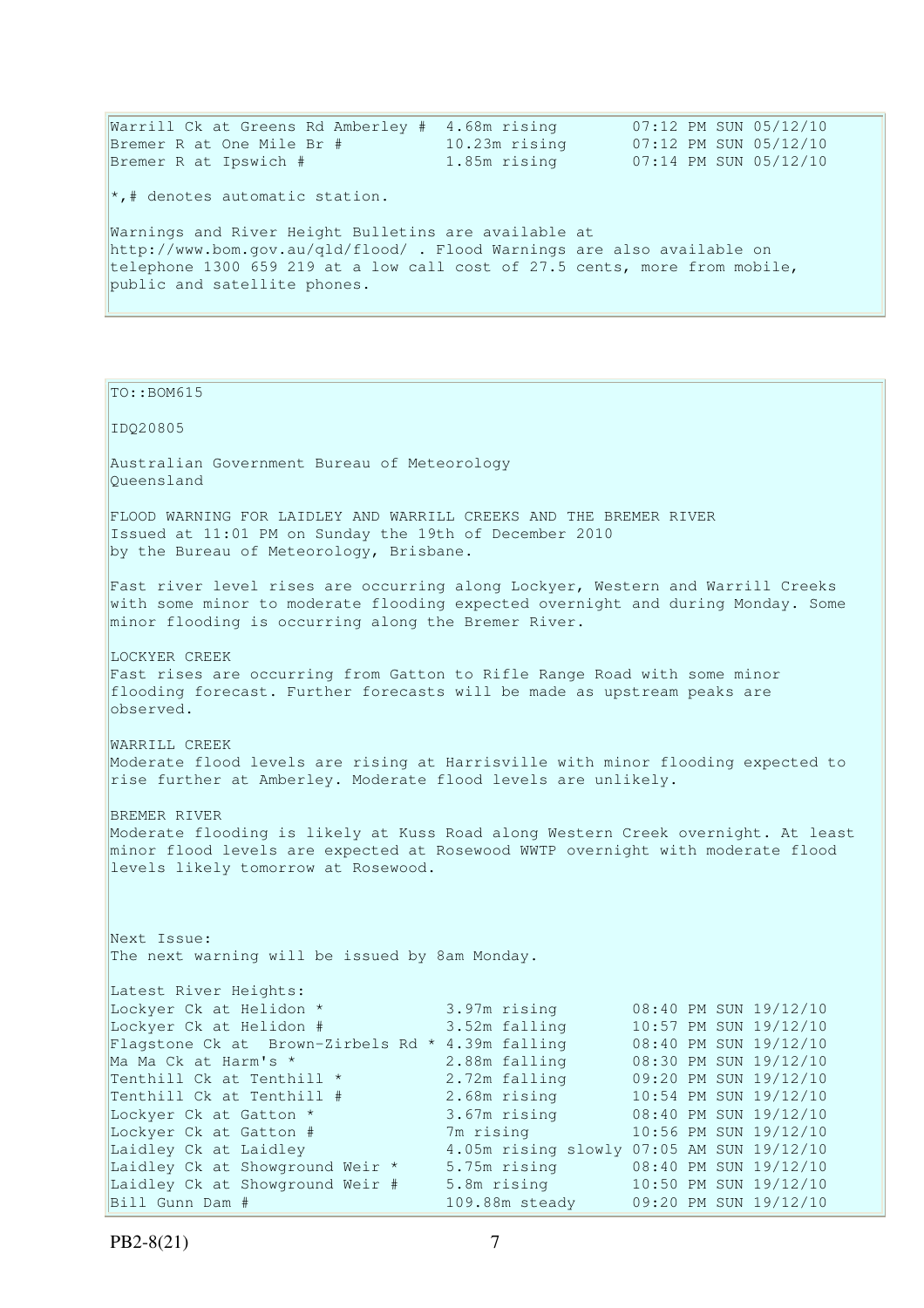| Laidley Ck at Warrego Hwy *                                                | 3.34m rising    | 09:00 PM SUN 19/12/10 |
|----------------------------------------------------------------------------|-----------------|-----------------------|
| Lockyer Ck at Glenore Grove #                                              | 5.26m rising    | 10:58 PM SUN 19/12/10 |
| Lockyer Ck at Lyons Br #                                                   | 4.47m rising    | 10:57 PM SUN 19/12/10 |
| Lockyer Ck at Lyons Br #                                                   | 4.32m rising    | 10:55 PM SUN 19/12/10 |
| Lockyer Ck at Rifle Range Rd *                                             | 3.46m rising    | 08:40 PM SUN 19/12/10 |
| Atkinson Dam #                                                             | 65.73m steady   | 09:51 PM SUN 19/12/10 |
| Lockyer Ck at O'Reilly's Weir *                                            | 8.29m steady    | 09:00 PM SUN 19/12/10 |
| Lockyer Ck at O'Reilly's Weir #                                            | 8.28m steady    | 10:36 PM SUN 19/12/10 |
| Brisbane R at Savages Crossing *                                           | 4.8m falling    | 08:10 PM SUN 19/12/10 |
| Brisbane R at Savages Crossing #                                           | 4.81m rising    | 10:31 PM SUN 19/12/10 |
| Brisbane R at Burtons Br #                                                 | 3.98m rising    | 10:51 PM SUN 19/12/10 |
| Cabbage Tree Ck at L Manchester #                                          | 51.03m steady   | 10:56 PM SUN 19/12/10 |
| Brisbane R at Kholo Br #                                                   | $-2.27m$ rising | 10:46 PM SUN 19/12/10 |
| Brisbane R at Mt Crosby #                                                  | 8.28m steady    | 08:51 PM SUN 19/12/10 |
| Brisbane R at Mt Crosby #                                                  | 8.26m steady    | 07:59 PM SUN 19/12/10 |
| Brisbane R at Colleges Crossing #                                          | 4.51m steady    | 10:36 PM SUN 19/12/10 |
| Western Ck at Grandchester #                                               | 2.23m falling   | 10:50 PM SUN 19/12/10 |
| Western Ck at Kuss Rd #                                                    | 6.84m rising    | 10:42 PM SUN 19/12/10 |
| Western Ck at Rosewood WWTP #                                              | 6.95m rising    | 10:48 PM SUN 19/12/10 |
| Bremer R at Rosewood                                                       | 3.3m steady     | 03:00 PM SUN 19/12/10 |
| Bremer R at Rosewood#                                                      | 4.76m steady    | 10:51 PM SUN 19/12/10 |
| Bremer R at Rosewood #                                                     | 4.8m rising     | 10:54 PM SUN 19/12/10 |
| Bremer R at Five Mile Br Walloon #                                         | 3.44m rising    | 10:53 PM SUN 19/12/10 |
| Reynolds Ck at Moogerah Dam *                                              | 0.59m rising    | 08:00 PM SUN 19/12/10 |
| Reynolds Ck at Moogerah Dam #                                              | 155.52m rising  | 09:44 PM SUN 19/12/10 |
| Warrill Ck at Toohills Crossing *                                          | 1.34m falling   | 08:40 PM SUN 19/12/10 |
| Warrill Ck at Kalbar Weir HW #                                             | 76.03m rising   | 10:58 PM SUN 19/12/10 |
| Warrill Ck at Kalbar Weir HW *                                             | 76.17m falling  | 08:30 PM SUN 19/12/10 |
| Warrill Ck at Kalbar Weir TW *                                             | 5.13m falling   | 08:40 PM SUN 19/12/10 |
| Warrill Ck at Harrisville #                                                | 4.28m steady    | 10:45 PM SUN 19/12/10 |
| Warrill Ck at Harrisville#                                                 | 4.1m steady     | 10:04 PM SUN 19/12/10 |
| Warrill Ck at Churchbank Weir *                                            | 1.14m rising    | 08:30 PM SUN 19/12/10 |
| Warrill Ck at Churchbank Weir #                                            | 1.66m rising    | 10:50 PM SUN 19/12/10 |
| Warrill Ck at Greens Rd Amberley #                                         | 4.66m rising    | 10:48 PM SUN 19/12/10 |
| Warrill Ck at Amberley DNR *                                               | 5.02m rising    | 08:40 PM SUN 19/12/10 |
| PPurga Ck at Peak Crossing #                                               | 2.06m rising    | 10:35 PM SUN 19/12/10 |
| Purga Ck at Loamside #                                                     | 3.36m steady    | 10:35 PM SUN 19/12/10 |
| Purga Ck at Loamside *                                                     | 3.65m rising    | 08:40 PM SUN 19/12/10 |
| Bremer R at Berry's Lagoon *                                               | 16.53m rising   | 08:30 PM SUN 19/12/10 |
| Bremer R at One Mile                                                       |                 |                       |
| Warnings and River Height Bulletins are available at                       |                 |                       |
| http://www.bom.gov.au/qld/flood/ . Flood Warnings are also available on    |                 |                       |
| telephone 1300 659 219 at a low call cost of 27.5 cents, more from mobile, |                 |                       |
| public and satellite phones.                                               |                 |                       |

TO::BOM615

IDQ20805

Australian Government Bureau of Meteorology Queensland

FLOOD WARNING FOR LAIDLEY AND WARRILL CREEKS AND THE BREMER RIVER Issued at 6:04 AM on Monday the 20th of December 2010 by the Bureau of Meteorology, Brisbane.

Minor to moderate flooding is occurring along Lockyer and Warrill Creeks and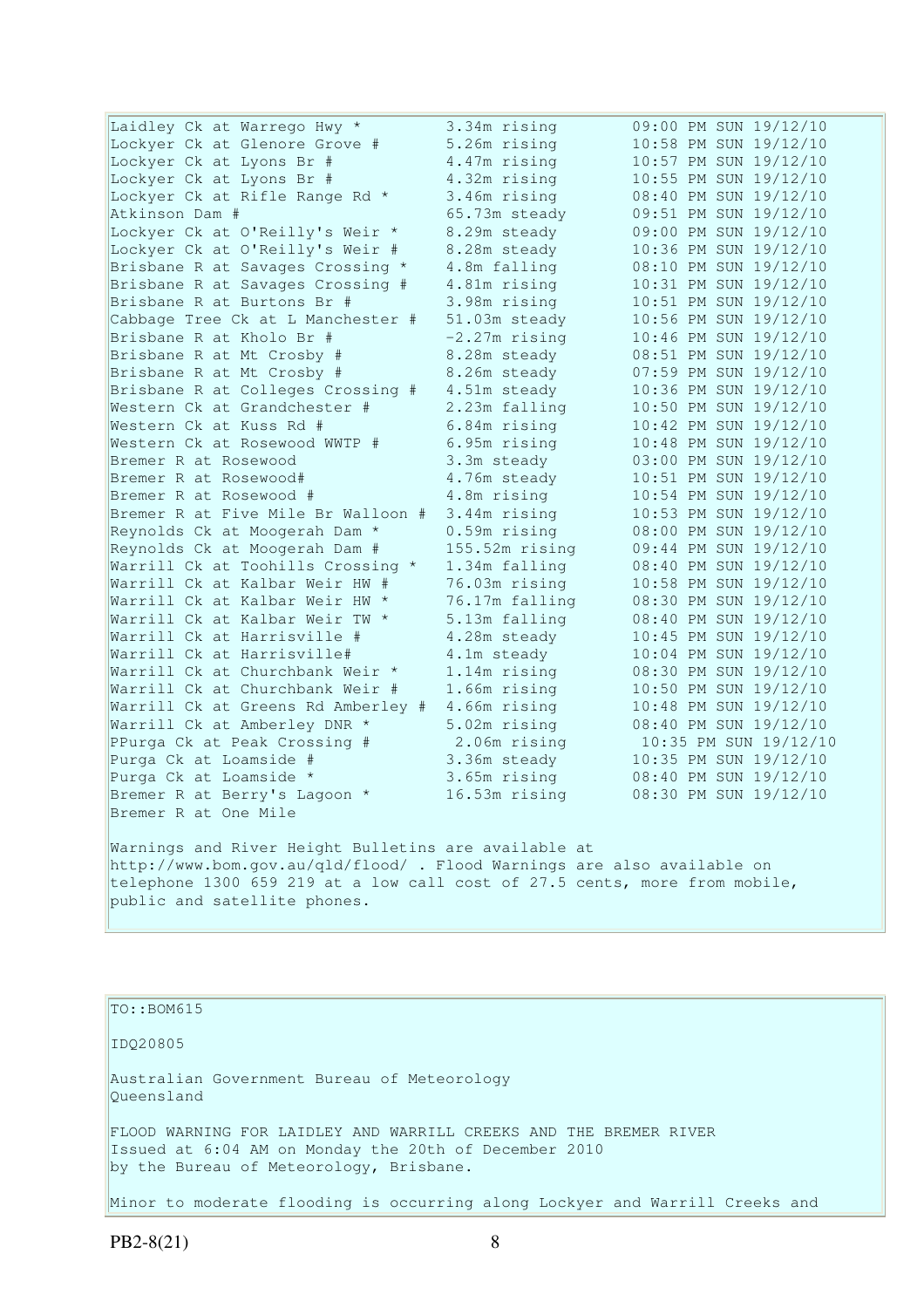along the Bremer River during Monday morning, where a minor flood peak is expected at Amberley. Rainfall totals of between 30mm to 50mm have been recorded since 9am Sunday. LOCKYER CREEK Minor flood levels are rising downstream from Gatton through to Glenore Grove, with rises and minor to moderate flooding expected through to Rifle Range Road during Monday morning. WARRILL CREEK Moderate flooding has peaked at Harrisville, with the flood peak currently in the Churchbank Weir area. Minor flood levels continue to rise downstream at Amberley, however creek levels are expected to remain below the moderate flood level of 6.5 metres. BREMER RIVER Moderate flooding is peaking at Rosewood. Minor flood levels continue to rise downstream through to Walloon, where moderate flooding is likely during Monday morning. Weather Forecast: Becoming fine and sunny. Next Issue: The next warning will be issued at about midday Monday. Latest River Heights: Lockyer Ck at Helidon # 2.24m falling 05:33 AM MON 20/12/10 Tenthill Ck at Tenthill # 2.3m falling 05:30 AM MON 20/12/10 Lockyer Ck at Gatton # 9.58m falling 05:34 AM MON 20/12/10 Laidley Ck at Showground Weir # 5.24m falling 05:35 AM MON 20/12/10 Laidley Ck at Warrego Hwy \* 4.67m rising 04:00 AM MON 20/12/10 Lockyer Ck at Glenore Grove # 9.26m rising 05:35 AM MON 20/12/10 Lockyer Ck at Lyons Br # 7.31m rising 05:35 AM MON 20/12/10 Lockyer Ck at Rifle Range Rd \* 5.31m rising 02:40 AM MON 20/12/10 Lockyer Ck at O'Reilly's Weir # 8.5m rising 05:29 AM MON 20/12/10 Brisbane R at Savages Crossing # 4.93m rising 04:10 AM MON 20/12/10 Brisbane R at Burtons Br #  $4.22$ m rising 05:18 AM MON 20/12/10 Brisbane R at Mt Crosby # 8.3m steady 04:59 AM MON 20/12/10 Brisbane R at Colleges Crossing # 4.46m steady 04:36 AM MON 20/12/10 Bremer R at Adams Br # 1.91m falling 05:34 AM MON 20/12/10 Bremer R at Stokes Crossing # 2.65m falling 05:30 AM MON 20/12/10 Bremer R at Spressers Br # 3.15m falling 05:01 AM MON 20/12/10 Spring Ck at Greys Plains Rd # 0.89m falling 04:22 AM MON 20/12/10 Western Ck at Grandchester # 1.18m rising 05:35 AM MON 20/12/10 Western Ck at Kuss Rd # 4.94m falling 05:35 AM MON 20/12/10 Western Ck at Rosewood WWTP # 6.75m falling 05:31 AM MON 20/12/10 Bremer R at Rosewood # 5.26m falling 05:27 AM MON 20/12/10 Bremer R at Five Mile Br Walloon # 5.36m rising 05:32 AM MON 20/12/10 Warrill Ck at Toohills Crossing \* 1.05m falling 02:20 AM MON 20/12/10 Warrill Ck at Kalbar Weir TW \* 3.04m falling 02:40 AM MON 20/12/10 Warrill Ck at Harrisville # 4.6m rising 05:18 AM MON 20/12/10 Warrill Ck at Churchbank Weir # 2.32m rising 04:48 AM MON 20/12/10 Warrill Ck at Greens Rd Amberley # 5.22m rising 05:36 AM MON 20/12/10 Warrill Ck at Amberley DNR \* 5.89m rising 02:30 AM MON 20/12/10 Warrill Ck at Amberley DNR \* 5.89m rising 02:30 AM MON 20/12/10<br>Bremer R at One Mile Br # 10.28m rising 05:31 AM MON 20/12/10 Bremer R at Hancocks Br Brassall # 5.48m rising 05:09 AM MON 20/12/10 Bremer R at Ipswich # 2.55m steady 05:29 AM MON 20/12/10 Brisbane R at Moggill # 0.22m steady 04:54 AM MON 20/12/10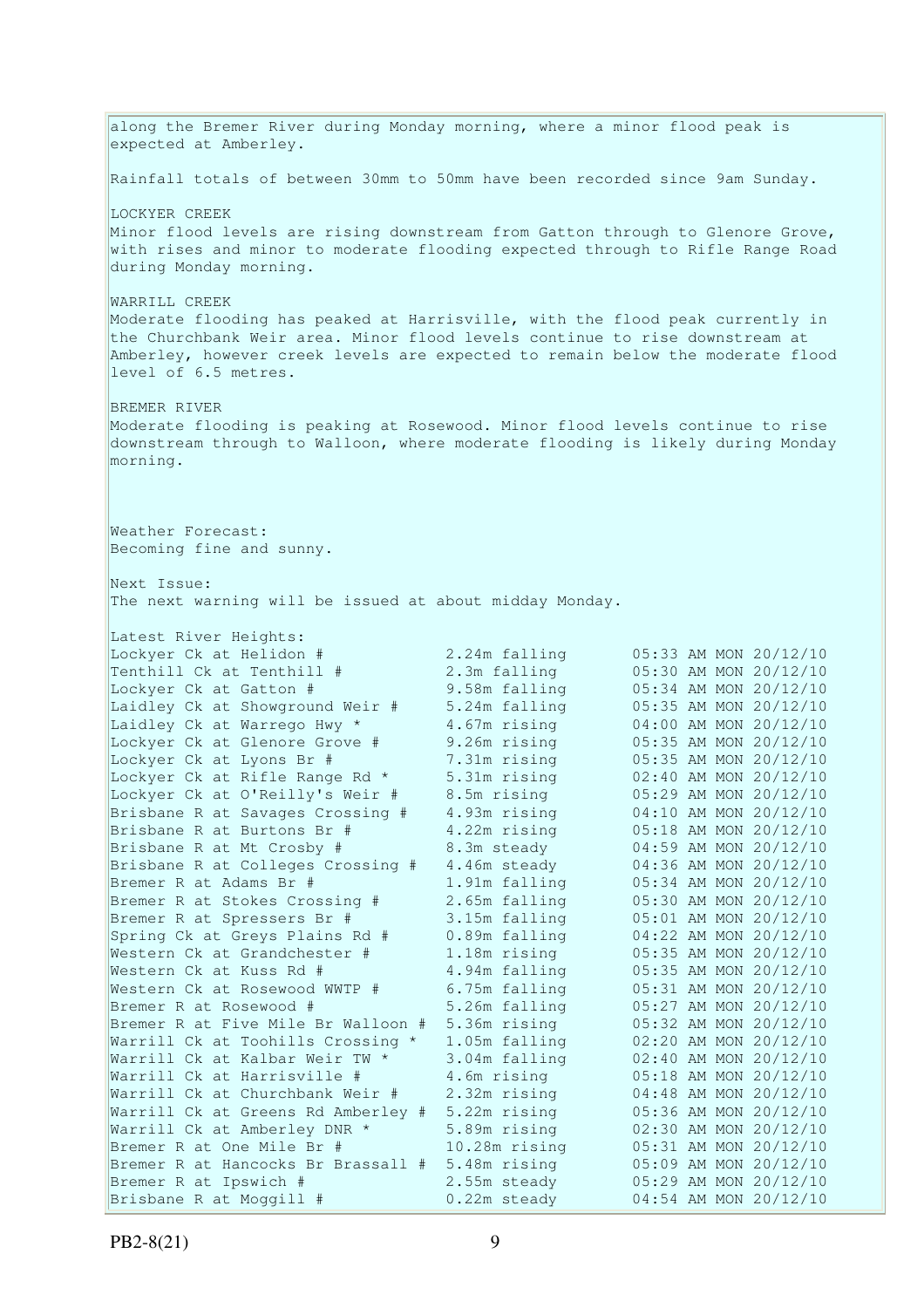| Brisbane R at City Gauge #    | 0.41m rising | 05:34 AM MON 20/12/10 |
|-------------------------------|--------------|-----------------------|
| Moreton Bay at Whyte Island # | 0.57m rising | 05:35 AM MON 20/12/10 |

\*,# denotes automatic station.

Warnings and River Height Bulletins are available at http://www.bom.gov.au/qld/flood/ . Flood Warnings are also available on telephone 1300 659 219 at a low call cost of 27.5 cents, more from mobile, public and satellite phones.

TO::BOM615 IDQ20805 Australian Government Bureau of Meteorology Queensland FLOOD WARNING FOR LAIDLEY AND WARRILL CREEKS AND THE BREMER RIVER Issued at 12:20 PM on Monday the 20th of December 2010 by the Bureau of Meteorology, Brisbane. Minor to moderate flooding is occurring along Lockyer and Warrill Creeks and along the Bremer River. LOCKYER CREEK Minor flood levels are rising downstream from Gatton through to Glenore Grove, with rises and minor to moderate flooding expected through to Rifle Range Road during Monday morning. WARRILL CREEK Moderate flooding has peaked at Harrisville, with the flood peak currently in the Churchbank Weir area. Minor flood levels continue to rise downstream at Amberley, however creek levels are expected to remain below the moderate flood level of 6.5 metres. BREMER RIVER Moderate flooding is falling at Rosewood. Minor flood levels will continue at Walloon this afternoon. Weather Forecast: Becoming fine and sunny. Next Issue: The next warning will be issued at about 5:30pm Monday. Latest River Heights:<br>Lockyer Ck at Helidon \* 1.72m falling 11:40 AM MON 20/12/10<br>1.7m falling 11:51 AM MON 20/12/10 Lockyer Ck at Helidon  $#$  1.7m falling Flagstone Ck at Brown-Zirbels Rd \* 2.73m falling  $11:40$  AM MON 20/12/10<br>Ma Ma Ck at Harm's \*  $2.23$ m steady  $11:00$  AM MON 20/12/10 Ma Ma Ck at Harm's \* 2.23m steady 11:00 AM MON 20/12/10 Tenthill Ck at Tenthill \*  $2.13$ m falling  $11:00$  AM MON 20/12/10<br>Tenthill Ck at Tenthill #  $2.06$ m falling  $12:12$  PM MON 20/12/10 Tenthill Ck at Tenthill # 2.06m falling 12:12 PM MON 20/12/10 Lockyer Ck at Gatton \* 5.45m falling 11:40 AM MON 20/12/10 Lockyer Ck at Gatton # 6.86m falling 12:13 PM MON 20/12/10

Laidley Ck at Showground Weir  $*$  5.1m falling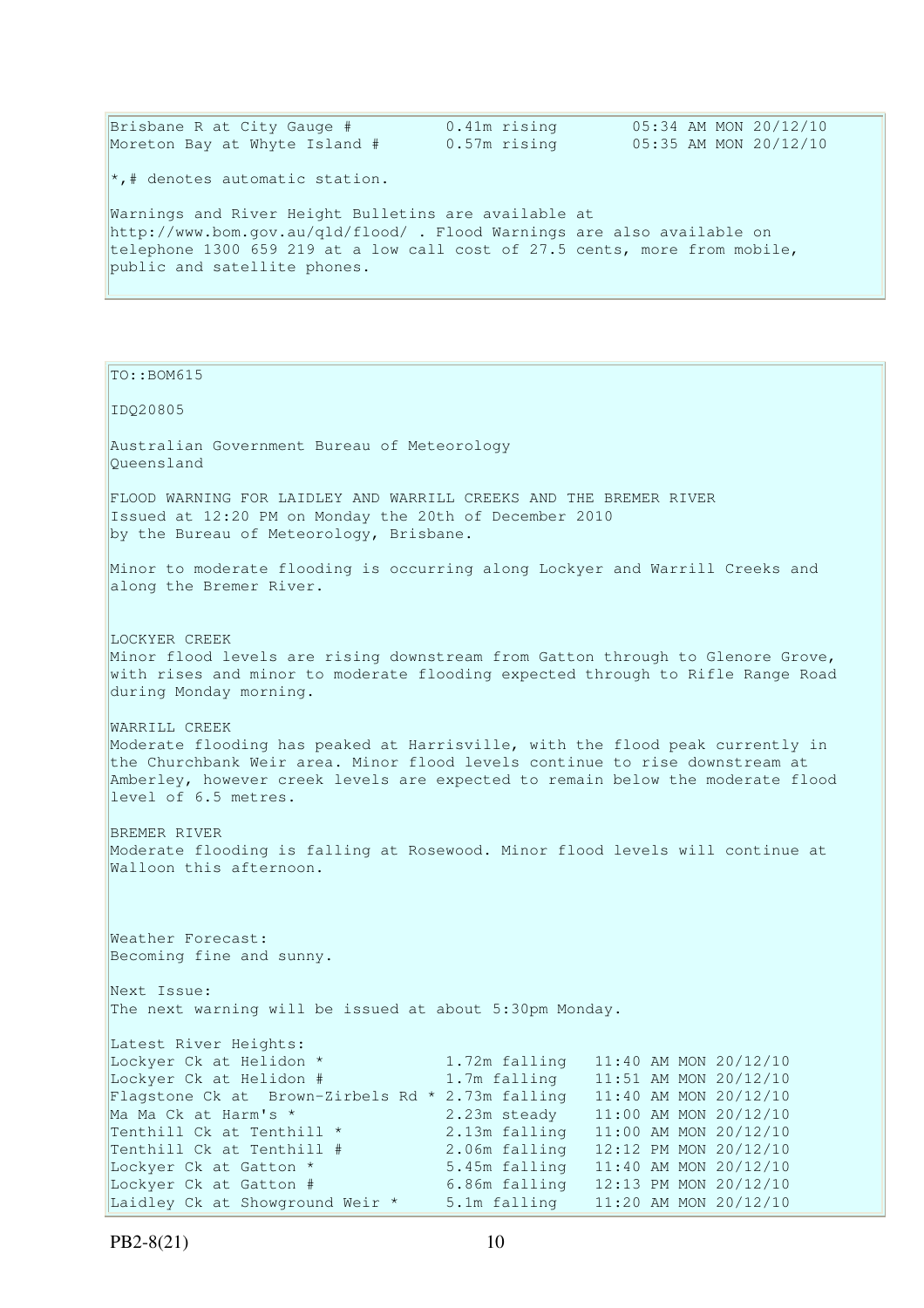Laidley Ck at Showground Weir # 5.12m steady 11:53 AM MON 20/12/10 Bill Gunn Dam # 109.9m steady 12:06 PM MON 20/12/10 Laidley Ck at Warrego Hwy \* 4.74m falling 11:00 AM MON 20/12/10 Lockyer Ck at Glenore Grove # 9.12m falling 12:06 PM MON 20/12/10 Lockyer Ck at Lyons Br # 10.87m rising 12:08 PM MON 20/12/10<br>Lockyer Ck at Lyons Br # 10.62m rising 12:13 PM MON 20/12/10 10.62m rising 12:13 PM MON 20/12/10 Lockyer Ck at Rifle Range Rd \* 9.86m rising 11:40 AM MON 20/12/10 Atkinson Dam # 65.73m steady 11:52 AM MON 20/12/10<br>Lockver Ck at O'Reilly's Weir \* 8.29m steady 11:00 PM SUN 19/12/10 Lockyer Ck at O'Reilly's Weir \* 8.29m steady<br>Lockyer Ck at O'Reilly's Weir # 9.02m rising Lockyer Ck at O'Reilly's Weir # 0.25m steady 11:00 PM SON 19/12/10<br>Lockyer Ck at O'Reilly's Weir # 9.02m rising 12:06 PM MON 20/12/10<br>Brisbane R at Savages Crossing \* 4.73m falling 11:20 AM MON 20/12/10 4.73m falling 11:20 AM MON 20/12/10 Brisbane R at Savages Crossing # 4.67m falling 12:10 PM MON 20/12/10<br>Brisbane R at Burtons Br # 4.04m falling 11:45 AM MON 20/12/10 4.04m falling 11:45 AM MON 20/12/10 Cabbage Tree Ck at L Manchester # 51.21m rising 10:56 AM MON 20/12/10<br>Brisbane R at Mt Crosby # 8.35m steady 11:18 AM MON 20/12/10<br>Brisbane R at Mt Crosby # 8.34m steady 10:59 AM MON 20/12/10 Brisbane R at Mt Crosby # 8.35m steady 11:18 AM MON 20/12/10 Brisbane R at Mt Crosby # 8.34m steady 10:59 AM MON 20/12/10 Brisbane R at Colleges Crossing # 4.86m rising 11:42 AM MON 20/12/10 Bremer R at Adams Br \* 1.7m falling 11:42 AM MON 20/12/10<br>Bremer R at Adams Br \* 1.7m falling 11:00 AM MON 20/12/10<br>Bremer R at Adams Br # 1.65m falling 11:52 AM MON 20/12/10 1.65m falling 11:52 AM MON 20/12/10<br>2m falling 11:37 AM MON 20/12/10 Bremer R at Stokes Crossing  $#$ Bremer R at Spressers Br # 2.55m falling 12:03 PM MON 20/12/10 Spring Ck at Greys Plains Rd # 0.79m falling 09:59 AM MON 20/12/10 Western Ck at Grandchester # 0.78m falling 11:42 AM MON 20/12/10 Western Ck at Kuss Rd # 3.58m falling 12:12 PM MON 20/12/10 Western Ck at Rosewood WWTP # 5.3m falling 12:08 PM MON 20/12/10<br>Western Ck at Rosewood WWTP # 5.3m falling 12:08 PM MON 20/12/10 Bremer R at Rosewood 3.3m steady 03:00 PM SUN 19/12/10 Bremer R at Rosewood# 4.61m falling 12:00 PM MON 20/12/10 Bremer R at Rosewood # 4.62m falling 12:09 PM MON 20/12/10 Bremer R at Five Mile Br Walloon # 5.02m falling 11:59 AM MON 20/12/10 Bremer R at Five Mile Br Walloon  $# -0.14$ m steady 09:53 AM MON 20/12/10 Bremer R at Walloon DERM \* 6.34m falling 11:00 AM MON 20/12/10 Warrill Ck at Toohills Crossing \* 0.92m falling 10:50 AM MON 20/12/10 Warrill Ck at 10011115 Crossing<br>Warrill Ck at Kalbar Weir HW # 75.45m falling 12:04 PM MON 20/12/10 Warrill Ck at Kalbar Weir HW \* 75.44m falling 11:30 AM MON 20/12/10 Warrill Ck at Kalbar Weir TW \*  $1.92$ m falling  $11:40$  AM MON 20/12/10<br>Warrill Ck at Harrisville #  $4.38$ m rising  $12:12$  PM MON 20/12/10 4.38m rising 12:12 PM MON 20/12/10 Warrill Ck at Harrisville# 4.2m falling 12:13 PM MON 20/12/10 Warrill Ck at Churchbank Weir \* 2.31m rising 11:00 AM MON 20/12/10 Warrill Ck at Churchbank Weir # 2.32m falling 11:53 AM MON 20/12/10 Warrill Ck at Greens Rd Amberley # 5.26m rising 12:09 PM MON 20/12/10 Warrill Ck at Amberley DNR  $*$  6.05m steady 11:00 AM MON 20/12/10 Purga Ck at Peak Crossing # 1.46m falling 12:00 PM MON 20/12/10 Purga Ck at Loamside # 4.12m steady 11:53 AM MON 20/12/10 Purga Ck at Loamside \* 4.68m steady 11:30 AM MON 20/12/10 Bremer R at Berry's Lagoon \* 20.33m rising 11:30 AM MON 20/12/10 Brem Warnings and River Height Bulletins are available at http://www.bom.gov.au/qld/flood/ . Flood Warnings are also available on telephone 1300 659 219 at a low call cost of 27.5 cents, more from mobile,

```
TO::BOM615
```
public and satellite phones.

IDQ20805

Australian Government Bureau of Meteorology Queensland

PB2-8(21) 11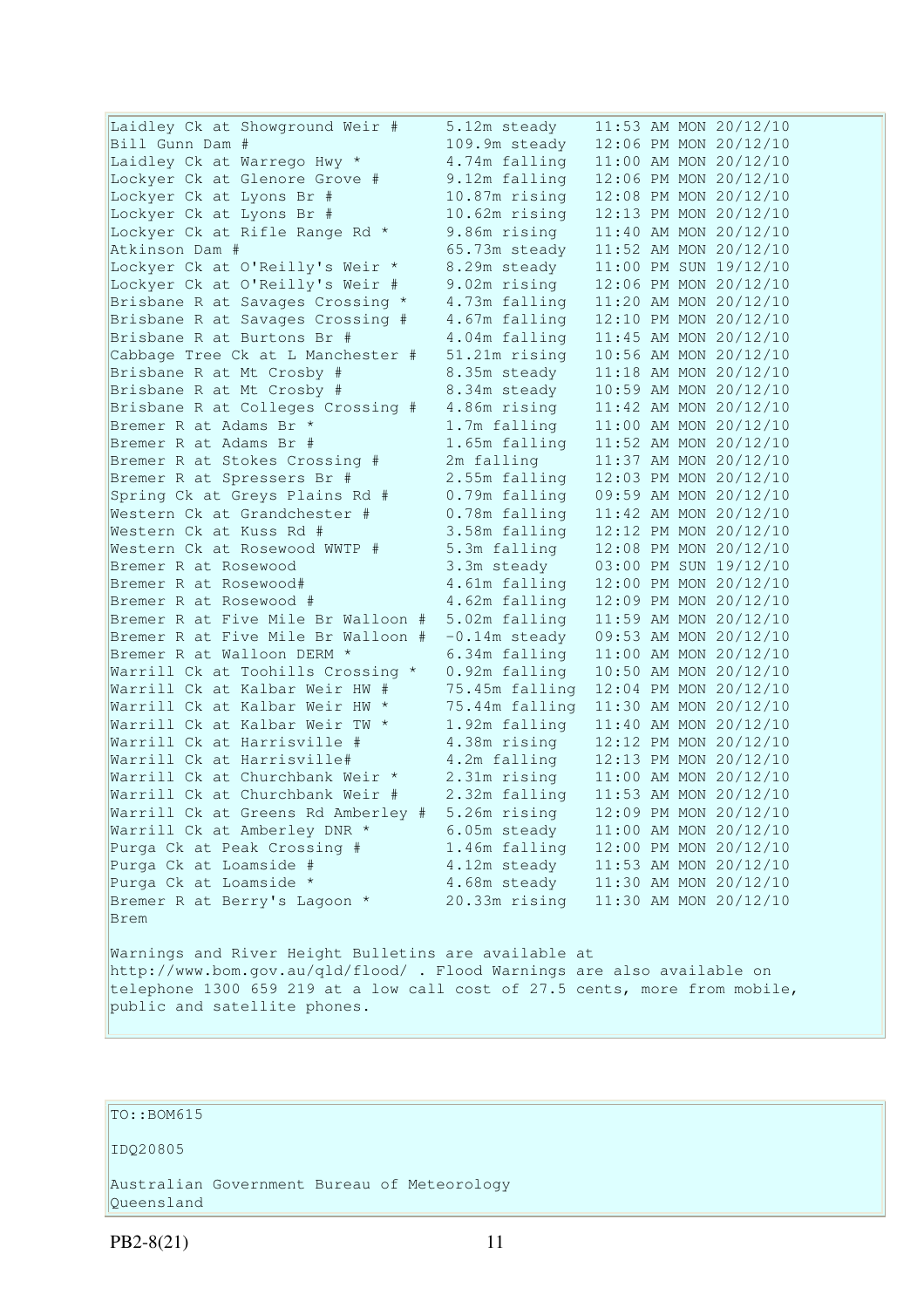FLOOD WARNING FOR LAIDLEY AND WARRILL CREEKS AND THE BREMER AND BRISBANE RIVERS Issued at 5:23 PM on Monday the 20th of December 2010 by the Bureau of Meteorology, Brisbane. Minor flooding is occurring along Lockyer and Warrill Creeks and along the Bremer River. Minor flooding will occur along the Brisbane River to Mt Crosby overnight and through this week. LOCKYER CREEK Minor flooding is occurring through at the Warrego Highway and at Rifle Range Road. Flood levels will fall overnight. WARRILL CREEK Minor flooding is continuing at Churchbank Weir and Amberley with levels expected to fall overnight. BREMER RIVER Moderate flooding is easing at Rosewood. Minor flood levels will continue at Walloon this evening. BRISBANE RIVER SEQ Water advises releases from Wivenhoe Dam will commence this evening. Minor flooding is expected between Wivenhoe Dam and Mt Crosby overnight and continuing through this week. Weather Forecast: Fine Next Issue: The next warning will be issued at about 11:30am Tuesday. Latest River Heights:<br>Lockyer Ck at Helidon \* Lockyer Ck at Helidon \* 1.57m falling 02:30 PM MON 20/12/10 Lockyer Ck at Helidon # 1.48m falling 04:24 PM MON 20/12/10 Flagstone Ck at Brown-Zirbels Rd \* 2.56m falling 02:40 PM MON 20/12/10 Ma Ma Ck at Harm's \* 2.15m steady 02:30 PM MON 20/12/10 Tenthill Ck at Tenthill  $\star$  2.05m falling 02:00 PM MON 20/12/10 Tenthill Ck at Tenthill # 1.98m falling 03:45 PM MON 20/12/10 Lockyer Ck at Gatton \* 4.73m falling 02:40 PM MON 20/12/10 Lockyer Ck at Gatton # 5.72m falling 04:31 PM MON 20/12/10 Laidley Ck at Mulgowie \* 2.21m falling 02:00 PM MON 20/12/10 Laidley Ck at Showground Weir \* 5.05m falling 02:10 PM MON 20/12/10 Laidley Ck at Showground Weir # 5.04m falling 03:44 PM MON 20/12/10 Bill Gunn Dam # 109.9m steady 03:57 PM MON 20/12/10 Laidley Ck at Warrego Hwy \* 4.63m falling 02:00 PM MON 20/12/10<br>Lockyer Ck at Glenore Grove # 7.98m falling 04:28 PM MON 20/12/10 7.98m falling 04:28 PM MON 20/12/10 Lockyer Ck at Lyons Br # 11.39m rising 04:11 PM MON 20/12/10 Lockyer Ck at Lyons Br # 11.06m falling 04:22 PM MON 20/12/10 Lockyer Ck at Rifle Range Rd \* 10.81m rising 02:40 PM MON 20/12/10 Atkinson Dam # 65.73m steady 03:39 PM MON 20/12/10 Lockyer Ck at O'Reilly's Weir \* 8.29m steady 11:00 PM SUN 19/12/10 Lockyer Ck at O'Reilly's Weir # 9.44m rising 04:28 PM MON 20/12/10 Brisbane R at Savages Crossing \* 4.53m falling 02:30 PM MON 20/12/10 Brisbane R at Savages Crossing # 4.45m falling 03:52 PM MON 20/12/10 Cabbage Tree Ck at L Manchester # 51.19m falling 03:53 PM MON 20/12/10 Brisbane R at Kholo Br # -2.23m falling 04:30 PM MON 20/12/10 Brisbane R at Mt Crosby # 8.31m steady 03:30 PM MON 20/12/10 Brisbane R at Mt Crosby # 8.3m falling 03:04 PM MON 20/12/10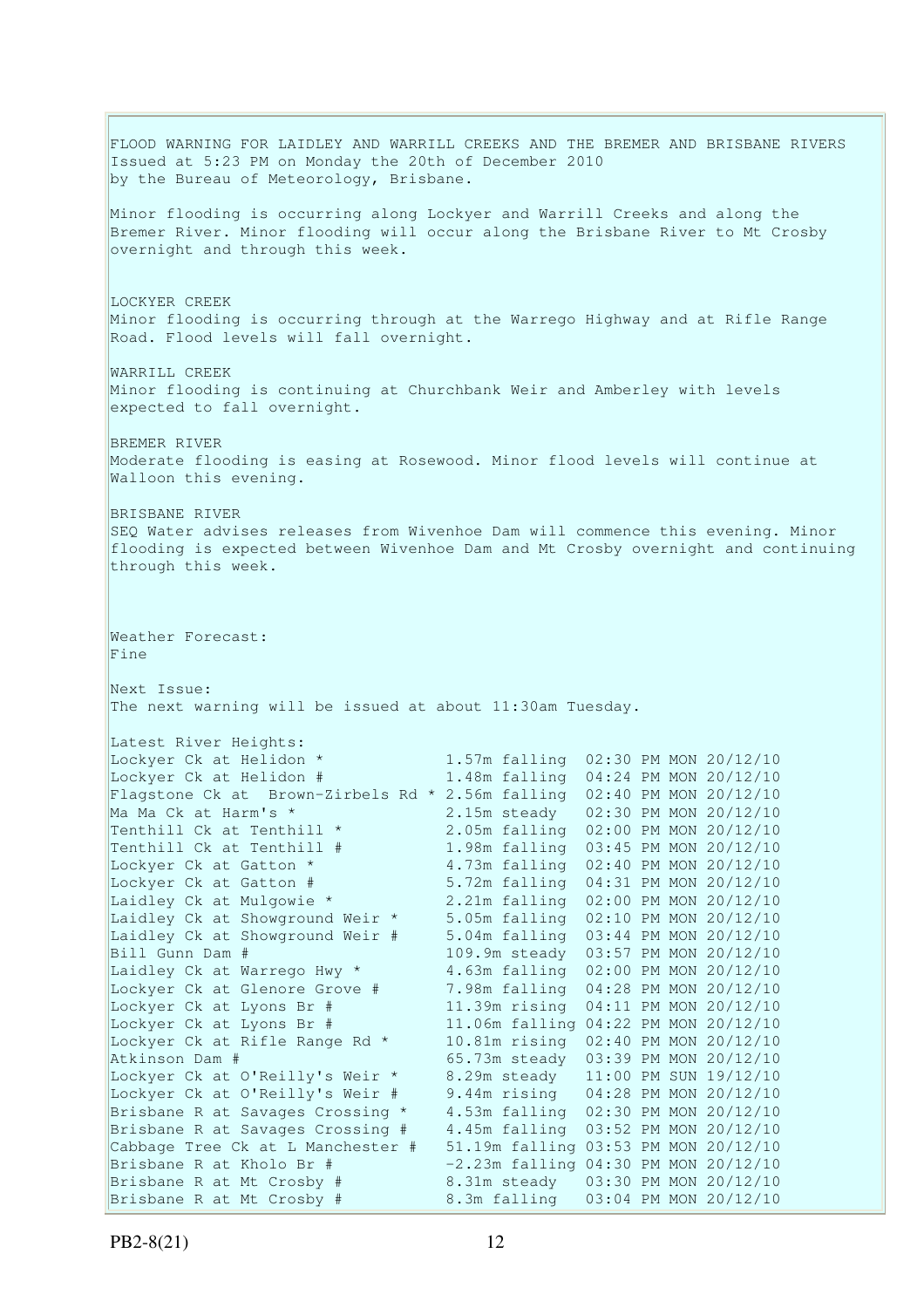| Brisbane R at Colleges Crossing #                                                                                               | 4.61m falling                          |         |  |  | 04:25 PM MON 20/12/10 |
|---------------------------------------------------------------------------------------------------------------------------------|----------------------------------------|---------|--|--|-----------------------|
| Bremer R at Adams Br *                                                                                                          | 1.59m falling 02:20 PM MON 20/12/10    |         |  |  |                       |
| Bremer R at Adams Br #                                                                                                          | 1.53m falling 04:31 PM MON 20/12/10    |         |  |  |                       |
| Bremer R at Stokes Crossing #                                                                                                   | 1.75m falling                          |         |  |  | 03:53 PM MON 20/12/10 |
| Bremer R at Spressers Br #                                                                                                      | 2.05m steady                           |         |  |  | 04:25 PM MON 20/12/10 |
| Spring Ck at Greys Plains Rd #                                                                                                  | 0.74m steady                           |         |  |  | 03:49 PM MON 20/12/10 |
| Western Ck at Grandchester #                                                                                                    | 0.58m falling                          |         |  |  | 04:00 PM MON 20/12/10 |
| Western Ck at Kuss Rd #                                                                                                         | 2.98m falling                          |         |  |  | 04:28 PM MON 20/12/10 |
| Western Ck at Rosewood WWTP #                                                                                                   | 4.5m falling                           |         |  |  | 04:23 PM MON 20/12/10 |
| Bremer R at Rosewood#                                                                                                           | 4.21m falling                          |         |  |  | 03:54 PM MON 20/12/10 |
| Bremer R at Rosewood #                                                                                                          | 4.2m falling                           |         |  |  | 04:24 PM MON 20/12/10 |
| Bremer R at Five Mile Br Walloon #                                                                                              | 4.26m falling 04:29 PM MON 20/12/10    |         |  |  |                       |
| Bremer R at Five Mile Br Walloon #                                                                                              | $-0.14$ m steady 03:53 PM MON 20/12/10 |         |  |  |                       |
| Bremer R at Walloon DERM *                                                                                                      | 5.93m falling 02:00 PM MON 20/12/10    |         |  |  |                       |
| Reynolds Ck at Moogerah Dam *                                                                                                   | 0.59m falling                          |         |  |  | 01:00 PM MON 20/12/10 |
| Reynolds Ck at Moogerah Dam #                                                                                                   | 155.46m rising 04:19 PM MON 20/12/10   |         |  |  |                       |
| Warrill Ck at Toohills Crossing *                                                                                               | 0.88m falling                          |         |  |  | 02:20 PM MON 20/12/10 |
| Warrill Ck at Kalbar Weir HW #                                                                                                  | 75.39m falling                         |         |  |  | 04:28 PM MON 20/12/10 |
| Warrill Ck at Kalbar Weir HW *                                                                                                  | 75.41m falling 01:45 PM MON 20/12/10   |         |  |  |                       |
| Warrill Ck at Kalbar Weir TW *                                                                                                  | 1.75m falling                          |         |  |  | 02:35 PM MON 20/12/10 |
| Warrill Ck at Harrisville #                                                                                                     | 3.68m falling                          |         |  |  | 04:21 PM MON 20/12/10 |
| Warrill Ck at Harrisville#                                                                                                      | 3.6m steady                            |         |  |  | 04:09 PM MON 20/12/10 |
| Warrill Ck at Churchbank Weir *                                                                                                 | 2.16m falling                          |         |  |  | 02:30 PM MON 20/12/10 |
| Warrill Ck at Churchbank Weir #                                                                                                 | 2.02m steady                           |         |  |  | 04:28 PM MON 20/12/10 |
| Warrill Ck at Greens Rd Amberley #                                                                                              | 5.2m falling                           |         |  |  | 04:27 PM MON 20/12/10 |
| Warrill Ck at Amberley DNR *                                                                                                    | 6.06m rising                           |         |  |  | 02:00 PM MON 20/12/10 |
| Purga Ck at Peak Crossing #                                                                                                     | 1.41m steady                           |         |  |  | 02:08 PM MON 20/12/10 |
| Purga Ck at Loamside #                                                                                                          | 3.86m steady                           |         |  |  | 04:30 PM MON 20/12/10 |
| Purga Ck at Loamside *                                                                                                          | 4.59m falling                          | 02:40 P |  |  |                       |
| Warnings and River Height Bulletins are available at<br>http://www.bom.qov.au/qld/flood/ . Flood Warnings are also available on |                                        |         |  |  |                       |

telephone 1300 659 219 at a low call cost of 27.5 cents, more from mobile, public and satellite phones.

### $\vert$ TO::BOM615

IDQ20805

Australian Government Bureau of Meteorology Queensland

FLOOD WARNING FOR LAIDLEY AND WARRILL CREEKS AND THE BREMER AND BRISBANE RIVERS Issued at 11:02 AM on Tuesday the 21st of December 2010 by the Bureau of Meteorology, Brisbane.

Stream levels have eased below minor flood level overnight along Laidley and Warrill Creeks and the Bremer River, with some minor flooding continuing to ease downstream in the Amberley area.

SEQ Water advises releases from Wivenhoe Dam will continue during this week, with some minor flooding expected along the lower Brisbane River between Wivenhoe Dam and the Mt Crosby area.

Weather Forecast: Fine.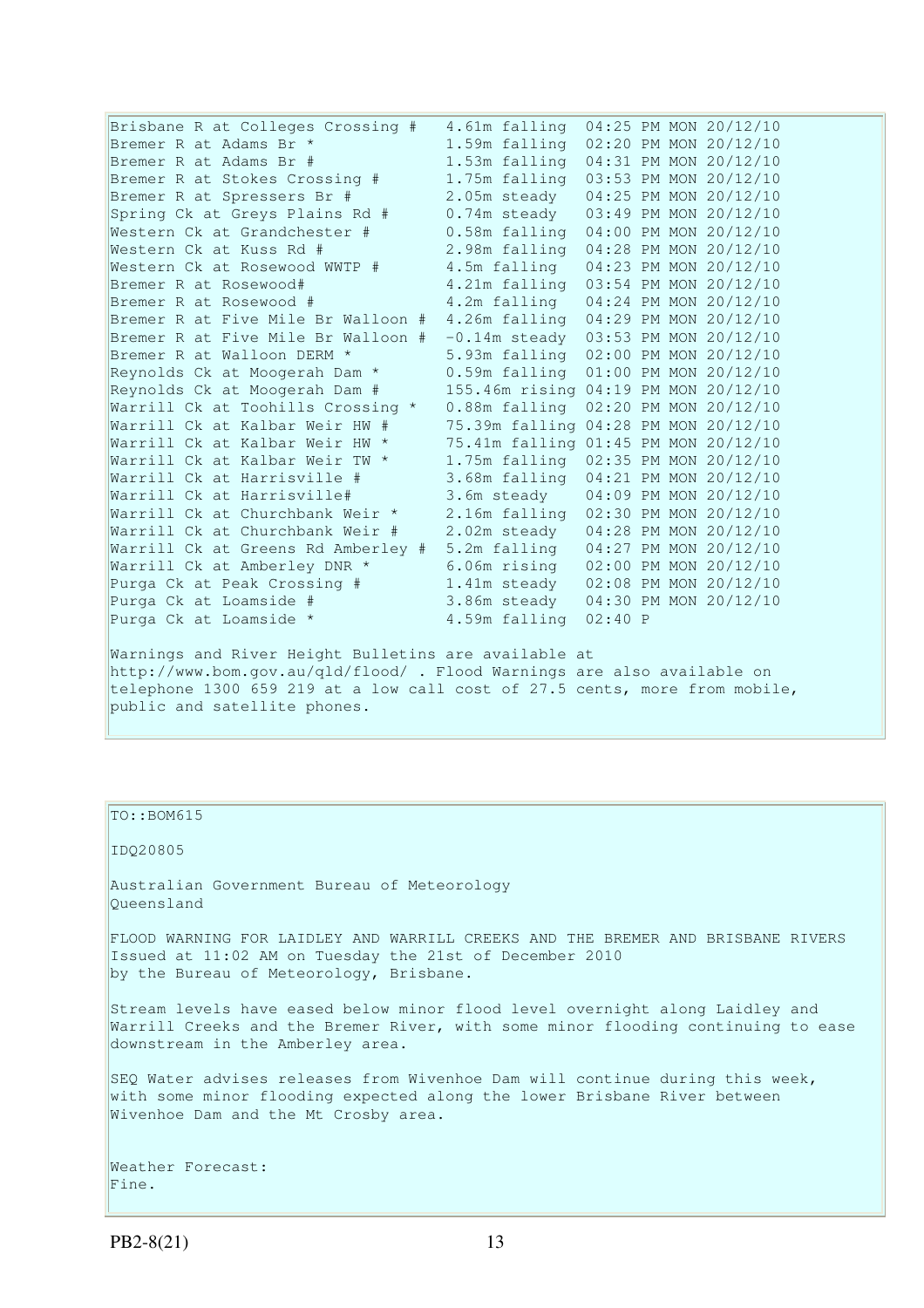| Next Issue:                                                                |               |                                     |  |  |  |
|----------------------------------------------------------------------------|---------------|-------------------------------------|--|--|--|
| The next warning will be issued at about 11:30am Wednesday.                |               |                                     |  |  |  |
|                                                                            |               |                                     |  |  |  |
| Latest River Heights:                                                      |               |                                     |  |  |  |
| Lockyer Ck at Helidon #                                                    |               | 1.16m falling 08:42 AM TUE 21/12/10 |  |  |  |
| Tenthill Ck at Tenthill #                                                  |               | 1.78m falling 09:21 AM TUE 21/12/10 |  |  |  |
| ockyer Ck at Gatton #                                                      | 3.5m falling  | 10:31 AM TUE 21/12/10               |  |  |  |
| Laidley Ck at Mulgowie *                                                   |               | 1.83m steady 09:00 AM TUE 21/12/10  |  |  |  |
| Laidley Ck at Showground Weir #                                            |               | 4.86m steady 08:53 AM TUE 21/12/10  |  |  |  |
| Laidley Ck at Warrego Hwy *                                                |               | 3.64m falling 09:00 AM TUE 21/12/10 |  |  |  |
| Lockyer Ck at Glenore Grove #                                              | 4.66m falling | 10:27 AM TUE 21/12/10               |  |  |  |
| Lockyer Ck at Lyons Br #                                                   | 8.45m falling | 10:26 AM TUE 21/12/10               |  |  |  |
| Lockyer Ck at Rifle Range Rd *                                             | 9.14m falling | 08:20 AM TUE 21/12/10               |  |  |  |
| Lockyer Ck at O'Reilly's Weir #                                            | 10.88m rising | 09:26 AM TUE 21/12/10               |  |  |  |
| Brisbane R at Savages Crossing #                                           | 9.65m rising  | 10:31 AM TUE 21/12/10               |  |  |  |
| Brisbane R at Burtons Br #                                                 | 7.52m rising  | 10:24 AM TUE 21/12/10               |  |  |  |
| Brisbane R at Kholo Br #                                                   | 0.07m rising  | 10:29 AM TUE 21/12/10               |  |  |  |
| Brisbane R at Mt Crosby #                                                  | 9.15m steady  | 10:30 AM TUE 21/12/10               |  |  |  |
| Brisbane R at Colleges Crossing #                                          | 6.11m rising  | 10:29 AM TUE 21/12/10               |  |  |  |
| Bremer R at Adams Br #                                                     | 1.31m falling | 10:25 AM TUE 21/12/10               |  |  |  |
| Bremer R at Stokes Crossing #                                              | 1.25m steady  | 09:53 AM TUE 21/12/10               |  |  |  |
| Bremer R at Spressers Br #                                                 | 0.8m steady   | 10:25 AM TUE 21/12/10               |  |  |  |
| Spring Ck at Greys Plains Rd #                                             | 0.69m steady  | 09:50 AM TUE 21/12/10               |  |  |  |
| Western Ck at Grandchester #                                               | 0.38m steady  | 09:55 AM TUE 21/12/10               |  |  |  |
| Western Ck at Kuss Rd #                                                    | 1.54m steady  | 09:35 AM TUE 21/12/10               |  |  |  |
| Western Ck at Rosewood WWTP #                                              | 2.7m falling  | 10:02 AM TUE 21/12/10               |  |  |  |
| Bremer R at Rosewood#                                                      | 3.01m falling | 10:12 AM TUE 21/12/10               |  |  |  |
| Bremer R at Five Mile Br Walloon #                                         |               | 10:28 AM TUE 21/12/10               |  |  |  |
| Bremer R at Walloon DERM *                                                 | 2.9m steady   | 08:00 AM TUE 21/12/10               |  |  |  |
|                                                                            | 4.02m falling |                                     |  |  |  |
| Warrill Ck at Toohills Crossing *                                          | 0.8m rising   | 06:40 AM TUE 21/12/10               |  |  |  |
| Warrill Ck at Kalbar Weir TW *                                             | 1.25m rising  | 08:15 AM TUE 21/12/10               |  |  |  |
| Warrill Ck at Harrisville #                                                | 2.38m rising  | 10:30 AM TUE 21/12/10               |  |  |  |
| Warrill Ck at Churchbank Weir #                                            | 0.71m falling | 09:21 AM TUE 21/12/10               |  |  |  |
| Warrill Ck at Greens Rd Amberley #                                         | 4m falling    | 10:29 AM TUE 21/12/10               |  |  |  |
| Warrill Ck at Amberley DNR *                                               |               | 5.26m falling 06:10 AM TUE 21/12/10 |  |  |  |
| Bremer R at One Mile Br #                                                  |               | 9.03m falling 10:13 AM TUE 21/12/10 |  |  |  |
| Bremer R at Hancocks Br Brassall #                                         |               | 4.98m falling 10:11 AM TUE 21/12/10 |  |  |  |
| Bremer R at Ipswich #                                                      |               | 3.15m rising 10:28 AM TUE 21/12/10  |  |  |  |
| Brisbane R at Moggill #                                                    | 1.97m rising  | 10:24 AM TUE 21/12/10               |  |  |  |
| Brisbane R at City Gauge #                                                 |               | 1.65m falling 10:31 AM TUE 21/12/10 |  |  |  |
| Moreton Bay at Whyte Island #                                              |               | 1.31m falling 10:30 AM TUE 21/12/10 |  |  |  |
| $\star$ ,# denotes automatic station.                                      |               |                                     |  |  |  |
| Warnings and River Height Bulletins are available at                       |               |                                     |  |  |  |
| http://www.bom.gov.au/qld/flood/ . Flood Warnings are also available on    |               |                                     |  |  |  |
| telephone 1300 659 219 at a low call cost of 27.5 cents, more from mobile, |               |                                     |  |  |  |
| public and satellite phones.                                               |               |                                     |  |  |  |
|                                                                            |               |                                     |  |  |  |

### TO::BOM615

IDQ20805

Australian Government Bureau of Meteorology Queensland

FINAL FLOOD WARNING FOR LAIDLEY AND WARRILL CREEKS AND THE BREMER AND BRISBANE RIVERS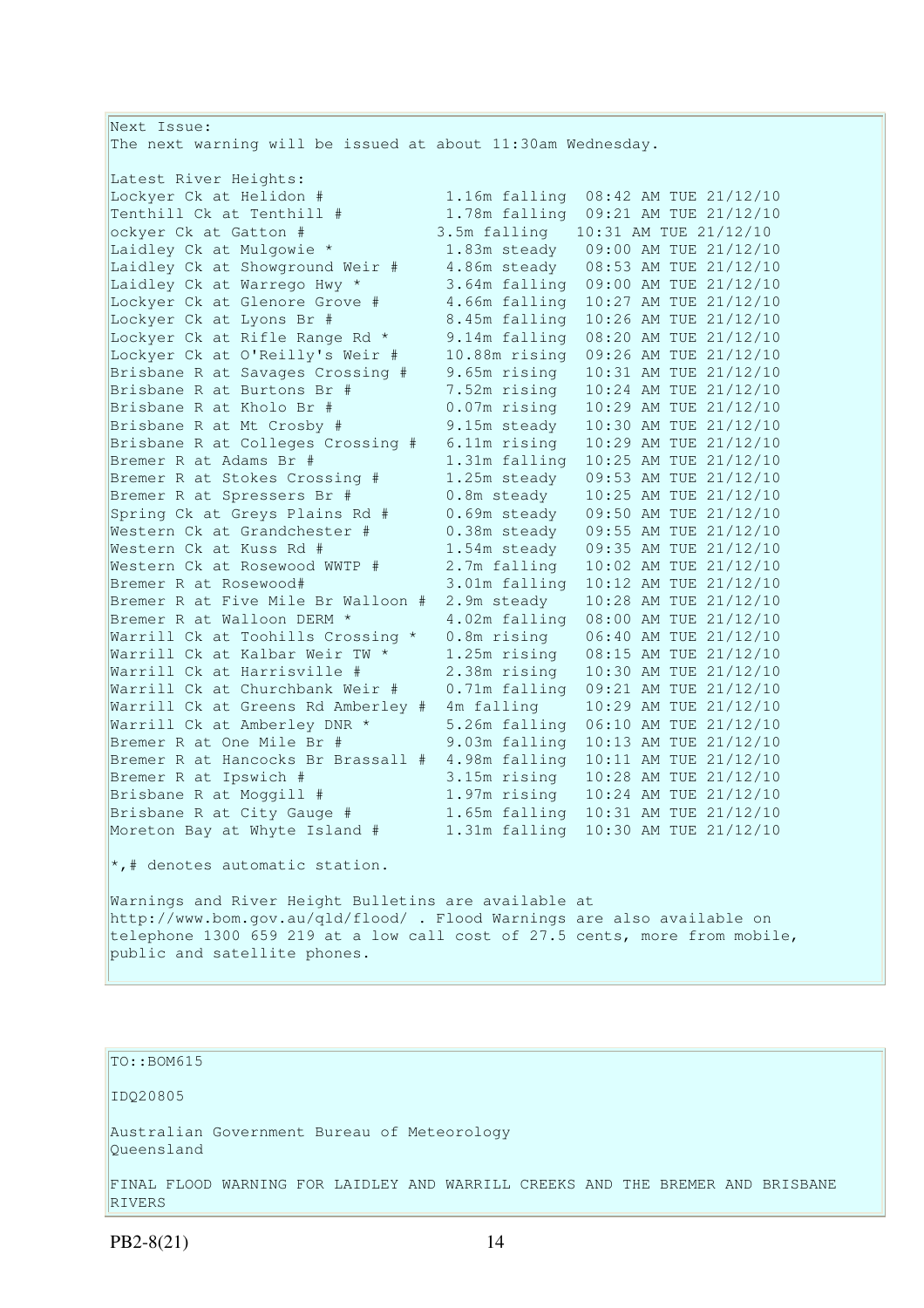Issued at 9:14 AM on Wednesday the 22nd of December 2010 by the Bureau of Meteorology, Brisbane. Stream levels have continued to ease overnight and remain below minor flood levels along Laidley and Warrill Creeks and the Bremer River. SEQ Water advises releases from Wivenhoe Dam will continue during this week, with some minor flooding occurring along the lower Brisbane River between Wivenhoe Dam and the Mt Crosby area. Weather Forecast: Rain developing. Next Issue: This is the final warning. River Height Bulletins will continue to be issued. Latest River Heights: Lockyer Ck at Helidon  $\#$  1m falling 08:51 AM WED 22/12/10<br>Lockyer Ck at Gatton  $\#$  2.76m falling 08:37 AM WED 22/12/10 Lockyer Ck at Gatton # 2.76m falling 08:37 AM WED 22/12/10 Laidley Ck at Mulgowie \* 1.68m steady 07:00 AM WED 22/12/10 Laidley Ck at Showground Weir # 4.76m steady 08:53 AM WED 22/12/10 Laidley Ck at Warrego Hwy \* 1.96m falling 08:00 AM WED 22/12/10 Lockyer Ck at Glenore Grove # 3.26m falling 08:58 AM WED 22/12/10 Lockyer Ck at Lyons Br # 5.11m falling 09:02 AM WED 22/12/10 Lockyer Ck at Rifle Range Rd \* 5.2m falling 08:20 AM WED 22/12/10 Lockyer Ck at O'Reilly's Weir # 10.96m falling 08:33 AM WED 22/12/10 Brisbane R at Lowood Pump Stn # 10.15m rising 09:05 AM WED 22/12/10 Brisbane R at Savages Crossing # 10.29m falling 08:55 AM WED 22/12/10 Brisbane R at Burtons Br # 8.54m rising 07:36 AM WED 22/12/10 Brisbane R at Kholo Br # 2.53m rising 09:06 AM WED 22/12/10 Brisbane R at Mt Crosby # 11.15m steady 09:00 AM WED 22/12/10 Brisbane R at Mt Crosby # 8.8m falling 09:01 AM WED 22/12/10 Brisbane R at Colleges Crossing # 8.76m rising 08:17 AM WED 22/12/10 Bremer R at Adams Br # 1.29m rising 09:07 AM WED 22/12/10 Bremer R at Stokes Crossing # 1.1m falling 08:27 AM WED 22/12/10 Bremer R at Spressers Br # 0.1m falling 08:21 AM WED 22/12/10 Western Ck at Grandchester # 0.33m steady 06:56 AM WED 22/12/10 Western Ck at Kuss Rd # 0.98m falling 08:12 AM WED 22/12/10 Western Ck at Rosewood WWTP # 2m steady 06:31 AM WED 22/12/10 Bremer R at Rosewood # 2.18m falling 08:54 AM WED 22/12/10 Bremer R at Five Mile Br Walloon # 1.96m falling 08:38 AM WED 22/12/10 Bremer R at Walloon DERM \* 2.88m falling 08:00 AM WED 22/12/10 Bremer R at Three Mile Br # 9.55m falling 08:27 AM WED 22/12/10 Warrill Ck at Toohills Crossing \* 0.75m steady 06:00 AM WED 22/12/10 Warrill Ck at Kalbar Weir TW \* 0.94m rising 08:15 AM WED 22/12/10 Warrill Ck at Harrisville # 1.52m falling 08:51 AM WED 22/12/10 Warrill Ck at Harrisville  $\#$  1.52m falling 08:51 AM WED 22/12/10<br>Warrill Ck at Churchbank Weir  $\#$  0.51m steady 07:29 AM WED 22/12/10 Warrill Ck at Greens Rd Amberley # 3.16m falling 08:56 AM WED 22/12/10 Warrill Ck at Amberley DNR \* 3.92m falling 08:20 AM WED 22/12/10 Purga Ck at Peak Crossing # 0.81m falling 09:03 AM WED 22/12/10 Purga Ck at Loamside # 1.59m steady 08:44 AM WED 22/12/10 Bremer R at One Mile Br # 6.05m falling 09:08 AM WED 22/12/10 Bremer R at Hancocks Br Brassall # 3.83m falling 07:53 AM WED 22/12/10 Bremer R at Ipswich # 2.15m rising 08:59 AM WED 22/12/10 Brisbane R at Moggill # 2.32m rising 09:05 AM WED 22/12/10 Brisbane R at Jindalee Br MA<br>Brisbane R at City Gauge # 1.5<br>Moreton Powert Ti Brisbane R at City Gauge # 1.5m rising 09:01 AM WED 22/12/10 Moreton Bay at Whyte Island # 1.43m rising 09:04 AM WED 22/12/10  $\star$ ,# denotes automatic station. Warnings and River Height Bulletins are available at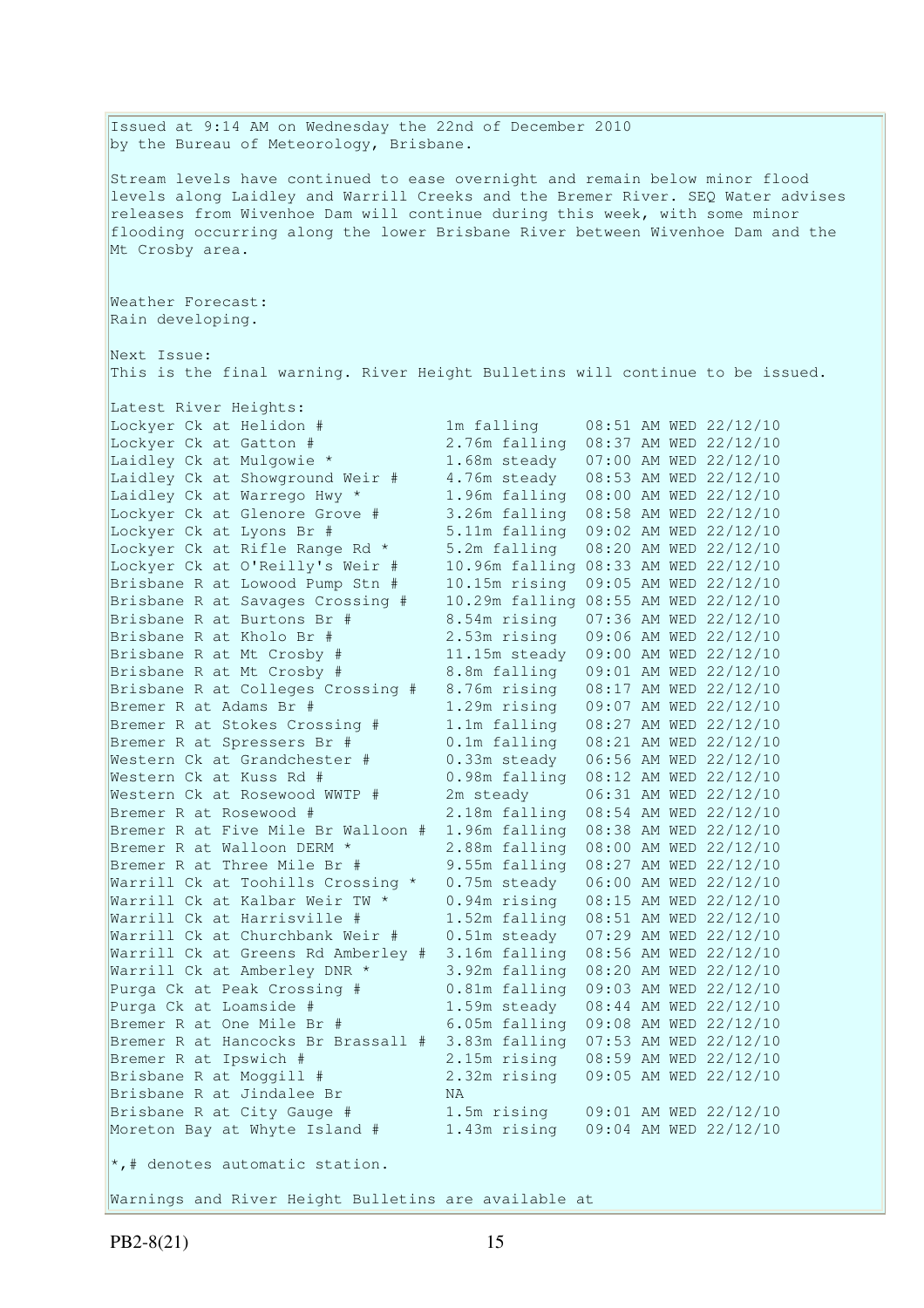http://www.bom.gov.au/qld/flood/ . Flood Warnings are also available on telephone 1300 659 219 at a low call cost of 27.5 cents, more from mobile, public and satellite phones.

TO:: BOM615 IDQ20805 Australian Government Bureau of Meteorology Queensland FLOOD WARNING FOR LAIDLEY AND WARRILL CREEKS AND THE BREMER AND BRISBANE RIVERS Issued at 5:19 AM on Monday the 27th of December 2010 by the Bureau of Meteorology, Brisbane. Moderate to heavy rainfall of between 50-70mm has been recorded in the Bremer River and Lockyer, Laidley and Warrill Creek catchments since 9am Sunday. River level rises causing moderate to major flooding has been recorded along Laidley and Warrill Creeks and along the Bremer River above Ipswich. Minor to moderate flooding is being recorded along Lockyer Creek downstream to Lyon's Bridge. Further river level rises are expected within the area during Monday with the Bremer River at Ipswich expected to reach the minor flood level of 8 metres Monday evening. A Severe Weather Warning is current for the region with further rainfall expected during Monday. Predicted River Heights/Flows: Bremer River: Ipswich Reach the minor flood level of 8 metres Monday evening. Weather Forecast: Rain areas with moderate to locally heavy falls. Next Issue: The next warning will be issued at about 10am Monday. Latest River Heights: Lockyer Ck at Helidon \* 3.93m falling 02:30 AM MON 27/12/10 ل 2.1/12/10 AM WORKYER Ck at Helidon # 3.98m steady 04:39 AM MON 27/12/10<br>Tenthill Ck at Tenthill # 3.82m rising 04:51 AM MON 27/12/10  $5.50m$  Security  $04.51$  AM MON 27/12/10 Lockyer Ck at Gatton \* 9.38m rising 02:40 AM MON 27/12/10 Lockyer Ck at Gatton # 13.7m falling 04:46 AM MON 27/12/10 Laidley Ck at Mulgowie \* 5.36m falling 03:00 AM MON 27/12/10 Laidley Ck at Laidley 6.8m rising fast 09:10 PM SUN 26/12/10 Laidley Ck at Showground Weir \* 9.19m falling 02:40 AM MON 27/12/10 Laidley Ck at Showground Weir # 8.06m falling 04:50 AM MON 27/12/10 Bill Gunn Dam # 110.03m steady 02:16 AM MON 27/12/10 Laidley Ck at Warrego Hwy \* 5.59m rising 03:30 AM MON 27/12/10 Lockyer Ck at Glenore Grove # 11.12m rising 04:51 AM MON 27/12/10 Lockyer Ck at Lyons Br # 10.67m rising 04:49 AM MON 27/12/10 Lockyer Ck at Lyons Br # 10.36m rising 04:52 AM MON 27/12/10 Atkinson Dam # 65.77m steady 03:38 AM MON 27/12/10 Lockyer Ck at O'Reilly's Weir \* 9.39m steady 03:00 AM MON 27/12/10 Lockyer Ck at O'Reilly's Weir # 9.6m rising 04:49 AM MON 27/12/10 Brisbane R at Lowood Pump Stn # 4.45m falling 04:14 AM MON 27/12/10 Brisbane R at Savages Crossing \* 5.42m falling 02:40 AM MON 27/12/10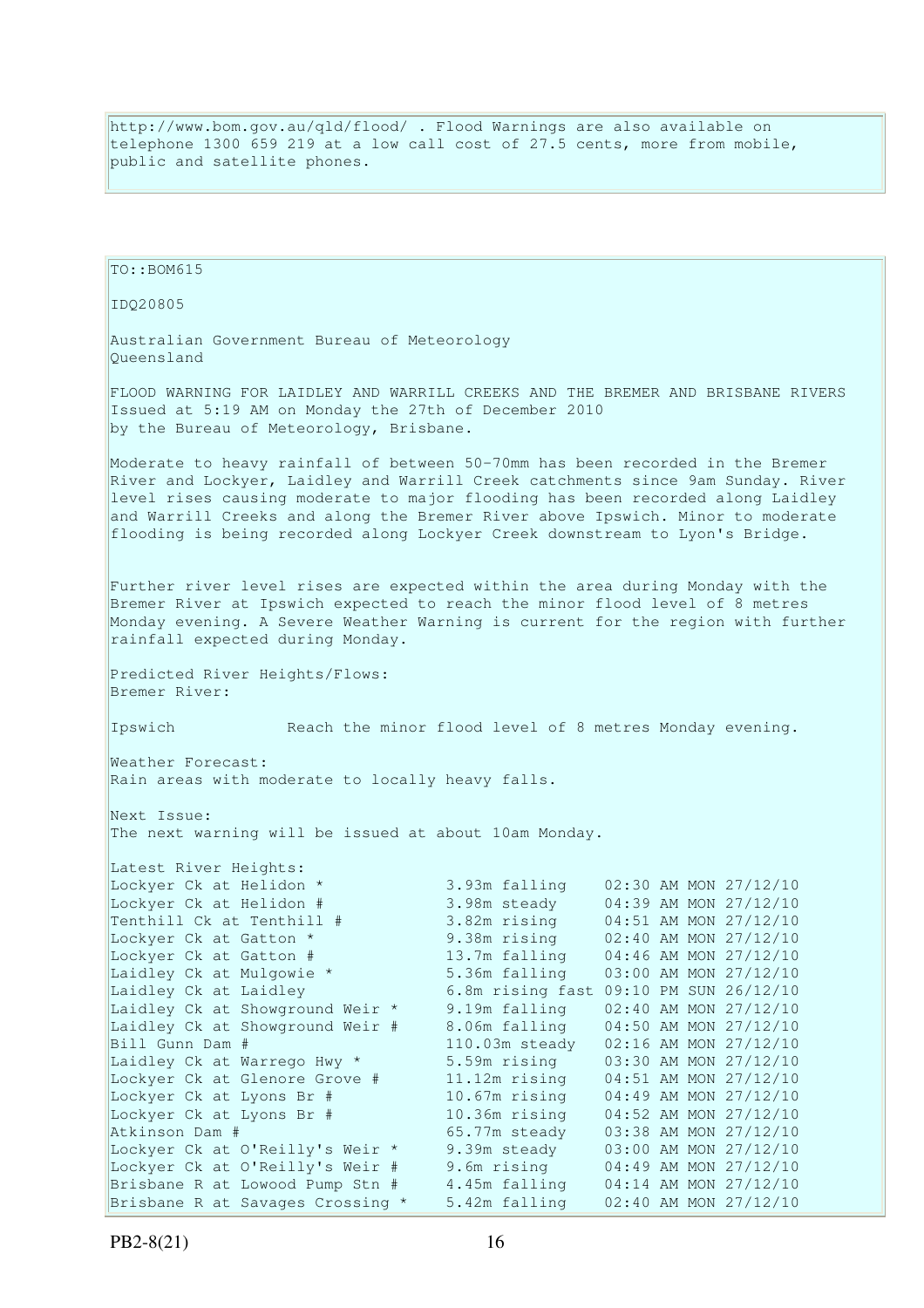| Brisbane R at Savages Crossing #   | 5.33m falling   | 04:39 AM MON 27/12/10 |
|------------------------------------|-----------------|-----------------------|
| Brisbane R at Burtons Br #         | 4.74m falling   | 04:41 AM MON 27/12/10 |
|                                    |                 |                       |
| Cabbage Tree Ck at L Manchester #  | 51.51m rising   | 04:16 AM MON 27/12/10 |
| Brisbane R at Kholo Br #           | $-1.31m$ rising | 04:38 AM MON 27/12/10 |
| Brisbane R at Mt Crosby #          | 8.66m rising    | 04:52 AM MON 27/12/10 |
| Brisbane R at Colleges Crossing #  | 5.36m rising    | 04:51 AM MON 27/12/10 |
| Bremer R at Adams Br *             | 3.13m falling   | 03:10 AM MON 27/12/10 |
| Bremer R at Adams Br #             | 3.03m rising    | 04:34 AM MON 27/12/10 |
| Bremer R at Stokes Crossing #      | 3.75m falling   | 04:32 AM MON 27/12/10 |
| Bremer R at Spressers Br #         | 5.87m rising    | 04:49 AM MON 27/12/10 |
| Spring Ck at Greys Plains Rd #     | 2.29m falling   | 04:40 AM MON 27/12/10 |
| Western Ck at Grandchester #       | 3.03m rising    | 04:45 AM MON 27/12/10 |
| Western Ck at Kuss Rd #            | 7.12m falling   | 04:51 AM MON 27/12/10 |
| Western Ck at Rosewood WWTP #      | 6.88m falling   | 03:37 AM MON 27/12/10 |
| Bremer R at Rosewood               | 4.3m rising     | 03:00 PM SUN 26/12/10 |
| Bremer R at Rosewood#              | 6.06m steady    | 04:51 AM MON 27/12/10 |
| Bremer R at Rosewood #             | 6.08m rising    | 03:42 AM MON 27/12/10 |
| Bremer R at Five Mile Br Walloon # | 6.44m rising    | 04:49 AM MON 27/12/10 |
| Bremer R at Walloon DERM *         | 6.65m rising    | 03:00 AM MON 27/12/10 |
| Bremer R at Three Mile Br #        | 18.2m rising    | 04:41 AM MON 27/12/10 |
| Reynolds Ck at Moogerah Dam *      | 1.01m steady    | 02:30 AM MON 27/12/10 |
| Reynolds Ck at Moogerah Dam #      | 155.98m rising  | 04:15 AM MON 27/12/10 |
| Warrill Ck at Toohills Crossing *  | 1.9m rising     | 02:40 AM MON 27/12/10 |
| Warrill Ck at Kalbar Weir HW #     | 77.93m falling  | 04:39 AM MON 27/12/10 |
| Warrill Ck at Kalbar Weir HW *     | 78.29m falling  | 02:30 AM MON 27/12/10 |
| Warrill Ck at Kalbar Weir TW *     | 7.95m falling   | 02:40 AM MON 27/12/10 |
| Warrill Ck at Harrisville #        | 5.38m rising    | 03:47 AM MON 27/12/10 |
| Warrill Ck at Harrisville#         | 5.25m rising    | 04:22 AM MON 27/12/10 |
| Warrill Ck at Churchbank Weir *    | 2.78m rising    | 02:15 AM MON 27/12/10 |
| Warrill Ck at Churchbank Weir #    | 2.87m rising    | 04:35 AM MON 27/12/10 |
| Warrill Ck at Greens Rd Amberley # | 6.18m rising    | 04:50 AM MON 27/12/10 |
| Warrill Ck at Amberley DNR *       | 6.92m rising    | 02:40 AM MON 27/12/10 |
| Purga Ck at Peak Crossing #        | 3.31m falling   | 04:43 AM MON 27/12/10 |
| Purga Ck at Loamside #             | 6.44m steady    | 04:50 AM MON 27/12/10 |
| Purga Ck at Loamside *             |                 |                       |
|                                    |                 |                       |
|                                    |                 |                       |

Warnings and River Height Bulletins are available at http://www.bom.gov.au/qld/flood/ . Flood Warnings are also available on telephone 1300 659 219 at a low call cost of 27.5 cents, more from mobile, public and satellite phones.

 $\vert$ TO::BOM615 IDQ20805 Australian Government Bureau of Meteorology Queensland FLOOD WARNING FOR LAIDLEY, LOCKYER AND WARRILL CREEKS AND THE BREMER RIVERS Issued at 5:21 AM on Monday the 27th of December 2010 by the Bureau of Meteorology, Brisbane. Moderate to heavy rainfall of between 50-70mm has been recorded in the Bremer River and Lockyer, Laidley and Warrill Creek catchments since 9am Sunday. River level rises causing moderate to major flooding has been recorded along Laidley and Warrill Creeks and along the Bremer River above Ipswich. Minor to moderate

flooding is being recorded along Lockyer Creek downstream to Lyon's Bridge.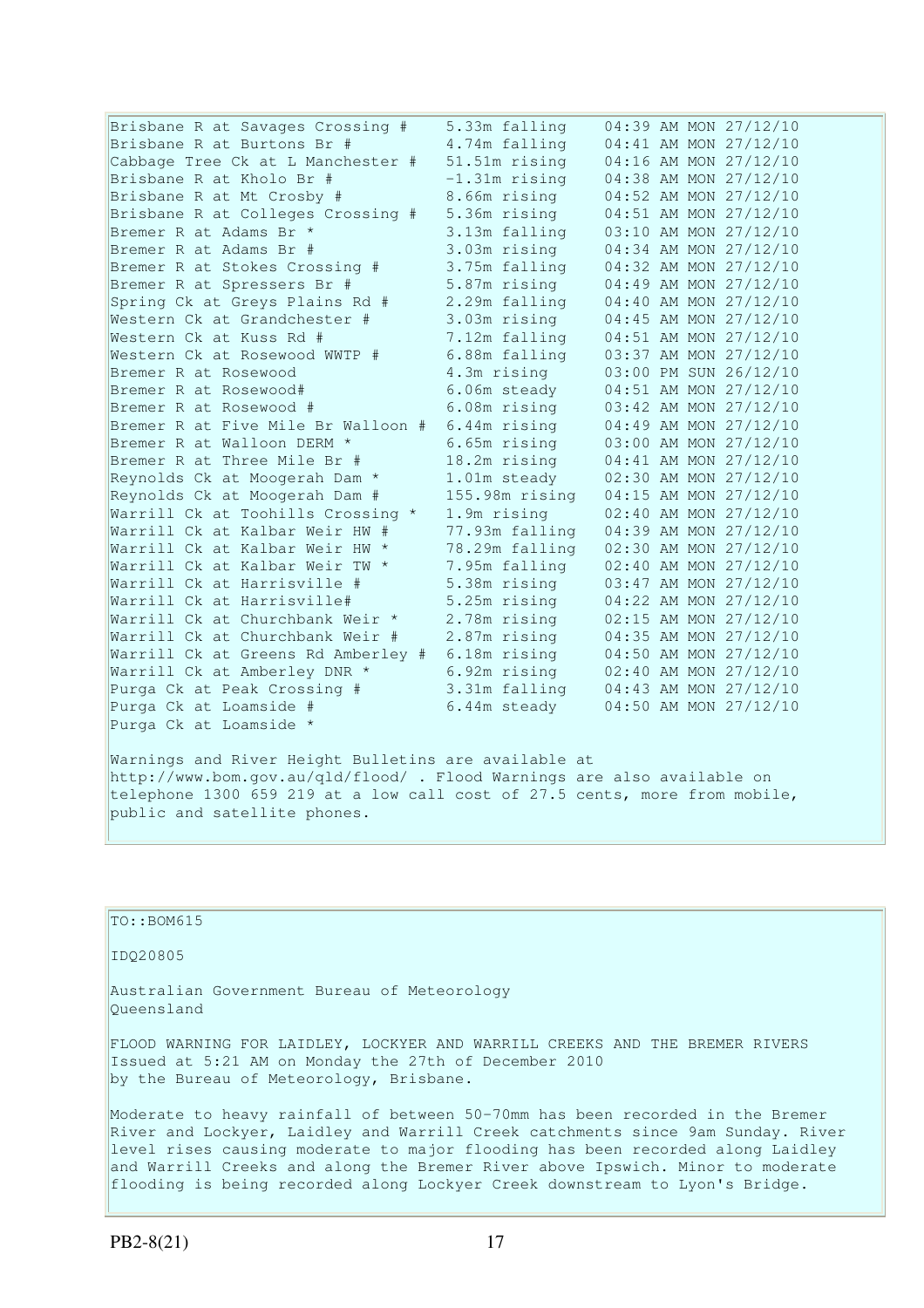Further river level rises are expected within the area during Monday with the Bremer River at Ipswich expected to reach the minor flood level of 8 metres Monday evening. A Severe Weather Warning is current for the region with further rainfall expected during Monday. Predicted River Heights/Flows: Bremer River: Ipswich Reach the minor flood level of 8 metres Monday evening. Weather Forecast: Rain areas with moderate to locally heavy falls. Next Issue: The next warning will be issued at about 10am Monday. Latest River Heights: Lockyer Ck at Helidon \* 3.93m falling 02:30 AM MON 27/12/10 Lockyer Ck at Helidon # 4m rising 05:12 AM MON 27/12/10 Flagstone Ck at Brown-Zirbels Rd \* 4.34m rising 02:40 AM MON 27/12/10 Sandy Creek at Sandy Creek Road # NA Ma Ma Ck at Harm's \* 3m falling 02:00 AM MON 27/12/10 Tenthill Ck at Tenthill  $\star$  3.74m falling 04:09 AM MON 27/12/10 Tenthill Ck at Tenthill # 3.88m rising 05:18 AM MON 27/12/10 Lockyer Ck at Gatton \* 9.38m rising 02:40 AM MON 27/12/10 Lockyer Ck at Gatton \* 9.38m rising<br>Lockyer Ck at Gatton NA Lockyer Ck at Gatton # 13.88m rising 05:19 AM MON 27/12/10<br>Laidley Ck at Thornton MA Laidley Ck at Thornton Laidley Ck at Mulgowie \* 5.46m rising 04:30 AM MON 27/12/10 Laidley Ck at Laidley 6.8m rising fast 09:10 PM SUN 26/12/10 Laidley Ck at Showground Weir \* 9.19m falling 02:40 AM MON 27/12/10 Laidley Ck at Showground Weir # 7.74m falling 05:20 AM MON 27/12/10 Bill Gunn Dam # 110.03m steady 05:15 AM MON 27/12/10 Laidley Ck at Warrego Hwy \* 5.71m rising 04:00 AM MON 27/12/10 Lake Clarendon Dam # NA Lockyer Ck at Glenore Grove # 11.38m rising 05:17 AM MON 27/12/10 Lockyer Ck at Lyons Br NA Lockyer Ck at Lyons Br # 10.91m rising 05:19 AM MON 27/12/10<br>Lockyer Ck at Lyons Br # 10.56m rising 05:19 AM MON 27/12/10 10.56m rising 05:19 AM MON 27/12/10 Lockyer Ck at Rifle Range Rd \* NA Atkinson Dam # 65.77m steady 03:38 AM MON 27/12/10 Buaraba Ck #  $NA$ Lockyer Ck at O'Reilly's Weir \* 9.53m rising 04:00 AM MON 27/12/10 Lockyer Ck at O'Reilly's Weir # 9.66m rising 05:15 AM MON 27/12/10 Brisbane R at Lowood Pump Stn # 4.45m falling 04:14 AM MON 27/12/10 Brisbane R at Lowood NA Brisbane R at Lowood # NA Brisbane R at Savages Crossing \* 5.42m falling 02:40 AM MON 27/12/10 Brisbane R at Savages Crossing # 5.31m falling 05:09 AM MON 27/12/10 Brisbane R at Duruges .<br>Black Snake Ck at Marburg # NA<br>A. Brisbane R at Burtons Br # 4.72m falling 05:11 AM MON 27/12/10 Cabbage Tree Ck at L Manchester # 51.51m rising 04:16 AM MON 27/12/10 Brisbane R at Kholo Br # -1.29m rising 04:59 AM MON 27/12/10 Brisbane R at Mt Crosby NA Brisbane R at Mt Crosby \* NA Brisbane R at Mt Crosby # 8.68m steady 05:20 AM MON 27/12/10 Brisbane R at Mt Crosby #  $8.66$ m steady  $04:59$  AM MON 27/12/10 Brisbane R at Colleges Crossing # 5.36m rising 04:51 AM MON 27/12/10 Bremer R at Adams Br \* 3.09m falling 04:00 AM MON 27/12/10 Bremer R at Adams Br # 3.05m rising 05:16 AM MON 27/12/10 Bremer R at Stokes Crossing NA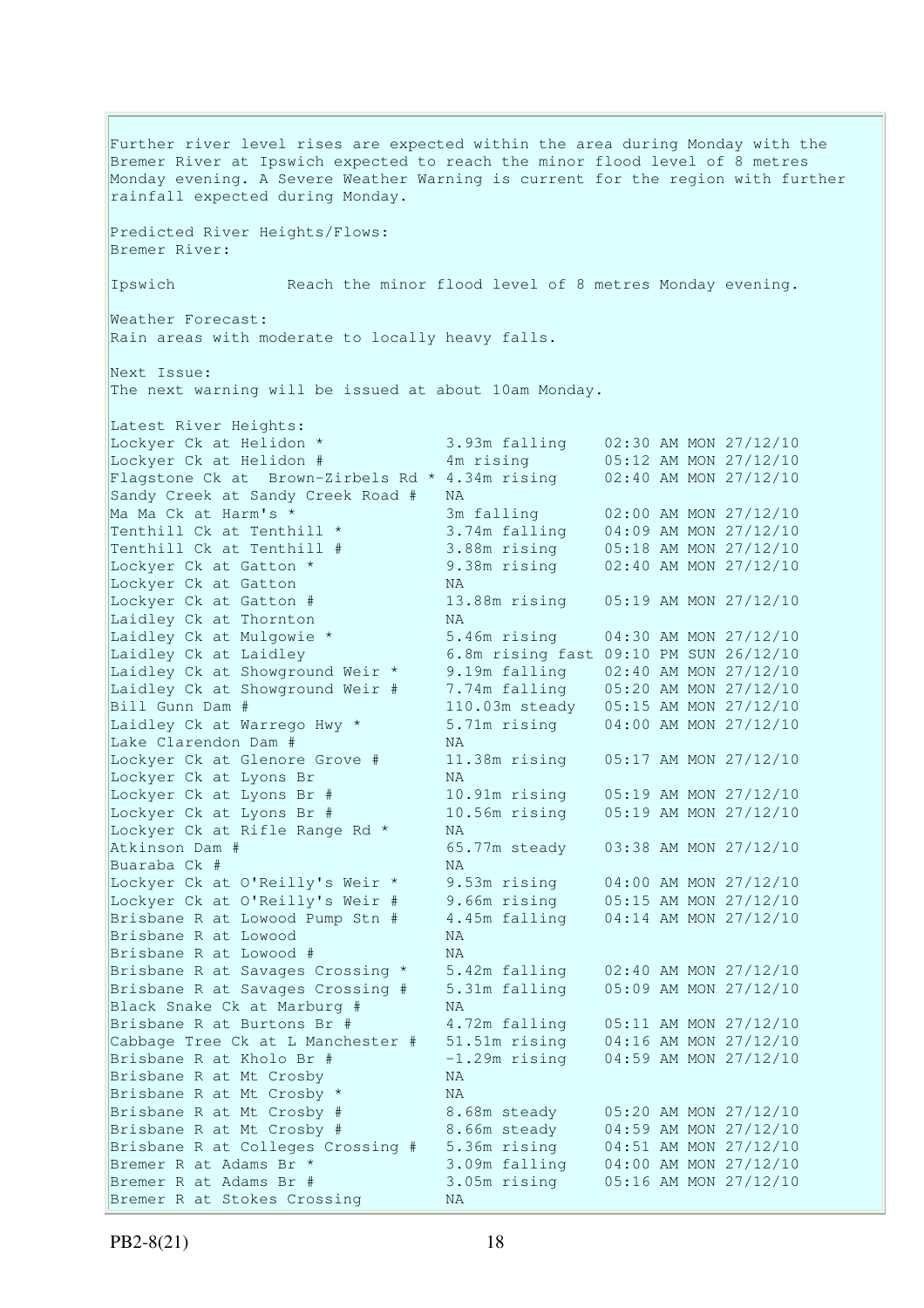Bremer R at Stokes Crossing # 3.65m falling 05:15 AM MON 27/12/10 Bremer R at Spressers Br # 5.82m falling 04:55 AM MON 27/12/10 Spring Ck at Greys Plains Rd # 2.09m falling 05:16 AM MON 27/12/10 Western Ck at Grandchester # 3.13m rising 05:07 AM MON 27/12/10 Western Ck at Kuss Rd NA Western Ck at Kuss Rd # 7.04m falling 05:18 AM MON 27/12/10 Western Ck at Rosewood WWTP # 6.83m falling 04:53 AM MON 27/12/10 Bremer R at Rosewood 4.3m rising 03:00 PM SUN 26/12/10 Bremer R at Rosewood# 6.06m steady 04:51 AM MON 27/12/10 Bremer R at Rosewood # Warnings and River Height Bulletins are available at http://www.bom.gov.au/qld/flood/ . Flood Warnings are also available on telephone 1300 659 219 at a low call cost of 27.5 cents, more from mobile, public and satellite phones.

TO::BOM615 IDQ20805 Australian Government Bureau of Meteorology Queensland FLOOD WARNING FOR LAIDLEY, LOCKYER AND WARRILL CREEKS AND THE BREMER RIVERS Issued at 10:13 AM on Monday the 27th of December 2010 by the Bureau of Meteorology, Brisbane. Fast rises are causing areas of moderate to major flooding in Laidley, Lockyer and Warrill Creeks and in the Bremer River. A moderate flood peak is expected in the Bremer River at Ipswich later this afternoon. LAIDLEY AND LOCKYER CREEKS: The main flood peak in Lockyer Creek is currently in the Glenore Grove area causing moderate flooding. Rises will continue downstream at Lyons Bridge with a major flood peak expected during Monday afternoon. Moderate to major flooding has generally peaked in Laidley Creek. BREMER RIVER: The main peak in the Bremer River is now in the Walloon area with a moderate flood peak of around 10 metres now expected in the Bremer river at the David Trumpy Bridge later this afternoon. Further heavy rainfall is forecast and higher levels are possible. Predicted River Heights/Flows: Bremer River: Ipswich Reach 10 metres by 3pm Monday. Weather Forecast: Rain areas with moderate to locally heavy falls. Next Issue: The next warning will be issued at about 2pm Monday.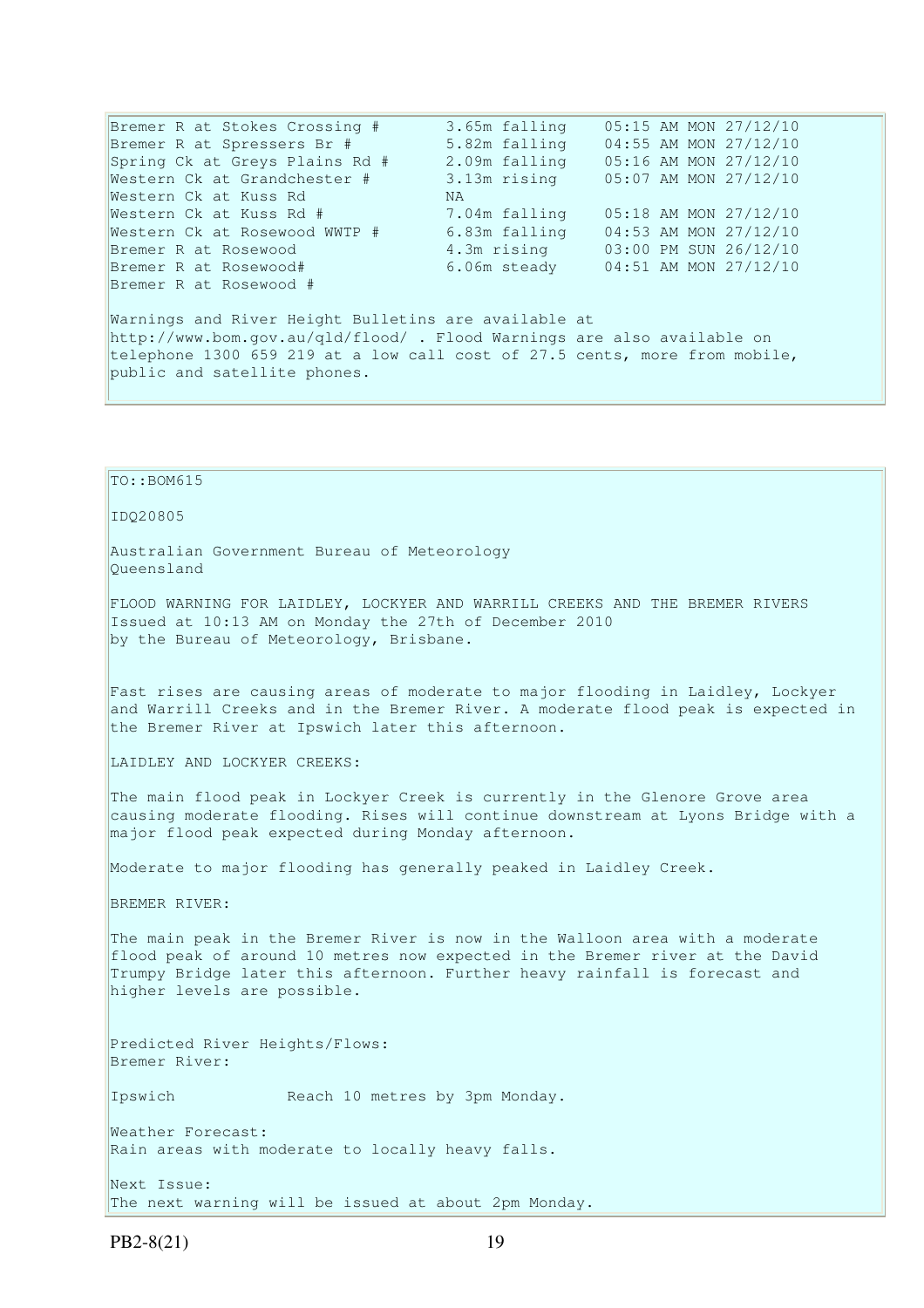Latest River Heights: Lockyer Ck at Helidon \* 3.99m falling 08:10 AM MON 27/12/10 Lockyer Ck at Gatton \* 9.72m rising 08:20 AM MON 27/12/10 Lockyer Ck at Gatton # 13.94m rising 10:01 AM MON 27/12/10 Laidley Ck at Mulgowie \* 5.45m falling 08:00 AM MON 27/12/10 Laidley Ck at Laidley 6.5m falling slowly 07:30 AM MON 27/12/10 Laidley Ck at Showground Weir # 7.32m falling 09:59 AM MON 27/12/10 Laidley Ck at Warrego Hwy \* 5.96m steady 68:00 AM MON 27/12/10 Lockyer Ck at Glenore Grove # 12.7m rising 09:57 AM MON 27/12/10 Lockyer Ck at Lyons Br # 12.99m rising 09:58 AM MON 27/12/10 Lockyer Ck at O'Reilly's Weir # 10.16m rising 09:49 AM MON 27/12/10 Western Ck at Rosewood WWTP # 6.48m falling 09:55 AM MON 27/12/10 Bremer R at Rosewood# 5.76m falling 09:12 AM MON 27/12/10 Bremer R at Five Mile Br Walloon # 6.98m rising 08:49 AM MON 27/12/10 Bremer R at Walloon DERM \* 7.81m rising 08:00 AM MON 27/12/10 Bremer R at Three Mile Br # 20.35m rising 09:56 AM MON 27/12/10 Warrill Ck at Kalbar 8.7m falling slowly 09:00 AM MON 27/12/10 Warrill Ck at Amberley DNR \* 7.08m rising 08:00 AM MON 27/12/10 Bremer R at Berry's Lagoon \* 22.52m rising 08:15 AM MON 27/12/10 Bremer R at One Mile Br # 14.35m rising 10:02 AM MON 27/12/10 Bremer R at Hancocks Br Brassall # 11.13m rising 10:03 AM MON 27/12/10 Bremer R at Ipswich # 6.75m rising 10:03 AM MON 27/12/10 \*,# automatic station Warnings and River Height Bulletins are available at http://www.bom.gov.au/qld/flood/ . Flood Warnings are also available on telephone 1300 659 219 at a low call cost of 27.5 cents, more from mobile,

public and satellite phones.

## TO::BOM615

IDQ20805

Australian Government Bureau of Meteorology Queensland

FLOOD WARNING FOR LAIDLEY, LOCKYER AND WARRILL CREEKS AND THE BREMER RIVERS Issued at 2:29 PM on Monday the 27th of December 2010 by the Bureau of Meteorology, Brisbane.

Fast rises are causing areas of moderate to major flooding in Laidley, Lockyer and Warrill Creeks and in the Bremer River. A moderate flood peak is expected in the Bremer River at Ipswich during this evening.

LAIDLEY AND LOCKYER CREEKS:

Further rainfall has been recorded since 9am which is producing some renewed rises in the upper reaches of the catchment. The main flood peak in Lockyer Creek is now downstream of the Glenore Grove area. Major flood levels will continue downstream at Lyons Bridge with a peak around 15.2 metres expected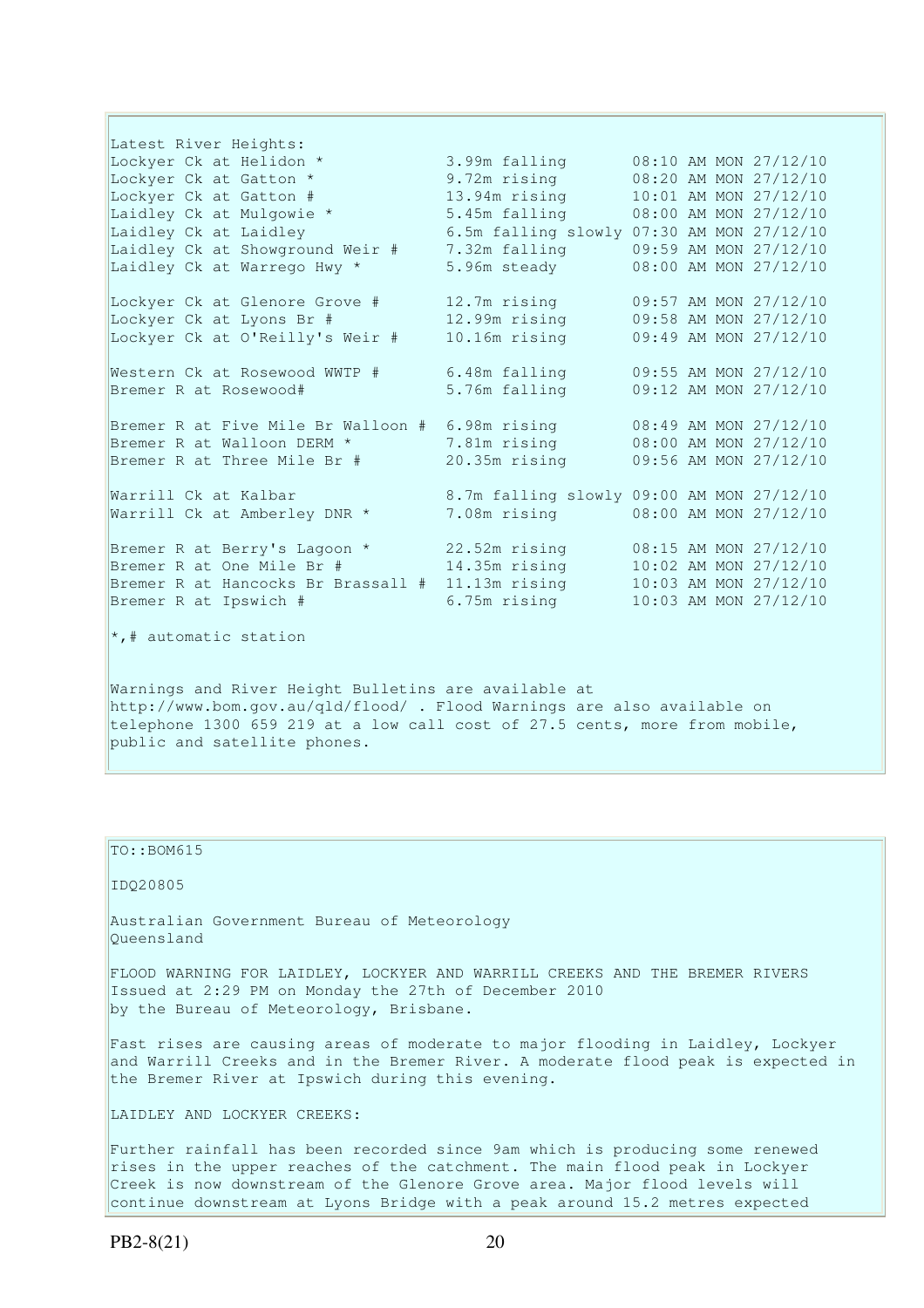overnight Monday. Moderate to major flooding has peaked in Laidley Creek. BREMER RIVER: A major flood peak of about 7 metres has been recorded in the Bremer River at the Five Mile Bridge with a moderate flood peak of around 10 metres now expected in the Bremer river at the David Trumpy Bridge during this evening. Further heavy rainfall is forecast and higher levels are possible. Predicted River Heights/Flows: Bremer River: Ipswich Reach around 10 metres Monday evening. Weather Forecast: Rain areas with moderate to locally heavy falls. Next Issue: The next warning will be issued at about 6pm Monday. Latest River Heights: Lockyer Ck at Helidon # 4.56m rising 01:30 PM MON 27/12/10 Lockyer Ck at Gatton # 13.7m falling 01:13 PM MON 27/12/10<br>
Laidley Ck at Mulgowie \* 5.56m rising 12:00 PM MON 27/12/10 Laidley Ck at Mulgowie \* 5.56m rising 12:00 PM MON 27/12/10 Laidley Ck at Laidley 6.5m falling slowly 07:30 AM MON 27/12/10 Laidley Ck at Showground Weir # 7.2m rising 01:29 PM MON 27/12/10 Laidley Ck at Warrego Hwy \* 5.84m falling 12:00 PM MON 27/12/10 Lockyer Ck at Glenore Grove # 12.72m falling 01:24 PM MON 27/12/10 Lockyer Ck at Lyons Br # 13.45m rising 01:22 PM MON 27/12/10 Lockyer Ck at O'Reilly's Weir # 10.46m steady 01:17 PM MON 27/12/10 Western Ck at Rosewood WWTP # 6.43m rising 01:28 PM MON 27/12/10 Bremer R at Rosewood # 5.5m falling 12:51 PM MON 27/12/10 Bremer R at Five Mile Br Walloon # 6.66m steady 01:27 PM MON 27/12/10 Bremer R at Three Mile Br # 20.8m rising 01:26 PM MON 27/12/10 Warrill Ck at Kalbar 8.7m falling slowly 09:00 AM MON 27/12/10 Warrill Ck at Amberley DNR \* 7.2m rising 11:40 AM MON 27/12/10 Bremer R at Berry's Lagoon \* 23.19m rising 11:30 AM MON 27/12/10 Bremer R at One Mile Br # 14.8m rising 01:13 PM MON 27/12/10 Bremer R at Hancocks Br Brassall # 12.38m rising 01:30 PM MON 27/12/10 Bremer R at Ipswich # 7.75m rising 01:23 PM MON 27/12/10 \*,# from automatic station Warnings and River Height Bulletins are available at http://www.bom.gov.au/qld/flood/ . Flood Warnings are also available on telephone 1300 659 219 at a low call cost of 27.5 cents, more from mobile, public and satellite phones.

TO::BOM615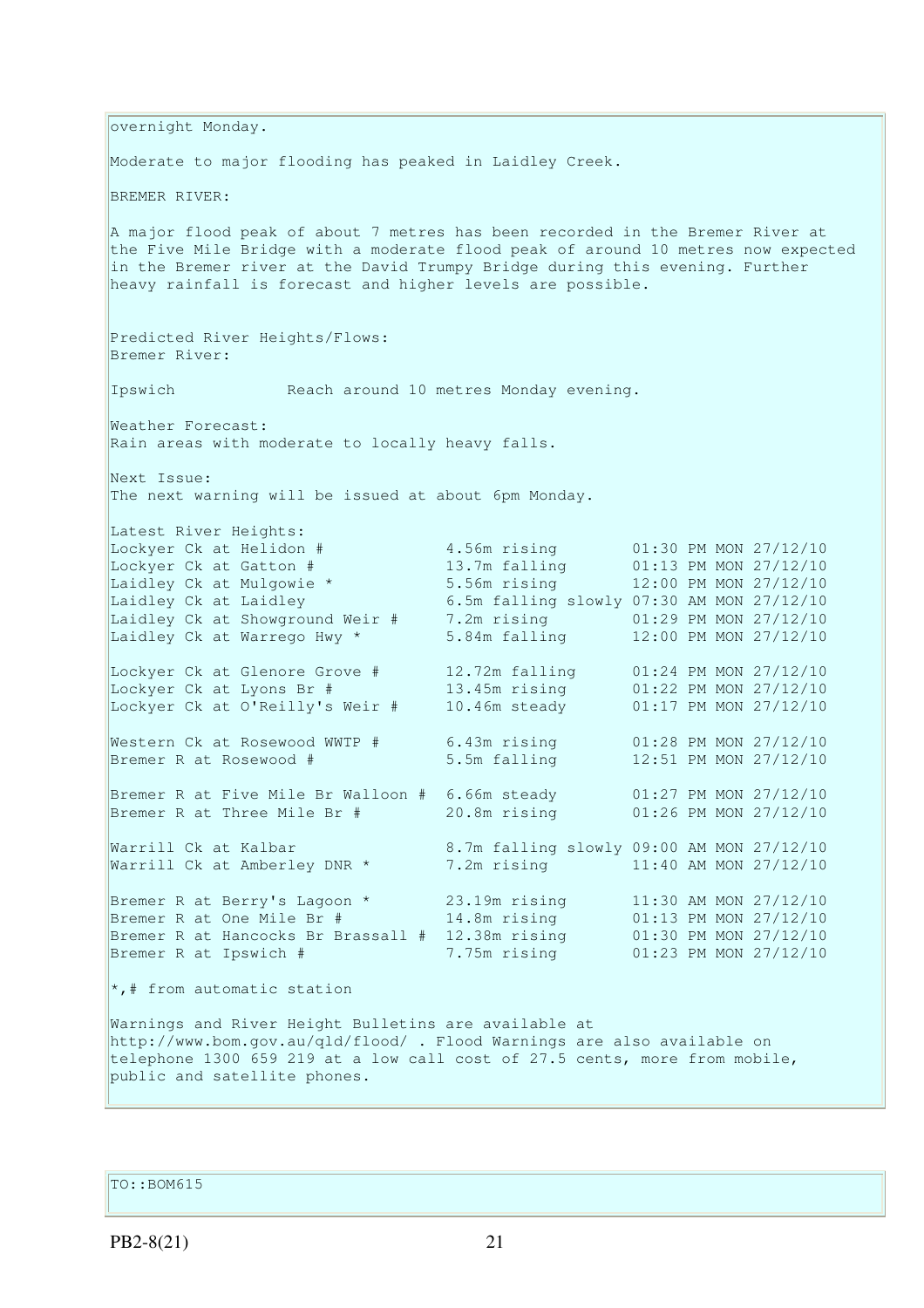IDQ20805 Australian Government Bureau of Meteorology Queensland FLOOD WARNING FOR LAIDLEY, LOCKYER AND WARRILL CREEKS AND THE BREMER RIVERS Issued at 5:57 PM on Monday the 27th of December 2010 by the Bureau of Meteorology, Brisbane. Heavy rainfall during Monday has caused fast rises and areas of moderate to major flooding in Laidley, Lockyer and Warrill Creeks and in the Bremer River. A moderate flood peak is expected in the Bremer River at Ipswich during this evening. LAIDLEY AND LOCKYER CREEKS: Further heavy rainfall during the afternoon has caused renewed rises and moderate to major flooding in the upper reaches of Laidley and Lockyer Creeks. Major flood levels will continue downstream at Lyons Bridge with further rises and a peak around 15.2 metres expected overnight Monday. WARRILL CREEK: Fast rises and major flooding is occurring in the Warrill Creek from Kalbar Weir to Amberley. BREMER RIVER: A major flood peak of about 7 metres has been recorded in the Bremer River at the Five Mile Bridge with a moderate flood peak of around 10 metres now expected in the Bremer river at the David Trumpy Bridge at Ipswich during this evening. The heavy rainfall has now cleared the area with only lighter rain expected overnight. Predicted River Heights/Flows: Bremer River: Ipswich Reach around 10 metres Monday evening. Next Issue: The next warning will be issued at about 9pm Monday. Latest River Heights: Lockyer Ck at Helidon # 5.16m falling 04:45 PM MON 27/12/10 Flagstone Ck at Brown-Zirbels Rd \* 7.14m falling  $02:40$  PM MON 27/12/10 Tenthill Ck at Tenthill # 8.7m rising 04:45 PM MON 27/12/10 Lockyer Ck at Gatton # 14.72m falling 04:34 PM MON 27/12/10 Laidley Ck at Mulgowie \* 3.97m rising 03:30 PM MON 27/12/10 Laidley Ck at Laidley 6.6m rising slowly 02:15 PM MON 27/12/10 Laidley Ck at Showground Weir # 8.72m rising 04:47 PM MON 27/12/10 Bill Gunn Dam # 110.07m steady 02:23 PM MON 27/12/10 Laidley Ck at Warrego Hwy \* 5.76m falling 03:00 PM MON 27/12/10 Lockyer Ck at Glenore Grove # 12.62m falling 04:42 PM MON 27/12/10 Lockyer Ck at Lyons Br # 13.85m rising 04:40 PM MON 27/12/10 Lockyer Ck at Lyons Br # 11.46m rising 04:46 PM MON 27/12/10 Lockyer Ck at O'Reilly's Weir \* 10.67m rising 03:00 PM MON 27/12/10 Lockyer Ck at O'Reilly's Weir # 10.72m rising 04:38 PM MON 27/12/10 Brisbane R at Lowood Pump Stn # 5.45m rising 04:44 PM MON 27/12/10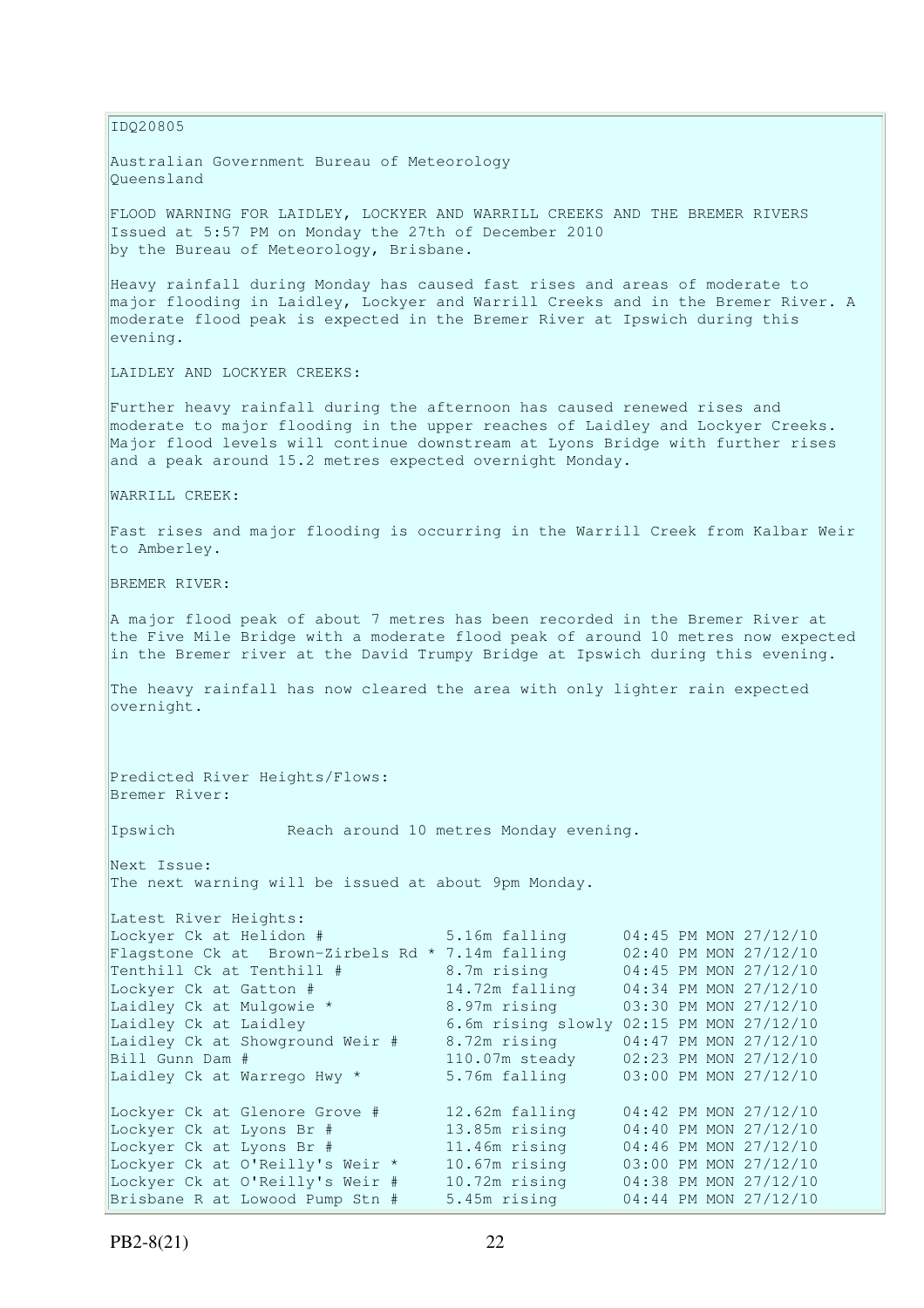Bremer R at Adams Br \* 3.43m rising 03:00 PM MON 27/12/10 Bremer R at Adams Br # 4.67m rising 04:43 PM MON 27/12/10 Bremer R at Stokes Crossing # 4.55m rising 04:30 PM MON 27/12/10 Bremer R at Spressers Br # 5.52m steady 04:25 PM MON 27/12/10 Spring Ck at Greys Plains Rd # 2.34m falling 04:46 PM MON 27/12/10 Western Ck at Grandchester # 4.43m falling 04:45 PM MON 27/12/10 Western Ck at Kuss Rd # 7.12m rising 04:42 PM MON 27/12/10 Western Ck at Rosewood WWTP # 6.48m rising 04:19 PM MON 27/12/10 Bremer R at Rosewood 5.4m rising slowly 03:05 PM MON 27/12/10 Bremer R at Rosewood# 5.46m steady 01:51 PM MON 27/12/10 Bremer R at Rosewood # 5.46m rising 04:24 PM MON 27/12/10 Bremer R at Five Mile Br Walloon # 6.28m falling 04:46 PM MON 27/12/10 Bremer R at Walloon DERM \* 7.78m falling 03:00 PM MON 27/12/10 Bremer R at Three Mile Br # 20.7m falling 04:26 PM MON 27/12/10 Reynolds Ck at Moogerah Dam \* 1.92m rising 02:40 PM MON 27/12/10 Reynolds Ck at Moogerah Dam # 157.08m rising 04:35 PM MON 27/12/10 Warrill Ck at Toohills Crossing \* 6.07m rising 02:40 PM MON 27/12/10 Warrill Ck at Kalbar Weir HW # 79.73m rising 04:45 PM MON 27/12/10 Warrill Ck at Kalbar Weir HW \* 79.24m rising 02:30 PM MON 27/12/10 Warrill Ck at Kalbar Weir TW \* 8.55m rising 02:40 PM MON 27/12/10 Warrill Ck at Kalbar 10m rising fast 03:00 PM MON 27/12/10 Warrill Ck at Harrisville # 5.4m rising 04:35 PM MON 27/12/10 Warrill Ck at Churchbank Weir \* 2.97m rising 02:00 PM MON 27/12/10 Warrill Ck at Churchbank Weir # 3.07m steady 04:28 PM MON 27/12/10 Warrill Ck at Greens Rd Amberley # 6.64m falling 04:44 PM MON 27/12/10 Purga Ck at Peak Crossing # 3.16m rising 04:41 PM MON 27/12/10 Purga Ck at Loamside # 5.99m steady 04:39 PM MON 27/12/10 Bremer R at Berry's Lagoon \* 23.42m rising 02:30 PM MON 27/12/10 Bremer R at One Mile Br # 14.95m falling 04:21 PM MON 27/12/10 Bremer R at Hancocks Br Brassall # 12.63m steady 04:11 PM MON 27/12/10 Bremer R at Ipswich # 8.45m rising 04:46 PM MON 27/12/10

#, \* denotes automatic station.

Warnings and River Height Bulletins are available at http://www.bom.gov.au/qld/flood/ . Flood Warnings are also available on telephone 1300 659 219 at a low call cost of 27.5 cents, more from mobile, public and satellite phones.

| $TO: BOM615$                                                                                                                                                                    |
|---------------------------------------------------------------------------------------------------------------------------------------------------------------------------------|
| ID020805                                                                                                                                                                        |
| Australian Government Bureau of Meteorology<br>Oueensland                                                                                                                       |
| FLOOD WARNING FOR LAIDLEY, LOCKYER AND WARRILL CREEKS AND THE BREMER RIVERS<br>Issued at 9:23 PM on Monday the 27th of December 2010<br>by the Bureau of Meteorology, Brisbane. |
| Moderate to major flooding continues in the Laidley, Lockyer and Warrill Creeks<br>and the Bremer River. A minor flood peak of 8.5 metres is occurring at Ipswich.              |
| LAIDLEY AND LOCKYER CREEKS:                                                                                                                                                     |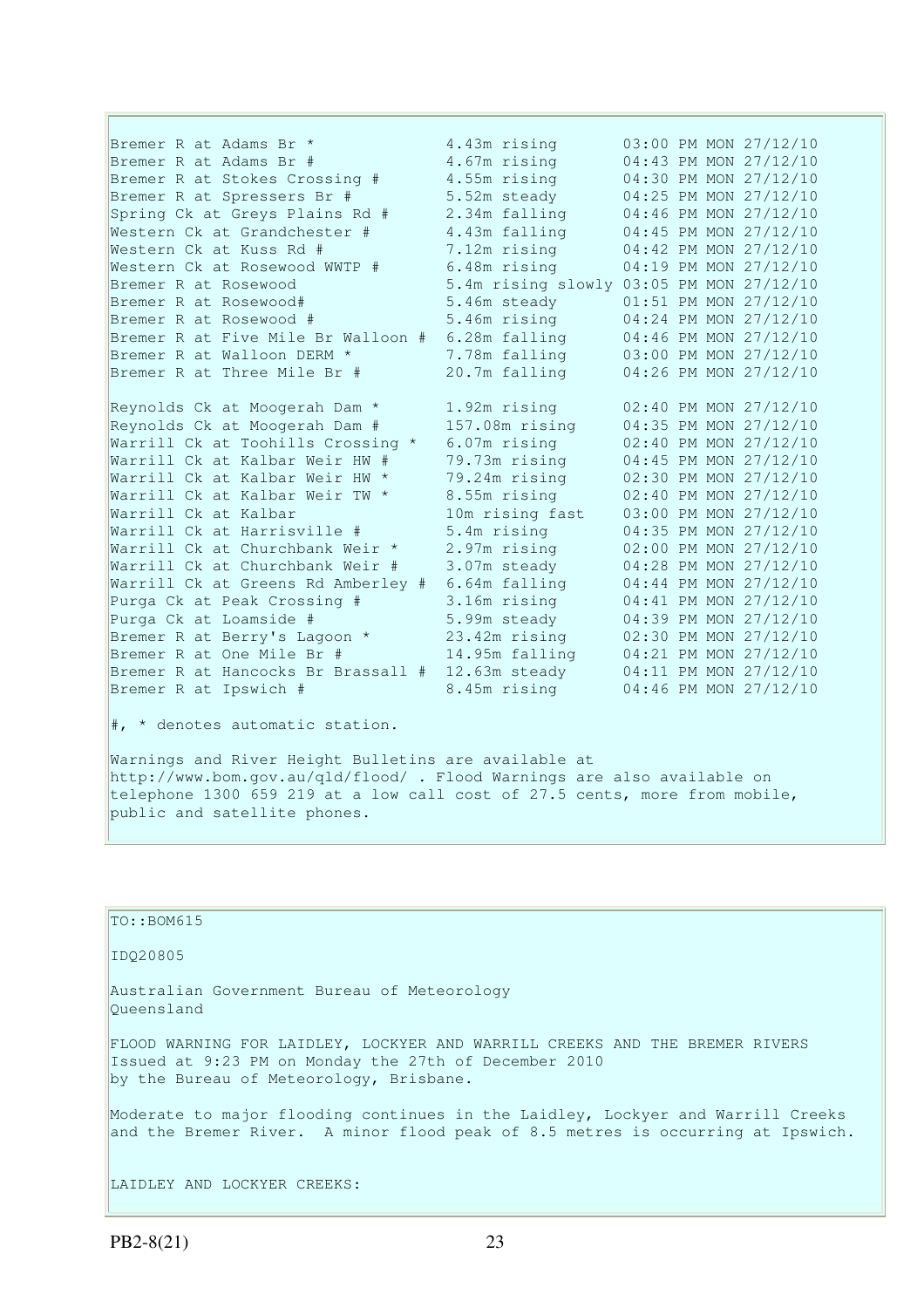Moderate to major flooding continues in the upper reaches of the Laidley and Lockyer Creeks. Major flood levels will continue downstream at Lyons Bridge with further rises and a peak around 15.2 metres expected overnight Monday. WARRILL CREEK: Major flooding in Warrill Creek from Kalbar Weir to Amberley will continue overnight then ease during Tuesday. BREMER RIVER: Minor flooding is easing in the upper reaches of the Bremer River. Moderate to major flooding continues between Spressers Bridge and Walloon. The Bremer River at Ipswich is now peaking at 8.5 metres and is expected to remain steady overnight and Tuesday. The heavy rainfall has now cleared the area with only lighter rain expected overnight. Next Issue: The next warning will be issued at about 6am Tuesday. Latest River Heights:<br>Lockyer Ck at Helidon # 5.16m falling 04:45 PM MON 27/12/10<br>7.14m falling 02:40 PM MON 27/12/10 Flagstone Ck at Brown-Zirbels Rd \* 7.14m falling 02:40 PM MON 27/12/10<br>
Tenthill Ck at Tenthill # 8.7m rising 04:45 PM MON 27/12/10<br>
Lockyer Ck at Gatton # 14.72m falling 04:34 PM MON 27/12/10 Tenthill Ck at Tenthill # 8.7m rising 04:45 PM MON 27/12/10 Lockyer Ck at Gatton # 14.72m falling 04:34 PM MON 27/12/10 Laidley Ck at Mulgowie \* 8.97m rising 03:30 PM MON 27/12/10 Laidley Ck at Laidley 6.6m rising slowly 02:15 PM MON 27/12/10 Laidley Ck at Showground Weir # 8.72m rising 04:47 PM MON 27/12/10 Bill Gunn Dam # 110.07m steady 02:23 PM MON 27/12/10 Laidley Ck at Warrego Hwy \* 5.76m falling 03:00 PM MON 27/12/10 Lockyer Ck at Glenore Grove # 12.62m falling 04:42 PM MON 27/12/10 Lockyer Ck at Lyons Br # 13.85m rising 04:40 PM MON 27/12/10 Lockyer Ck at Lyons Br # 11.46m rising 04:46 PM MON 27/12/10 Lockyer Ck at O'Reilly's Weir \* 10.67m rising 03:00 PM MON 27/12/10 Lockyer Ck at O'Reilly's Weir # 10.72m rising 04:38 PM MON 27/12/10 Brisbane R at Lowood Pump Stn # 5.45m rising 04:44 PM MON 27/12/10 Bremer R at Adams Br \* 3.43m rising 03:00 PM MON 27/12/10 Bremer R at Adams Br # 4.67m rising 04:43 PM MON 27/12/10 Bremer R at Stokes Crossing # 4.55m rising 04:30 PM MON 27/12/10 Bremer R at Spressers Br # 5.52m steady 04:25 PM MON 27/12/10 Spring Ck at Greys Plains Rd # 2.34m falling 04:46 PM MON 27/12/10 Western Ck at Grandchester # 4.43m falling 04:45 PM MON 27/12/10 Western Ck at Kuss Rd # 7.12m rising 04:42 PM MON 27/12/10 Western Ck at Rosewood WWTP # 6.48m rising 04:19 PM MON 27/12/10 Bremer R at Rosewood 5.4m rising slowly 03:05 PM MON 27/12/10 Bremer R at Rosewood# 5.46m steady 01:51 PM MON 27/12/10<br>Bremer R at Rosewood # 5.46m rising 04:24 PM MON 27/12/10 Bremer R at Rosewood # 5.46m rising 04:24 PM MON 27/12/10 Bremer R at Five Mile Br Walloon # 6.28m falling 04:46 PM MON 27/12/10 Bremer R at Walloon DERM \* 7.78m falling 03:00 PM MON 27/12/10 Bremer R at Three Mile Br # 20.7m falling 04:26 PM MON 27/12/10 Reynolds Ck at Moogerah Dam \* 1.92m rising 02:40 PM MON 27/12/10 Reynolds Ck at Moogerah Dam # 157.08m rising 04:35 PM MON 27/12/10 Warrill Ck at Toohills Crossing \* 6.07m rising 02:40 PM MON 27/12/10 Warrill Ck at Kalbar Weir HW # 79.73m rising 04:45 PM MON 27/12/10 Warrill Ck at Kalbar Weir HW \* 79.24m rising 02:30 PM MON 27/12/10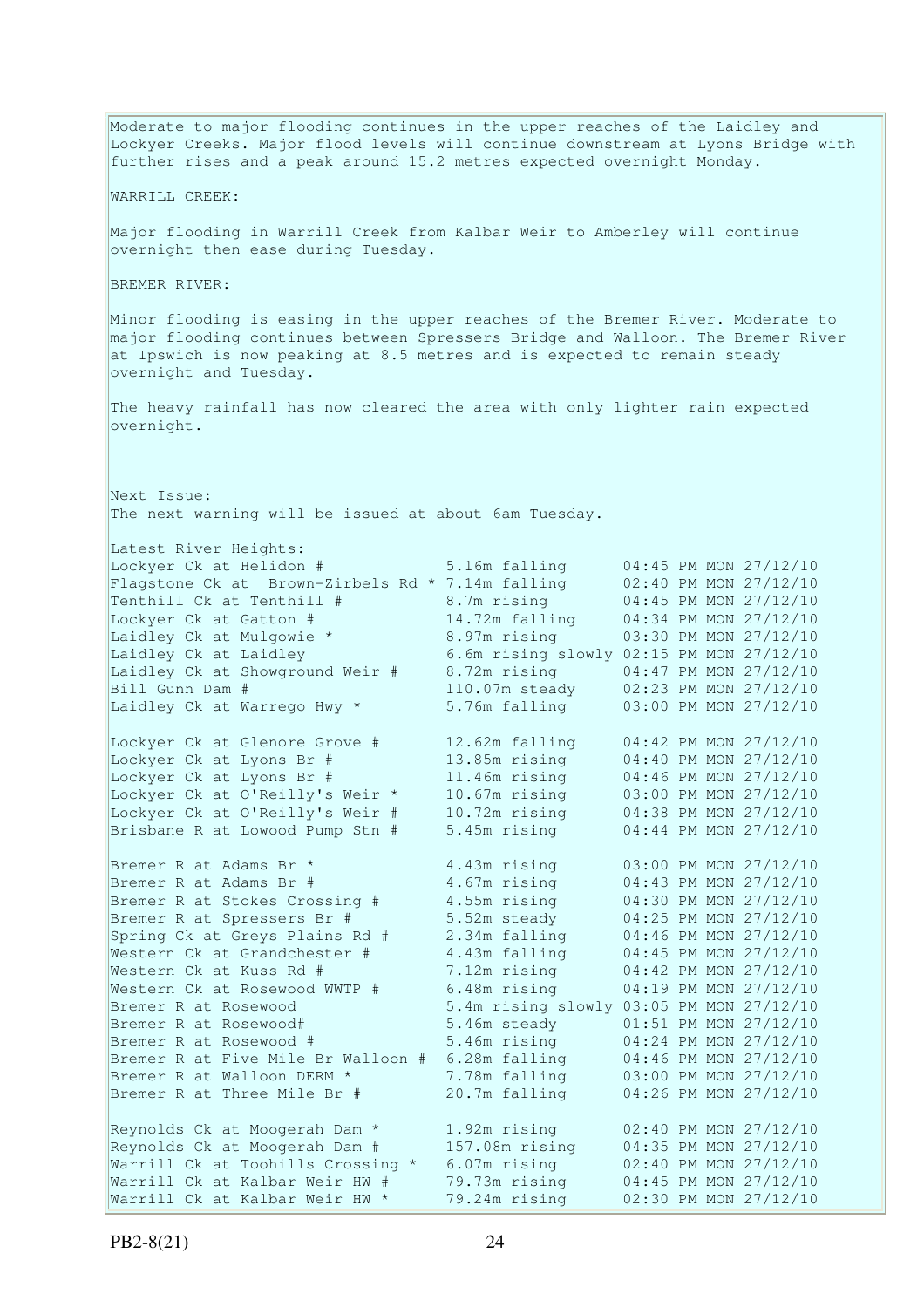Warrill Ck at Kalbar Weir TW \* 8.55m rising Warrill Ck at Kalbar Weir TW \* 8.55m rising 02:40 PM MON 27/12/10<br>
Warrill Ck at Kalbar 10m rising fast 03:00 PM MON 27/12/10<br>
Warrill Ck at Harrisville # 5.4m rising 04:35 PM MON 27/12/10<br>
Warrill Ck at Churchbank Weir \* Warrill Ck at Harrisville # 5.4m rising 04:35 PM MON 27/12/10 Warrill Ck at Churchbank Weir \* 2.97m rising 02:00 PM MON 27/12/10 Warrill Ck at Churchbank Weir # 3.07m steady 04:28 PM MON 27/12/10 Warrill Ck at Greens Rd Amberley # 6.64m falling 04:44 PM MON 27/12/10<br>Bremer R at Berry's Lagoon \* 23.42m rising 02:30 PM MON 27/12/10<br>Bremer R at One Mile Br # 14.95m falling 04:01 PM Bremer R at Berry's Lagoon \* 23.42m rising 02:30 PM MON 27/12/10 Bremer R at One Mile Br # 14.95m falling 04:21 PM MON 27/12/10 Bremer R at Hancocks Br Brassall # 12.63m steady 04:11 PM MON 27/12/10 Bremer R at Ipswich # 8.45m rising 04:46 PM MON 27/12/10 #, \* denotes automatic station. Warnings and River Height Bulletins are available at http://www.bom.gov.au/qld/flood/ . Flood Warnings are also available on telephone 1300 659 219 at a low call cost of 27.5 cents, more from mobile, public and satellite phones.

### TO::BOM615

IDQ20805

Australian Government Bureau of Meteorology Queensland

FLOOD WARNING FOR LOCKYER AND WARRILL CREEKS AND THE BREMER RIVERS Issued at 5:35 AM on Tuesday the 28th of December 2010 by the Bureau of Meteorology, Brisbane.

Moderate to major flooding continues in the Lockyer and Warrill Creeks and the Bremer River. A minor flood peak of 8.5 metres was recorded at Ipswich during Monday evening with some small further rises expected during Tuesday which will keep Ipswich River levels around the 8 metre mark.

LOCKYER CREEK:

Moderate to major flooding continues in Lockyer Creek. River level rises causing major flooding will continue in the Lyons Bridge area with a peak up to 16 metres expected during Tuesday.

WARRILL CREEK:

Moderate to major flooding is being recorded in Warrill Creek from Kalbar Weir to Amberley. Further small rises are expected during Tuesday morning with river levels expected to commence to ease during Tuesday afternoon.

BREMER RIVER:

Moderate to major flooding continues between Spressers Bridge and Walloon. The Bremer River at Ipswich peaked at 8.5 metres during Monday evening with a smaller second peak expected during Tuesday.

The heavy rainfall has now cleared the area with only lighter rain expected during Tuesday.

Next Issue: The next warning will be issued at about noon Tuesday.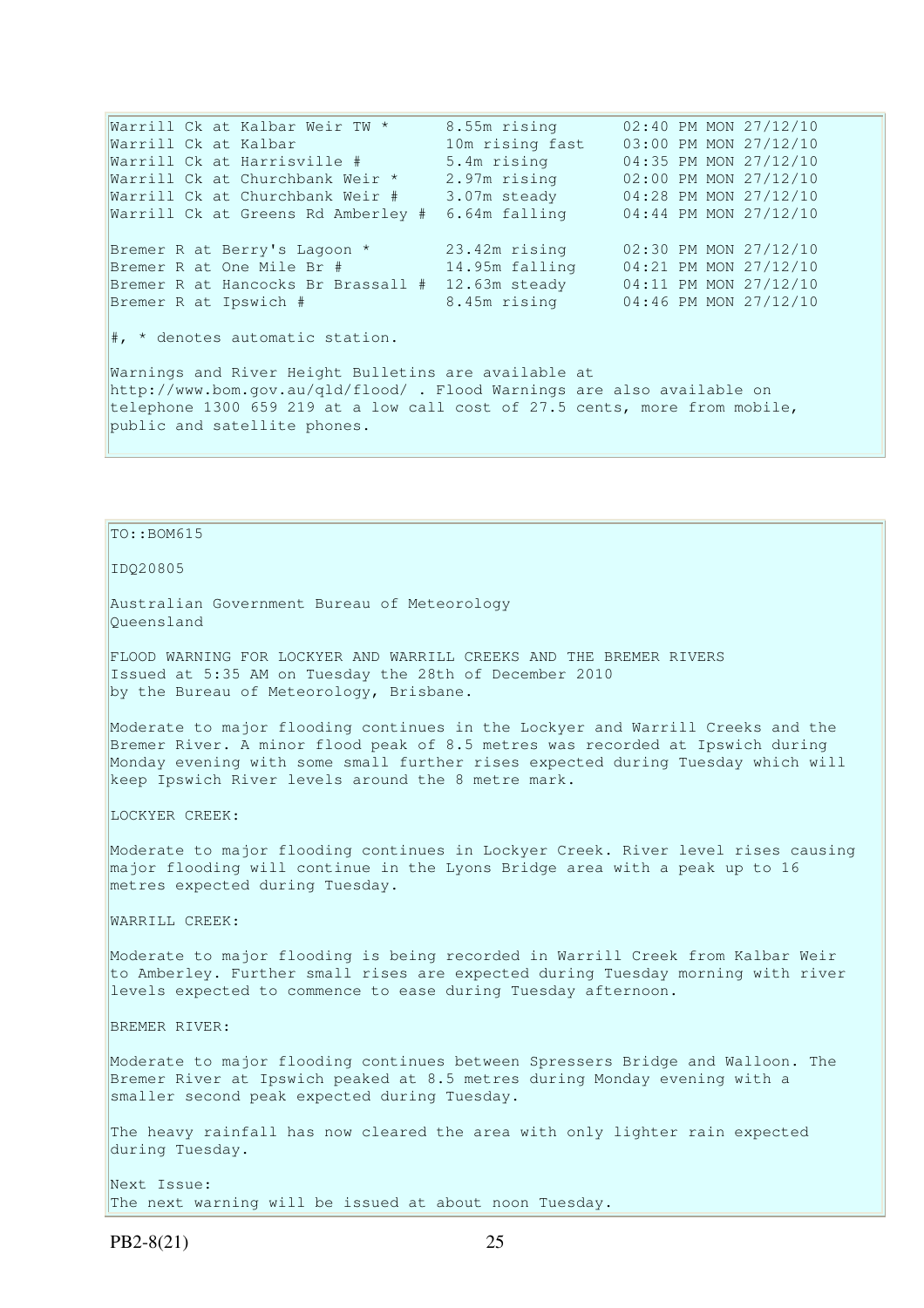Latest River Heights: Lockyer Ck at Helidon # 2.34m falling 04:48 AM TUE 28/12/10 Flagstone Ck at Brown-Zirbels Rd \* 3.35m falling 02:40 AM TUE 28/12/10 Tenthill Ck at Tenthill # 3.5m falling 04:54 AM TUE 28/12/10 Lockyer Ck at Gatton # 11.54m falling 05:01 AM TUE 28/12/10 Laidley Ck at Mulgowie \* 3.91m falling 03:00 AM TUE 28/12/10 Laidley Ck at Laidley 8.8m rising slowly 09:50 PM MON 27/12/10 Laidley Ck at Showground Weir # 5.88m falling 04:56 AM TUE 28/12/10 Bill Gunn Dam # 110.05m steady 02:15 AM TUE 28/12/10 Laidley Ck at Warrego Hwy \*  $6.37$ m steady  $03:00$  AM TUE 28/12/10 Lockyer Ck at Glenore Grove # 13.22m falling 05:03 AM TUE 28/12/10 Lockyer Ck at Lyons Br # 15.37m rising 04:58 AM TUE 28/12/10 Lockyer Ck at O'Reilly's Weir  $#$  11.34m rising<br>Brisbane R at Lowood Pump Stn  $#$  6.73m rising Brisbane R at Lowood Pump Stn # 6.73m rising 04:50 AM TUE 28/12/10 Brisbane R at Savages Crossing # 7.01m rising 04:54 AM TUE 28/12/10 Brisbane R at Burtons Br # 5.7m rising 04:56 AM TUE 28/12/10 Brisbane R at Kholo Br # -0.59m rising 04:42 AM TUE 28/12/10 Brisbane R at Mt Crosby # 8.98m steady 04:59 AM TUE 28/12/10 Brisbane R at Colleges Crossing # 6.26m steady 04:35 AM TUE 28/12/10 Bremer R at Adams Br # 2.03m falling 04:55 AM TUE 28/12/10 Bremer R at Stokes Crossing # 2.65m falling 05:03 AM TUE 28/12/10 Bremer R at Spressers Br # 5.52m falling 05:02 AM TUE 28/12/10 Spring Ck at Greys Plains Rd # 1.19m steady 03:50 AM TUE 28/12/10 Western Ck at Grandchester # 1.23m falling 04:55 AM TUE 28/12/10 Western Ck at Kuss Rd # 4.78m falling 05:02 AM TUE 28/12/10 Western Ck at Rosewood WWTP # 5.98m falling 05:03 AM TUE 28/12/10 Bremer R at Rosewood # 5.5m falling 05:00 AM TUE 28/12/10 Bremer R at Five Mile Br Walloon # 6.76m falling 04:55 AM TUE 28/12/10 Bremer R at Walloon DERM \* 7.68m rising 03:00 AM TUE 28/12/10 Bremer R at Three Mile Br # 20.80m rising 04:41 AM TUE 28/12/10 Reynolds Ck at Moogerah Dam # 156.8m falling 04:40 AM TUE 28/12/10 Warrill Ck at Toohills Crossing \* 0.83m rising 02:40 AM TUE 28/12/10 Warrill Ck at Kalbar Weir HW # 78.19m falling 05:03 AM TUE 28/12/10 Warrill Ck at Kalbar Weir TW \* 8.28m falling 02:20 AM TUE 28/12/10 Warrill Ck at Kalbar 10.6m rising slowly 06:00 PM MON 27/12/10 Warrill Ck at Harrisville # 5.58m steady 05:00 AM TUE 28/12/10 Warrill Ck at Churchbank Weir # 3.32m steady 04:29 AM TUE 28/12/10 Warrill Ck at Greens Rd Amberley # 7.14m rising 04:53 AM TUE 28/12/10 Warrill Ck at Amberley DNR \* 8.01m steady 02:40 AM TUE 28/12/10 Bremer R at Berry's Lagoon \* 23.14m rising 02:30 AM TUE 28/12/10 Bremer R at One Mile Br # 14.85m steady 05:03 AM TUE 28/12/10 Bremer R at Hancocks Br Brassall # 12.23m rising 04:47 AM TUE 28/12/10 Bremer R at Ipswich # 8.05m rising 04:53 AM TUE 28/12/10 \*,# from automatic station Warnings and River Height Bulletins are available at http://www.bom.gov.au/qld/flood/ . Flood Warnings are also available on telephone 1300 659 219 at a low call cost of 27.5 cents, more from mobile, public and satellite phones.

TO::BOM615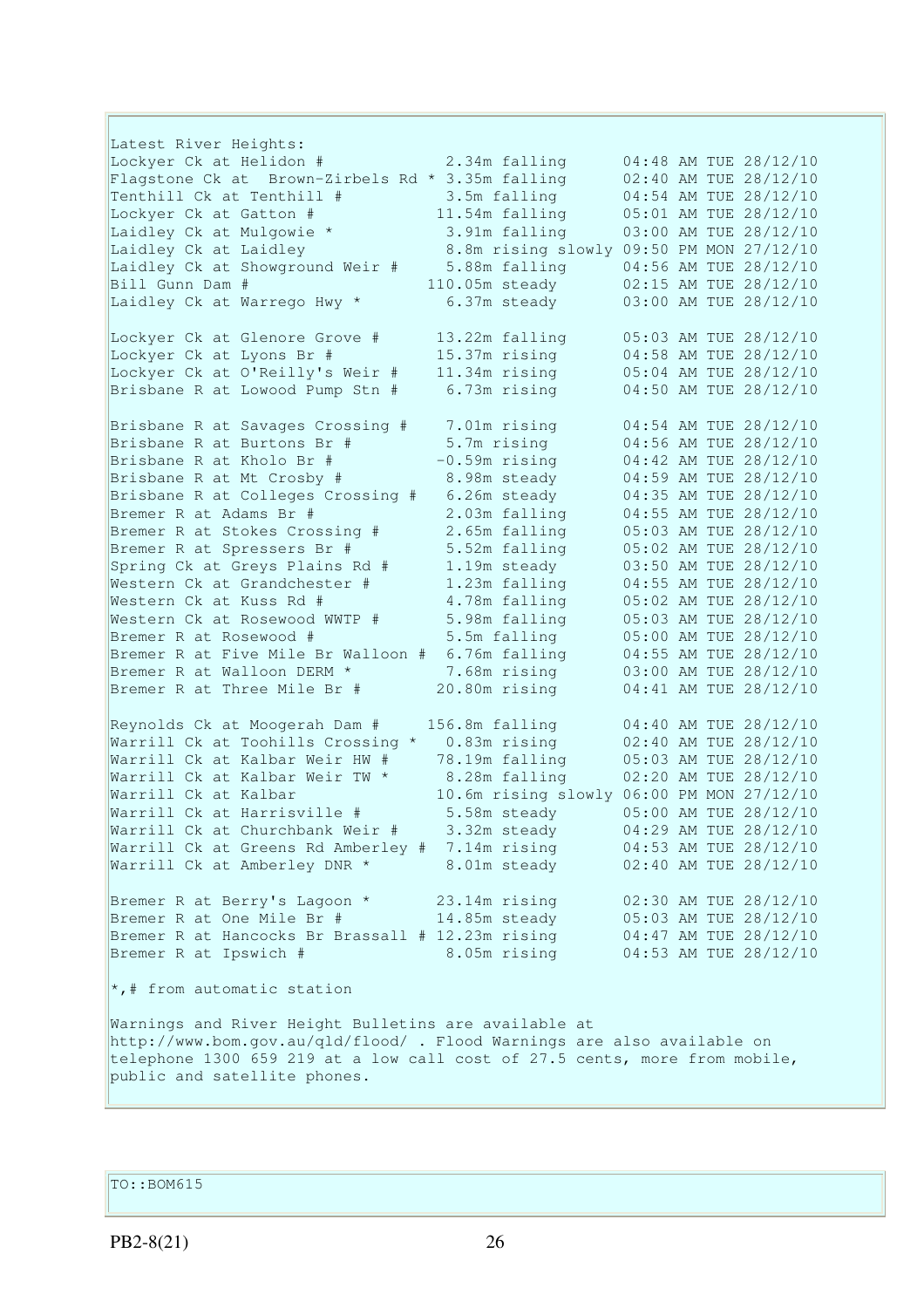IDQ20805

Australian Government Bureau of Meteorology Queensland

FLOOD WARNING FOR LOCKYER AND WARRILL CREEKS AND THE BREMER RIVERS Issued at 12:03 PM on Tuesday the 28th of December 2010 by the Bureau of Meteorology, Brisbane.

Moderate to major flooding continues in the Lockyer and Warrill Creeks and the Bremer River. A second minor flood peak of 8.5 metres is expected at Ipswich during Tuesday afternoon.

LOCKYER CREEK:

Moderate to major flooding continues in Lockyer Creek. River level rises causing major flooding will continue in the Lyons Bridge area with a peak up to 16 metres expected during Tuesday.

WARRILL CREEK:

Major flooding is being recorded in Warrill Creek from Kalbar Weir to Amberley. Further small rises are expected during Tuesday morning with river levels expected to commence to ease during Tuesday afternoon. Minor flood levels continue to ease in the upper reaches of Warrill Creek between Moogerah Dam and the Junction Weir area.

BREMER RIVER:

Minor to moderate flooding continues between Spressers Bridge and Walloon. The Bremer River at Ipswich continues to slowly rise to a second minor flood peak around the 8.5 metre level during Tuesday.

The heavy rainfall has now cleared the area with only lighter rain is expected during Tuesday.

Next Issue: The next warning will be issued at about 7pm Tuesday.

| 11:06 AM TUE 28/12/10<br>1.92m falling<br>Flagstone Ck at Brown-Zirbels Rd * 3.01m falling<br>08:10 AM TUE 28/12/10<br>10:57 AM TUE 28/12/10<br>3.1m falling<br>7.96m steady<br>11:07 AM TUE 28/12/10<br>3.18m falling<br>09:00 AM TUE 28/12/10<br>3.8m falling slowly<br>08:15 AM TUE 28/12/10<br>11:07 AM TUE 28/12/10<br>5.4m falling<br>110.03m steady<br>08:35 AM TUE 28/12/10<br>5.75m falling<br>09:00 AM TUE 28/12/10<br>11:11 AM TUE 28/12/10<br>11.22m falling<br>10:58 AM TUE 28/12/10<br>15.87m rising<br>11.76m falling<br>11:11 AM TUE 28/12/10<br>7.33m rising<br>11:05 AM TUE 28/12/10<br>11:12 AM TUE 28/12/10<br>7.39m falling<br>10:59 AM TUE 28/12/10<br>6m rising<br>10:47 AM TUE 28/12/10<br>$-0.39m$ rising<br>11:05 AM TUE 28/12/10<br>9.07m steady<br>10:44 AM TUE 28/12/10<br>6.51m rising<br>10:31 AM TUE 28/12/10<br>1.85m falling<br>11:03 AM TUE 28/12/10 | Latest River Heights:             |               |  |  |
|-----------------------------------------------------------------------------------------------------------------------------------------------------------------------------------------------------------------------------------------------------------------------------------------------------------------------------------------------------------------------------------------------------------------------------------------------------------------------------------------------------------------------------------------------------------------------------------------------------------------------------------------------------------------------------------------------------------------------------------------------------------------------------------------------------------------------------------------------------------------------------------------|-----------------------------------|---------------|--|--|
|                                                                                                                                                                                                                                                                                                                                                                                                                                                                                                                                                                                                                                                                                                                                                                                                                                                                                         | Lockyer Ck at Helidon #           |               |  |  |
|                                                                                                                                                                                                                                                                                                                                                                                                                                                                                                                                                                                                                                                                                                                                                                                                                                                                                         |                                   |               |  |  |
|                                                                                                                                                                                                                                                                                                                                                                                                                                                                                                                                                                                                                                                                                                                                                                                                                                                                                         | Tenthill Ck at Tenthill #         |               |  |  |
|                                                                                                                                                                                                                                                                                                                                                                                                                                                                                                                                                                                                                                                                                                                                                                                                                                                                                         | Lockyer Ck at Gatton #            |               |  |  |
|                                                                                                                                                                                                                                                                                                                                                                                                                                                                                                                                                                                                                                                                                                                                                                                                                                                                                         | Laidley Ck at Mulgowie *          |               |  |  |
|                                                                                                                                                                                                                                                                                                                                                                                                                                                                                                                                                                                                                                                                                                                                                                                                                                                                                         | Laidley Ck at Laidley             |               |  |  |
|                                                                                                                                                                                                                                                                                                                                                                                                                                                                                                                                                                                                                                                                                                                                                                                                                                                                                         | Laidley Ck at Showground Weir #   |               |  |  |
|                                                                                                                                                                                                                                                                                                                                                                                                                                                                                                                                                                                                                                                                                                                                                                                                                                                                                         | Bill Gunn Dam #                   |               |  |  |
|                                                                                                                                                                                                                                                                                                                                                                                                                                                                                                                                                                                                                                                                                                                                                                                                                                                                                         | Laidley Ck at Warrego Hwy *       |               |  |  |
|                                                                                                                                                                                                                                                                                                                                                                                                                                                                                                                                                                                                                                                                                                                                                                                                                                                                                         | Lockyer Ck at Glenore Grove #     |               |  |  |
|                                                                                                                                                                                                                                                                                                                                                                                                                                                                                                                                                                                                                                                                                                                                                                                                                                                                                         | Lockyer Ck at Lyons Br #          |               |  |  |
|                                                                                                                                                                                                                                                                                                                                                                                                                                                                                                                                                                                                                                                                                                                                                                                                                                                                                         | Lockyer Ck at O'Reilly's Weir #   |               |  |  |
|                                                                                                                                                                                                                                                                                                                                                                                                                                                                                                                                                                                                                                                                                                                                                                                                                                                                                         | Brisbane R at Lowood Pump Stn #   |               |  |  |
|                                                                                                                                                                                                                                                                                                                                                                                                                                                                                                                                                                                                                                                                                                                                                                                                                                                                                         | Brisbane R at Savages Crossing #  |               |  |  |
|                                                                                                                                                                                                                                                                                                                                                                                                                                                                                                                                                                                                                                                                                                                                                                                                                                                                                         | Brisbane R at Burtons Br #        |               |  |  |
|                                                                                                                                                                                                                                                                                                                                                                                                                                                                                                                                                                                                                                                                                                                                                                                                                                                                                         | Brisbane R at Kholo Br #          |               |  |  |
|                                                                                                                                                                                                                                                                                                                                                                                                                                                                                                                                                                                                                                                                                                                                                                                                                                                                                         | Brisbane R at Mt Crosby #         |               |  |  |
|                                                                                                                                                                                                                                                                                                                                                                                                                                                                                                                                                                                                                                                                                                                                                                                                                                                                                         | Brisbane R at Colleges Crossing # |               |  |  |
|                                                                                                                                                                                                                                                                                                                                                                                                                                                                                                                                                                                                                                                                                                                                                                                                                                                                                         | Bremer R at Adams Br #            |               |  |  |
|                                                                                                                                                                                                                                                                                                                                                                                                                                                                                                                                                                                                                                                                                                                                                                                                                                                                                         | Bremer R at Stokes Crossing #     | 2.15m falling |  |  |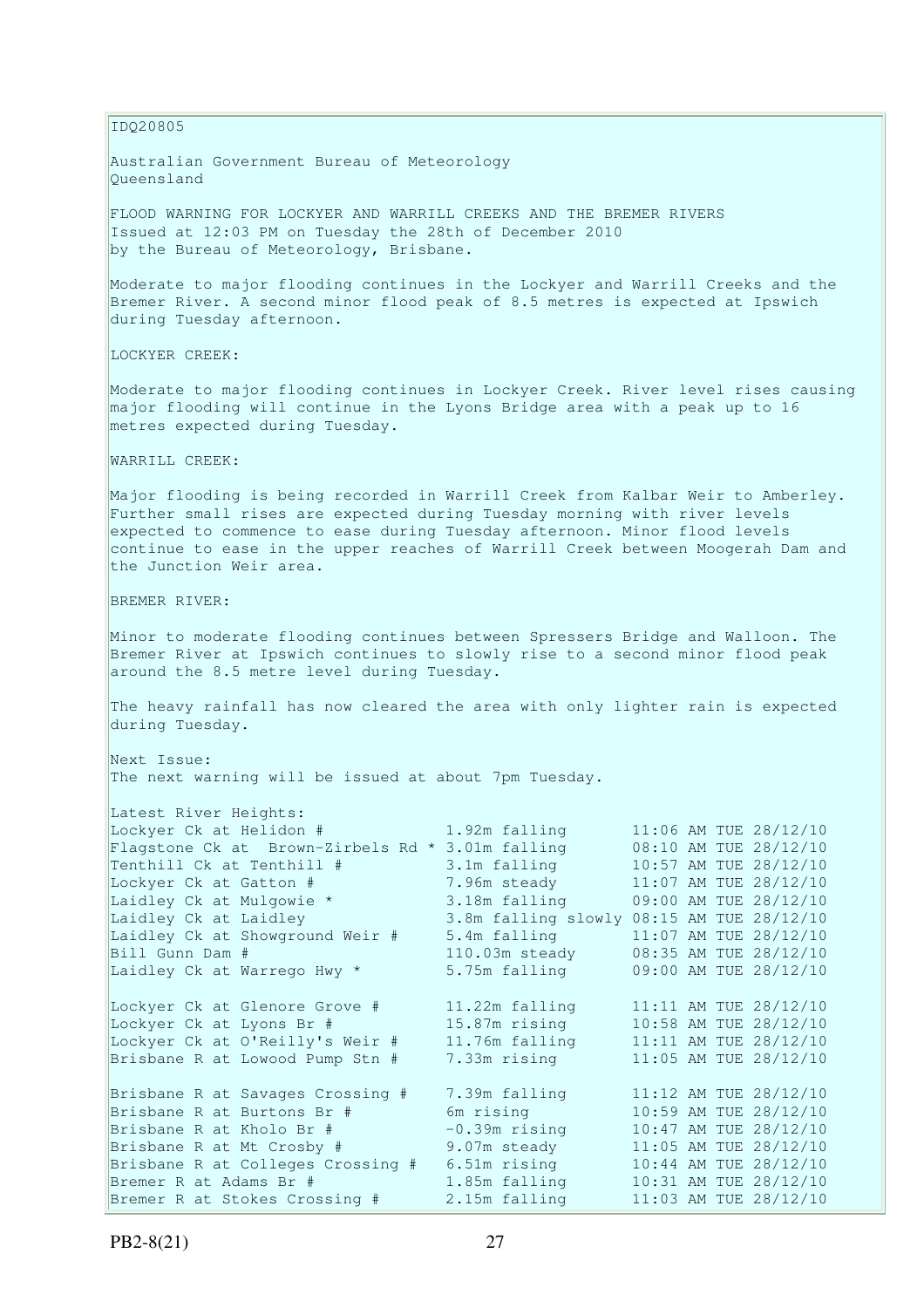Bremer R at Spressers Br #  $4.87m$  falling  $11:03$  AM TUE 28/12/10 Spring Ck at Greys Plains Rd # 1.09m steady 09:50 AM TUE 28/12/10 Western Ck at Grandchester # 0.98m falling 09:58 AM TUE 28/12/10 Western Ck at Kuss Rd # 3.84m falling 11:07 AM TUE 28/12/10 Western Ck at Rosewood WWTP # 4.83m falling 11:10 AM TUE 28/12/10 Bremer R at Rosewood # 4.72m falling 11:06 AM TUE 28/12/10 Bremer R at Five Mile Br Walloon  $# 5.48$ m falling Bremer R at Walloon DERM \* 7.41m falling 09:00 AM TUE 28/12/10 Bremer R at Three Mile Br # 20.55m rising 11:11 AM TUE 28/12/10 Reynolds Ck at Moogerah Dam # 156.58m falling 10:49 AM TUE 28/12/10 Warrill Ck at Toohills Crossing \* 0.06m rising 08:20 AM TUE 28/12/10 Warrill Ck at Kalbar Weir HW # 77.01m falling 11:06 AM TUE 28/12/10 Warrill Ck at Kalbar Weir TW \* 7.27m falling 08:20 AM TUE 28/12/10 Warrill Ck at Kalbar 8.7m falling slowly 09:30 AM TUE 28/12/10 Warrill Ck at Harrisville # 5.28m steady 11:00 AM TUE 28/12/10 Warrill Ck at Churchbank Weir # 3.12m falling 10:31 AM TUE 28/12/10 Warrill Ck at Greens Rd Amberley # 7.32m rising 11:11 AM TUE 28/12/10 Warrill Ck at Amberley DNR \* 8.15m rising 08:20 AM TUE 28/12/10 Purga Ck at Peak Crossing # 1.61m steady 11:08 AM TUE 28/12/10 Purga Ck at Loamside # 5.07m steady 11:13 AM TUE 28/12/10 Purga Ck at Loamside \* 6.53m falling 08:20 AM TUE 28/12/10 Bremer R at Berry's Lagoon \* 23.49m falling 08:15 AM TUE 28/12/10 Bremer R at One Mile Br # 14.9m falling 11:04 AM TUE 28/12/10 Bremer R at Hancocks Br Brassall # 12.73m rising 11:05 AM TUE 28/12/10 Bremer R at Ipswich # 8.45m falling 11:08 AM TUE 28/12/10 \*,# from automatic station Warnings and River Height Bulletins are available at http://www.bom.gov.au/qld/flood/ . Flood Warnings are also available on telephone 1300 659 219 at a low call cost of 27.5 cents, more from mobile,

public and satellite phones.

### TO::BOM615

#### IDQ20805

Australian Government Bureau of Meteorology Queensland

FLOOD WARNING FOR LOCKYER AND WARRILL CREEKS AND THE BRISBANE RIVER BELOW WIVENHOE. Issued at 7:52 PM on Tuesday the 28th of December 2010

by the Bureau of Meteorology, Brisbane.

Moderate to major flooding is easing along Lockyer and Warrill Creeks. Minor flooding is expected along the Brisbane River between Wivenhoe Dam and Mt Crosby Weir this week.

LOCKYER CREEK:

Major flood levels have peak in the Lyons Bridge area at 16 metres. Levels will now fall overnight and during Wednesday.

WARRILL CREEK: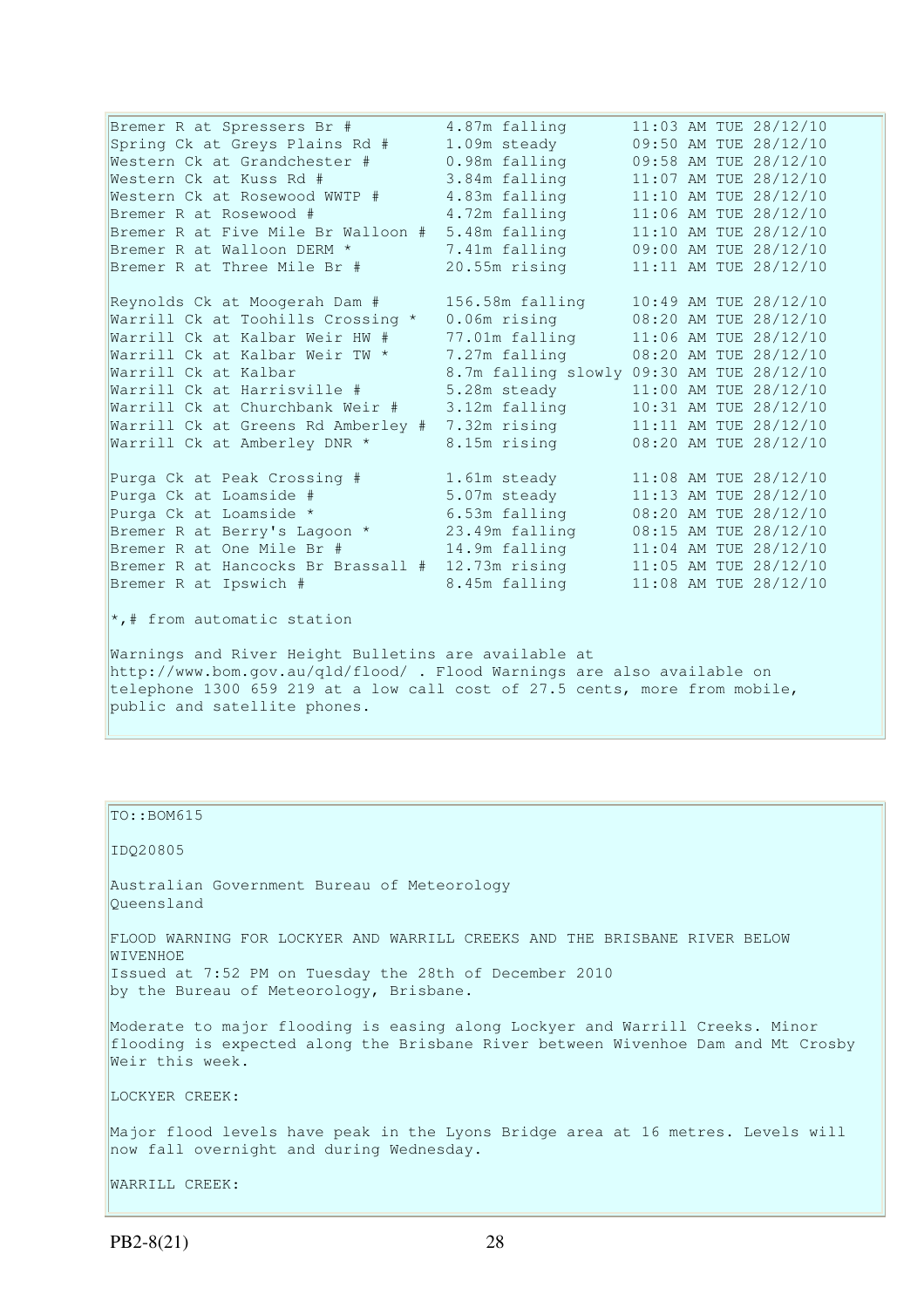Major flooding is being recorded in Warrill Creek from Harrisville to Amberley. Creek levels are now falling and are expected to continue to do so overnight. Minor flood levels continue to ease in the upper reaches of Warrill Creek between Moogerah Dam and the Kalbar area. BREMER RIVER: Flood levels along the Bremer River are expected to fall below minor flood levels overnight. BRISBANE RIVER BELOW WIVENHOE SEQ Water advises that releases have started from Wivenhoe dam. The releases, combined with Lockyer Creek flows are expected to result in minor flooding downstream to Mt Crosby Weir into the weekend. Next Issue: The next warning will be issued at about 7:30am Wednesday. Latest River Heights:<br>Lockyer Ck at Helidon \* Lockyer Ck at Helidon \* 1.67m falling 05:40 PM TUE 28/12/10 Lockyer Ck at Helidon # 1.64m falling 06:36 PM TUE 28/12/10 Flagstone Ck at Brown-Zirbels Rd \* 2.64m falling<br>Ma Ma Ck at Harm's \* 2.19m falling<br>Tenthill Ck at Tenthill \* 2.89m falling Ma Ma Ck at Harm's \* 2.19m falling 05:10 PM TUE 28/12/10 Tenthill Ck at Tenthill  $\star$  2.89m falling 05:00 PM TUE 28/12/10 Tenthill Ck at Tenthill # 2.8m falling 06:39 PM TUE 28/12/10 Lockyer Ck at Gatton \* 5.13m falling 05:40 PM TUE 28/12/10 Lockyer Ck at Gatton # 6.62m steady 06:46 PM TUE 28/12/10 Laidley Ck at Mulgowie \* 2.7m falling 05:00 PM TUE 28/12/10 Laidley Ck at Laidley 3.8m falling slowly 08:15 AM TUE 28/12/10 Laidley Ck at Showground Weir \* 5.22m falling 05:20 PM TUE 28/12/10 Laidley Ck at Showground Weir # 5.2m falling 06:04 PM TUE 28/12/10 Bill Gunn Dam # 110.01m steady 05:17 PM TUE 28/12/10 Laidley Ck at Warrego Hwy \* 4.85m falling 05:00 PM TUE 28/12/10 Lockyer Ck at Glenore Grove # 8.46m falling 06:55 PM TUE 28/12/10 Lockyer Ck at Lyons Br # 15.39m falling 06:49 PM TUE 28/12/10 Lockyer Ck at Lyons Br # 12.62m rising 01:01 AM TUE 28/12/10 Lockyer Ck at Rifle Range Rd \* 15.71m falling 05:40 PM TUE 28/12/10 Lockyer Ck at O'Reilly's Weir # 12.1m falling 06:54 PM TUE 28/12/10 Brisbane R at Lowood Pump Stn # 8.31m rising 06:50 PM TUE 28/12/10 Brisbane R at Savages Crossing \* 7.98m rising 05:30 PM TUE 28/12/10 Brisbane R at Savages Crossing # 8.15m rising 06:51 PM TUE 28/12/10 Brisbane R at Burtons Br #  $6.48$ m rising  $06:50$  PM TUE 28/12/10 Cabbage Tree Ck at L Manchester # 51.31m falling 06:10 PM TUE 28/12/10 Brisbane R at Kholo Br # -0.03m rising 06:46 PM TUE 28/12/10 Brisbane R at Mt Crosby # 9.24m falling 06:56 PM TUE 28/12/10 Brisbane R at Mt Crosby # 9.22m rising 06:22 PM TUE 28/12/10 Brisbane R at Colleges Crossing # 6.76m rising 05:07 PM TUE 28/12/10 Bremer R at Adams Br \* 1.71m falling 05:00 PM TUE 28/12/10 Bremer R at Adams Br # 1.69m rising 06:52 PM TUE 28/12/10 Bremer R at Stokes Crossing # 1.85m steady 06:52 PM TUE 28/12/10 Bremer R at Spressers Br # 4.07m falling 06:50 PM TUE 28/12/10 Spring Ck at Greys Plains Rd # 0.99m steady 06:50 PM TUE 28/12/10 Western Ck at Grandchester # 0.73m falling 06:29 PM TUE 28/12/10 Western Ck at Kuss Rd # 3.24m falling 06:56 PM TUE 28/12/10 Western Ck at Rosewood WWTP # 3.73m falling 06:37 PM TUE 28/12/10 Bremer R at Rosewood 4m falling 03:00 PM TUE 28/12/10 Bremer R at Rosewood# 4.06m falling 06:34 PM TUE 28/12/10 Bremer R at Rosewood # 4.08m falling 06:42 PM TUE 28/12/10 Bremer R at Five Mile Br Walloon # 3.94m falling 06:52 PM TUE 28/12/10 Bremer R at Walloon DERM \* 5.51m falling 05:00 PM TUE 28/12/10 Bremer R at Three Mile Br # 18.3m falling 06:56 PM TUE 28/12/10 Reynolds Ck at Moogerah Dam \* 1.48m falling 05:40 PM TUE 28/12/10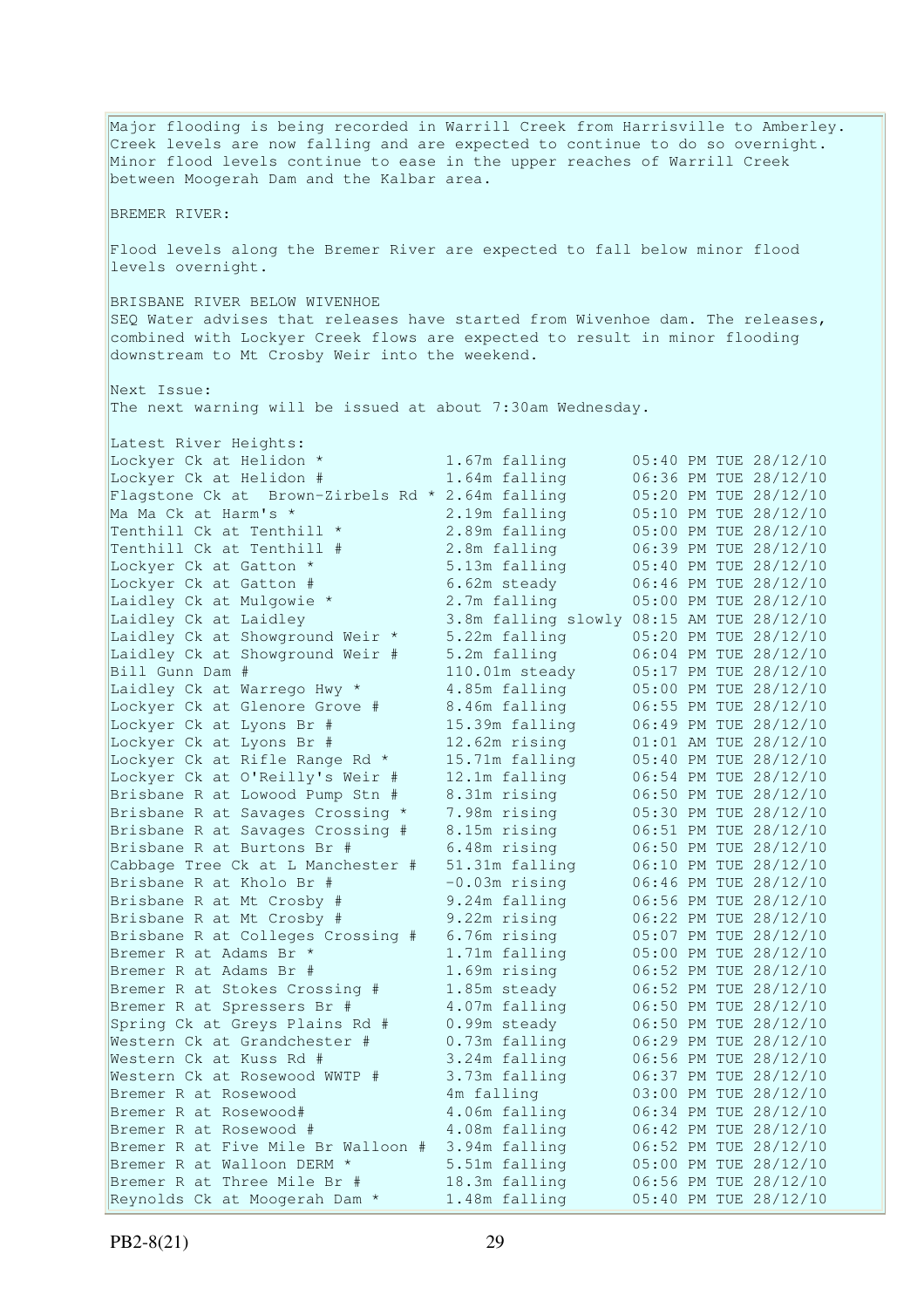Reynolds Ck at Moogerah Dam # 156.36m falling 06:30 PM TUE 28/12/10 Warrill Ck at Toohills Crossing \* -0.04m falling 05:20 PM TUE 28/12/10 Warrill Ck at Kalbar Weir HW # 76.29m rising 06:45 PM TUE 28/12/10 Warrill Ck at Kalbar Weir HW \* 76.33m falling 05:30 PM TUE 28/12/10 Warrill Ck at Kalbar Weir TW \* 5.62m falling 05:40 PM TUE 28/12/10 Warrill Ck at Kalbar 7.3m falling slowly 06:00 PM TUE 28/12/10 Warrill Ck at Harrisville # 5.02m falling 06:53 PM TUE 28/12/10 Warrill Ck at Harrisville# 4.9m steady 05:27 PM TUE 28/12/10 Warrill Ck at Churchba Warnings and River Height Bulletins are available at http://www.bom.gov.au/qld/flood/ . Flood Warnings are also available on telephone 1300 659 219 at a low call cost of 27.5 cents, more from mobile, public and satellite phones. TO::BOM615 IDQ20805 Australian Government Bureau of Meteorology Queensland FLOOD WARNING FOR LOCKYER AND WARRILL CREEKS AND THE BRISBANE RIVER BELOW WIVENHOE Issued at 6:48 AM on Wednesday the 29th of December 2010 by the Bureau of Meteorology, Brisbane. Moderate to major flooding continues to ease along Lockyer and Warrill Creeks. Minor flooding is expected along the Brisbane River between Wivenhoe Dam and Mt Crosby Weir this week. LOCKYER CREEK: Major flooding continues to ease in the Lyons Bridge and Rifle Range areas, with river levels expected to fall away quickly during Wednesday. WARRILL CREEK: Moderate flood levels continue to ease along Warrill Creek between Harrisville and Amberley. BREMER RIVER: River levels along the Bremer River have fallen below minor flood levels overnight. BRISBANE RIVER BELOW WIVENHOE: SEQ Water advises that releases have started from Wivenhoe dam. The releases, combined with Lockyer Creek flows are expected to result in minor flooding to develop downstream to Mt Crosby Weir during Wednesday. Weather Forecast: A shower or two. Next Issue: The next warning will be issued at about 3:30pm Wednesday. Latest River Heights: Lockyer Ck at Helidon # 1.4m falling 06:09 AM WED 29/12/10 Flagstone Ck at Brown-Zirbels Rd \* 2.31m falling 05:20 AM WED 29/12/10

Ma Ma Ck at Harm's \* 2.06m falling 05:00 AM WED 29/12/10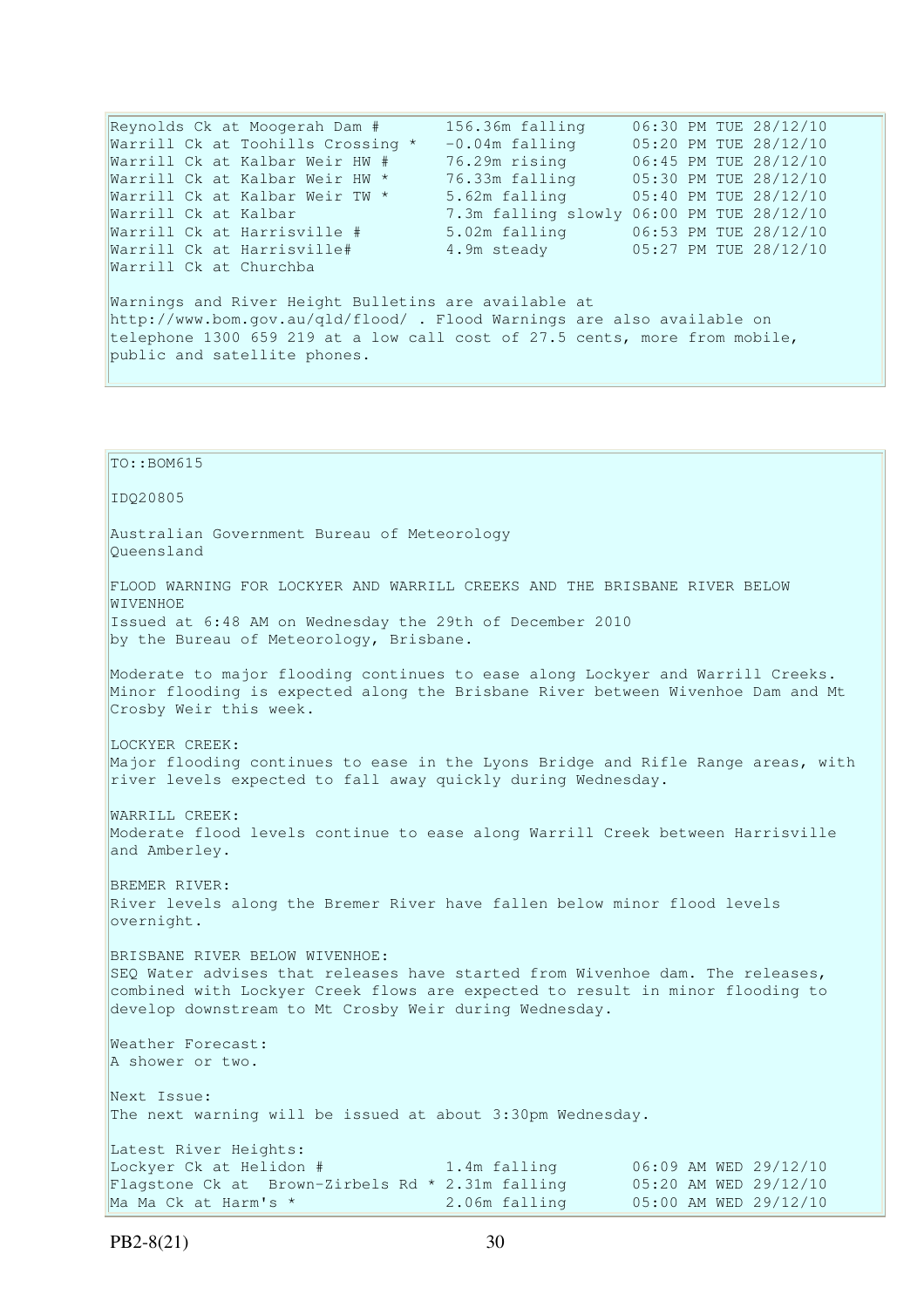| Tenthill Ck at Tenthill #          | 2.54m falling  | 06:15 AM WED 29/12/10 |
|------------------------------------|----------------|-----------------------|
| Lockyer Ck at Gatton #             | 5.18m falling  | 06:19 AM WED 29/12/10 |
| Laidley Ck at Mulgowie *           | 2.32m falling  | 05:00 AM WED 29/12/10 |
| Laidley Ck at Showground Weir #    | 5.06m steady   | 05:54 AM WED 29/12/10 |
| Laidley Ck at Warrego Hwy *        | 4.39m falling  | 05:00 AM WED 29/12/10 |
| Lockyer Ck at Glenore Grove #      | 6.84m falling  | 06:18 AM WED 29/12/10 |
| Lockyer Ck at Lyons Br #           | 13.35m falling | 06:22 AM WED 29/12/10 |
| Lockyer Ck at Rifle Range Rd *     | 13.72m falling | 05:40 AM WED 29/12/10 |
| Lockyer Ck at O'Reilly's Weir #    | 12.06m falling | 06:26 AM WED 29/12/10 |
| Brisbane R at Lowood Pump Stn #    | 9.77m rising   | 06:23 AM WED 29/12/10 |
| Brisbane R at Savages Crossing #   | 9.75m rising   | 06:27 AM WED 29/12/10 |
| Brisbane R at Burtons Br #         | 7.86m rising   | 06:11 AM WED 29/12/10 |
| Brisbane R at Kholo Br #           | 1.37m rising   | 06:26 AM WED 29/12/10 |
| Brisbane R at Mt Crosby #          | 10.06m rising  | 06:22 AM WED 29/12/10 |
| Brisbane R at Colleges Crossing #  | 7.71m rising   | 06:05 AM WED 29/12/10 |
| Bremer R at Adams Br #             | 1.55m rising   | 06:16 AM WED 29/12/10 |
| Bremer R at Stokes Crossing #      | 1.55m falling  | 04:54 AM WED 29/12/10 |
| Bremer R at Spressers Br #         | 3.42m falling  | 06:11 AM WED 29/12/10 |
| Spring Ck at Greys Plains Rd #     | 0.94m steady   | 03:50 AM WED 29/12/10 |
| Western Ck at Grandchester #       | 0.53m falling  | 06:23 AM WED 29/12/10 |
| Western Ck at Kuss Rd #            | 2.32m falling  | 06:17 AM WED 29/12/10 |
| Western Ck at Rosewood WWTP #      | 2.78m falling  | 06:17 AM WED 29/12/10 |
| Bremer R at Rosewood #             | 3.48m falling  | 06:15 AM WED 29/12/10 |
| Bremer R at Five Mile Br Walloon # | 3.24m falling  | 06:01 AM WED 29/12/10 |
| Bremer R at Walloon DERM *         | 4.28m falling  | 05:00 AM WED 29/12/10 |
| Bremer R at Three Mile Br #        | 15.75m falling | 06:11 AM WED 29/12/10 |
| Warrill Ck at Harrisville#         | 4.6m steady    | 06:27 AM WED 29/12/10 |
| Warrill Ck at Churchbank Weir #    | 2.46m falling  | 05:37 AM WED 29/12/10 |
| Warrill Ck at Greens Rd Amberley # | 5.94m falling  | 06:23 AM WED 29/12/10 |
| Warrill Ck at Amberley DNR *       | 6.89m falling  | 05:40 AM WED 29/12/10 |
| Purga Ck at Peak Crossing #        | 1.21m steady   | 05:08 AM WED 29/12/10 |
| Purga Ck at Loamside #             | 2.74m steady   | 06:19 AM WED 29/12/10 |
| Bremer R at Berry's Lagoon *       | 20.17m falling | 05:30 AM WED 29/12/10 |
| Bremer R at One Mile Br #          | 11.3m falling  | 06:22 AM WED 29/12/10 |
| Bremer R at Hancocks Br Brassall # | 8.23m falling  | 06:18 AM WED 29/12/10 |
| Bremer R at Ipswich #              | 4.7m falling   | 06:15 AM WED 29/12/10 |
| Brisbane R at Moggill #            | 2.82m rising   | 05:41 AM WED 29/12/10 |
| Brisbane R at Jindalee Br          | NA.            |                       |
| Brisbane R at City Gauge #         | 0.86m falling  | 06:25 AM WED 29/12/10 |
| Moreton Bay at Whyte Island #      | 0.59m falling  | 06:25 AM WED 29/12/10 |
|                                    |                |                       |

\*,# denotes automatic station.

Warnings and River Height Bulletins are available at http://www.bom.gov.au/qld/flood/ . Flood Warnings are also available on telephone 1300 659 219 at a low call cost of 27.5 cents, more from mobile, public and satellite phones.

TO::BOM615

IDQ20805

Australian Government Bureau of Meteorology Queensland

FLOOD WARNING FOR WARRILL CREEK AND THE BRISBANE RIVER BELOW WIVENHOE Issued at 2:38 PM on Wednesday the 29th of December 2010 by the Bureau of Meteorology, Brisbane.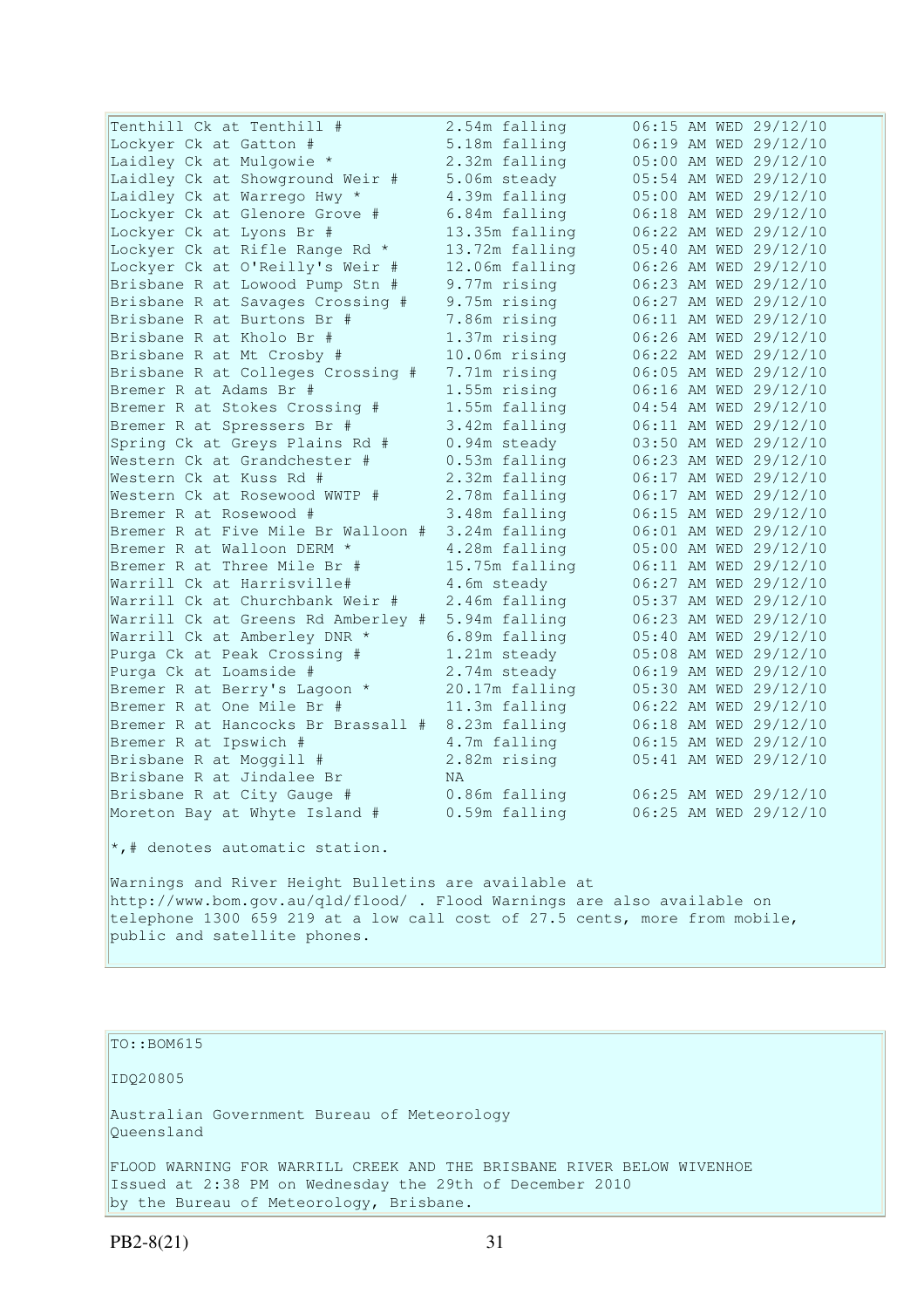Moderate to major flooding continues to ease along Lockyer and Warrill Creeks. Minor flooding is expected along the Brisbane River between Wivenhoe Dam and Mt Crosby Weir this week. LOCKYER CREEK: Moderate flooding continues to ease in the Lyons Bridge and Rifle Range areas, with river levels expected to fall away quickly during Wednesday. WARRILL CREEK: Moderate flood levels continue to ease along Warrill Creek between Harrisville and Amberley. BRISBANE RIVER BELOW WIVENHOE: SEQ Water advises that releases have started from Wivenhoe dam. The releases, combined with Lockyer Creek flows are expected to result in minor flooding downstream to Mt Crosby Weir during Wednesday. Next Issue: The next warning will be issued at about 7:30am Thursday. Latest River Heights: Lockyer Ck at Helidon \* 1.34m steady 11:20 AM WED 29/12/10 Lockyer Ck at Helidon # 1.3m steady 01:39 PM WED 29/12/10 Flagstone Ck at Brown-Zirbels Rd  $*$  2.2m falling Ma Ma Ck at Harm's \* 2.03m steady 08:00 AM WED 29/12/10 Tenthill Ck at Tenthill \* 2.48m falling 12:00 PM WED 29/12/10 Tenthill Ck at Tenthill # 2.4m falling 02:12 PM WED 29/12/10 Lockyer Ck at Gatton  $\star$  3.78m falling  $11:30$  AM WED 29/12/10 Lockyer Ck at Gatton # 4.9m rising 02:31 PM WED 29/12/10 Laidley Ck at Mulgowie \* 2.18m falling 01:00 PM WED 29/12/10 Laidley Ck at Showground Weir \* 5.02m falling 11:40 AM WED 29/12/10 Laidley Ck at Showground Weir # 5.04m steady 11:53 AM WED 29/12/10 Bill Gunn Dam # 109.97m steady 02:16 PM WED 29/12/10 Laidley Ck at Warrego Hwy \* 4.18m falling 01:00 PM WED 29/12/10 Lockyer Ck at Glenore Grove # 6.12m falling 02:22 PM WED 29/12/10 Lockyer Ck at Lyons Br # 11.59m falling 02:31 PM WED 29/12/10 Lockyer Ck at Rifle Range Rd \* 12.42m falling 11:40 AM WED 29/12/10 Atkinson Dam # 65.76m steady 02:22 PM WED 29/12/10 Lockyer Ck at O'Reilly's Weir \* 11.69m falling 12:10 PM WED 29/12/10 Lockyer Ck at O'Reilly's Weir # 11.46m falling 02:30 PM WED 29/12/10 Brisbane R at Lowood Pump Stn # 9.79m rising 02:26 PM WED 29/12/10 Brisbane R at Savages Crossing \* 9.95m rising 11:30 AM WED 29/12/10 Brisbane R at Savages Crossing # 9.89m falling 02:27 PM WED 29/12/10 Brisbane R at Burtons Br # 8.02m rising 01:47 PM WED 29/12/10 Cabbage Tree Ck at L Manchester # 51.17m falling 02:06 PM WED 29/12/10 2.03m rising 02:17 PM WED 29/12/10 Brisbane R at Mt Crosby # 10.71m steady 02:32 PM WED 29/12/10<br>Brisbane R at Mt Crosby # 10.68m rising 02:22 PM WED 29/12/10 10.68m rising 02:22 PM WED 29/12/10 Brisbane R at Colleges Crossing # 8.46m rising 02:09 PM WED 29/12/10 Bremer R at Adams Br \* 1.52m steady 12:00 PM WED 29/12/10 Bremer R at Adams Br # 1.49m steady 12:58 PM WED 29/12/10 Bremer R at Stokes Crossing # 1.4m falling 02:05 PM WED 29/12/10 Bremer R at Spressers Br # 3.07m falling 02:24 PM WED 29/12/10 Spring Ck at Greys Plains Rd # 0.89m steady 12:49 PM WED 29/12/10 Spring Ck at Greys Plains Rd # 0.89m steady 12:49 PM WED 29/12/10<br>Western Ck at Grandchester # 0.48m steady 12:55 PM WED 29/12/10 Western Ck at Kuss Rd # 2.04m falling 02:09 PM WED 29/12/10 Western Ck at Rosewood WWTP # 2.38m falling 01:51 PM WED 29/12/10 Bremer R at Rosewood 4m falling 03:00 PM TUE 28/12/10 Bremer R at Rosewood# 3.16m steady 01:51 PM WED 29/12/10 Bremer R at Rosewood # 3.16m steady 02:27 PM WED 29/12/10 Bremer R at Five Mile Br Walloon # 2.92m falling 02:02 PM WED 29/12/10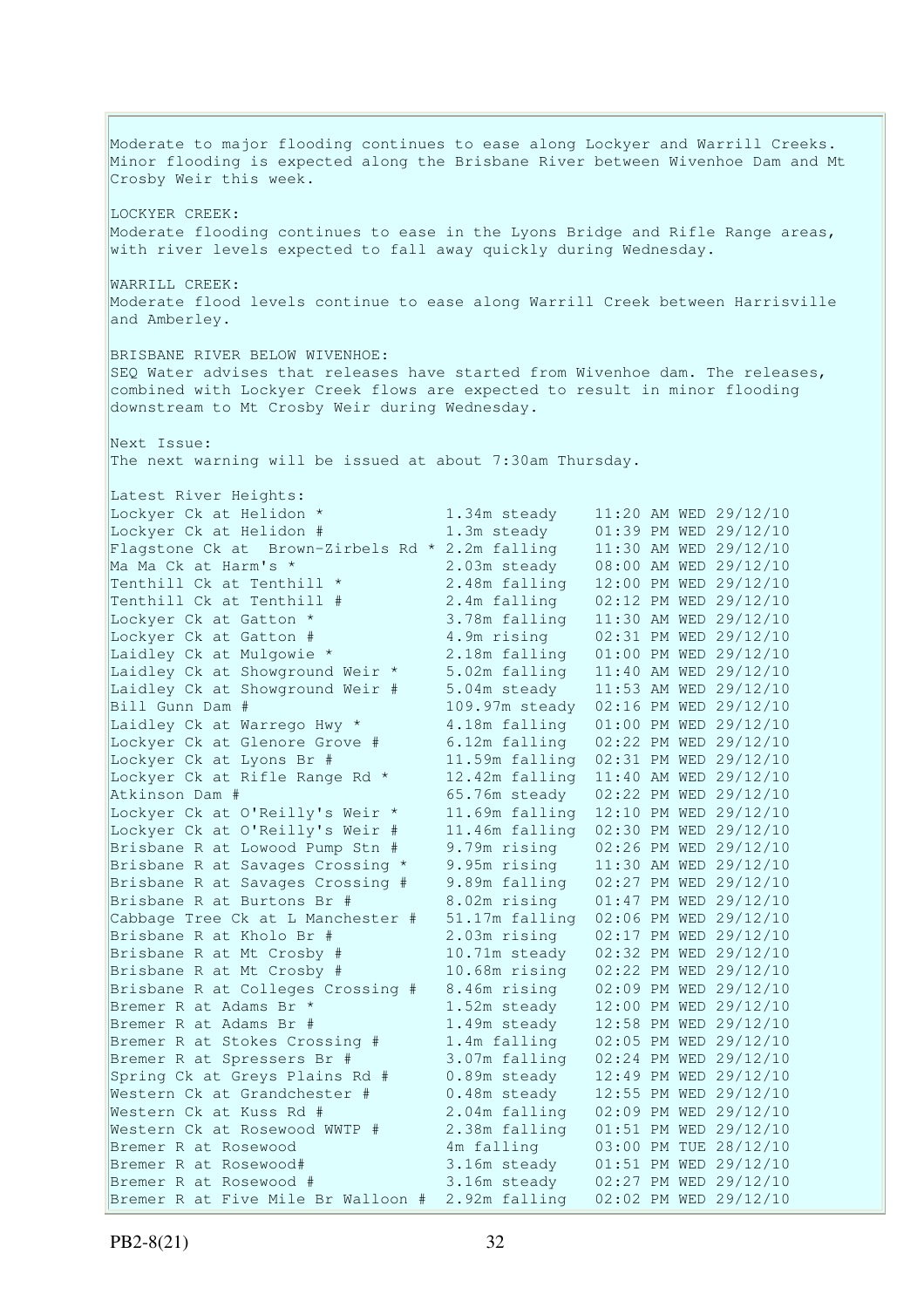Bremer R at Walloon DERM \* 3.95m falling 12:00 PM WED 29/12/10 Bremer R at Three Mile Br # 14.5m steady 02:25 PM WED 29/12/10 Warrill Ck at Harrisville # 4.42m falling 02:29 PM WED 29/12/10 Warrill Ck at Harrisville# 4.3m falling 02:03 PM WED 29/12/10 Warrill Ck at Churchbank Weir \* 2.3m falling 11:00 AM WED 29/12/10 Warrill Ck at Churchbank Weir # 2.27m steady 01:28 PM WED 29/12/10 Warrill Ck at Greens Rd Amberley # 5.46m falling 02:32 PM WED 29/12/10 Warrill Ck at Amberley DNR \* 6.5m falling 11:30 AM WED 29/12/10 Bremer R at Berry's Lagoon \* 19.4m falling 11:30 AM WED 29/12/10 Bremer R at One Mile Br # 10.25m falling 02:25 PM WED 29/12/10 Bremer R at Hancocks Br Brassall # 6.98m falling 02:10 PM WED 29/12/10 Bremer R at Ipswich # 3.85m falling 02:28 PM WED 29/12/10<br>Brisbane R at Moggill # 2.67m rising 02:10 PM WED 29/12/10<br>Brisbane R at Moggill # 2.62m steady 01:17 PM WED 29/12/10 Brisbane R at Moggill # 2.67m rising 02:10 PM WED 29/12/10 Brisbane R at Moggill # 2.62m steady 01:17 PM WED 29/12/10 Bris Warnings and River Height Bulletins are available at http://www.bom.gov.au/qld/flood/ . Flood Warnings are also available on telephone 1300 659 219 at a low call cost of 27.5 cents, more from mobile, public and satellite phones.

 $TO: **ROM615**$ 

IDQ20805

Australian Government Bureau of Meteorology Queensland

FLOOD WARNING FOR WARRILL CREEK AND THE BRISBANE RIVER BELOW WIVENHOE DAM Issued at 6:10 AM on Thursday the 30th of December 2010 by the Bureau of Meteorology, Brisbane.

Minor flooding continues to ease along Warrill Creek. Minor flooding is expected to continue along the lower Brisbane River between Wivenhoe Dam and Mt Crosby Weir during this week.

WARRILL CREEK: Minor flooding continues to ease along Warrill Creek between Harrisville and Amberley.

BRISBANE RIVER BELOW WIVENHOE: SEQ Water advises that releases will continue from Wivenhoe dam until the weekend. The releases, combined with Lockyer Creek flows are expected to result in minor flooding downstream to Mt Crosby Weir during the remainder of this week.

Next Issue: The next warning will be issued at about 3:30pm Thursday.

| Latest River Heights:           |               |                       |
|---------------------------------|---------------|-----------------------|
| Lockyer Ck at Helidon *         | 1.17m falling | 05:00 AM THU 30/12/10 |
| Tenthill Ck at Tenthill #       | 2.24m steady  | 04:48 AM THU 30/12/10 |
| Lockyer Ck at Gatton #          | 4.28m rising  | 05:52 AM THU 30/12/10 |
| Laidley Ck at Mulgowie *        | 2m steady     | 04:00 AM THU 30/12/10 |
| Laidley Ck at Showground Weir # | 4.9m steady   | 05:53 AM THU 30/12/10 |
| Laidley Ck at Warrego Hwy *     | 3.5m falling  | 05:00 AM THU 30/12/10 |
| Lockyer Ck at Glenore Grove #   | 5.08m falling | 05:49 AM THU 30/12/10 |
| Lockyer Ck at Lyons Br #        | 8.95m falling | 05:31 AM THU 30/12/10 |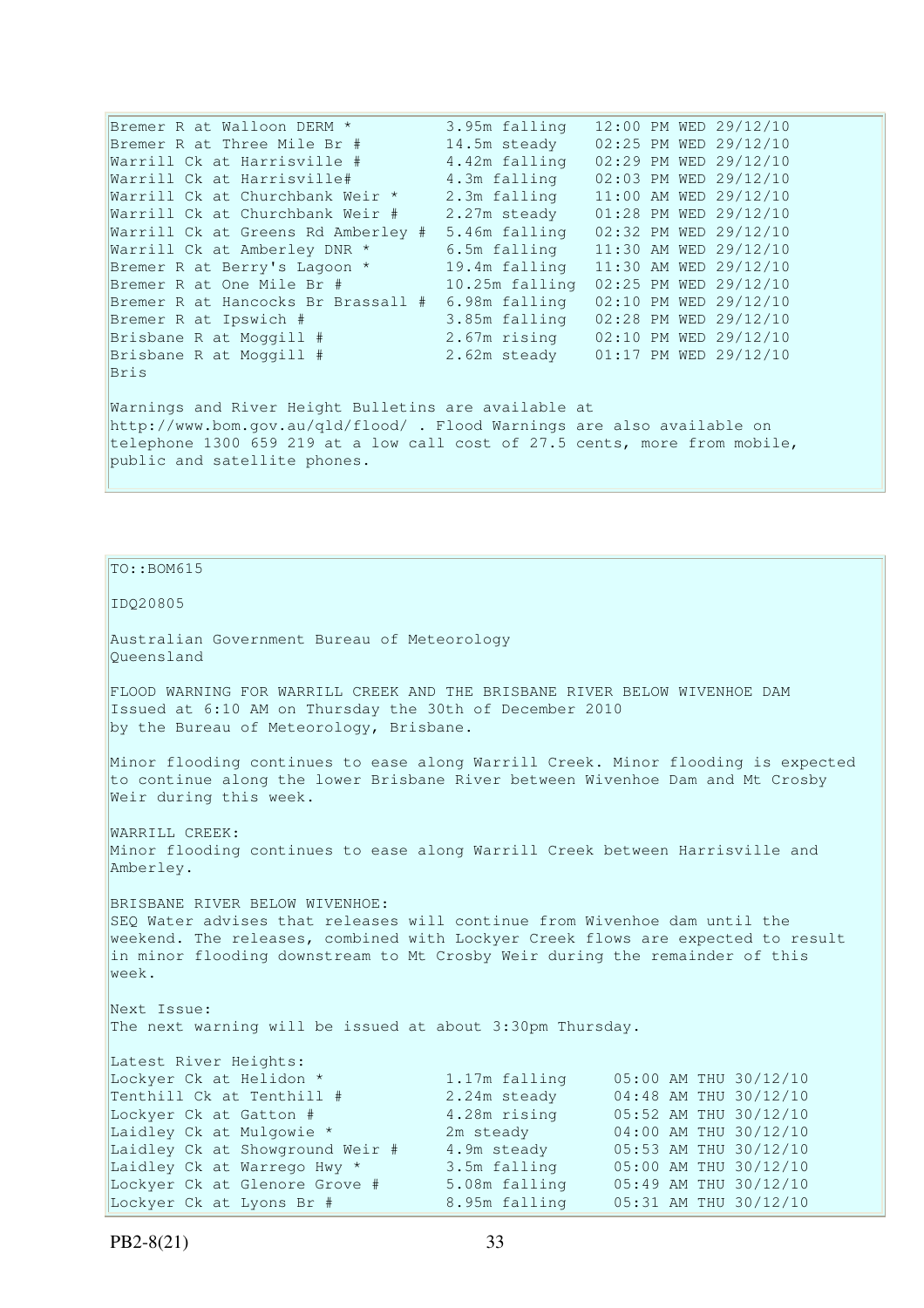| Lockyer Ck at Rifle Range Rd *     | 8.99m falling  |  | 05:40 AM THU 30/12/10 |
|------------------------------------|----------------|--|-----------------------|
| Lockyer Ck at O'Reilly's Weir #    | 11.78m falling |  | 05:48 AM THU 30/12/10 |
| Brisbane R at Lowood Pump Stn #    | 10.77m steady  |  | 05:55 AM THU 30/12/10 |
| Brisbane R at Savages Crossing #   | 10.71m rising  |  | 05:54 AM THU 30/12/10 |
| Brisbane R at Burtons Br #         | 8.6m rising    |  | 05:50 AM THU 30/12/10 |
| Brisbane R at Kholo Br #           | 2.55m falling  |  | 05:53 AM THU 30/12/10 |
| Brisbane R at Mt Crosby #          | 11.08m rising  |  | 05:37 AM THU 30/12/10 |
| Brisbane R at Colleges Crossing #  | 8.86m rising   |  | 05:01 AM THU 30/12/10 |
| Bremer R at Adams Br #             | 1.37m falling  |  | 05:46 AM THU 30/12/10 |
| Bremer R at Stokes Crossing #      | 1.3m steady    |  | 03:52 AM THU 30/12/10 |
| Bremer R at Spressers Br #         | 2.72m falling  |  | 04:36 AM THU 30/12/10 |
| Western Ck at Grandchester #       | $0.43m$ steady |  | 03:55 AM THU 30/12/10 |
| Western Ck at Kuss Rd #            | 1.62m falling  |  | 05:52 AM THU 30/12/10 |
| Western Ck at Rosewood WWTP #      | 1.83m falling  |  | 05:10 AM THU 30/12/10 |
| Bremer R at Rosewood#              | 2.71m falling  |  | 05:24 AM THU 30/12/10 |
| Bremer R at Five Mile Br Walloon # | 2.42m falling  |  | 05:52 AM THU 30/12/10 |
| Bremer R at Walloon DERM *         | 3.28m falling  |  | 05:00 AM THU 30/12/10 |
| Bremer R at Three Mile Br #        | 12.95m falling |  | 05:10 AM THU 30/12/10 |
| Warrill Ck at Kalbar Weir TW *     | 2.52m falling  |  | 05:15 AM THU 30/12/10 |
| Warrill Ck at Harrisville #        | 3.42m falling  |  | 05:50 AM THU 30/12/10 |
| Warrill Ck at Churchbank Weir #    | 1.57m falling  |  | 05:18 AM THU 30/12/10 |
| Warrill Ck at Greens Rd Amberley # | 4.92m rising   |  | 05:53 AM THU 30/12/10 |
| Warrill Ck at Amberley DNR *       | 5.73m falling  |  | 05:30 AM THU 30/12/10 |
| Purga Ck at Peak Crossing #        | 0.96m steady   |  | 05:08 AM THU 30/12/10 |
| Purga Ck at Loamside #             | 1.83m steady   |  | 05:48 AM THU 30/12/10 |
| Bremer R at One Mile Br #          | 8.8m falling   |  | 05:42 AM THU 30/12/10 |
| Bremer R at Hancocks Br Brassall # | 5.58m falling  |  | 05:39 AM THU 30/12/10 |
| Bremer R at Ipswich #              | 3.1m rising    |  | 05:29 AM THU 30/12/10 |
| Brisbane R at Moggill #            | 2.87m rising   |  | 05:46 AM THU 30/12/10 |
| Brisbane R at City Gauge *         | 1.23m steady   |  | 05:40 AM THU 30/12/10 |
| Moreton Bay at Whyte Island #      | 1.09m falling  |  | 05:50 AM THU 30/12/10 |
|                                    |                |  |                       |

\*,# denotes automatic station.

Warnings and River Height Bulletins are available at http://www.bom.gov.au/qld/flood/ . Flood Warnings are also available on telephone 1300 659 219 at a low call cost of 27.5 cents, more from mobile, public and satellite phones.

| $TO: BOM615$                                                                                                                                                                                                                                |  |  |  |  |
|---------------------------------------------------------------------------------------------------------------------------------------------------------------------------------------------------------------------------------------------|--|--|--|--|
| ID020805                                                                                                                                                                                                                                    |  |  |  |  |
| Australian Government Bureau of Meteorology<br>Oueensland                                                                                                                                                                                   |  |  |  |  |
| FINAL FLOOD WARNING FOR WARRILL CREEK AND THE BRISBANE RIVER BELOW WIVENHOE DAM<br>Issued at 3:06 PM on Thursday the 30th of December 2010<br>by the Bureau of Meteorology, Brisbane.                                                       |  |  |  |  |
| Minor flooding continues to ease along Warrill Creek. Minor flooding is expected<br>to continue along the lower Brisbane River between Wivenhoe Dam and Mt Crosby<br>Weir during this week.                                                 |  |  |  |  |
| SEO Water advises that releases will continue from Wivenhoe dam until the<br>weekend. The releases, combined with Lockyer Creek flows are expected to result<br>in minor flooding downstream to Mt Crosby Weir during the remainder of this |  |  |  |  |

week.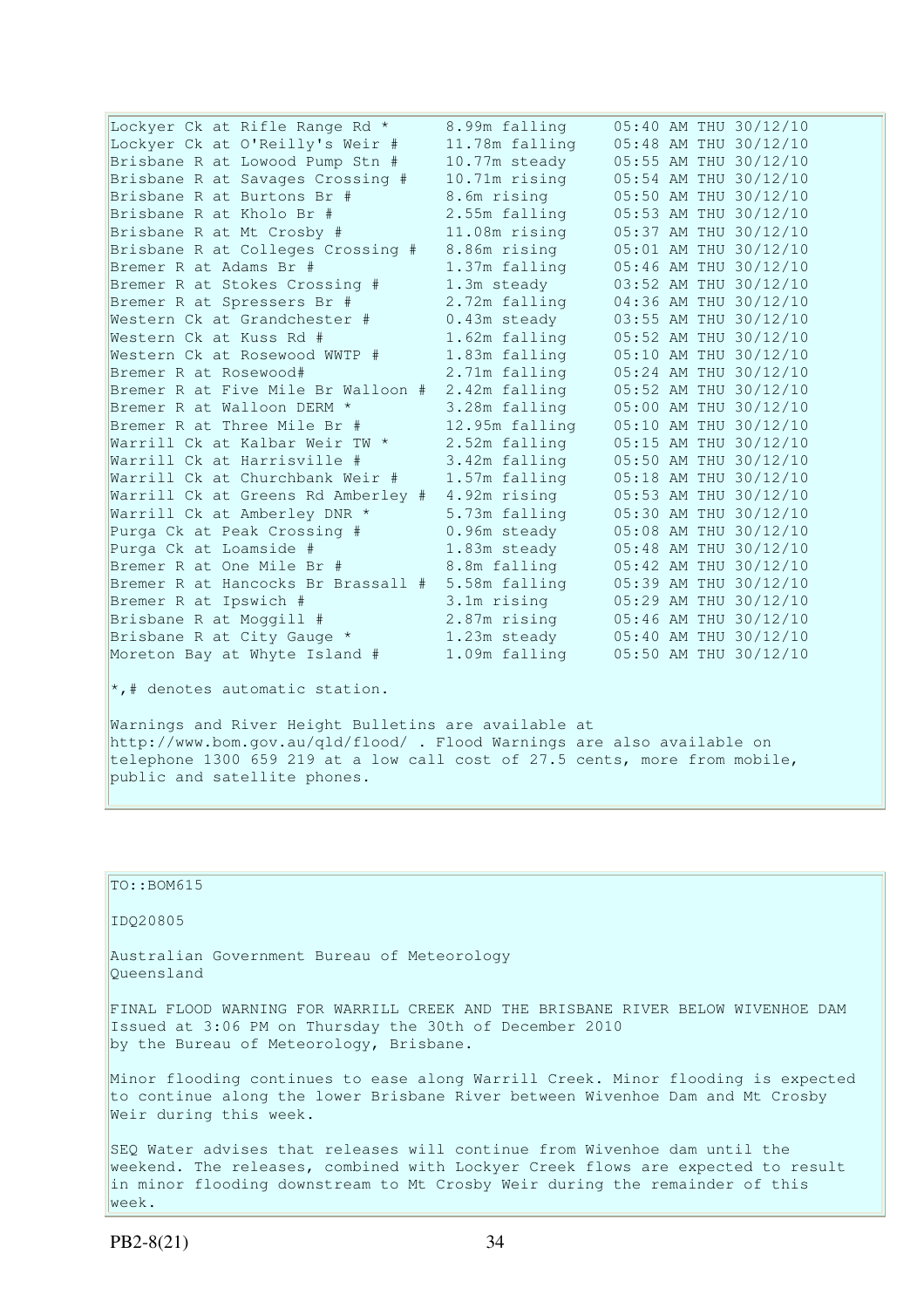| Next Issue:<br>This is the final warning. River Height Bulletins will continue to be issued. |                 |                       |  |  |  |
|----------------------------------------------------------------------------------------------|-----------------|-----------------------|--|--|--|
| Latest River Heights:                                                                        |                 |                       |  |  |  |
| Brisbane R at Lowood Pump Stn #                                                              | 10.63m rising   | 02:50 PM THU 30/12/10 |  |  |  |
| Brisbane R at Savages Crossing #                                                             | 10.73m falling  | 02:48 PM THU 30/12/10 |  |  |  |
| Brisbane R at Burtons Br #                                                                   | 8.74m falling   | 02:47 PM THU 30/12/10 |  |  |  |
| Brisbane R at Kholo Br #                                                                     | 3.03m steady    | 02:40 PM THU 30/12/10 |  |  |  |
| Brisbane R at Mt Crosby #                                                                    | 11.48m falling  | 02:49 PM THU 30/12/10 |  |  |  |
| Brisbane R at Colleges Crossing #                                                            | 9.41m rising    | 02:48 PM THU 30/12/10 |  |  |  |
| Bremer R at Adams Br #                                                                       | 1.33m falling   | 02:28 PM THU 30/12/10 |  |  |  |
| Bremer R at Stokes Crossing #                                                                | 1.25m steady    | 12:52 PM THU 30/12/10 |  |  |  |
| Bremer R at Spressers Br #                                                                   | 2.52m falling   | 01:37 PM THU 30/12/10 |  |  |  |
| Bremer R at Rosewood #                                                                       | 2.5m steady     | 02:27 PM THU 30/12/10 |  |  |  |
| Bremer R at Five Mile Br Walloon #                                                           | 2.2m falling    | 02:34 PM THU 30/12/10 |  |  |  |
| Bremer R at Walloon DERM *                                                                   | 3.08m falling   | 01:00 PM THU 30/12/10 |  |  |  |
| Bremer R at Three Mile Br #                                                                  | 12.05m falling  | 02:26 PM THU 30/12/10 |  |  |  |
| Warrill Ck at Kalbar Weir HW #                                                               | 75.51m falling  | 02:09 PM THU 30/12/10 |  |  |  |
| Warrill Ck at Kalbar Weir TW *                                                               | 2.14m falling   | 02:40 PM THU 30/12/10 |  |  |  |
| Warrill Ck at Harrisville #                                                                  | 2.84m falling   | 02:32 PM THU 30/12/10 |  |  |  |
| Warrill Ck at Churchbank Weir #                                                              | 1.07m falling   | 02:44 PM THU 30/12/10 |  |  |  |
| Warrill Ck at Greens Rd Amberley #                                                           | 4.46m falling   | 02:47 PM THU 30/12/10 |  |  |  |
| Warrill Ck at Amberley DNR *                                                                 | 5.33m falling   | 02:30 PM THU 30/12/10 |  |  |  |
| Bremer R at Berry's Lagoon *                                                                 | 17.33m falling  | 02:30 PM THU 30/12/10 |  |  |  |
| Bremer R at One Mile Br #                                                                    | 8.1m falling    | 02:20 PM THU 30/12/10 |  |  |  |
| Bremer R at Hancocks Br Brassall #                                                           | 5.18m falling   | 02:48 PM THU 30/12/10 |  |  |  |
| Bremer R at Ipswich #                                                                        | 3.2m falling    | 02:33 PM THU 30/12/10 |  |  |  |
| Brisbane R at Moggill #                                                                      | 2.87m falling   | 01:51 PM THU 30/12/10 |  |  |  |
| Brisbane R at City Gauge #                                                                   | 0.65m rising    | 02:49 PM THU 30/12/10 |  |  |  |
| Moreton Bay at Whyte Island #                                                                | $0.61$ m rising | 02:48 PM THU 30/12/10 |  |  |  |
| *,# from automatic station                                                                   |                 |                       |  |  |  |

Warnings and River Height Bulletins are available at http://www.bom.gov.au/qld/flood/ . Flood Warnings are also available on telephone 1300 659 219 at a low call cost of 27.5 cents, more from mobile, public and satellite phones.

 $\vert$ TO::BOM615 IDQ20805 Australian Government Bureau of Meteorology Queensland FLOOD WARNING FOR LOCKYER AND WARRILL CREEKS AND BREMER RIVER Issued at 10:47 AM on Thursday the 6th of January 2011 by the Bureau of Meteorology, Brisbane. Heavy rainfall during this morning is expected to lead to lead to fast rises in the Lockyer and Warrill creek catchments and along the Bremer River with some moderate flood levels predicted today and during Friday. Further rises are likely while rainfall continues. LOCKYER CREEK

Rainfall of up to 50mm in the 3 hours to 10am has resulted in fast rises in the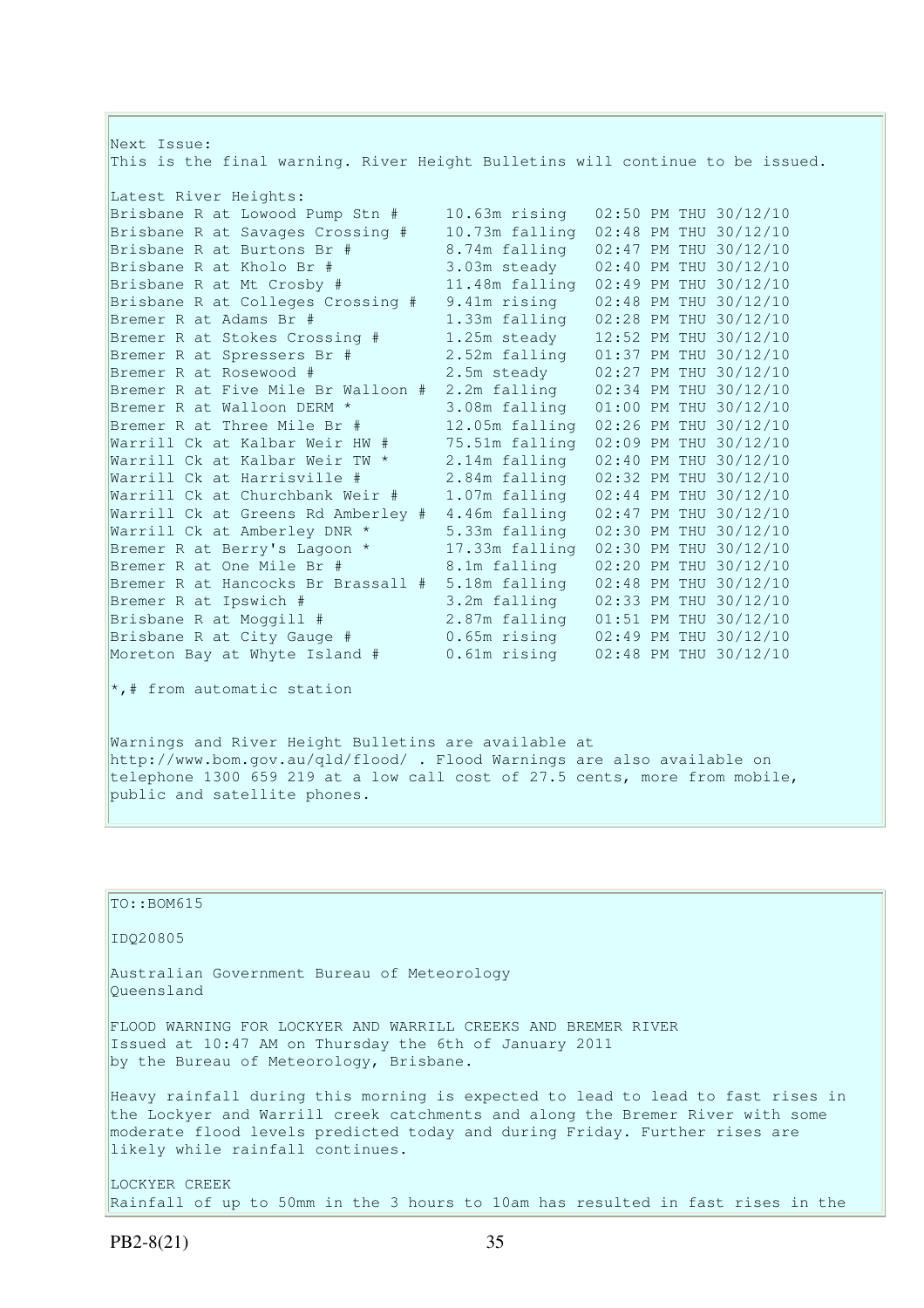Lockyer Creek catchment. Minor flood levels are likely at Gatton and Laidley later today with moderate flood levels downstream at Rifle Range Rd early on Friday. Higher levels are likely as rainfall continues. WARRILL CREEK Fast rises are likely along Warrill Creek following rainfall this morning. At least minor flood levels are predicted later today at Harrisville and Amberley with further rises as rainfall continues. BREMER RIVER Some minor to moderate flood levels are likely along the Bremer River during today and Friday. Next Issue: The next warning will be issued by 2pm Thursday. Latest River Heights:<br>Lockyer Ck at Helidon \* 1.25m steady 08:00 AM THU 06/01/11 Lockyer Ck at Helidon  $\#$  2.24m rising 10:11 AM THU 06/01/11 Flagstone Ck at Brown-Zirbels Rd \* 2.48m falling  $08:00$  AM THU  $06/01/11$ <br>Tenthill Ck at Tenthill \* 2.14m steady  $08:28$  AM THU  $06/01/11$ Tenthill Ck at Tenthill  $*$  2.14m steady  $08:28$  AM THU  $06/01/11$ Lockyer Ck at Gatton \* 3.44m rising 08:10 AM THU 06/01/11 Lockyer Ck at Gatton # 5.14m rising 10:13 AM THU 06/01/11 Laidley Ck at Mulgowie \* 2.54m falling 08:00 AM THU 06/01/11 Laidley Ck at Showground Weir \* 4.87m rising 08:20 AM THU 06/01/11 Laidley Ck at Showground Weir # 5.16m rising 10:01 AM THU 06/01/11 Bill Gunn Dam # 109.9m steady 08:14 AM THU 06/01/11 Laidley Ck at Warrego Hwy \* 2.28m rising 08:00 AM THU 06/01/11 Lockyer Ck at Glenore Grove # 5.18m rising 10:14 AM THU 06/01/11 Lockyer Ck at Lyons Br # 5.45m falling 10:15 AM THU 06/01/11 Lockyer Ck at Rifle Range Rd \* 5.02m falling 08:00 AM THU 06/01/11 Atkinson Dam # 65.75m steady 10:06 AM THU 06/01/11 Lockyer Ck at O'Reilly's Weir \* 9.22m rising 08:00 AM THU 06/01/11 Lockyer Ck at O'Reilly's Weir # 9.14m falling 10:09 AM THU 06/01/11 \*automatic station Warnings and River Height Bulletins are available at http://www.bom.gov.au/qld/flood/ . Flood Warnings are also available on telephone 1300 659 219 at a low call cost of 27.5 cents, more from mobile, public and satellite phones.

### TO::BOM615

IDQ20805

Australian Government Bureau of Meteorology Queensland

FLOOD WARNING FOR LOCKYER AND WARRILL CREEKS AND BREMER RIVER Issued at 2:27 PM on Thursday the 6th of January 2011 by the Bureau of Meteorology, Brisbane.

Heavy rainfall is continuing to cause fast river level rises in the Lockyer and Warrill creek catchments and along the Bremer River. Some moderate to major flood levels are predicted for later today and during Friday. Further rises are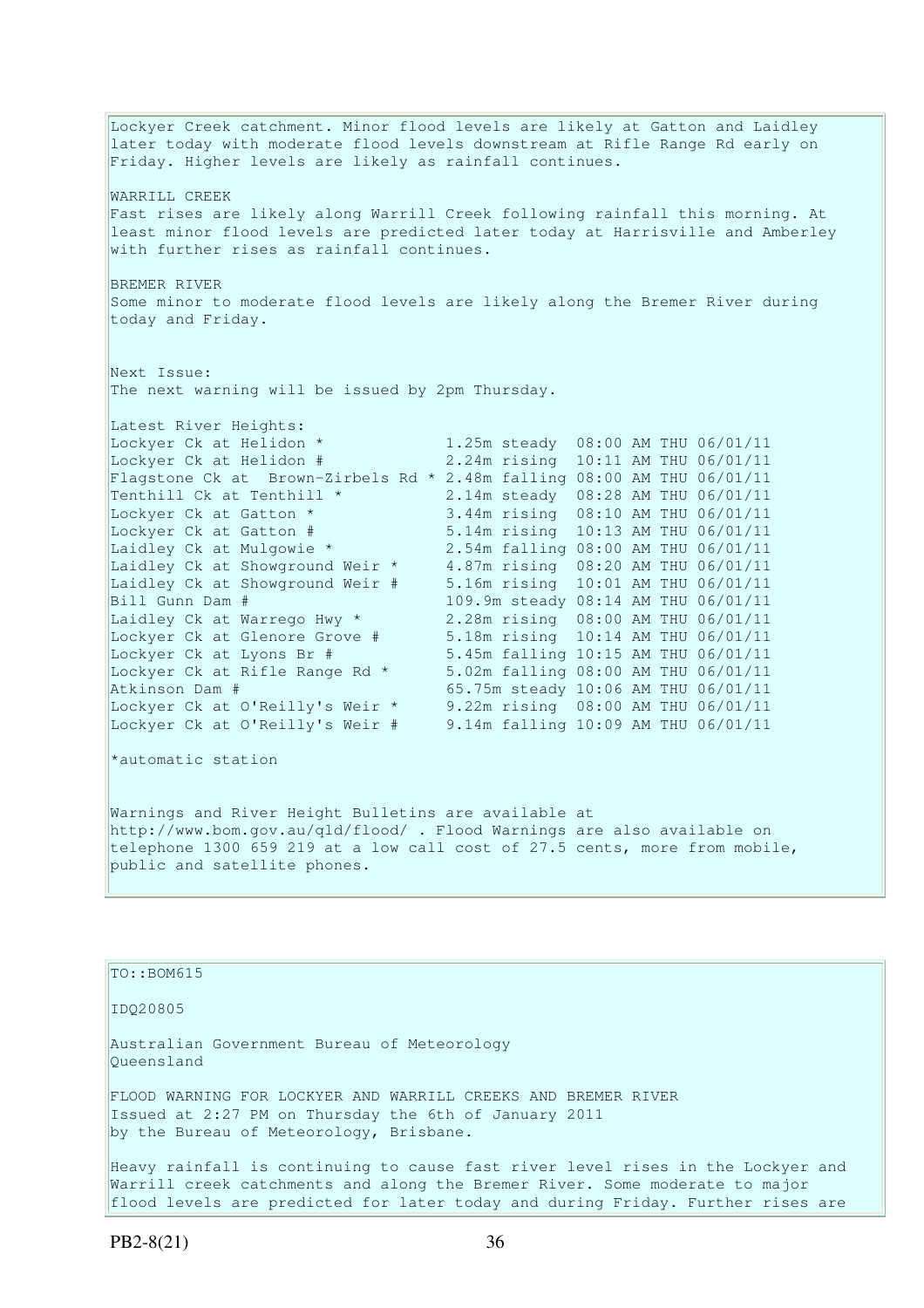likely while rainfall continues.

LOCKYER CREEK Rainfall of up to 60mm in the 6 hours to 2pm has resulted in fast rises along Lockyer Creek at Helidon and along Tenthill Creek. Minor, possibly moderate flood levels are likely at Gatton later today. Rises are also occurring along Laidley Creek with major flood levels at Mulgowie above the Laidley Creek Bridge. Major flood levels of above 7 metres are at forecast at Laidley this evening.

Downstream at Lyons Bridge, moderate flood levels are likely during Friday with major flood levels of 13 metres possible.

WARRILL CREEK Fast rises are likely along Warrill Creek at Kalbar following rainfall this morning. At least minor flood levels are predicted later today at Harrisville and Amberley with further rises as rainfall continues.

BREMER RIVER Minor flood levels are being observed at Adams Bridge. Minor to moderate flood levels are forecast downstream to Walloon over the next 24 hours.

Next Issue: The next warning will be issued by 6pm Thursday.

| Latest River Heights:                              |                                      |  |                       |
|----------------------------------------------------|--------------------------------------|--|-----------------------|
| Lockyer Ck at Helidon #                            | 4.36m falling                        |  | 01:47 PM THU 06/01/11 |
| Flagstone Ck at Brown-Zirbels Rd $*$ 5.88m falling |                                      |  | 12:40 PM THU 06/01/11 |
| Tenthill Ck at Tenthill *                          | 3.28m rising                         |  | 12:20 PM THU 06/01/11 |
| Lockyer Ck at Gatton #                             | 6.06m falling                        |  | 01:46 PM THU 06/01/11 |
| Laidley Ck at Mulgowie *                           | 5.57m rising                         |  | 12:30 PM THU 06/01/11 |
| Laidley Ck at Showground Weir #                    | 5.68m rising                         |  | 01:49 PM THU 06/01/11 |
| Bill Gunn Dam #                                    | 109.94m steady 01:14 PM THU 06/01/11 |  |                       |
| Laidley Ck at Warrego Hwy *                        | 2.52m rising                         |  | 12:00 PM THU 06/01/11 |
| Lockyer Ck at Glenore Grove #                      | 5.68m rising                         |  | 01:47 PM THU 06/01/11 |
| Lockyer Ck at Lyons Br #                           | 6.49m rising                         |  | 01:45 PM THU 06/01/11 |
| Lockyer Ck at Rifle Range Rd *                     | 5.02m falling                        |  | 08:00 AM THU 06/01/11 |
| Atkinson Dam #                                     | 65.76m steady                        |  | 12:48 PM THU 06/01/11 |
| Lockyer Ck at O'Reilly's Weir *                    | 9.07m steady                         |  | 12:19 PM THU 06/01/11 |
| Bremer R at Adams Br #                             | 4.41m rising                         |  | 01:49 PM THU 06/01/11 |
| Bremer R at Stokes Crossing #                      | 3.15m rising                         |  | 01:48 PM THU 06/01/11 |
| Bremer R at Spressers Br #                         | 3.82m falling                        |  | 01:37 PM THU 06/01/11 |
| Spring Ck at Greys Plains Rd #                     | 2.39m falling                        |  | 01:47 PM THU 06/01/11 |
| Western Ck at Grandchester #                       | 3.38m rising                         |  | 01:36 PM THU 06/01/11 |
| Western Ck at Kuss Rd #                            | 4m rising                            |  | 01:47 PM THU 06/01/11 |
| Western Ck at Rosewood WWTP #                      | 3.88m rising                         |  | 01:50 PM THU 06/01/11 |
| Bremer R at Rosewood#                              | 3.86m falling                        |  | 12:31 PM THU 06/01/11 |
| Bremer R at Walloon DERM *                         | 3.91m rising                         |  | 10:40 AM THU 06/01/11 |
| Bremer R at Three Mile Br #                        | 10.8m rising                         |  | 01:41 PM THU 06/01/11 |
| Reynolds Ck at Moogerah Dam *                      | 0.35m rising                         |  | 08:00 AM THU 06/01/11 |
| Warrill Ck at Toohills Crossing *                  | 0.3m rising                          |  | 08:20 AM THU 06/01/11 |
| Warrill Ck at Kalbar Weir HW #                     | 76.85m rising                        |  | 01:48 PM THU 06/01/11 |
| Warrill Ck at Harrisville #                        | 1.28m rising                         |  | 01:44 PM THU 06/01/11 |
| Warrill Ck at Churchbank Weir *                    | 0.32m steady                         |  | 06:00 AM THU 06/01/11 |
| Warrill Ck at Greens Rd Amberley #                 | 2.36m rising                         |  | 01:44 PM THU 06/01/11 |
| Warrill Ck at Amberley DNR *                       | 3.42m falling                        |  | 08:20 AM THU 06/01/11 |
| *automatic station                                 |                                      |  |                       |

Warnings and River Height Bulletins are available at http://www.bom.gov.au/qld/flood/ . Flood Warnings are also available on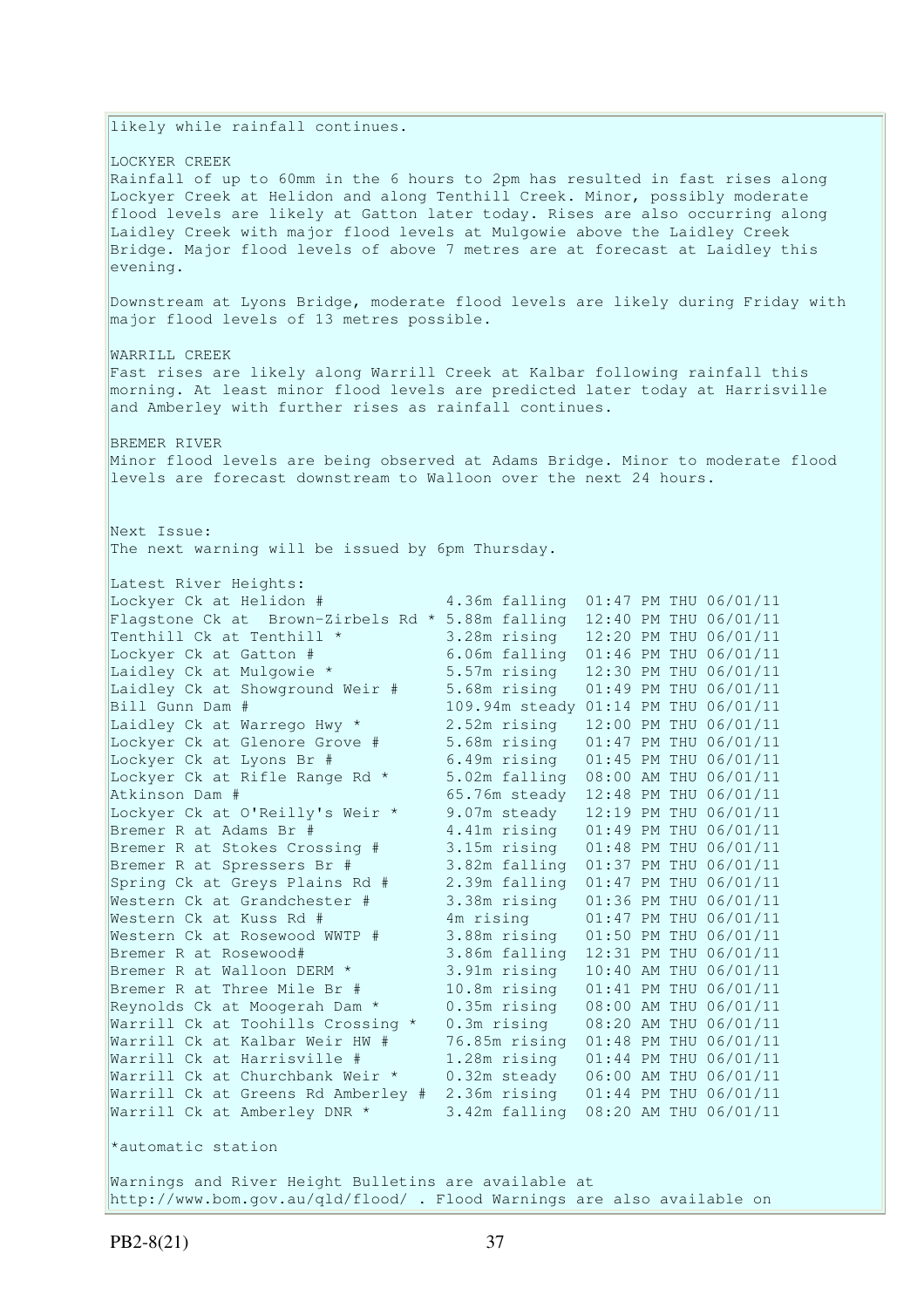telephone 1300 659 219 at a low call cost of 27.5 cents, more from mobile, public and satellite phones.

TO::BOM615 IDQ20805 Australian Government Bureau of Meteorology Queensland FLOOD WARNING FOR LOCKYER AND WARRILL CREEKS AND BREMER RIVER Issued at 5:25 PM on Thursday the 6th of January 2011 by the Bureau of Meteorology, Brisbane. Heavy rainfall is continuing to cause fast river level rises in the Lockyer and Warrill creek catchments and along the Bremer River. Some moderate to major flood levels are occurring. LOCKYER CREEK Heavy rainfall during Thursday has resulted in fast rises along Lockyer Creek and Tenthill Creek. Moderate flood levels are occurring at Gatton. Rises are also occurring along Laidley Creek with major flood levels at Mulgowie and Showground Weir. Downstream at Glenore Grove, major flood levels are likely overnight and during Friday at Lyons Bridge. WARRILL CREEK Fast rises with moderate flooding are occurring along Warrill Creek at Kalbar following rainfall this morning. Moderate flood levels are predicted later today at Harrisville and minor flood levels predicted at Amberley. BREMER RIVER Minor flood levels are being observed at Adams Bridge with moderate flood levels at Kuss Road. Minor to moderate flood levels are forecast downstream to Walloon over the next 24 hours. Next Issue: The next warning will be issued by 10pm Thursday. Latest River Heights: Lockyer Ck at Helidon \* 4.31m rising 02:30 PM THU 06/01/11<br>Tenthill Ck at Tenthill \* 3.66m rising 04:00 PM THU 06/01/11 Tenthill Ck at Tenthill  $*$  3.66m rising Lockyer Ck at Gatton # 13.34m rising 05:10 PM THU 06/01/11 Laidley Ck at Mulgowie \* 6.2m falling 04:20 PM THU 06/01/11 Laidley Ck at Laidley 3.8m rising fast 02:25 PM THU 06/01/11 Laidley Ck at Showground Weir # 9.26m rising 05:10 PM THU 06/01/11 Bill Gunn Dam # 109.94m steady 04:15 PM THU 06/01/11<br>Laidley Ck at Warrego Hwy \* 3.42m rising 04:00 PM THU 06/01/11 Laidley Ck at Warrego Hwy \* 3.42m rising 04:00 PM THU 06/01/11 Lockyer Ck at Glenore Grove # 8.36m rising 05:11 PM THU 06/01/11 Lockyer Ck at Lyons Br # 7.35m rising 05:06 PM THU 06/01/11 Lockyer Ck at Rifle Range Rd \* 6.06m rising 02:20 PM THU 06/01/11 Atkinson Dam # 65.77m steady 03:37 PM THU 06/01/11 Atkinson Dam # 65.77m steady 03:37 PM THU 06/01/11<br>
Lockyer Ck at O'Reilly's Weir # 9m rising 04:56 PM THU 06/01/11 Bremer R at Adams Br # 3.79m falling 05:10 PM THU 06/01/11 Bremer R at Stokes Crossing # 4.45m rising 04:47 PM THU 06/01/11 Bremer R at Spressers Br # 4.07m rising 05:05 PM THU 06/01/11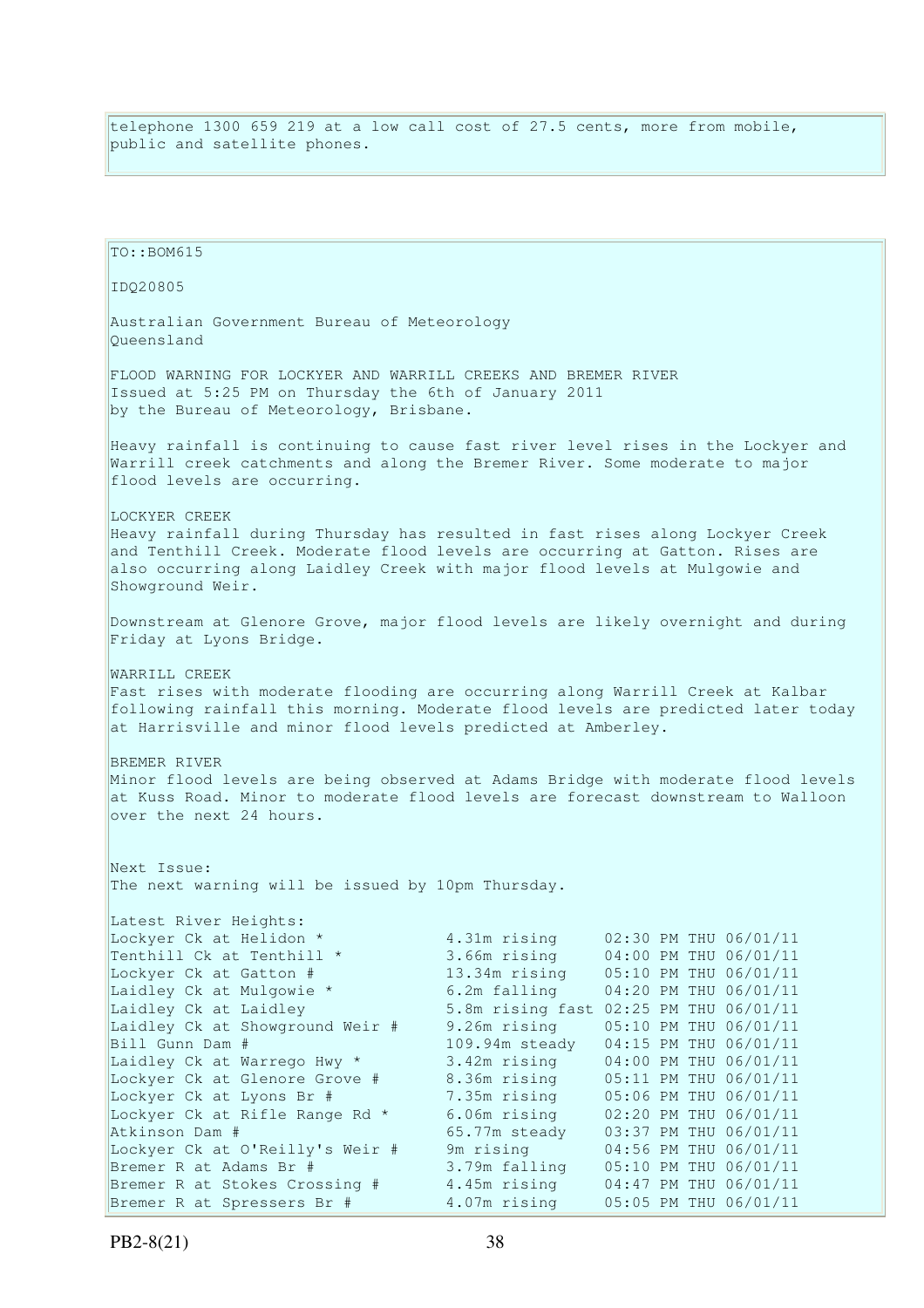| Spring Ck at Greys Plains Rd #     | 1.69m falling  |  | 05:02 PM THU 06/01/11 |
|------------------------------------|----------------|--|-----------------------|
| Western Ck at Grandchester #       | 3.08m rising   |  | 04:23 PM THU 06/01/11 |
| Western Ck at Kuss Rd #            | 7m rising      |  | 05:09 PM THU 06/01/11 |
| Western Ck at Rosewood WWTP #      | 5.53m rising   |  | 05:08 PM THU 06/01/11 |
| Bremer R at Rosewood#              | 4.11m rising   |  | 05:01 PM THU 06/01/11 |
| Bremer R at Rosewood #             | 4.14m rising   |  | 05:05 PM THU 06/01/11 |
| Bremer R at Five Mile Br Walloon # | 3.36m steady   |  | 04:26 PM THU 06/01/11 |
| Bremer R at Walloon DERM *         | 4.32m steady   |  | 04:00 PM THU 06/01/11 |
| Bremer R at Three Mile Br #        | 11.6m rising   |  | 05:10 PM THU 06/01/11 |
| Reynolds Ck at Moogerah Dam *      | $0.35m$ rising |  | 08:00 AM THU 06/01/11 |
| Warrill Ck at Toohills Crossing *  | 0.3m rising    |  | 08:20 AM THU 06/01/11 |
| Warrill Ck at Kalbar Weir HW #     | 77.07m falling |  | 05:09 PM THU 06/01/11 |
| Warrill Ck at Kalbar Weir TW *     | 0.76m steady   |  | 07:05 AM THU 06/01/11 |
| Warrill Ck at Kalbar               | 7.5m rising    |  | 03:00 PM THU 06/01/11 |
| Warrill Ck at Harrisville #        | 3.06m rising   |  | 05:08 PM THU 06/01/11 |
| Warrill Ck at Churchbank Weir #    | $0.62m$ rising |  | 05:11 PM THU 06/01/11 |
| Warrill Ck at Greens Rd Amberley # | 2.42m falling  |  | 05:08 PM THU 06/01/11 |
| Warrill Ck at Amberley DNR *       | 3.1m steady    |  | 02:10 PM THU 06/01/11 |
| *automatic station                 |                |  |                       |

Warnings and River Height Bulletins are available at http://www.bom.gov.au/qld/flood/ . Flood Warnings are also available on telephone 1300 659 219 at a low call cost of 27.5 cents, more from mobile, public and satellite phones.

# IDQ20805 Australian Government Bureau of Meteorology Queensland FLOOD WARNING FOR LOCKYER AND WARRILL CREEKS AND BREMER RIVER Issued at 9:32 PM on Thursday the 6th of January 2011 by the Bureau of Meteorology, Brisbane.

TO::BOM615

Rainfall has eased during Thursday evening with totals of less then 5mm recorded in the 3 hours to 9:30pm. Moderate and major flooding continues in Lockyer and Laidley Creeks and in the Bremer River, with minor to moderate flooding occurring in Warrill Creek.

LOCKYER CREEK Minor to moderate flooding has peaked in Lockyer Creek between Helidon and Showground Weir, with moderate flood levels currently easing at Gatton. Major flood levels continue to rise in Laidley Creek at Laidley.

Moderate flooding continues to rise in Lockyer Creek at Glenore Grove, with moderate flood levels also expected overnight downstream at Lyons Bridge.

WARRILL CREEK Stream levels have either peaked or are nearing a peak along Warrill Creek. Minor to moderate flooding is occurring between Kalbar and Churchbank Weir during Thursday evening, with minor flooding expected overnight at Amberley.

BREMER RIVER River levels have either peaked or are nearing a peak along the Bremer River.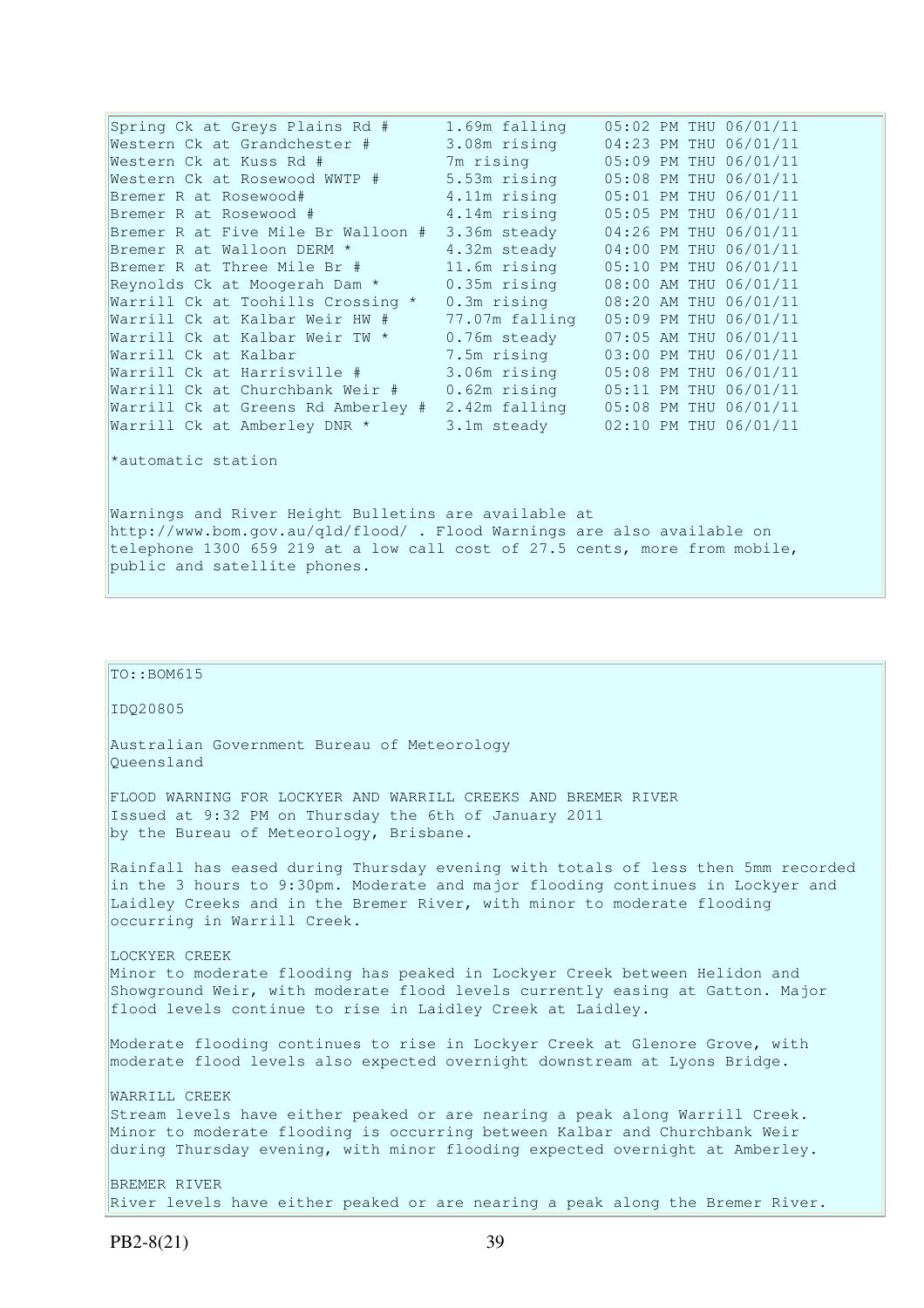Minor to major flooding is occurring between Kuss Road and Rosewood. Next Issue: The next warning will be issued by 7am Friday. Latest River Heights: Lockyer Ck at Helidon #  $2.56$ m falling 09:02 PM THU 06/01/11<br>Tenthill Ck at Tenthill \* 3.17m falling 08:00 PM THU 06/01/11 Tenthill Ck at Tenthill \* 3.17m falling  $0.00$  PM THU  $0.01/11$ <br>Lockver Ck at Gatton #  $13.3$ m falling  $0.08:58$  PM THU  $0.6/01/11$ Locum Failing 08:58 PM THU 06/01/11<br>
Laidley Ck at Laidley 3.1m falling 07:30 PM THU 06/01/11 Laidley Ck at Mulgowie \* 4.5m falling 07:30 PM THU 06/01/11 Laidley Ck at Laidley 8.1m falling slowly 06:30 PM THU 06/01/11 Laidley Ck at Showground Weir # 7.44m falling 09:01 PM THU 06/01/11 Laidley Ck at Warrego Hwy \* 4.4m rising 07:30 PM THU 06/01/11 Lockyer Ck at Glenore Grove # 11.16m rising 08:59 PM THU 06/01/11 Lockyer Ck at Lyons Br # 9.59m rising 09:00 PM THU 06/01/11 Lockyer Ck at Rifle Range Rd \* 8.24m rising 08:40 PM THU 06/01/11 Lockyer Ck at O'Reilly's Weir # 9.54m rising 09:01 PM THU 06/01/11 Brisbane R at Savages Crossing # 3.35m rising 08:54 PM THU 06/01/11 Brisbane R at Burtons Br # 1.98m rising 08:29 PM THU 06/01/11 Brisbane R at Mt Crosby # 7.7m steady 08:58 PM THU 06/01/11 Brisbane R at Colleges Crossing # 2.76m rising 08:52 PM THU 06/01/11 Bremer R at Adams Br # 2.69m falling 08:58 PM THU 06/01/11 Bremer R at Stokes Crossing # 3.7m falling 09:02 PM THU 06/01/11 Bremer R at Spressers Br # 5.42m rising 09:02 PM THU 06/01/11 Spring Ck at Greys Plains Rd # 1.19m falling 08:45 PM THU 06/01/11 Western Ck at Grandchester # 1.83m falling 08:59 PM THU 06/01/11 Western Ck at Kuss Rd # 6.98m falling 08:28 PM THU 06/01/11 Western Ck at Rosewood WWTP # 6.53m rising 08:53 PM THU 06/01/11 Bremer R at Rosewood # 5.1m rising 08:59 PM THU 06/01/11 Bremer R at Five Mile Br Walloon # 3.66m rising 08:57 PM THU 06/01/11 Bremer R at Walloon DERM  $*$  4.3m steady 08:00 PM THU 06/01/11 Bremer R at Three Mile Br # 11.65m rising 08:55 PM THU 06/01/11 Warrill Ck at Kalbar Weir TW \* 5.75m rising 08:40 PM THU 06/01/11 Warrill Ck at Kalbar 7.6m falling 06:00 PM THU 06/01/11 Warrill Ck at Harrisville# 3.8m rising 08:59 PM THU 06/01/11 Warrill Ck at Churchbank Weir # 1.01m rising 08:43 PM THU 06/01/11 Warrill Ck at Greens Rd Amberley # 3.5m rising 09:02 PM THU 06/01/11 Warrill Ck at Amberley DNR \* 3.94m rising 08:40 PM THU 06/01/11 Purga Ck at Peak Crossing # 0.71m steady 08:08 PM THU 06/01/11 Purga Ck at Loamside \* 1.5m rising 08:30 PM THU 06/01/11 Bremer R at Berry's Lagoon \* 15.91m rising 07:45 PM THU 06/01/11 Bremer R at One Mile Br # 6.55m falling 08:09 PM THU 06/01/11 Bremer R at Hancocks Br Brassall # 2.93m steady 07:11 PM THU 06/01/11 Bremer R at Ipswich # 0.45m steady 08:26 PM THU 06/01/11  $\star$ ,# denotes automatic station.

Warnings and River Height Bulletins are available at http://www.bom.gov.au/qld/flood/ . Flood Warnings are also available on telephone 1300 659 219 at a low call cost of 27.5 cents, more from mobile, public and satellite phones.

# TO::BOM615

#### IDQ20805

Australian Government Bureau of Meteorology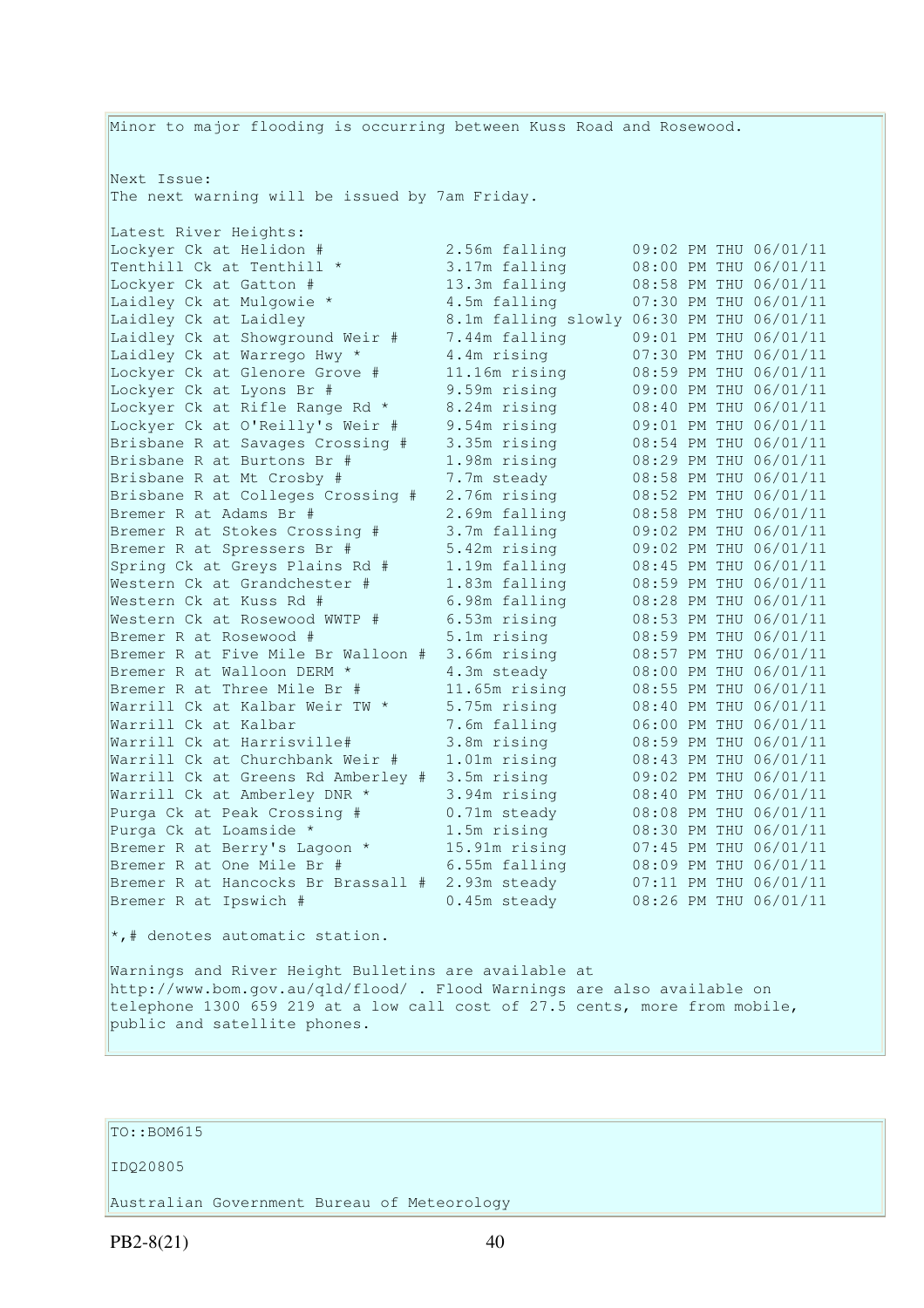Queensland FLOOD WARNING FOR LOCKYER AND WARRILL CREEKS AND BREMER RIVER Issued at 7:14 AM on Friday the 7th of January 2011 by the Bureau of Meteorology, Brisbane. 40 - 70 mm of rainfall fell over the catchment since 9am Thursday which caused fast rises and minor to moderate flooding with some isolated major flooding in the Bremer River and Lockyer and Laidley Creeks. Rainfall has eased over the area in the past 6 hours and river levels are generally falling. Further rainfall is expected over the catchment during Friday which could cause renewed river level rises. LOCKYER CREEK Minor to moderate flooding is easing on Lockyer Creek between Gatton and Lyons Bridge. WARRILL CREEK Minor flooding continues between Harrisville and Amberley. BREMER RIVER Moderate to major flooding is easing between Spressers Bridge and Rosewood. Moderate flooding continues between Walloon and Three Mile Bridge. Weather Forecast: Rain areas. Next Issue: The next warning will be issued by 4pm Friday. Latest River Heights: Lockyer Ck at Helidon \* 2.65m falling 08:40 PM THU 06/01/11 Lockyer Ck at Helidon # 1.78m falling 04:38 AM FRI 07/01/11 Tenthill Ck at Tenthill  $\star$  2.56m falling 05:00 AM FRI 07/01/11 Lockyer Ck at Gatton \* 9.09m falling 08:40 PM THU 06/01/11 Lockyer Ck at Gatton # 7.08m steady 06:10 AM FRI 07/01/11 Laidley Ck at Mulgowie \* 2.82m falling 04:00 AM FRI 07/01/11 Laidley Ck at Laidley 8.1m falling slowly 06:30 PM THU 06/01/11 Laidley Ck at Showground Weir \* 7.69m falling 08:40 PM THU 06/01/11 Laidley Ck at Showground Weir # 5.28m steady 05:53 AM FRI 07/01/11 Laidley Ck at Warrego Hwy \* 5.16m falling 05:00 AM FRI 07/01/11 Lockyer Ck at Glenore Grove # 9.44m falling 06:25 AM FRI 07/01/11 Lockyer Ck at Lyons Br # 12.83m falling 06:15 AM FRI 07/01/11 Lockyer Ck at Rifle Range Rd \* 8.24m rising 08:40 PM THU 06/01/11 Lockyer Ck at O'Reilly's Weir \* 10.49m rising 05:00 AM FRI 07/01/11 Lockyer Ck at O'Reilly's Weir # 10.52m rising 05:55 AM FRI 07/01/11 Brisbane R at Savages Crossing \* 3.34m rising 08:40 PM THU 06/01/11 Brisbane R at Savages Crossing # 4.59m rising 06:21 AM FRI 07/01/11 Brisbane R at Burtons Br # 2.66m rising 06:20 AM FRI 07/01/11 Brisbane R at Mt Crosby # 7.87m steady 06:19 AM FRI 07/01/11 Brisbane R at Mt Crosby # 7.86m rising 05:51 AM FRI 07/01/11 Brisbane R at Colleges Crossing # 3.26m steady 04:34 AM FRI 07/01/11 Brisbane R at Mt Crosby # 7.86m rising 05:51 AM FRI 07/01/11<br>Brisbane R at Colleges Crossing # 3.26m steady 04:34 AM FRI 07/01/11<br>Bremer R at Adams Br \* 1.88m steady 05:20 AM FRI 07/01/11 Bremer R at Adams Br # 1.87m falling 06:25 AM FRI 07/01/11 Bremer R at Stokes Crossing # 2.25m falling 06:11 AM FRI 07/01/11 Bremer R at Spressers Br # 5.22m falling 06:10 AM FRI 07/01/11 Spring Ck at Greys Plains Rd # 0.99m steady 03:49 AM FRI 07/01/11 Western Ck at Grandchester # 0.98m falling 05:41 AM FRI 07/01/11 Western Ck at Kuss Rd # 4.18m falling 06:24 AM FRI 07/01/11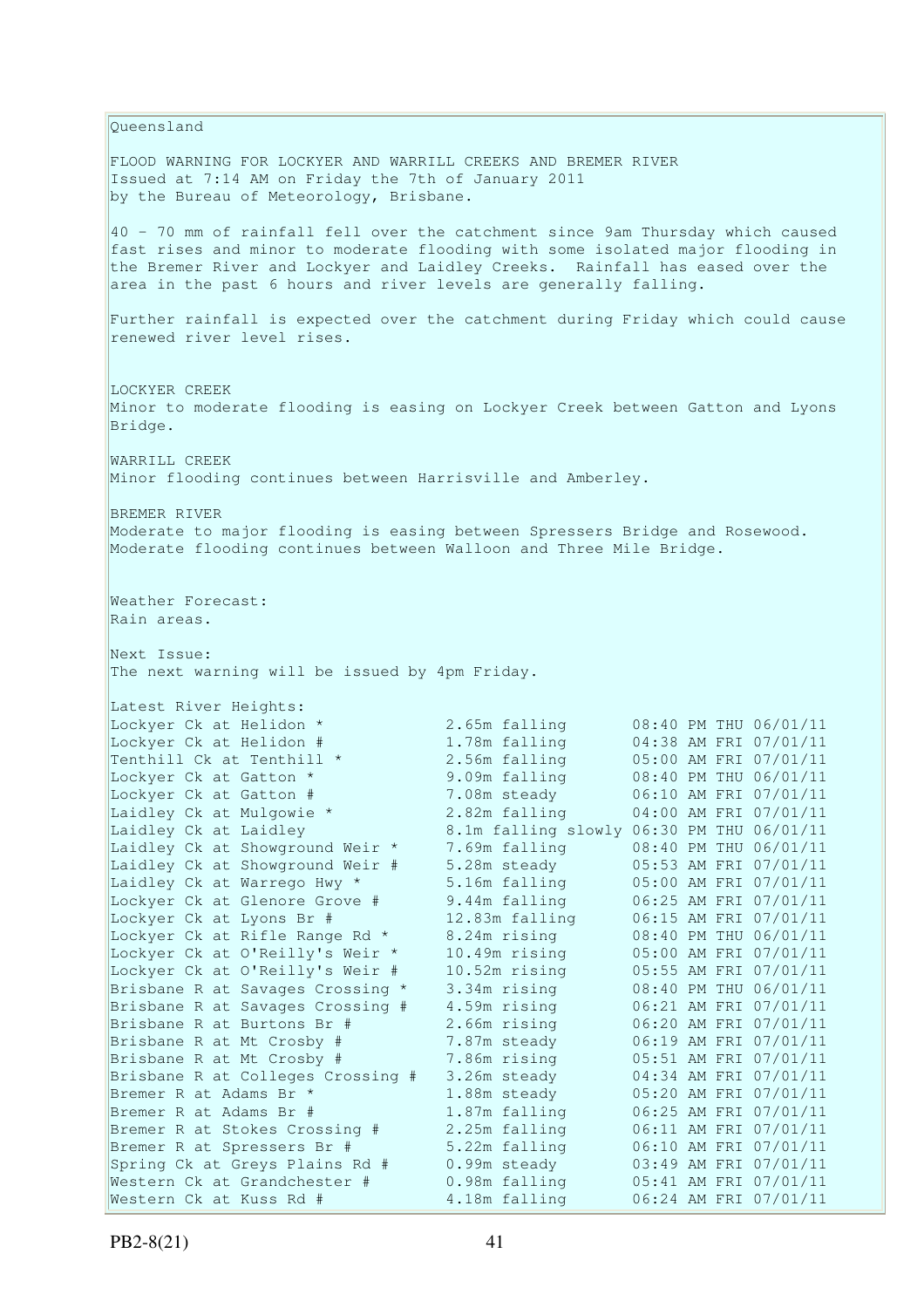| Western Ck at Rosewood WWTP #      | 5.43m falling    | 06:14 AM FRI 07/01/11 |
|------------------------------------|------------------|-----------------------|
| Bremer R at Rosewood               | 3.8m rising fast | 03:00 PM THU 06/01/11 |
| Bremer R at Rosewood#              | 5.01m falling    | 06:17 AM FRI 07/01/11 |
| Bremer R at Rosewood #             | 5.02m falling    | 06:23 AM FRI 07/01/11 |
| Bremer R at Five Mile Br Walloon # | 5.76m falling    | 06:24 AM FRI 07/01/11 |
| Bremer R at Walloon DERM *         | 6.78m rising     | 05:00 AM FRI 07/01/11 |
| Bremer R at Three Mile Br #        | 16.05m steady    | 05:11 AM FRI 07/01/11 |
| Warrill Ck at Toohills Crossing *  | 0.81m falling    | 08:40 PM THU 06/01/11 |
| Warrill Ck at Kalbar Weir TW *     | 5.75m rising     | 08:40 PM THU 06/01/11 |
| Warrill Ck at Kalbar               | 7.6m falling     | 06:00 PM THU 06/01/11 |
| Warrill Ck at Harrisville #        | 4m falling       | 05:11 AM FRI 07/01/11 |
| Warrill Ck at Harrisville#         | 3.9m steady      | 05:18 AM FRI 07/01/11 |
| Warrill Ck at Churchbank Weir *    | $0.96$ m rising  | 08:30 PM THU 06/01/11 |
| Warrill Ck at Churchbank Weir #    | 1.91m rising     | 06:22 AM FRI 07/01/11 |
| Warrill Ck at Greens Rd Amberley # | 4.62m falling    | 06:20 AM FRI 07/01/11 |
| Warrill Ck at Amberley DNR *       | 3.94m rising     | 08:40 PM THU 06/01/11 |
| Purga Ck at Peak Crossing #        | 0.81m rising     | 05:19 AM FRI 07/01/11 |
| Purga Ck at Loamside #             | 1.61m steady     | 05:49 AM FRI 07/01/11 |
| Purga Ck at Loamside *             | 1.5m rising      | 08:30 PM THU 06/01/11 |
| Bremer R at Berry's Lagoon *       | 15.91m rising    | 07:45 PM THU 06/01/11 |
| Bremer R at One Mile Br #          | 10.5m rising     | 06:22 AM FRI 07/01/11 |
| Bremer R at Hancocks Br Brassall # | 5.53m rising     | 06:22 AM FRI 07/01/11 |
| Bremer R at Ipswich #              | 2.25m rising     | 06:19 AM FRI 07/01/11 |
| *, # denote automatic              |                  |                       |

Warnings and River Height Bulletins are available at http://www.bom.gov.au/qld/flood/ . Flood Warnings are also available on telephone 1300 659 219 at a low call cost of 27.5 cents, more from mobile, public and satellite phones.

## TO::BOM615

IDQ20805

Australian Government Bureau of Meteorology Queensland

FLOOD WARNING FOR LOCKYER AND WARRILL CREEKS AND BREMER RIVER Issued at 4:24 PM on Friday the 7th of January 2011 by the Bureau of Meteorology, Brisbane.

Some small renewed rises and minor to moderate flooding is occurring along Lockyer and Warrill Creeks. River rises are also occurring in the Bremer River where minor flooding continues. The rainfall has continued to ease during Friday afternoon, which is expected to result in stream levels to commence to ease during this evening and overnight Friday.

The rainfall has continued to ease during Friday afternoon, with less than 7mm recorded during the previous 3 hours to 4pm. Further small rises are occurring along the upper reaches of the Lockyer and Warrill Creeks and in the Bremer River during Friday afternoon.

LOCKYER CREEK: Minor to moderate flooding continues on Lockyer Creek between the Warrego Highway and Rifle Range Road.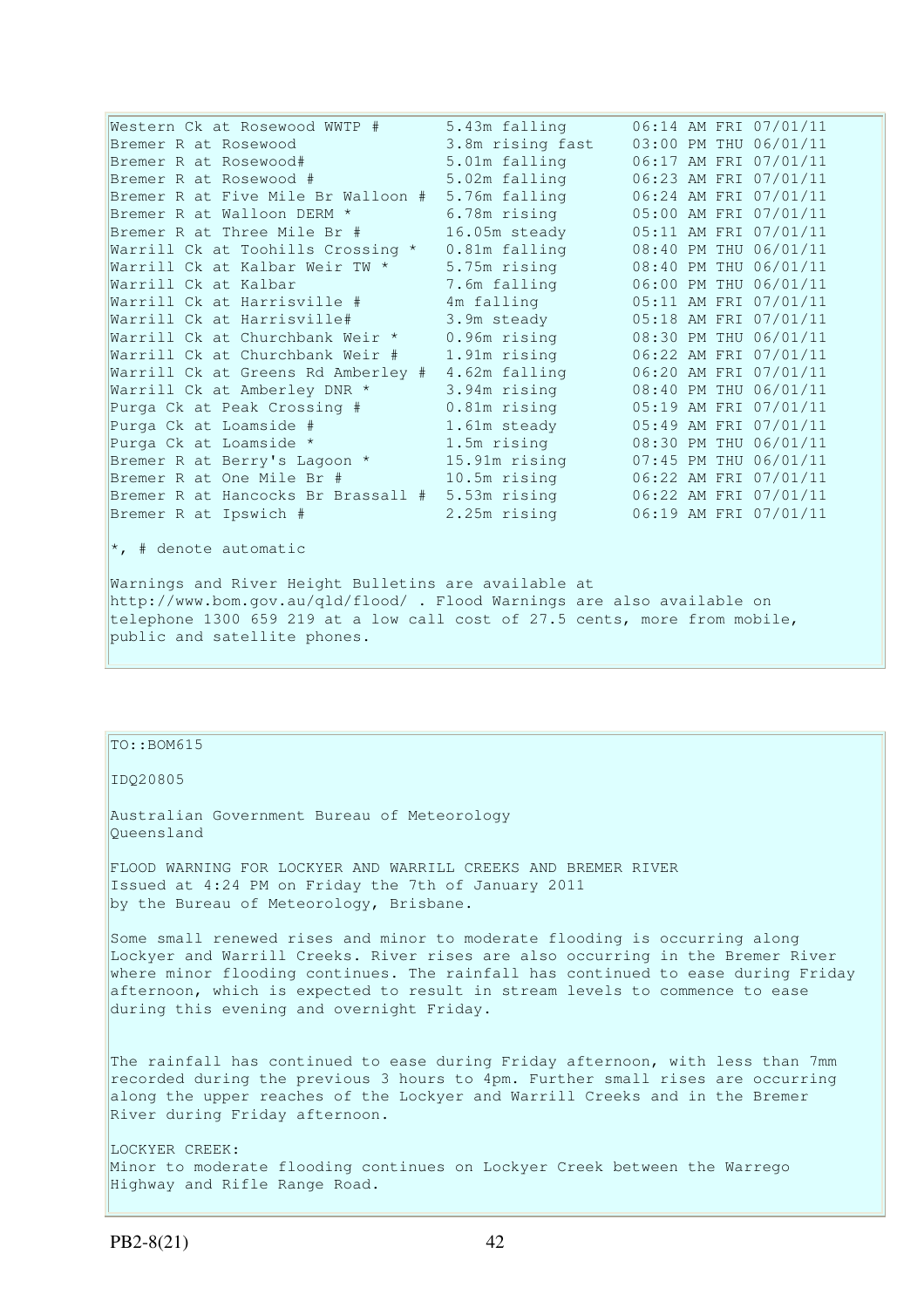WARRILL CREEK: Minor to moderate flooding continues between Kalbar and Amberley. BREMER RIVER: Minor flooding continues between Spressers Bridge and Three Mile Bridge. Weather Forecast: Rain periods with moderate falls possible and local thunder at times. Next Issue: The next warning will be issued at about 9am Saturday, or earlier if heavy rainfall returns to the catchment. Latest River Heights: Lockyer Ck at Helidon # 3.3m rising 03:50 PM FRI 07/01/11 Tenthill Ck at Tenthill  $\star$  2.49m falling 02:00 PM FRI 07/01/11 Lockyer Ck at Gatton # 6.94m falling 03:49 PM FRI 07/01/11 Laidley Ck at Mulgowie \* 2.95m rising 02:30 PM FRI 07/01/11 Laidley Ck at Laidley 8.1m falling slowly 06:30 PM THU 06/01/11 Laidley Ck at Showground Weir # 5.22m rising 03:40 PM FRI 07/01/11 Laidley Ck at Warrego Hwy \* 4.71m falling 02:00 PM FRI 07/01/11 Lockyer Ck at Glenore Grove # 7.88m rising 03:47 PM FRI 07/01/11 Lockyer Ck at Lyons Br # 11.97m falling 03:42 PM FRI 07/01/11 Lockyer Ck at Rifle Range Rd \* 12.38m steady 08:00 AM FRI 07/01/11 Lockyer Ck at O'Reilly's Weir # 10.56m falling 03:53 PM FRI 07/01/11 Brisbane R at Lowood Pump Stn # 5.43m rising 03:31 PM FRI 07/01/11 Brisbane R at Savages Crossing # 5.65m falling 03:49 PM FRI 07/01/11 Brisbane R at Burtons Br # 3.88m rising 03:53 PM FRI 07/01/11 Brisbane R at Kholo Br # -1.97m rising 03:44 PM FRI 07/01/11 Brisbane R at Mt Crosby # 8.34m rising 03:27 PM FRI 07/01/11 Brisbane R at Colleges Crossing # 4.71m rising 03:27 PM FRI 07/01/11 Bremer R at Adams Br # 2.43m falling 03:52 PM FRI 07/01/11 Bremer R at Stokes Crossing # 2.3m rising 03:45 PM FRI 07/01/11 Bremer R at Spressers Br # 4.32m falling 02:53 PM FRI 07/01/11 Spring Ck at Greys Plains Rd # 1.39m falling 03:37 PM FRI 07/01/11 Western Ck at Grandchester # 2.43m falling 03:54 PM FRI 07/01/11 Western Ck at Kuss Rd # 4.6m rising 03:53 PM FRI 07/01/11 Western Ck at Rosewood WWTP # 4.88m rising 03:53 PM FRI 07/01/11 Bremer R at Rosewood # 4.32m steady 02:27 PM FRI 07/01/11 Bremer R at Five Mile Br Walloon # 4.16m falling 03:45 PM FRI 07/01/11 Bremer R at Walloon DERM \* 5.77m falling 02:00 PM FRI 07/01/11 Bremer R at Three Mile Br # 14.3m steady 03:26 PM FRI 07/01/11 Warrill Ck at Toohills Crossing \* 1.21m rising 08:20 AM FRI 07/01/11 Warrill Ck at Harrisville # 4.32m rising 03:32 PM FRI 07/01/11 Warrill Ck at Churchbank Weir # 1.97m rising 03:38 PM FRI 07/01/11 Warrill Ck at Greens Rd Amberley # 4.92m falling 03:47 PM FRI 07/01/11 Warrill Ck at Amberley DNR \* 5.52m steady 08:20 AM FRI 07/01/11 Purga Ck at Peak Crossing # 1.51m rising 03:55 PM FRI 07/01/11 Purga Ck at Loamside # 2.37m steady 03:49 PM FRI 07/01/11 Bremer R at One Mile Br # 10.8m falling 03:43 PM FRI 07/01/11 Bremer R at Hancocks Br Brassall # 7.23m falling 03:42 PM FRI 07/01/11 Bremer R at Ipswich # 4.2m falling 03:46 PM FRI 07/01/11 Brisbane R at Moggill # 2.07m falling 03:42 PM FRI 07/01/11 Brisbane R at City Gauge \* 0.62m rising 08:20 AM FRI 07/01/11 Moreton Bay at Whyte Island # 0.07m falling 03:51 PM FRI 07/01/11  $\star$ ,# denotes automatic station.

Warnings and River Height Bulletins are available at http://www.bom.gov.au/qld/flood/ . Flood Warnings are also available on telephone 1300 659 219 at a low call cost of 27.5 cents, more from mobile,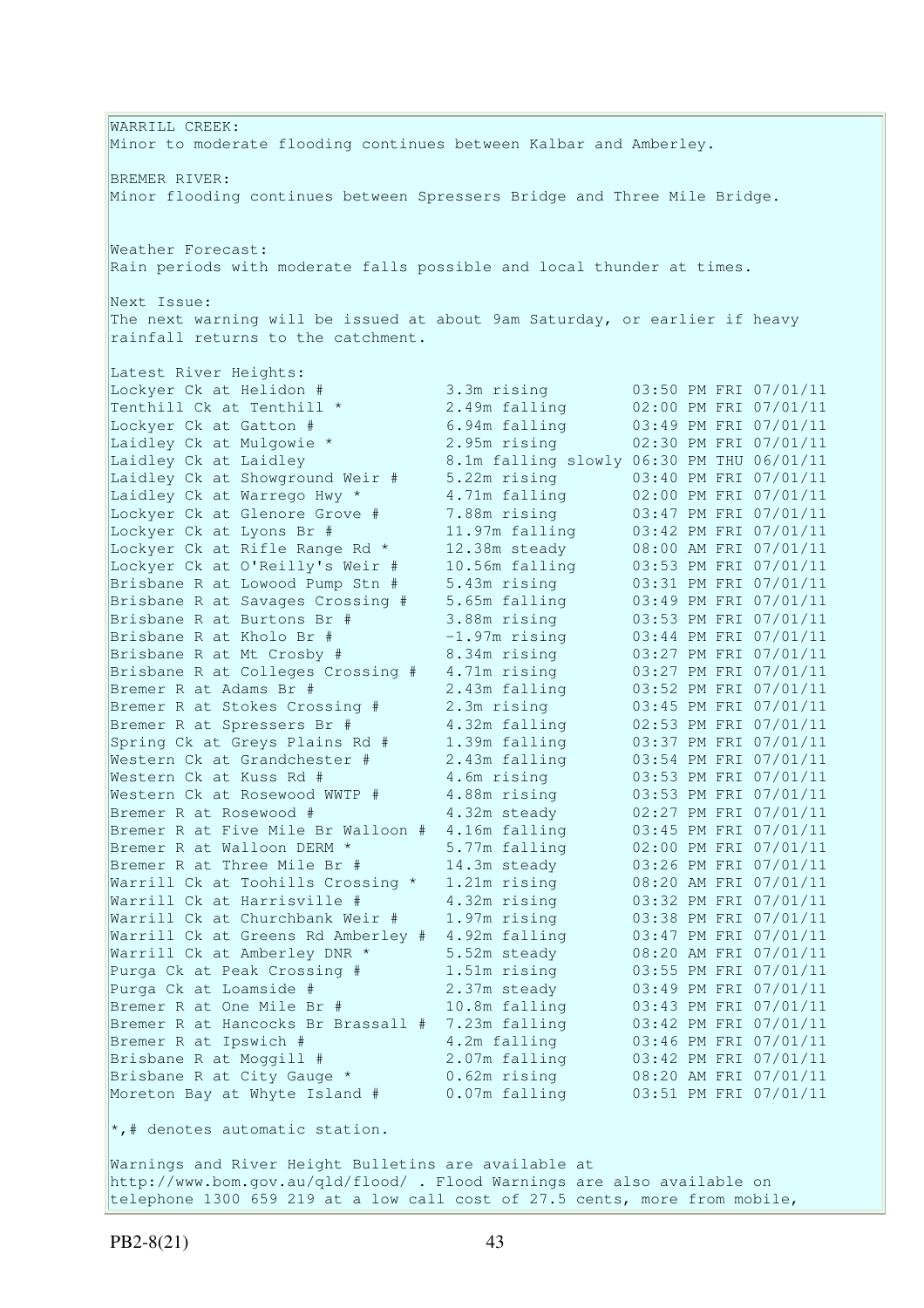| TO:: BOM615                                                                                                                                                                                                               |                                |                                                |
|---------------------------------------------------------------------------------------------------------------------------------------------------------------------------------------------------------------------------|--------------------------------|------------------------------------------------|
| IDQ20805                                                                                                                                                                                                                  |                                |                                                |
| Australian Government Bureau of Meteorology<br>Oueensland                                                                                                                                                                 |                                |                                                |
| FLOOD WARNING FOR LOCKYER AND WARRILL CREEKS AND BREMER RIVER<br>Issued at 9:05 AM on Saturday the 8th of January 2011<br>by the Bureau of Meteorology, Brisbane.                                                         |                                |                                                |
| Minor to moderate flood levels are generally falling along Lockyer and Warrill<br>Creeks and the Bremer River.                                                                                                            |                                |                                                |
| LOCKYER CREEK:<br>Minor to moderate flooding continues along Lockyer Creek between the Warrego<br>Highway and Rifle Range Road. A moderate flood peak is expected this morning at<br>Lyons Bridge of just over 12 metres. |                                |                                                |
| WARRILL CREEK:<br>Minor to moderate flooding is falling between Harrisville and Amberley.                                                                                                                                 |                                |                                                |
| BREMER RIVER:<br>Minor flooding continues between Spressers Bridge and Walloon.                                                                                                                                           |                                |                                                |
| Weather Forecast:<br>Rain periods with moderate falls possible and local thunder at times.                                                                                                                                |                                |                                                |
| Next Issue:                                                                                                                                                                                                               |                                |                                                |
| The next warning will be issued at about 9am Sunday, or earlier if heavy<br>rainfall returns to the catchment.                                                                                                            |                                |                                                |
| Latest River Heights:                                                                                                                                                                                                     |                                |                                                |
| Lockyer Ck at Gatton *                                                                                                                                                                                                    | 4.83m falling                  | 08:20 AM SAT 08/01/11                          |
| Laidley Ck at Mulgowie *                                                                                                                                                                                                  | 2.36m falling                  | 07:00 AM SAT 08/01/11                          |
| Laidley Ck at Showground Weir #                                                                                                                                                                                           | 5.12m steady                   | 08:53 AM SAT 08/01/11                          |
| Laidley Ck at Warrego Hwy *                                                                                                                                                                                               | 4.63m falling                  | 08:00 AM SAT 08/01/11                          |
| Lockyer Ck at Glenore Grove #<br>Lockyer Ck at Lyons Br #                                                                                                                                                                 | 8.2m falling<br>12.09m falling | 08:49 AM SAT 08/01/11<br>08:30 AM SAT 08/01/11 |
| Lockyer Ck at Rifle Range Rd *                                                                                                                                                                                            | 11.79m steady                  | 08:00 AM SAT 08/01/11                          |
| Lockyer Ck at O'Reilly's Weir #                                                                                                                                                                                           | 10.94m rising                  | 08:34 AM SAT 08/01/11                          |
| Bremer R at Adams Br #                                                                                                                                                                                                    | 1.61m falling                  | 08:52 AM SAT 08/01/11                          |
| Bremer R at Stokes Crossing #                                                                                                                                                                                             | 1.8m falling                   | 08:37 AM SAT 08/01/11                          |
| Bremer R at Spressers Br #                                                                                                                                                                                                | 4.27m falling                  | 08:23 AM SAT 08/01/11                          |
| Spring Ck at Greys Plains Rd #                                                                                                                                                                                            | 0.89m steady                   | 06:49 AM SAT 08/01/11                          |
| Western Ck at Grandchester #                                                                                                                                                                                              | 0.78m falling                  | 07:43 AM SAT 08/01/11                          |
| Western Ck at Kuss Rd #                                                                                                                                                                                                   | 3.28m falling                  | 08:51 AM SAT 08/01/11                          |
| Western Ck at Rosewood WWTP #                                                                                                                                                                                             | 3.98m falling<br>4.2m falling  | 08:41 AM SAT 08/01/11                          |
| Bremer R at Rosewood #<br>Bremer R at Five Mile Br Walloon #                                                                                                                                                              | 4.02m falling                  | 08:41 AM SAT 08/01/11<br>08:33 AM SAT 08/01/11 |
| Bremer R at Walloon DERM *                                                                                                                                                                                                | 5.17m falling                  | 08:00 AM SAT 08/01/11                          |
| Bremer R at Three Mile Br #                                                                                                                                                                                               | 13.85m falling                 | 08:41 AM SAT 08/01/11                          |
| Warrill Ck at Toohills Crossing *                                                                                                                                                                                         | $0.01m$ rising                 | 08:10 AM SAT 08/01/11                          |
| Warrill Ck at Harrisville #                                                                                                                                                                                               | 4.1m falling                   | 08:47 AM SAT 08/01/11                          |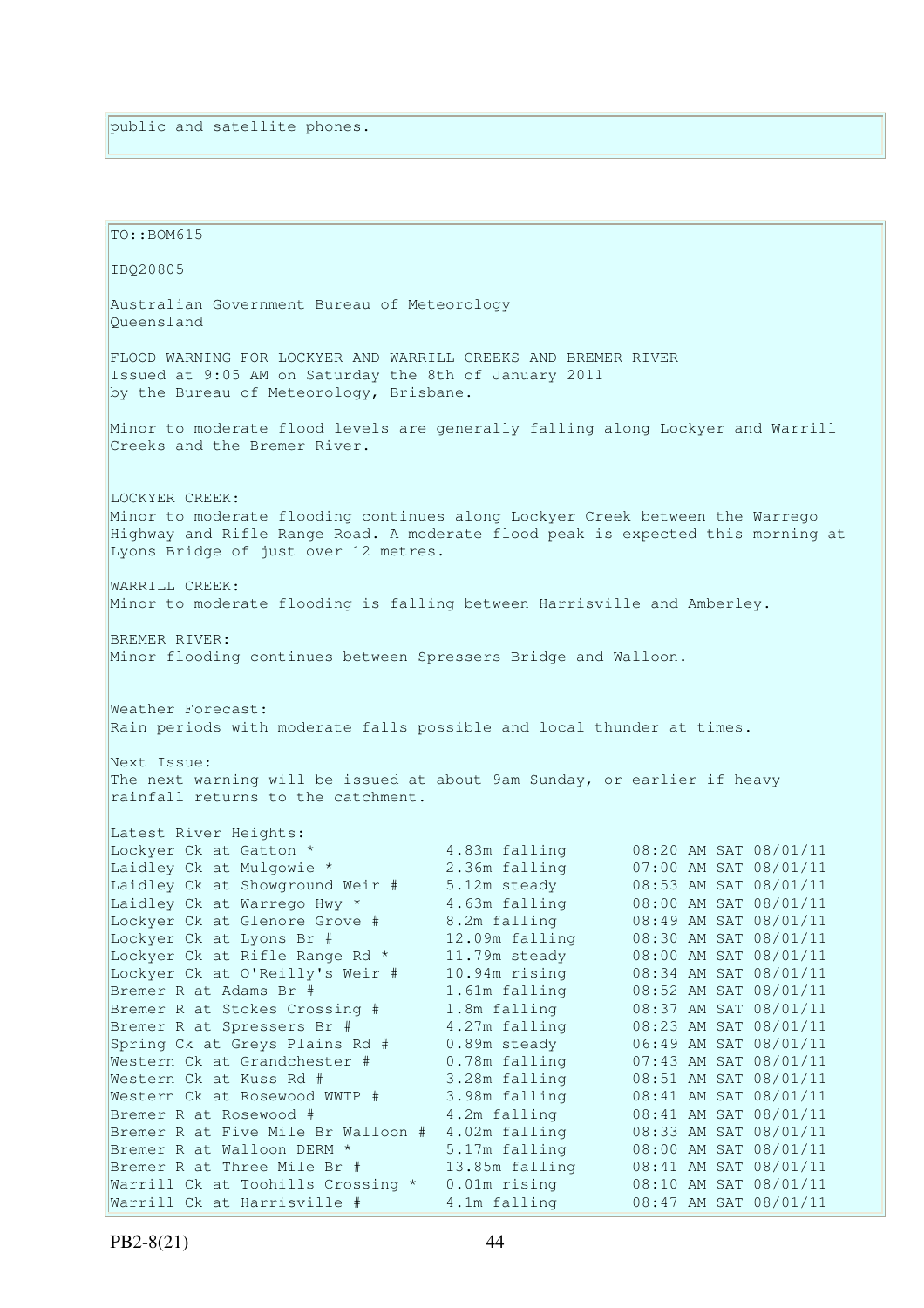| Warrill Ck at Churchbank Weir #                                            | 2.07m steady  | 07:29 AM SAT 08/01/11 |
|----------------------------------------------------------------------------|---------------|-----------------------|
| Warrill Ck at Greens Rd Amberley #                                         | 5.18m rising  | 08:50 AM SAT 08/01/11 |
| Warrill Ck at Amberley DNR *                                               | 5.99m falling | 08:00 AM SAT 08/01/11 |
| *automatic station                                                         |               |                       |
| Warnings and River Height Bulletins are available at                       |               |                       |
| http://www.bom.gov.au/qld/flood/ . Flood Warnings are also available on    |               |                       |
| telephone 1300 659 219 at a low call cost of 27.5 cents, more from mobile, |               |                       |
| public and satellite phones.                                               |               |                       |
|                                                                            |               |                       |

```
TO::BOM615 
IDQ20805 
Australian Government Bureau of Meteorology 
Queensland 
FLOOD WARNING FOR WARRILL CREEK THE LOWER BRISBANE BELOW WIVENHOE 
Issued at 9:13 AM on Sunday the 9th of January 2011 
by the Bureau of Meteorology, Brisbane.
Minor flood levels are falling at Amberley along Warrill Creek. 
SEQ Water advises releases from Wivenhoe Dam will continue through Sunday. Minor 
flooding will continue downstream along the Brisbane River to Mt Crosby today 
and tomorrow. 
Weather Forecast: 
Rain periods with moderate falls possible. 
Next Issue: 
The next warning will be issued at about 9am Monday or earlier if needed.
Latest River Heights: 
Brisbane R at Savages Crossing * 10.34m falling 08:10 AM SUN 09/01/11 
Brisbane R at Savages Crossing # 10.31m falling 09:03 AM SUN 09/01/11
Brisbane R at Burtons Br # 7.76m falling 08:59 AM SUN 09/01/11 
Cabbage Tree Ck at L Manchester # 51.19m steady 07:55 AM SUN 09/01/11 
Brisbane R at Kholo Br # 2.61m falling 08:59 AM SUN 09/01/11 
Brisbane R at Mt Crosby # 11.21m steady 08:55 AM SUN 09/01/11 
Brisbane R at Mt Crosby # 11.14m falling 09:06 AM SUN 09/01/11 
Brisbane R at Colleges Crossing # 8.91m steady 09:07 AM SUN 09/01/11 
Warrill Ck at Amberley DNR * 5.07m falling 08:20 AM SUN 09/01/11
*automatic station 
Warnings and River Height Bulletins are available at 
http://www.bom.gov.au/qld/flood/ . Flood Warnings are also available on 
telephone 1300 659 219 at a low call cost of 27.5 cents, more from mobile,
public and satellite phones.
```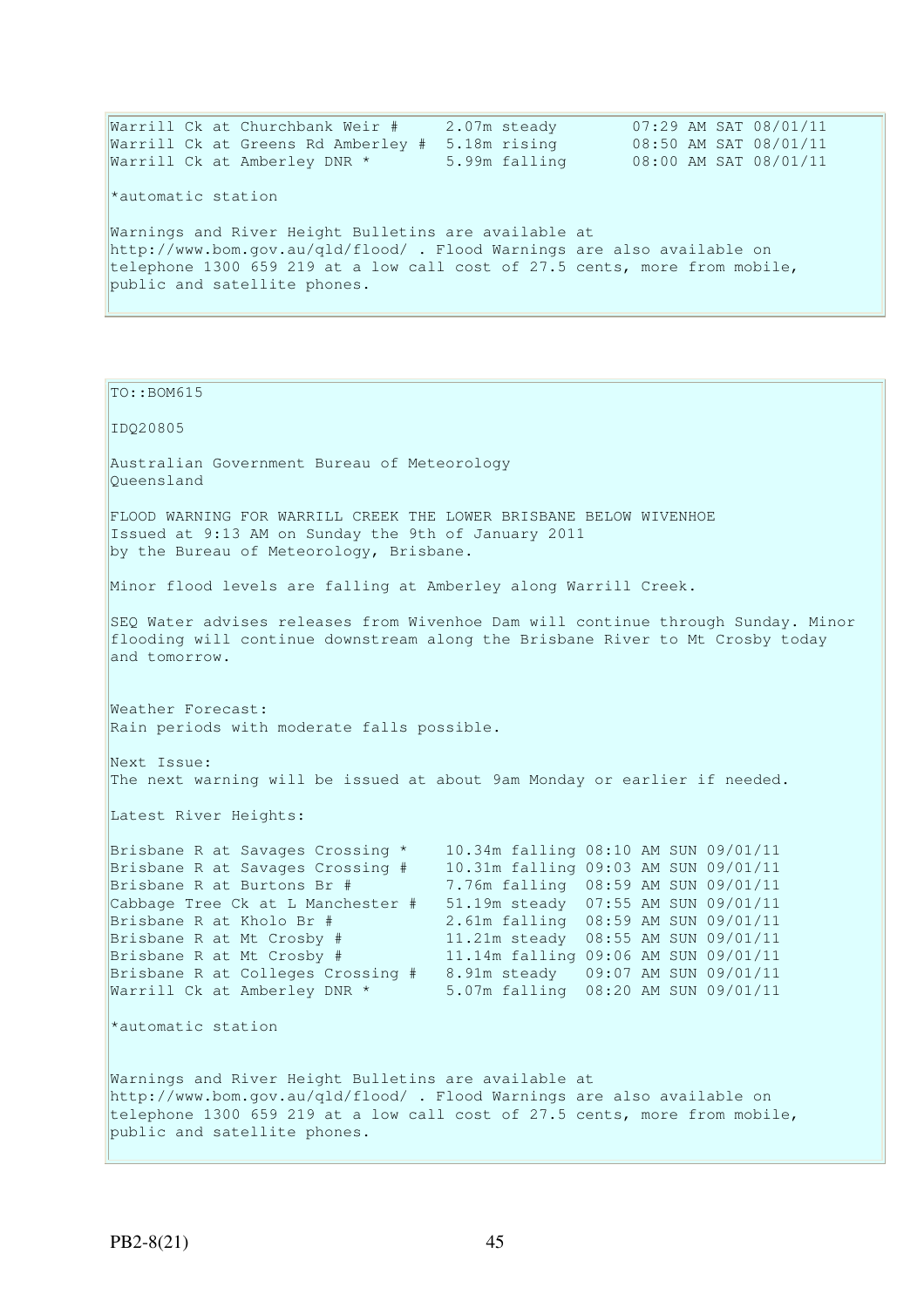$\vert$ TO::BOM615 IDQ20805 Australian Government Bureau of Meteorology Queensland FLOOD WARNING FOR THE LOWER BRISBANE BELOW WIVENHOE Issued at 10:55 PM on Sunday the 9th of January 2011 by the Bureau of Meteorology, Brisbane. Stream level rises causing moderate to major flooding are being recorded in Lockyer Creek upstream of Gatton and in the Bremer River in the Rosewood area. Further rainfall is forecast for the region during Monday which may produce higher levels. LOCKYER CREEK: Lockyer Creek levels in the Helidon area have peaked at about 7 metres with further rises and moderate to major flooding expected downstream to the O'Reilly's area during Monday. BREMER RIVER: River level rises and moderate to major flooding continue in the Rosewood area. Further rises are expected downstream during the next 24 hours with at least minor flood levels expected in the Bremer River at Ipswich during Monday night. MIDDLE AND LOWER BRISBANE: SEQ Water advises releases from Wivenhoe Dam will continue. Minor flooding will continue along the middle Brisbane River at Savages and Mt Crosby with moderate flood levels expected at Mt Crosby overnight Monday. Next Issue: The next warning will be issued at about 9am Monday. Latest River Heights: Lockyer Ck at Helidon # 6.68m falling 10:08 PM SUN 09/01/11<br>
Flagstone Ck at Brown-Zirbels Rd \* 4.65m rising 08:40 PM SUN 09/01/11<br>
Sandy Creek at Sandy Creek Road # 4.25m falling 10:03 PM SUN 09/01/11 Flagstone Ck at Brown-Zirbels Rd  $*$  4.65m rising Sandy Creek at Sandy Creek Road # 4.25m falling 10:03 PM SUN 09/01/11<br>Ma Ma Ck at Harm's \* 1.92m steady 08:00 AM SUN 09/01/11 Ma Ma Ck at Harm's \* 1.92m steady 08:00 AM SUN 09/01/11<br>
Tenthill Ck at Tenthill \* 2.45m steady 08:33 PM SUN 09/01/11 Tenthill Ck at Tenthill  $*$  2.45m steady 08:33 PM SUN 09/01/11 Lockyer Ck at Gatton # 9.62m falling 09:58 PM SUN 09/01/11 Laidley Ck at Mulgowie \* 3.33m rising 08:00 PM SUN 09/01/11 Laidley Ck at Laidley 3.95m falling slowly 08:00 PM SUN 09/01/11 Laidley Ck at Showground Weir # 5.6m falling 08:55 PM SUN 09/01/11 Bill Gunn Dam # 110.06m steady 09:44 PM SUN 09/01/11 Laidley Ck at Warrego Hwy \* 4.36m rising 08:00 PM SUN 09/01/11 LLockyer Ck at Glenore Grove # 8.8m rising 10:09 PM SUN 09/01/11 Lockyer Ck at Lyons Br # 10.03m rising 10:08 PM SUN 09/01/11 Lockyer Ck at Rifle Range Rd \* 9.47m rising 08:40 PM SUN 09/01/11 Atkinson Dam # 65.76m steady 09:52 PM SUN 09/01/11 Lockyer Ck at O'Reilly's Weir # 12m rising 10:05 PM SUN 09/01/11 Brisbane R at Lowood Pump Stn # 10.87m falling 10:07 PM SUN 09/01/11 Brisbane R at Savages Crossing # 11.47m rising 10:09 PM SUN 09/01/11 Brisbane R at Burtons Br # 8.78m rising 10:08 PM SUN 09/01/11 Cabbage Tree Ck at L Manchester # 51.97m rising 10:10 PM SUN 09/01/11 Brisbane R at Kholo Br # 3.61m rising 10:10 PM SUN 09/01/11 Brisbane R at Mt Crosby # 11.9m rising 10:09 PM SUN 09/01/11 Brisbane R at Colleges Crossing # 9.71m rising 10:11 PM SUN 09/01/11 Bremer R at Adams Br # 2.15m falling 10:03 PM SUN 09/01/11 Bremer R at Stokes Crossing # 2.65m rising 09:53 PM SUN 09/01/11 Bremer R at Spressers Br #  $4.87$ m rising 09:56 PM SUN 09/01/11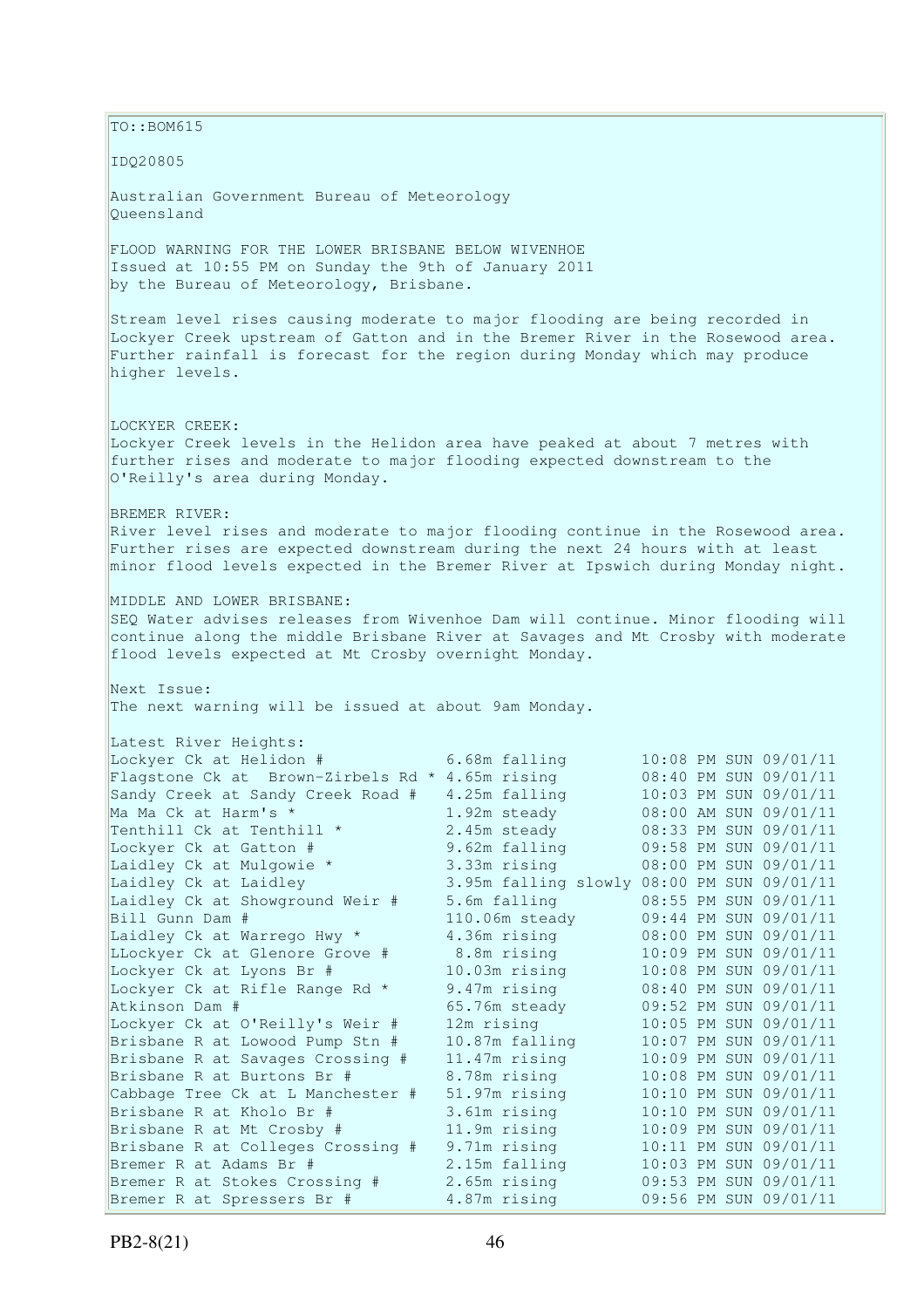Spring Ck at Greys Plains Rd # 1.14m steady 09:48 PM SUN 09/01/11 Western Ck at Grandchester # 3.38m rising 10:07 PM SUN 09/01/11 Western Ck at Rosewood WWTP # 6.43m rising 08:45 PM SUN 09/01/11 Bremer R at Rosewood # 5.02m rising 10:05 PM SUN 09/01/11 Bremer R at Rosewood # 5.02m rising 10:05 PM SUN 09/01/11<br>Bremer R at Five Mile Br Walloon # 4m rising 10:09 PM SUN 09/01/11 Bremer R at Walloon DERM \* 4.54m rising 08:00 PM SUN 09/01/11 Reynolds Ck at Moogerah Dam # 155.5m steady 09:01 PM SUN 09/01/11 Warrill Ck at Kalbar Weir HW # 75.75m steady 09:59 PM SUN 09/01/11 Warrill Ck at Kalbar Weir TW \* 5.25m falling 08:40 PM SUN 09/01/11 Warrill Ck at Harrisville# 2.45m rising 10:08 PM SUN 09/01/11 Warrill Ck at Churchbank Weir # 0.76m steady 07:29 PM SUN 09/01/11 Warrill Ck at Greens Rd Amberley # 4.52m rising 10:05 PM SUN 09/01/11 Warrill Ck at Amberley DNR \* 5.43m rising 08:40 PM SUN 09/01/11 Purga Ck at Peak Crossing # 1.16m rising 08:08 PM SUN 09/01/11 Purga Ck at Loamside \* 4.19m falling 08:40 PM SUN 09/01/11 Bremer R at Berry's Lagoon \* 17.66m rising 08:30 PM SUN 09/01/11 Bremer R at One Mile Br # 8.9m rising 10:11 PM SUN 09/01/11 Bremer R at Hancocks Br Brassall # 5.98m steady 10:11 PM SUN 09/01/11<br>Bremer R at Ipswich # 3.95m rising 09:58 PM SUN 09/01/11 Bremer R at Ipswich # 3.95m rising 09:58 PM SUN 09/01/11 Brisbane R at Moggill # 3.57m rising 09:46 PM SUN 09/01/11 Brisbane R at City Gauge # 0.1m steady 08:12 PM SUN 09/01/11 Moreton Bay at Whyte Island # 0.45m rising 10:07 PM SUN 09/01/11

 $\star$ ,# from automatic station

Warnings and River Height Bulletins are available at http://www.bom.gov.au/qld/flood/ . Flood Warnings are also available on telephone 1300 659 219 at a low call cost of 27.5 cents, more from mobile, public and satellite phones.

## TO::BOM615

IDQ20805

Australian Government Bureau of Meteorology Queensland

FLOOD WARNING FOR THE LOWER BRISBANE BELOW WIVENHOE Issued at 12:36 AM on Monday the 10th of January 2011 by the Bureau of Meteorology, Brisbane.

Stream level rises causing moderate to major flooding are being recorded in Lockyer Creek upstream of Gatton and in the Bremer River in the Rosewood area. Further heavy rainfall is forecast for the catchments of the Bremer River and Warrill and Lockyer Creeks during Monday.

LOCKYER CREEK: Moderate to major flood levels have developed in Lockyer Creek upstream of Gatton. Levels in the Helidon area have peaked at about 7 metres and rises continue at Gatton. Rises to major flood levels are expected during Monday at Glenore Grove and Lyons Bridge.

BREMER RIVER: River level rises and moderate to major flooding continue in the Rosewood area. Further rises are expected downstream during the next 24 hours with at least minor flood levels expected in the Bremer River at Ipswich during Monday night and continuing into Tuesday.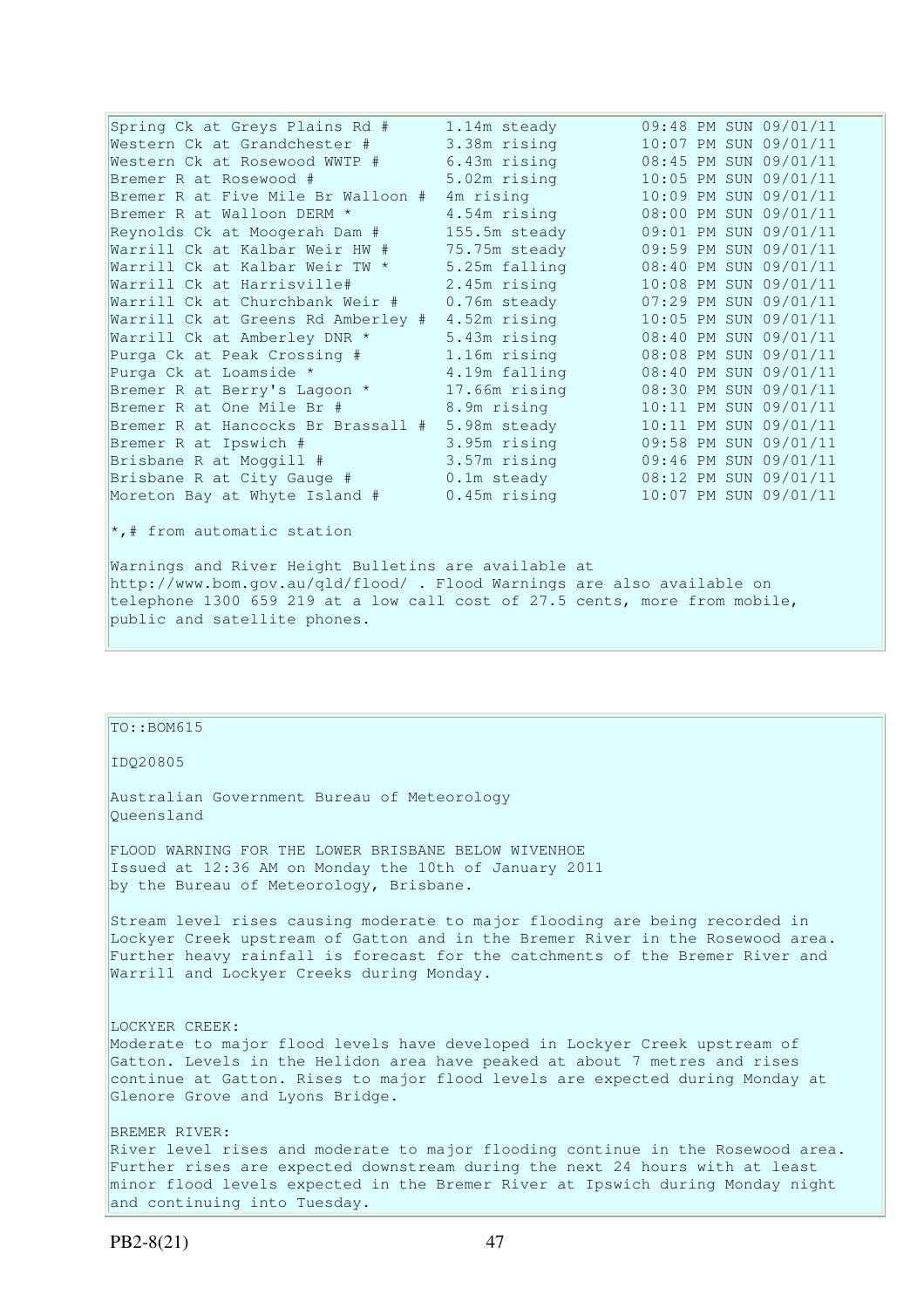MIDDLE AND LOWER BRISBANE: SEQ Water advises releases from Wivenhoe Dam will continue. Minor flooding will continue along the middle Brisbane River at Savages and Mt Crosby during Monday with moderate flood levels expected overnight Monday. Higher than predicted tides are expected to continue in the Lower Brisbane area during Monday. Minor flood levels are possible on the high tide at the Brisbane City (Port Office) gauge during Tuesday and Wednesday. Next Issue: The next warning will be issued at about 9.30am Monday. Latest River Heights: Lockyer Ck at Helidon # 6.5m rising 11:47 PM SUN 09/01/11 Flagstone Ck at Brown-Zirbels Rd \* 4.65m rising 08:40 PM SUN 09/01/11 Sandy Creek at Sandy Creek Road # 4.2m rising 11:39 PM SUN 09/01/11 Lockyer Ck at Gatton # 12.98m steady 11:46 PM SUN 09/01/11 Laidley Ck at Mulgowie \* 3.45m rising 10:00 PM SUN 09/01/11 Laidley Ck at Laidley 3.95m falling slowly 08:00 PM SUN 09/01/11 Laidley Ck at Showground Weir \* 5.62m falling 08:30 PM SUN 09/01/11 Laidley Ck at Showground Weir # 5.72m rising 11:37 PM SUN 09/01/11 Laidley Ck at Warrego Hwy \* 4.75m rising 10:00 PM SUN 09/01/11 Lockyer Ck at Glenore Grove # 9.98m rising 11:48 PM SUN 09/01/11 Lockyer Ck at Lyons Br # 10.73m rising 11:47 PM SUN 09/01/11 Lockyer Ck at Rifle Range Rd \* 9.47m rising 08:40 PM SUN 09/01/11 Lockyer Ck at O'Reilly's Weir # 12.34m rising 11:45 PM SUN 09/01/11 Brisbane R at Lowood Pump Stn # 11.19m falling 11:46 PM SUN 09/01/11 Brisbane R at Savages Crossing # 11.73m rising 11:48 PM SUN 09/01/11 Brisbane R at Burtons Br # 9.06m rising 11:32 PM SUN 09/01/11 Brisbane R at Kholo Br # 3.91m rising 11:44 PM SUN 09/01/11 Brisbane R at Mt Crosby # 12.24m steady 11:49 PM SUN 09/01/11 Brisbane R at Colleges Crossing # 9.91m rising 11:46 PM SUN 09/01/11 Bremer R at Spressers Br #  $4.97m$  rising  $11:08$  PM SUN 09/01/11 Western Ck at Grandchester # 4.23m rising 11:45 PM SUN 09/01/11 Western Ck at Rosewood WWTP # 6.63m rising 11:49 PM SUN 09/01/11 Bremer R at Rosewood # 5.14m rising 11:41 PM SUN 09/01/11 Bremer R at Five Mile Br Walloon # 4.66m rising 11:48 PM SUN 09/01/11 Bremer R at Walloon DERM \* 5.04m rising 10:30 PM SUN 09/01/11 Reynolds Ck at Moogerah Dam # 155.48m falling 11:34 PM SUN 09/01/11 Warrill Ck at Harrisville # 2.74m rising 11:44 PM SUN 09/01/11 Warrill Ck at Harrisville# 2.65m rising 11:32 PM SUN 09/01/11 Warrill Ck at Greens Rd Amberley # 4.4m falling 11:47 PM SUN 09/01/11 Warrill Ck at Amberley DNR \* 5.43m rising 08:40 PM SUN 09/01/11 Bremer R at Berry's Lagoon \* 17.66m rising 08:30 PM SUN 09/01/11 Bremer R at One Mile Br # 9.25m rising 11:33 PM SUN 09/01/11 Bremer R at Hancocks Br Brassall # 6.23m rising 11:33 PM SUN 09/01/11 Bremer R at Ipswich # 4.1m rising 11:34 PM SUN 09/01/11 Brisbane R at Moggill # 3.72m rising 11:44 PM SUN 09/01/11 Brisbane R at City Gauge # 0.9m rising 11:12 PM SUN 09/01/11 Warnings and River Height Bulletins are available at http://www.bom.gov.au/qld/flood/ . Flood Warnings are also available on telephone 1300 659 219 at a low call cost of 27.5 cents, more from mobile, public and satellite phones.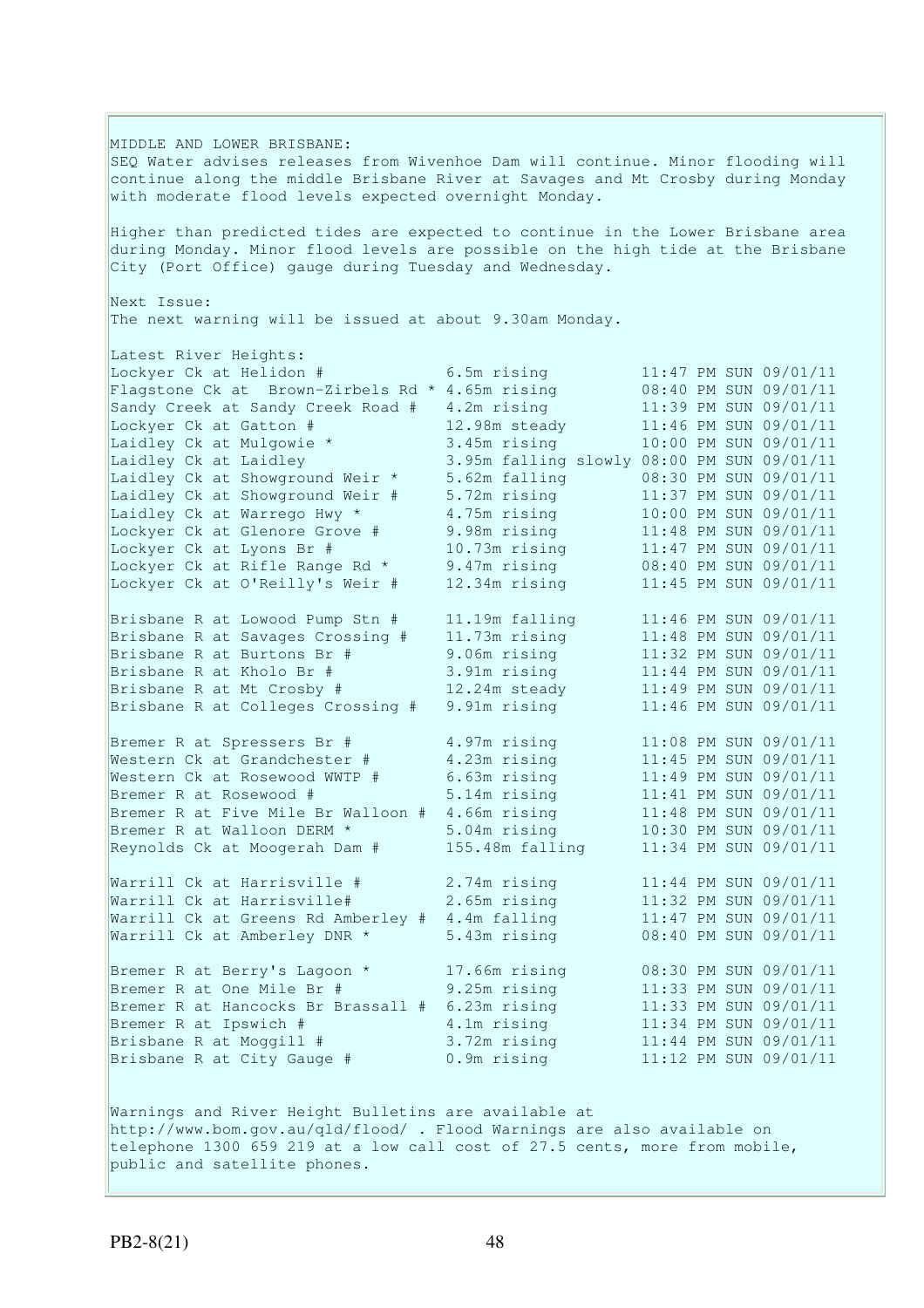$TO: **ROM615**$ 

IDQ20805

Australian Government Bureau of Meteorology Queensland

FLOOD WARNING FOR THE LOCKYER, BREMER, WARRILL AND BRISBANE RIVER BELOW WIVENHOE Issued at 10:28 AM on Monday the 10th of January 2011 by the Bureau of Meteorology, Brisbane.

Stream level rises causing moderate to major flooding are being recorded in Lockyer Creek and along the Bremer River. Moderate flood levels are likely at Ipswich. Further heavy rainfall is forecast for the catchments of the Brisbane and Bremer Rivers and Warrill and Lockyer Creeks during Monday.

Wivenhoe dam is providing significant mitigation of upper Brisbane floods. River flows from the Bremer and Lockyer catchments combined with releases from Wivenhoe dam are expected to increase levels in Brisbane overnight and through Tuesday. At the Brisbane City Gauge, river levels of about 2.3 metres are expected with the high tides on Tuesday and Wednesday causing minor flooding.

LOCKYER CREEK: A major flood peak is currently around Glenore Grove of around 13 metres. Rises to around 14.5 metres are expected at Lyons Bridge later today and around 15 metres at Rifle Range Road. Higher levels are possible as rainfall continues.

#### BREMER RIVER:

River level rises and moderate flooding continue in the Rosewood area. Further rises are expected downstream during the next 24 hours with moderate flood levels of at least 10 metres expected in the Bremer River at Ipswich early on Tuesday.

#### MIDDLE AND LOWER BRISBANE:

SEQwater advises releases from Wivenhoe Dam will increase during Monday. Minor flooding is expected at Savages and moderate flooding at Mt Crosby overnight tonight.

The Brisbane River at the City Gauge (lower end of Edward Street and at Thornton Street) is expected to reach about 2.3 metres with the high tides on Tuesday and Wednesday. Further rises are possible as rainfall continues.

Predicted River Heights/Flows: Ipswich: Reach at least 9.5 metres (moderate) during the early hours of Tuesday.

Moggill: Reach around 8 metres (below minor) on Tuesday morning.

Jindalee: Reach at least 5 metres (below minor) during Tuesday.

Brisbane: Reach about 2.3 metres (minor) with the high tides on Tuesday and Wednesday.

Further rises are possible at all four locations depending on further rain.

Next Issue:

The next warning will be issued at about 3:30pm Monday.

Latest River Heights: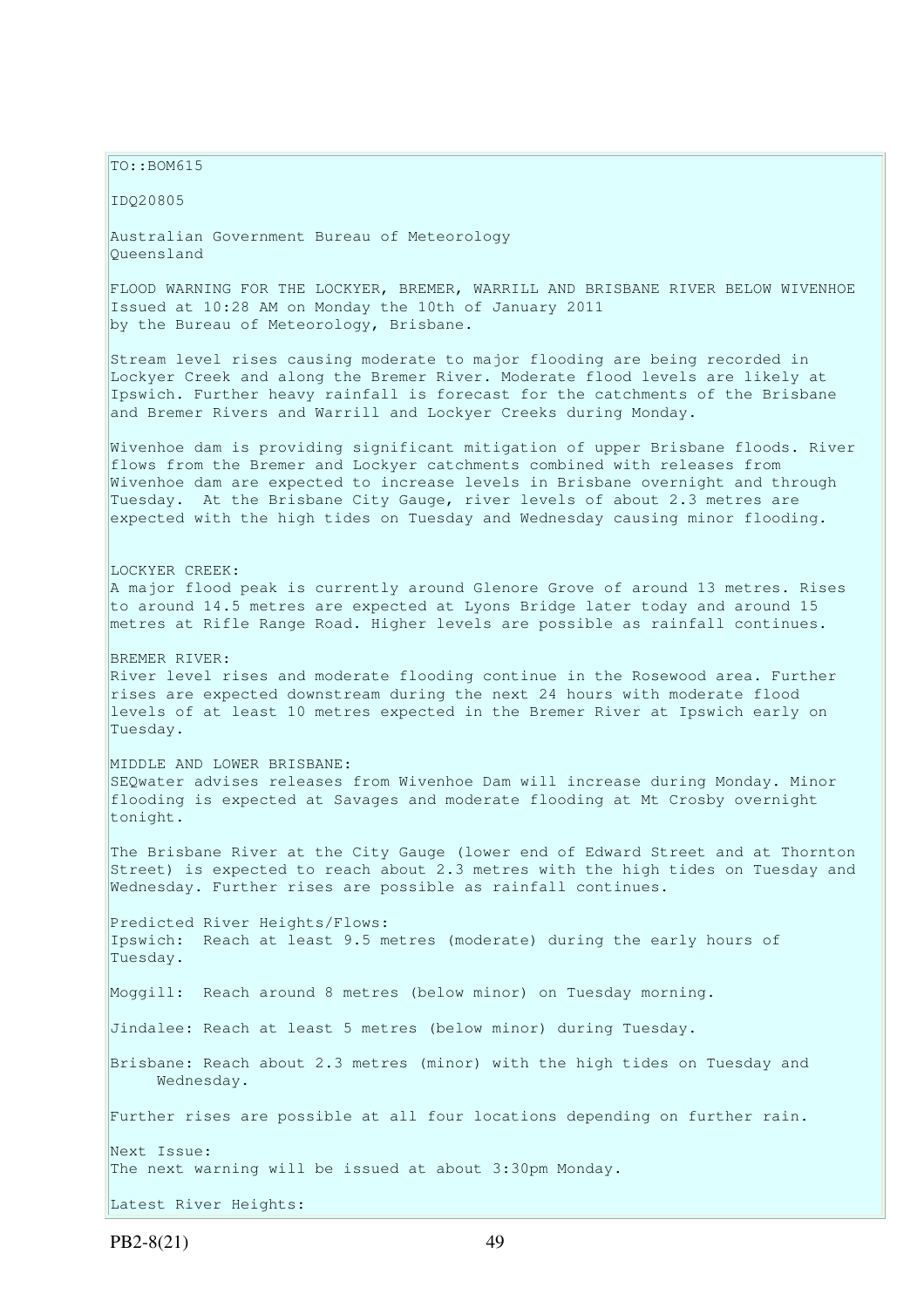| Lockyer Ck at Gatton *             | 9.49m falling  | 08:20 AM MON 10/01/11 |
|------------------------------------|----------------|-----------------------|
| Laidley Ck at Laidley              | 3.85m steady   | 08:55 AM MON 10/01/11 |
| Laidley Ck at Showground Weir *    | 5.3m falling   | 08:10 AM MON 10/01/11 |
| Laidley Ck at Warrego Hwy *        | 5.7m steady    | 08:00 AM MON 10/01/11 |
| Lockyer Ck at Glenore Grove #      | 12.86m falling | 09:18 AM MON 10/01/11 |
| Lockyer Ck at Lyons Br #           | 14.07m rising  | 09:17 AM MON 10/01/11 |
| Lockyer Ck at Rifle Range Rd *     | 13.4m rising   | 08:20 AM MON 10/01/11 |
| Brisbane R at Lowood Pump Stn #    | 13.21m rising  | 09:13 AM MON 10/01/11 |
| Brisbane R at Savages Crossing #   | 12.95m rising  | 09:18 AM MON 10/01/11 |
| Brisbane R at Burtons Br #         | 9.92m rising   | 09:11 AM MON 10/01/11 |
| Brisbane R at Kholo Br #           | 5.19m rising   | 09:12 AM MON 10/01/11 |
| Brisbane R at Mt Crosby #          | 13.43m rising  | 09:16 AM MON 10/01/11 |
| Brisbane R at Colleges Crossing #  | 11.11m rising  | 09:20 AM MON 10/01/11 |
| Bremer R at Adams Br *             | 1.93m rising   | 08:30 AM MON 10/01/11 |
| Bremer R at Stokes Crossing #      | 2.3m rising    | 09:01 AM MON 10/01/11 |
| Bremer R at Spressers Br #         | 5.02m falling  | 09:03 AM MON 10/01/11 |
| Western Ck at Rosewood WWTP #      | 6.38m falling  | 07:09 AM MON 10/01/11 |
| Bremer R at Rosewood #             | 5.06m falling  | 09:08 AM MON 10/01/11 |
| Bremer R at Five Mile Br Walloon # | 5.42m rising   | 08:24 AM MON 10/01/11 |
| Bremer R at Walloon DERM *         | 6.49m rising   | 08:00 AM MON 10/01/11 |
| Warrill Ck at Harrisville#         | 2.65m steady   | 08:17 AM MON 10/01/11 |
| Warrill Ck at Amberley DNR *       | 5.34m rising   | 08:10 AM MON 10/01/11 |
| Bremer R at Ipswich #              | 5.7m rising    | 09:08 AM MON 10/01/11 |
| Brisbane R at Moggill #            | 4.72m rising   | 09:14 AM MON 10/01/11 |
| Brisbane R at Jindalee Br #        | 2.8m rising    | 09:17 AM MON 10/01/11 |
| Brisbane R at City Gauge #         | 0.65m rising   | 09:09 AM MON 10/01/11 |
| *automatic station                 |                |                       |

Warnings and River Height Bulletins are available at http://www.bom.gov.au/qld/flood/ . Flood Warnings are also available on telephone 1300 659 219 at a low call cost of 27.5 cents, more from mobile, public and satellite phones.

### TO::BOM615

#### IDQ20805

Australian Government Bureau of Meteorology Queensland

PRIORITY FLOOD WARNING FOR THE LOCKYER, BREMER, WARRILL AND BRISBANE RIVER BELOW WIVENHOE INCLUDING BRISBANE CITY Issued at 4:16 PM on Monday the 10th of January 2011 by the Bureau of Meteorology, Brisbane.

Stream level rises causing moderate to major flooding are being recorded in Lockyer Creek, Warrill Creek and and along the Bremer River. Major flood levels are likely at Ipswich during Tuesday.

Wivenhoe dam is providing significant mitigation of upper Brisbane floods. River flows from the Bremer and Lockyer catchments combined with releases from Wivenhoe dam are expected to increase levels in Brisbane overnight and through Tuesday.

At the Brisbane City Gauge, a river levels of about 2.1 metres is expected with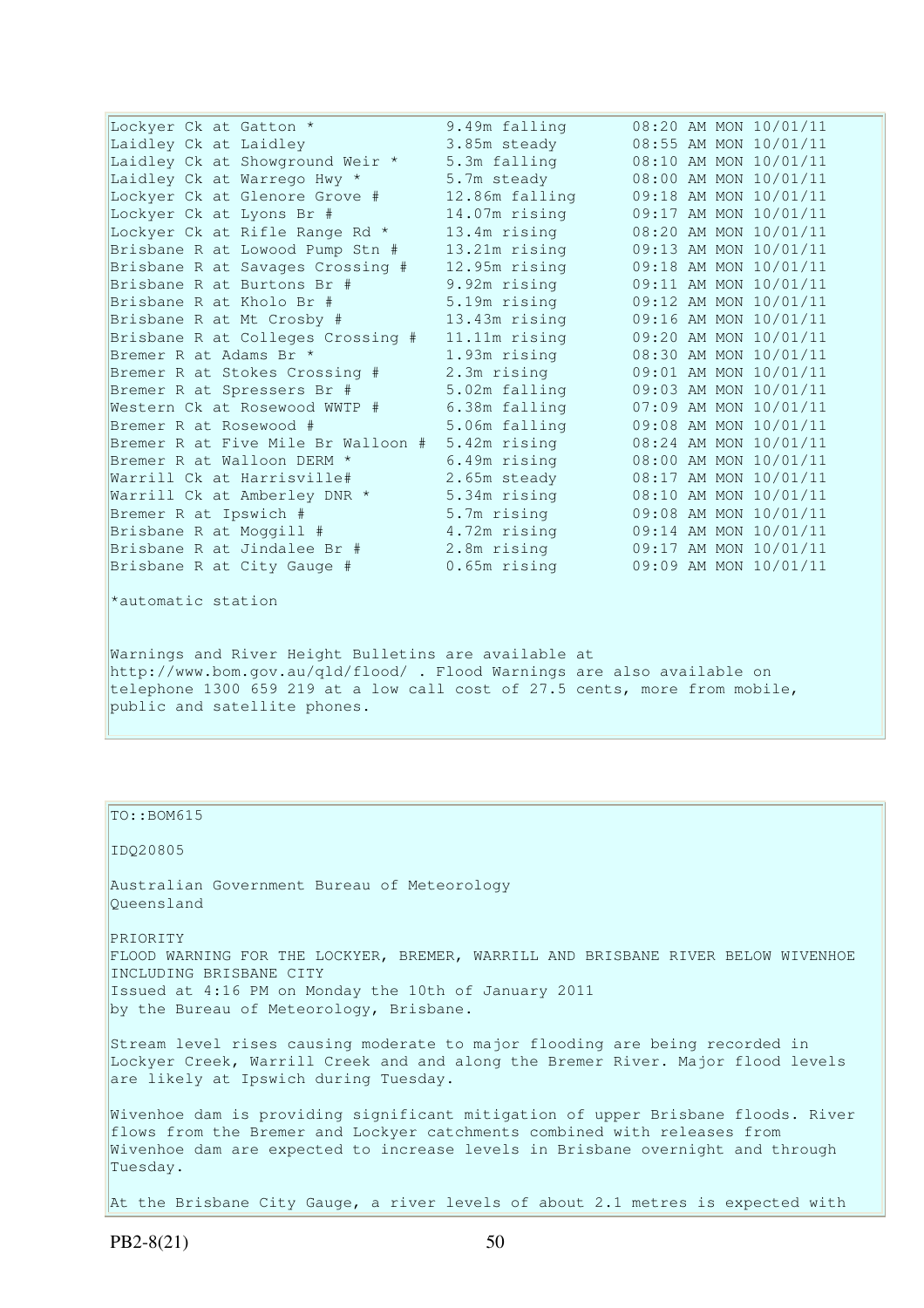the afternoon high tide on Tuesday and about 3 metres is expected with the high tides on Wednesday causing moderate flooding. (3 metres at the Brisbane City gauge is about 1.5 metres higher than the highest tide of the year at this location). LOCKYER CREEK: Further rainfall during Monday has led to renewed rises in the Lockyer Creek catchment. Rainfall is forecast to continue this evening and a return to moderate to major flood levels is expected overnight and during Tuesday. Major flood levels are expected to continue at Lyons Bridge with rises above 15 metres likely during Tuesday. BREMER RIVER: Rainfall during Monday will lead to renewed rises and a return to moderate flood levels along the Bremer River to Walloon. Levels over 5 metres are expected at Rosewood overnight. The Bremer River at Ipswich is expected to reach about 12.7 metres on Tuesday afternoon. Higher levels are possible. WARRILL CREEK Further rainfall during Monday will lead to increasing river levels along Warrill Creek with levels expected to reach above 6 metres at Amberley overnight. MIDDLE AND LOWER BRISBANE: SEQwater advises releases from Wivenhoe Dam will increase during Monday. Moderate flooding is expected at Savages Crossing and at Mt Crosby Weir overnight tonight and during Tuesday. The Brisbane River at the City Gauge (lower end of Edward Street and at Thornton Street) is expected to reach about 2.1 metres with the afternoon high tide on Tuesday and reach about 3 metres with the high tides on Wednesday causing moderate flooding. (3 metres at the Brisbane City gauge is about 1.5 metres higher than the highest tide of the year at this location). Predicted River Heights/Flows: Ipswich: Reach about 12.7 metres (major) during Tuesday afternoon. Quicker rises and higher levels are possible depending on further rainfall tonight. Moggill: Reach about 12 metres (minor) during Tuesday afternoon. Jindalee: Reach about 7 metres (minor) overnight Tuesday. Brisbane: Reach about 2.1 metres with the afternoon high tide on Tuesday. Reach about 3 metres with the high tides on Wednesday causing moderate flooding. (3 metres at the Brisbane City gauge is about 1.5 metres higher than the highest tide of the year at this location). Further rises are possible at all four locations depending on further rain. Next Issue: The next warning will be issued at about 9pm Monday. Latest River Heights: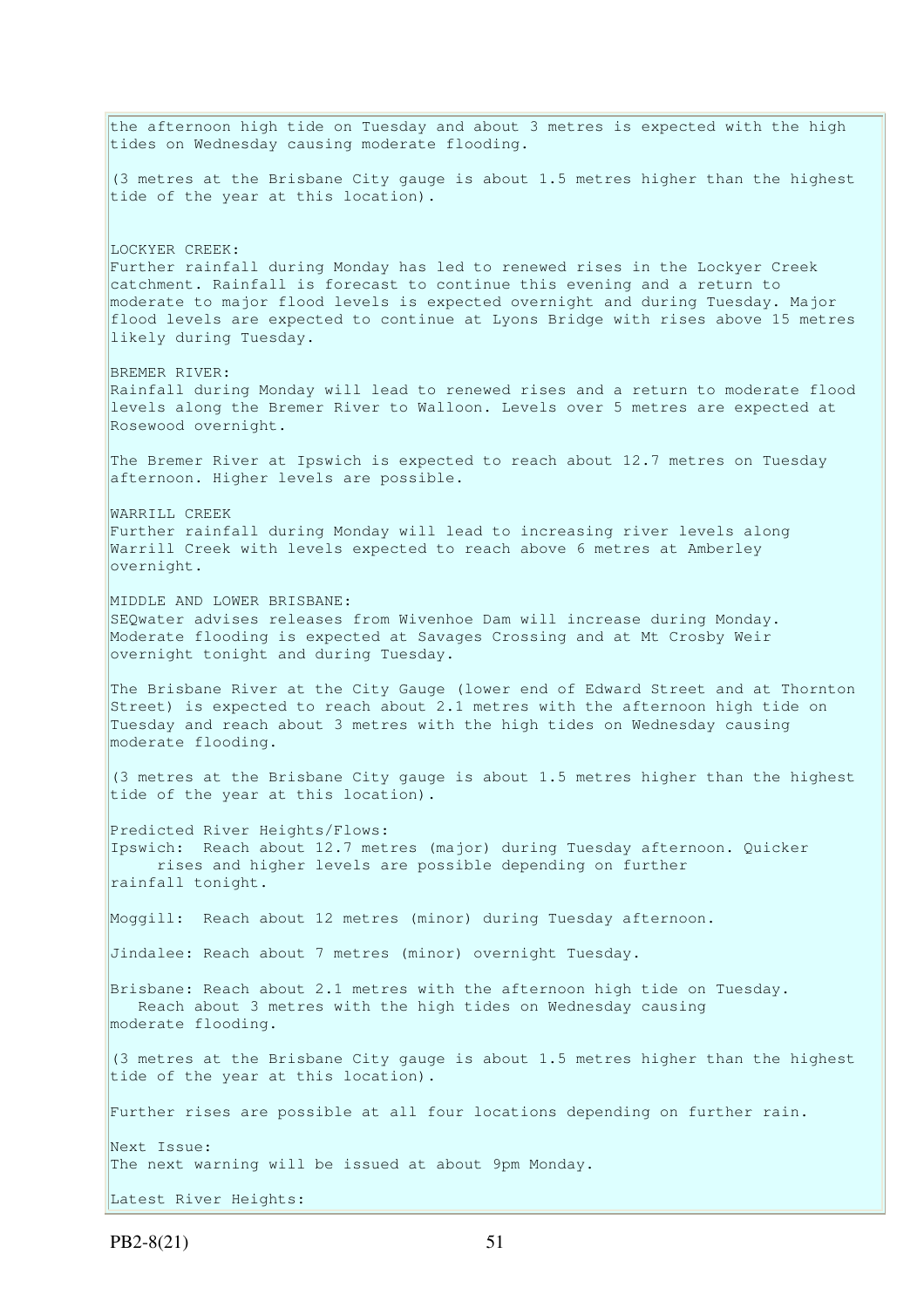| 10.36m steady<br>Lockyer Ck at Gatton #             | 03:04 PM MON 10/01/11 |
|-----------------------------------------------------|-----------------------|
| Laidley Ck at Laidley<br>6m rising                  | 02:45 PM MON 10/01/11 |
| Laidley Ck at Showground Weir #<br>6.98m rising     | 03:07 PM MON 10/01/11 |
| Laidley Ck at Warrego Hwy *<br>5.43m falling        | 01:00 PM MON 10/01/11 |
| 11.36m falling<br>Lockyer Ck at Glenore Grove #     | 03:05 PM MON 10/01/11 |
| 14.79m rising<br>Lockyer Ck at Lyons Br #           | 03:02 PM MON 10/01/11 |
| Lockyer Ck at Rifle Range Rd *<br>13.4m rising      | 08:20 AM MON 10/01/11 |
| 14.13m falling<br>Brisbane R at Lowood Pump Stn #   | 03:07 PM MON 10/01/11 |
| 14.15m rising<br>Brisbane R at Savages Crossing #   | 03:09 PM MON 10/01/11 |
| 10.88m rising<br>Brisbane R at Burtons Br #         | 03:05 PM MON 10/01/11 |
| 6.23m rising<br>Brisbane R at Kholo Br #            | 03:06 PM MON 10/01/11 |
| $14.26m$ rising<br>Brisbane R at Mt Crosby #        | 03:07 PM MON 10/01/11 |
| 11.96m rising<br>Brisbane R at Colleges Crossing #  | 03:09 PM MON 10/01/11 |
| 5.07m rising<br>Bremer R at Spressers Br #          | 03:09 PM MON 10/01/11 |
| 4.94m rising<br>Bremer R at Rosewood #              | 03:02 PM MON 10/01/11 |
| Bremer R at Five Mile Br Walloon #<br>5.12m falling | 03:09 PM MON 10/01/11 |
| 3.82m rising<br>Warrill Ck at Harrisville #         | 03:05 PM MON 10/01/11 |
| Warrill Ck at Amberley DNR *<br>5.34m rising        | 08:10 AM MON 10/01/11 |
| 6.6m rising<br>Bremer R at Ipswich #                | 02:40 PM MON 10/01/11 |
| Brisbane R at Moggill #<br>5.52m rising             | 02:59 PM MON 10/01/11 |
| Brisbane R at Jindalee Br #<br>3.7m rising          | 02:50 PM MON 10/01/11 |
| 1.36m falling<br>Brisbane R at City Gauge #         | 03:09 PM MON 10/01/11 |

\*automatic station

Warnings and River Height Bulletins are available at http://www.bom.gov.au/qld/flood/ . Flood Warnings are also available on telephone 1300 659 219 at a low call cost of 27.5 cents, more from mobile, public and satellite phones.

## $TO::BOM615$

IDQ20805

Australian Government Bureau of Meteorology Queensland

PRIORITY FLOOD WARNING FOR THE LOCKYER, BREMER, WARRILL AND BRISBANE RIVER BELOW WIVENHOE INCLUDING BRISBANE CITY Issued at 6:12 PM on Monday the 10th of January 2011 by the Bureau of Meteorology, Brisbane.

LOCKYER CREEK: Further rainfall during Monday has led to extreme rises in the Lockyer Creek catchment at Helidon and Laidley Creek at Mulgowie. These will extend to Gatton and areas downstream during the evening and overnight. Severe record major flooding is expected in areas downstream of Gatton overnight and during Tuesday.

Stream level rises causing moderate to major flooding are being recorded in Lockyer Creek, Warrill Creek and and along the Bremer River. Major flood levels are likely at Ipswich during Tuesday.

Wivenhoe dam is providing significant mitigation of upper Brisbane floods. River flows from the Bremer and Lockyer catchments combined with releases from Wivenhoe dam are expected to increase levels in Brisbane overnight and through Tuesday.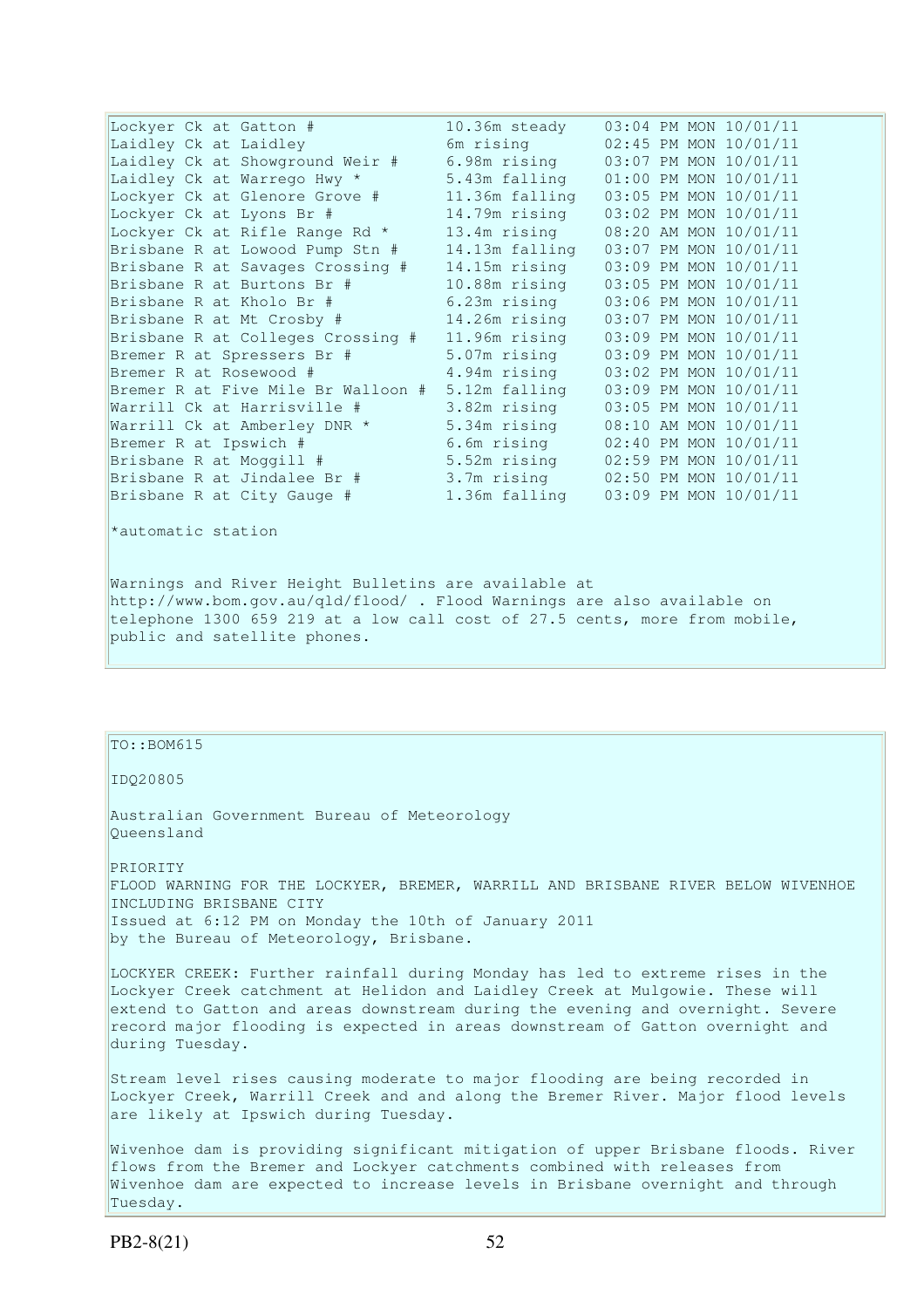At the Brisbane City Gauge, a river levels of about 2.1 metres is expected with the afternoon high tide on Tuesday and about 3 metres is expected with the high tides on Wednesday causing moderate flooding. (3 metres at the Brisbane City gauge is about 1.5 metres higher than the highest tide of the year at this location). LOCKYER CREEK: Further rainfall during Monday has led to extreme rises in the Lockyer Creek catchment at Helidon and Laidley Creek at Mulgowie. These will extend to Gatton and areas downstream during the evening and overnight. High level record major flooding is expected in areas downstream of Gatton overnight and during Tuesday. BREMER RIVER: Rainfall during Monday will lead to renewed rises and a return to moderate flood levels along the Bremer River to Walloon. Levels over 5 metres are expected at Rosewood overnight. The Bremer River at Ipswich is expected to reach about 12.7 metres on Tuesday afternoon. Higher levels are possible. WARRILL CREEK Further rainfall during Monday will lead to increasing river levels along Warrill Creek with levels expected to reach above 6 metres at Amberley overnight. MIDDLE AND LOWER BRISBANE: SEQwater advises releases from Wivenhoe Dam will increase during Monday. Moderate flooding is expected at Savages Crossing and at Mt Crosby Weir overnight tonight and during Tuesday. The Brisbane River at the City Gauge (lower end of Edward Street and at Thornton Street) is expected to reach about 2.1 metres with the afternoon high tide on Tuesday and reach about 3 metres with the high tides on Wednesday causing moderate flooding. (3 metres at the Brisbane City gauge is about 1.5 metres higher than the highest tide of the year at this location). Predicted River Heights/Flows: Ipswich: Reach about 12.7 metres (major) during Tuesday afternoon. Quicker rises and higher levels are possible depending on further rainfall tonight. Moggill: Reach about 12 metres (minor) during Tuesday afternoon. Jindalee: Reach about 7 metres (minor) overnight Tuesday. Brisbane: Reach about 2.1 metres with the afternoon high tide on Tuesday. Reach about 3 metres with the high tides on Wednesday causing moderate flooding. (3 metres at the Brisbane City gauge is about 1.5 metres higher than the highest tide of the year at this location). Further rises are possible at all four locations depending on further rain. Next Issue: The next warning will be issued at about 9pm Monday.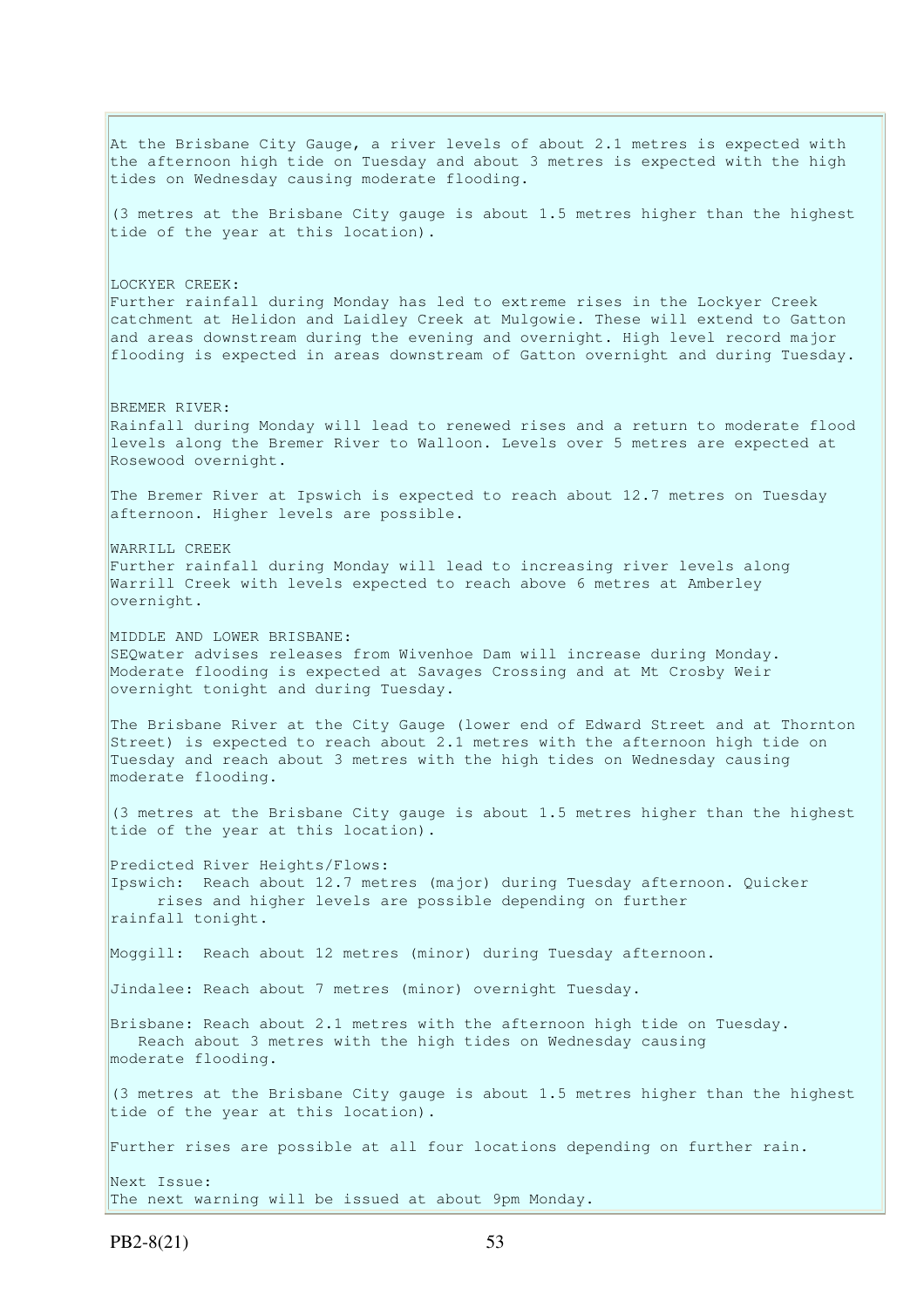Latest River Heights: Lockyer Ck at Helidon \* 12.66m rising 02:50 PM MON 10/01/11 Lockyer Ck at Helidon # 12.68m steady 03:02 PM MON 10/01/11 Flagstone Ck at Brown-Zirbels Rd \* 3.27m falling 08:20 AM MON 10/01/11 Sandy Creek at Sandy Creek Road # 3.8m falling 05:22 PM MON 10/01/11 Ma Ma Ck at Harm's \* 2.28m falling 08:10 AM MON 10/01/11 Tenthill Ck at Tenthill  $*$  4.53m rising 04:10 PM MON 10/01/11 Lockyer Ck at Gatton \* 9.07m rising 05:30 PM MON 10/01/11 Lockyer Ck at Gatton # 13.22m rising 05:30 PM MON 10/01/11 Laidley Ck at Mulgowie \* 7.88m rising 04:00 PM MON 10/01/11 Laidley Ck at Laidley 6m rising 02:45 PM MON 10/01/11 Laidley Ck at Showground Weir \* 8.95m rising 05:30 PM MON 10/01/11 Laidley Ck at Showground Weir # 9m rising 05:31 PM MON 10/01/11 Laidley Ck at Warrego Hwy \* 5.28m falling 03:00 PM MON 10/01/11 Lockyer Ck at Glenore Grove # 10.78m falling 05:24 PM MON 10/01/11 Lockyer Ck at Lyons Br # 14.93m rising 05:05 PM MON 10/01/11 Lockyer Ck at Rifle Range Rd \* 14.85m rising 05:30 PM MON 10/01/11 Lockyer Ck at O'Reilly's Weir # 16.38m rising 05:29 PM MON 10/01/11 Brisbane R at Lowood Pump Stn # 14.53m falling 05:28 PM MON 10/01/11 Brisbane R at Savages Crossing # 14.37m rising 05:29 PM MON 10/01/11 Brisbane R at Burtons Br # 11.08m rising 05:23 PM MON 10/01/11 Brisbane R at Kholo Br # 6.63m rising 05:28 PM MON 10/01/11 Brisbane R at Mt Crosby # 14.64m rising 05:31 PM MON 10/01/11 Brisbane R at Mt Crosby # 14.08m falling 04:39 PM MON 10/01/11 Brisbane R at Colleges Crossing # 12.41m rising 05:33 PM MON 10/01/11 Bremer R at Stokes Crossing # 4.6m falling 05:20 PM MON 10/01/11 Warrill Ck at Churchbank Weir \* 2.35m rising 05:30 PM MON 10/01/11 Warrill Ck at Greens Rd Amberley # 5.6m rising 05:26 PM MON 10/01/11 Bremer R at One Mile Br # 11.8m steady 05:03 PM MON 10/01/11 Bremer R at Hancocks Br Brassall # 9.28m rising 04:33 PM MON 10/01/11 Bremer R at Ipswich # 6.85m steady 05:27 PM MON 10/01/11 Brisbane R at Moggill # 5.87m rising 05:18 PM MON 10/01/11 Brisbane R at Jindalee Br # 3.75m steady 04:07 PM MON 10/01/11 Brisbane R at City Gauge # 0.81m falling 05:21 PM MON 10/01/11

\*automatic station

Warnings and River Height Bulletins are available at http://www.bom.gov.au/qld/flood/ . Flood Warnings are also available on telephone 1300 659 219 at a low call cost of 27.5 cents, more from mobile, public and satellite phones.

# TO::BOM615 IDQ20805 Australian Government Bureau of Meteorology Queensland PRIORITY FLOOD WARNING FOR THE LOCKYER, BREMER, WARRILL AND BRISBANE RIVER BELOW WIVENHOE INCLUDING BRISBANE CITY Issued at 9:44 PM on Monday the 10th of January 2011 by the Bureau of Meteorology, Brisbane. LOCKYER CREEK: Further rainfall during Monday has led to extreme rises in the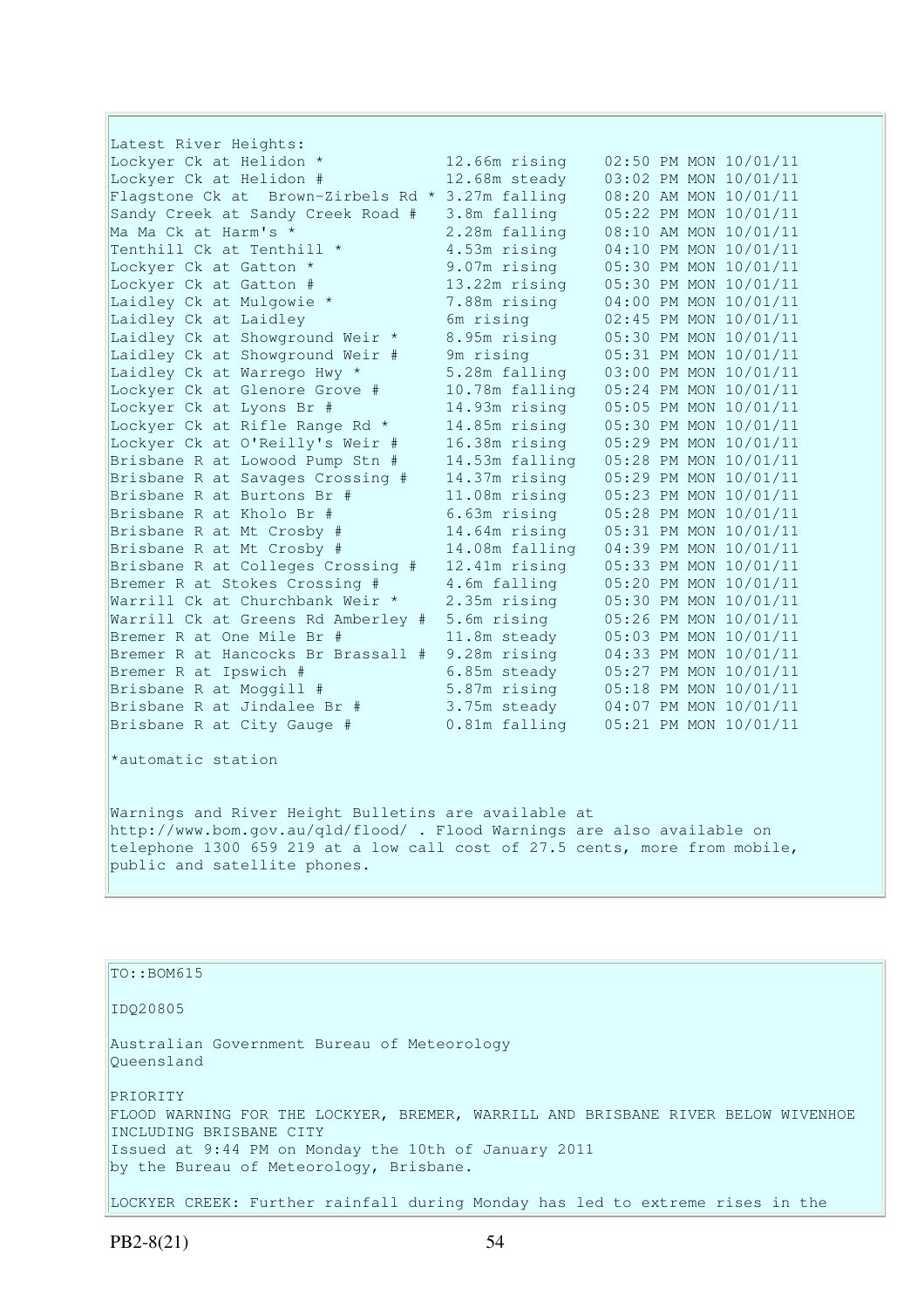Lockyer Creek catchment at Helidon and Gatton and Laidley Creek at Mulgowie. Lockyer Creek at Gatton reached 19 metres, which is more than 2.5 metres above the previous record. Rapid stream rises are occurring at Glenore Grove, and the river has reached 14.42 metres at 9pm. A peak in the next few hours is expected, with flood levels in excess of 15 metres possible. Stream rises in the Lockyer Creek downstream are expected overnight, with the main flood waters reaching Lyons Bridge overnight. Stream level rises causing moderate to major flooding are being recorded in Lockyer Creek, Warrill Creek and and along the Bremer River. Major flood levels are likely at Ipswich during Tuesday. Wivenhoe dam is providing significant mitigation of upper Brisbane floods. River flows from the Bremer and Lockyer catchments combined with releases from Wivenhoe dam are expected to increase levels in Brisbane overnight and through Tuesday. At the Brisbane City Gauge, a river levels of about 2.1 metres is expected with the afternoon high tide on Tuesday and about 3 metres is expected with the high tides on Wednesday causing moderate flooding. (3 metres at the Brisbane City gauge is about 1.5 metres higher than the highest tide of the year at this location). LOCKYER CREEK: Further rainfall during Monday has led to extreme rises in the Lockyer Creek catchment at Helidon and Gatton and Laidley Creek at Mulgowie. These will extend to Lyons Bridge in the next few hours and areas downstream later Monday and early Tuesday. High level major flooding is expected in areas downstream of Gatton overnight and during Tuesday. BREMER RIVER: Rainfall during Monday will lead to renewed rises and a return to moderate flood levels along the Bremer River to Walloon. Levels over 5 metres are expected at Rosewood overnight. The Bremer River at Ipswich is expected to reach about 12.7 metres on Tuesday afternoon. Higher levels are possible. WARRILL CREEK Further rainfall during Monday will lead to increasing river levels along Warrill Creek with levels expected to reach above 6 metres at Amberley overnight. MIDDLE AND LOWER BRISBANE: SEQwater advises releases from Wivenhoe Dam will increase during Monday. Moderate flooding is expected at Savages Crossing and at Mt Crosby Weir overnight tonight and during Tuesday. The Brisbane River at the City Gauge (lower end of Edward Street and at Thornton Street) is expected to reach about 2.1 metres with the afternoon high tide on Tuesday and reach about 3 metres with the high tides on Wednesday causing moderate flooding. (3 metres at the Brisbane City gauge is about 1.5 metres higher than the highest tide of the year at this location). Predicted River Heights/Flows: Ipswich: Reach about 12.7 metres (major) during Tuesday afternoon. Quicker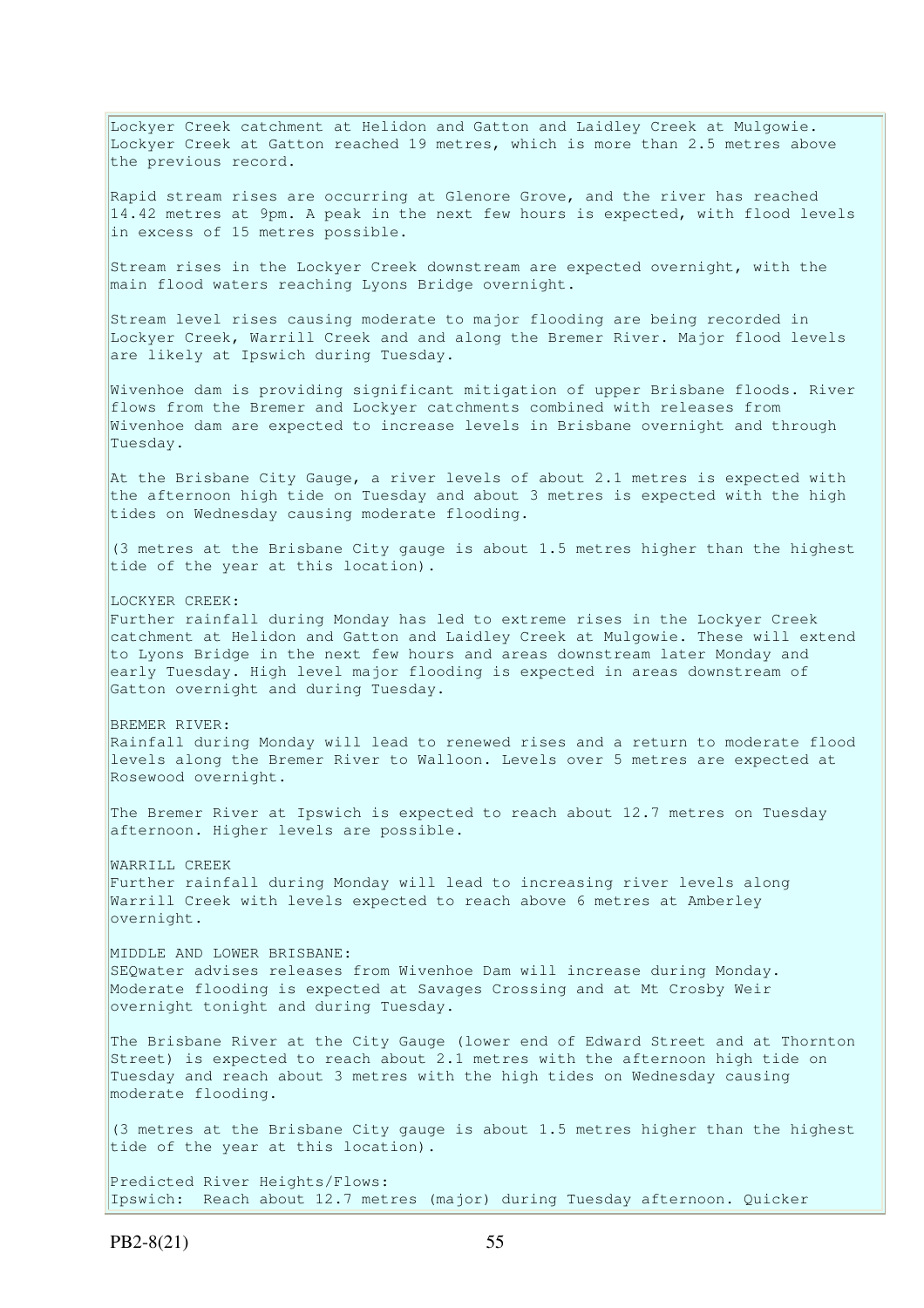rises and higher levels are possible depending on further rainfall tonight. Moggill: Reach about 12 metres (minor) during Tuesday afternoon. Jindalee: Reach about 7 metres (minor) overnight Tuesday. Brisbane: Reach about 2.1 metres with the afternoon high tide on Tuesday. Reach about 3 metres with the high tides on Wednesday causing moderate flooding. (3 metres at the Brisbane City gauge is about 1.5 metres higher than the highest tide of the year at this location). Further rises are possible at all four locations depending on further rain. Next Issue: The next warning will be issued at about midnight Monday. Latest River Heights: Lockyer Ck at Helidon \* 12.66m rising 02:50 PM MON 10/01/11 Flagstone Ck at Brown-Zirbels Rd \* 4.28m falling 08:40 PM MON 10/01/11 Sandy Creek at Sandy Creek Road # 2.85m falling 08:49 PM MON 10/01/11 Ma Ma Ck at Harm's \* 2.28m falling 08:10 AM MON 10/01/11 Tenthill Ck at Tenthill \* 4.52m falling 08:40 PM MON 10/01/11 Lockyer Ck at Gatton \* 18.92m rising 18:30 PM MON 10/01/11 Laidley Ck at Mulgowie \* 6.68m falling 07:30 PM MON 10/01/11 Laidley Ck at Laidley 8.6m rising slowly 06:00 PM MON 10/01/11 Laidley Ck at Showground Weir # 9.22m rising 08:58 PM MON 10/01/11 Laidley Ck at Warrego Hwy \* 5.38m rising 08:00 PM MON 10/01/11 Lockyer Ck at Glenore Grove # 14.42m rising 08:58 PM MON 10/01/11 Lockyer Ck at Lyons Br # 15.07m rising 08:56 PM MON 10/01/11 Lockyer Ck at Rifle Range Rd \* 14.99m rising 08:40 PM MON 10/01/11 Lockyer Ck at O'Reilly's Weir # 17.14m rising 08:55 PM MON 10/01/11 Brisbane R at Lowood Pump Stn # 15.17m falling 08:58 PM MON 10/01/11 Brisbane R at Savages Crossing \* 14.76m falling 08:40 PM MON 10/01/11 Brisbane R at Savages Crossing # 14.87m steady 08:53 PM MON 10/01/11 Brisbane R at Burtons Br # 11.44m rising 08:47 PM MON 10/01/11 Brisbane R at Kholo Br # 7.09m rising 08:47 PM MON 10/01/11 Brisbane R at Mt Crosby # 15.05m rising 08:57 PM MON 10/01/11 Brisbane R at Colleges Crossing # 12.91m rising 09:00 PM MON 10/01/11 Warrill Ck at Greens Rd Amberley # 5.92m falling 08:56 PM MON 10/01/11 Bremer R at One Mile Br # 12.2m rising 08:59 PM MON 10/01/11 Bremer R at Hancocks Br Brassall # 9.58m rising 08:27 PM MON 10/01/11 Bremer R at Ipswich # 7.2m rising 08:56 PM MON 10/01/11 Brisbane R at Moggill # 6.12m rising 08:53 PM MON 10/01/11 Brisbane R at Jindalee Br # 3.75m steady 07:07 PM MON 10/01/11 Brisbane R at City Gauge \* 0.41m steady 08:40 PM MON 10/01/11 Warnings and River Height Bulletins are available at http://www.bom.gov.au/qld/flood/ . Flood Warnings are also available on telephone 1300 659 219 at a low call cost of 27.5 cents, more from mobile, public and satellite phones.

 $To::BOM615$ 

## IDQ20805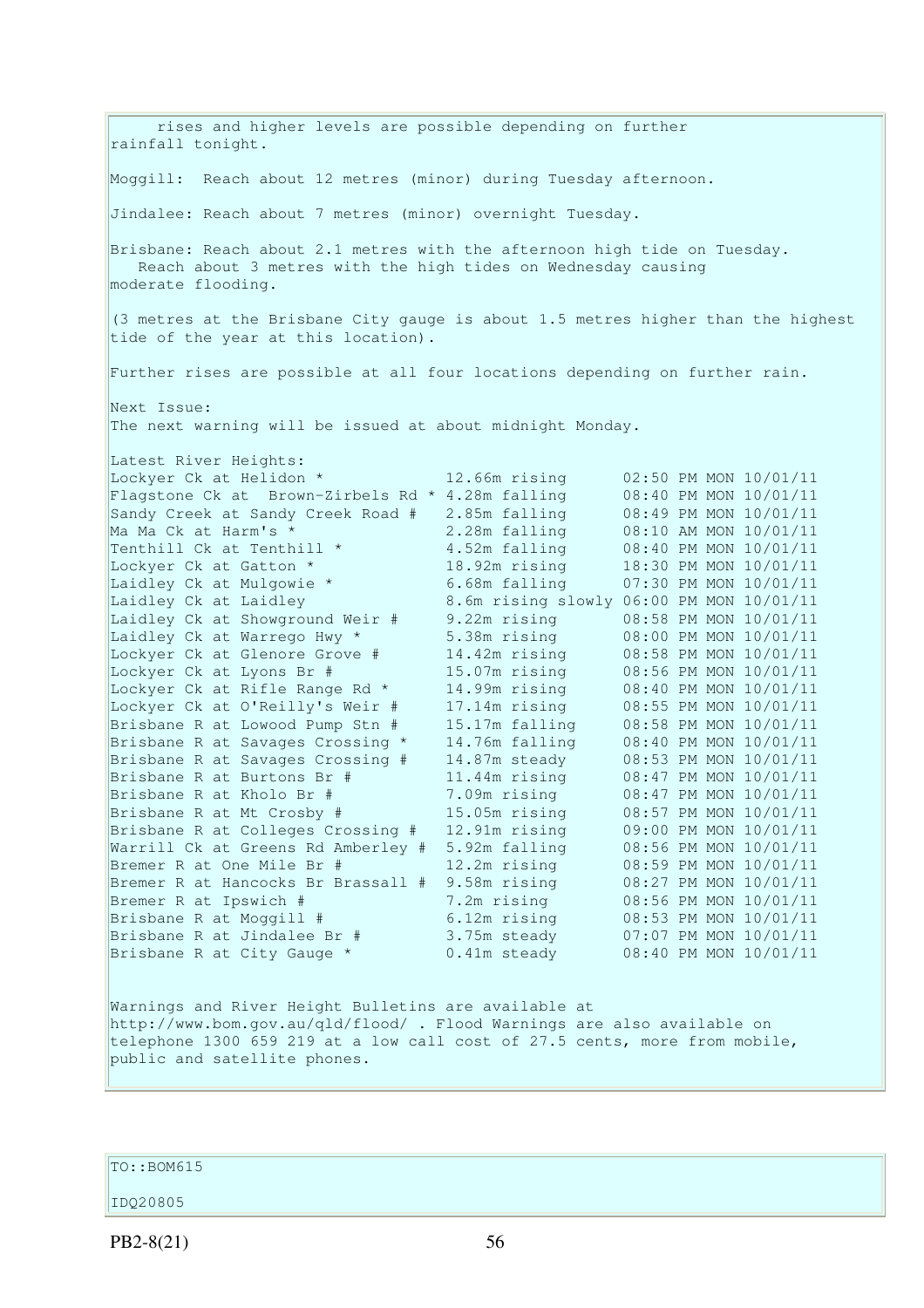Australian Government Bureau of Meteorology Queensland PRIORITY FLOOD WARNING FOR THE LOCKYER, BREMER, WARRILL AND BRISBANE RIVER BELOW WIVENHOE INCLUDING BRISBANE CITY Issued at 12:06 AM on Tuesday the 11th of January 2011 by the Bureau of Meteorology, Brisbane. The main flood waters in the Lockyer Creek are now at Glenore Grove, with strong stream rises expected overnight and early Tuesday morning in the Lockyer Creek downstream of Glenore Grove. Wivenhoe dam is providing significant mitigation of upper Brisbane floods. River flows from the Bremer and Lockyer catchments combined with releases from Wivenhoe dam are expected to increase levels in Brisbane overnight and through Tuesday. At the Brisbane City Gauge, minor flood levels of about 2.1 metres are expected with the afternoon high tide on Tuesday and levels of about 3 metres are expected with the high tides on Wednesday causing moderate flooding. (3 metres at the Brisbane City gauge is about 1.5 metres higher than the highest tide of the year at this location). LOCKYER CREEK: Further rainfall during Monday has led to extreme rises in the Lockyer Creek catchment and Laidley Creek at Mulgowie. Record flood levels of 18.92 metres were recorded at Gatton this evening before the station failed. This level is well above the previous record peak of 16.33 metres from the February 1893 flood. The main flood waters are currently around Glenore Grove, with strong stream rises at Lyons Bridge expected in the next few hours. The Lockyer Creek at Glenore Grove has reached 14.60 metres at 11:30pm. A peak in the next few hours is expected, with flood levels in excess of 15 metres possible. Renewed stream rises have commenced at the Lockyer River at Lyons Bridge with a peak between 16 and 16.5 metres expected early Tuesday morning. BREMER RIVER: The rainfall during Monday will lead to renewed rises and a return to moderate flood levels along the Bremer River to Walloon. Levels between 5 and 6 metres are expected at Rosewood overnight. The Bremer River at Ipswich is expected to reach about 12.7 metres on Tuesday afternoon. Higher levels are possible. WARRILL CREEK The rainfall during Monday has lead to increases in Warrill Creek with Amberley currently peaking around 6 metres. MIDDLE AND LOWER BRISBANE: Moderate flooding is developing at Savages Crossing and at Mt Crosby Weir. At the Brisbane City Gauge (lower end of Edward Street and at Thornton Street), minor flood levels of about 2.1 metres are expected with the afternoon high tide on Tuesday and levels of about 3 metres are expected with the high tides on Wednesday causing moderate flooding.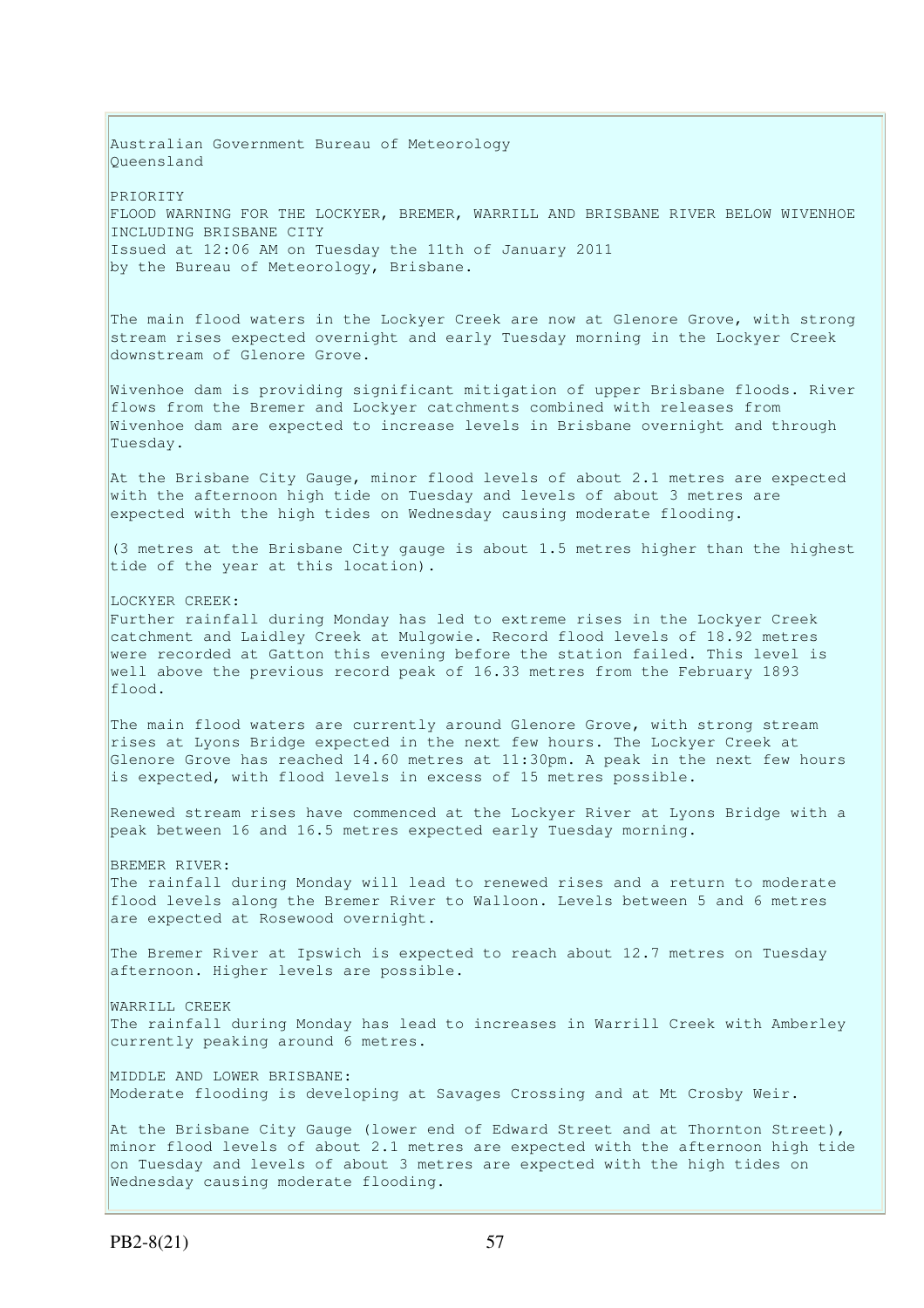(3 metres at the Brisbane City gauge is about 1.5 metres higher than the highest tide of the year at this location). Predicted River Heights/Flows: Ipswich: Reach about 12.7 metres (major) during Tuesday afternoon. Moggill: Reach about 12 metres (minor) during Tuesday afternoon. Jindalee: Reach about 7 metres (minor) overnight Tuesday. Brisbane: Reach about 2.1 metres (minor) with the afternoon high tide on Tuesday. Reach about 3 metres (moderate) with the high tides on Wednesday. (3 metres at the Brisbane City gauge is about 1.5 metres higher than the highest tide of the year at this location). Further rises are possible at all four locations depending on further rain. Next Issue: The next warning will be issued at about 4am Tuesday. Latest River Heights: Lockyer Ck at Helidon # 12.68m steady 03:02 PM MON 10/01/11 Flagstone Ck at Brown-Zirbels Rd \* 4.28m falling 08:40 PM MON 10/01/11 Sandy Creek at Sandy Creek Road # 2.45m rising 11:01 PM MON 10/01/11 Ma Ma Ck at Harm's \* 2.28m falling 08:10 AM MON 10/01/11 Tenthill Ck at Tenthill  $\star$  4.07m falling 10:30 PM MON 10/01/11 Lockyer Ck at Gatton \* 18.92m rising 6:30 PM MON 10/01/11 Laidley Ck at Mulgowie \* 5.63m falling 10:10 PM MON 10/01/11 Laidley Ck at Laidley 8.7m falling slowly 10:00 PM MON 10/01/11 Laidley Ck at Showground Weir # 8.56m falling 11:16 PM MON 10/01/11 Bill Gunn Dam # 110.1m steady 11:14 PM MON 10/01/11 Laidley Ck at Warrego Hwy \* 5.8m rising 09:50 PM MON 10/01/11 Lockyer Ck at Glenore Grove # 14.6m rising 11:12 PM MON 10/01/11 Lockyer Ck at Lyons Br # 15.17m rising 10:38 PM MON 10/01/11 Lockyer Ck at Rifle Range Rd \* 14.99m rising 08:40 PM MON 10/01/11 Lockyer Ck at O'Reilly's Weir # 17.5m rising 11:16 PM MON 10/01/11 Brisbane R at Lowood Pump Stn # 15.45m rising 11:10 PM MON 10/01/11 Brisbane R at Savages Crossing # 15.25m falling 11:17 PM MON 10/01/11 Brisbane R at Burtons Br # 11.8m rising 11:14 PM MON 10/01/11 Brisbane R at Kholo Br # 7.41m rising 11:15 PM MON 10/01/11 Brisbane R at Mt Crosby # 15.31m rising 11:15 PM MON 10/01/11 Brisbane R at Colleges Crossing # 13.21m rising 11:18 PM MON 10/01/11 Warrill Ck at Greens Rd Amberley # 5.94m rising 11:08 PM MON 10/01/11 Bremer R at One Mile Br # 12.75m rising 11:08 PM MON 10/01/11 Bremer R at Hancocks Br Brassall # 10.13m rising 11:17 PM MON 10/01/11 Bremer R at Ipswich # 7.6m rising 11:17 PM MON 10/01/11 Brisbane R at Moggill # 6.42m rising 11:14 PM MON 10/01/11 Brisbane R at Jindalee Br # 3.9m rising 10:59 PM MON 10/01/11 Brisbane R at City Gauge # 1.05m rising 11:09 PM MON 10/01/11 Warnings and River Height Bulletins are available at http://www.bom.gov.au/qld/flood/ . Flood Warnings are also available on telephone 1300 659 219 at a low call cost of 27.5 cents, more from mobile, public and satellite phones.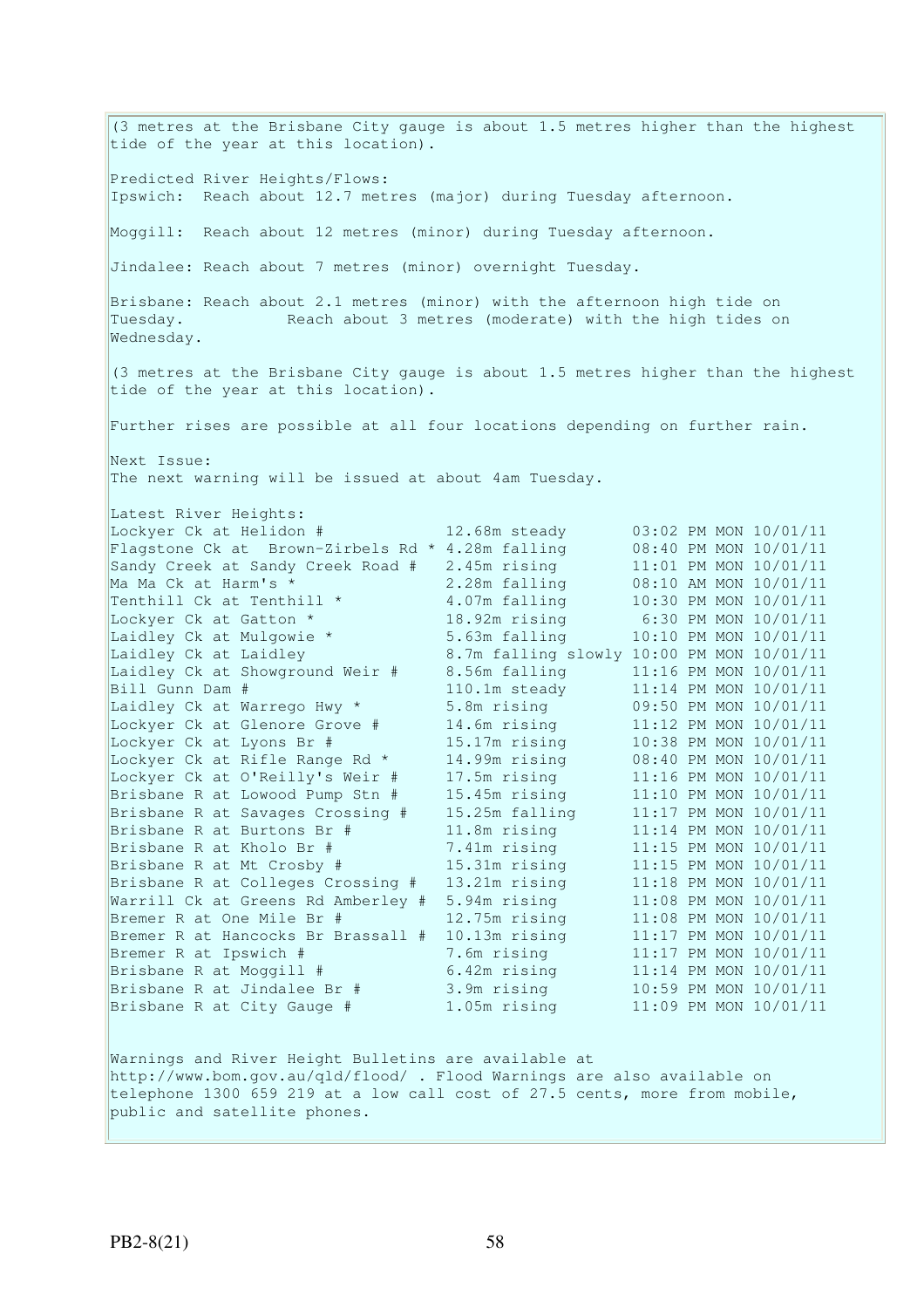$TO:$ : BOM615 IDQ20805 Australian Government Bureau of Meteorology Queensland PRIORITY FLOOD WARNING FOR THE LOCKYER, BREMER, WARRILL AND BRISBANE RIVER BELOW WIVENHOE INCLUDING BRISBANE CITY Issued at 4:06 AM on Tuesday the 11th of January 2011 by the Bureau of Meteorology, Brisbane. The main flood waters in the Lockyer Creek are now arriving at Lyons Bridge, with strong stream rises expected during Tuesday. Wivenhoe dam is providing significant mitigation of upper Brisbane floods. River flows from the Bremer and Lockyer catchments combined with releases from Wivenhoe dam are expected to increase levels in Brisbane during Tuesday. At the Brisbane City Gauge, minor flood levels of about 2.1 metres are expected with the afternoon high tide on Tuesday and levels of about 3 metres are expected with the high tides on Wednesday causing moderate flooding. (3 metres at the Brisbane City gauge is about 1.5 metres higher than the highest tide of the year at this location). LOCKYER CREEK: Extremely heavy rainfall during Monday led to extreme rises in the Lockyer Creek catchment and Laidley Creek at Mulgowie. Record flood levels of 18.92 metres were recorded at Gatton Monday evening before the station failed. This level was well above the previous record peak of 16.33 metres from the February 1893 flood. The main flood waters are currently arriving at Lyons Bridge, with strong stream rises expected in the next few hours. The Lockyer Creek at Glenore Grove peaked at  $14.60$  metres at  $11:30$ pm, which is  $0.3$  metres below the 1974 flood. Renewed stream rises have commenced in Lockyer Creek at Lyons Bridge with a peak between 16 and 16.5 metres expected Tuesday morning. This is likely to be similar in level to the 1996 flood. BREMER RIVER: The Bremer River at Walloon has exceeded the moderate flood level. The Bremer River at Rosewood peaked at 5.8 metres around midnight monday. The Bremer River at Ipswich is expected to reach about 12.7 metres on Tuesday afternoon. Higher levels are possible. WARRILL CREEK Warrill Creek at Amberley peaked at 5.98 metres around 9pm Monday. MIDDLE AND LOWER BRISBANE: Moderate flooding is developing at Savages Crossing and at Mt Crosby Weir. At the Brisbane City Gauge (lower end of Edward Street and at Thornton Street), minor flood levels of about 2.1 metres are expected with the afternoon high tide on Tuesday and levels of about 3 metres are expected with the high tides on Wednesday causing moderate flooding. (3 metres at the Brisbane City gauge is about 1.5 metres higher than the highest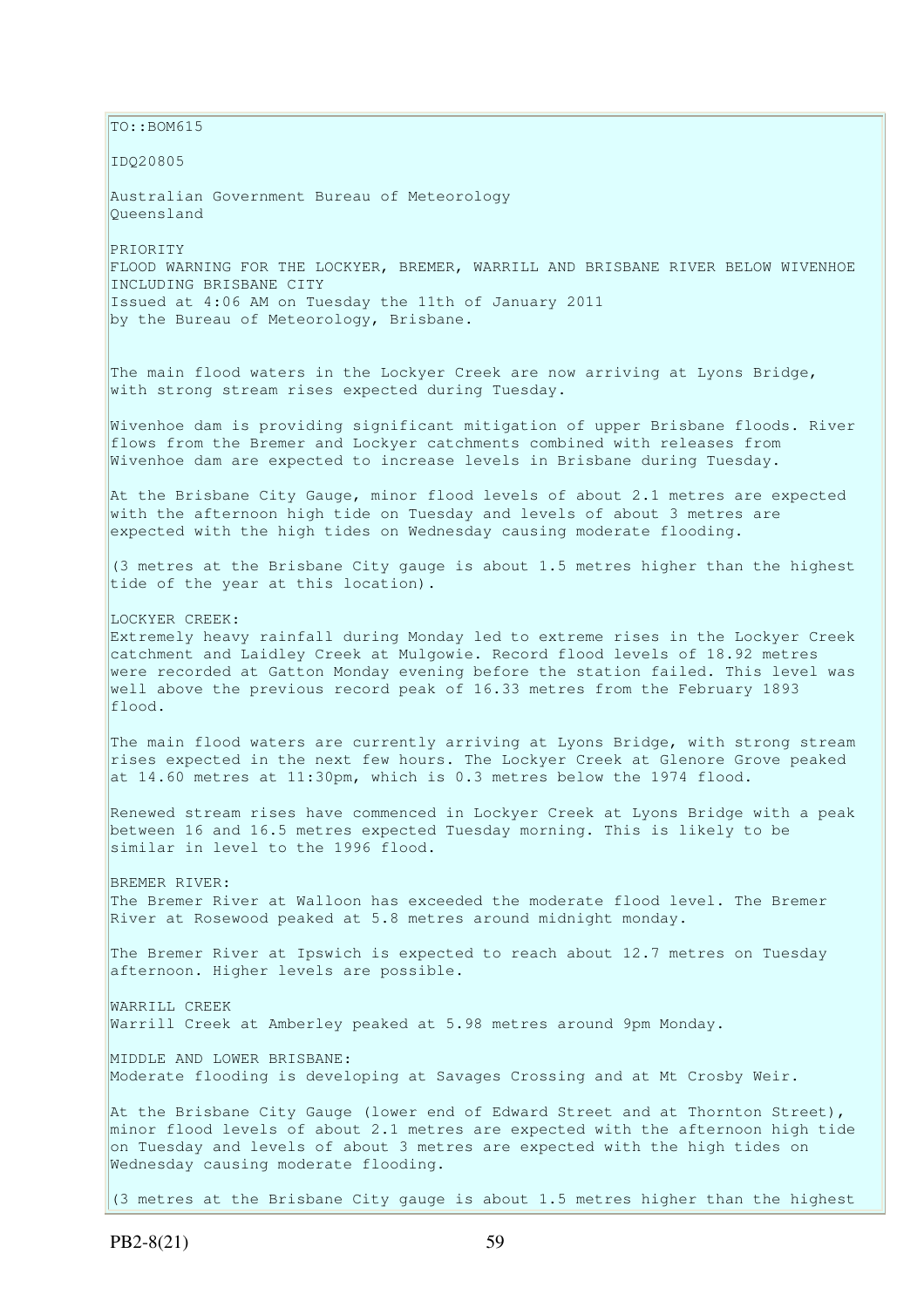tide of the year at this location). Predicted River Heights/Flows: Ipswich: Reach about 12.7 metres (major) during Tuesday afternoon. Moggill: Reach about 12 metres (minor) during Tuesday afternoon. Jindalee: Reach about 7 metres (minor) overnight Tuesday. Brisbane: Reach about 2.1 metres (minor) with the afternoon high tide on Tuesday. Reach about 3 metres (moderate) with the high tides on Wednesday. (3 metres at the Brisbane City gauge is about 1.5 metres higher than the highest tide of the year at this location). Further rises are possible at all four locations depending on further rain. Next Issue: The next warning will be issued at about 8am Tuesday. Latest River Heights: Lockyer Ck at Helidon # 12.68m steady 03:02 PM MON 10/01/11 Flagstone Ck at Brown-Zirbels Rd  $*$  3.49m falling  $02:10$  AM TUE  $11/01/11$ Sandy Creek at Sandy Creek Road # 2.15m falling 03:19 AM TUE 11/01/11 Ma Ma Ck at Harm's \* 3.26m rising 02:30 AM TUE 11/01/11 Tenthill Ck at Tenthill  $\star$  5.57m rising 02:40 AM TUE 11/01/11 Lockyer Ck at Gatton # 18.92m rising 06:30 PM MON 10/01/11 Laidley Ck at Mulgowie \* 6.39m rising 02:20 AM TUE 11/01/11 Laidley Ck at Laidley 8.7m falling slowly 10:00 PM MON 10/01/11 Laidley Ck at Showground Weir # 7.84m rising 03:25 AM TUE 11/01/11 Laidley Ck at Warrego Hwy \* 6.41m rising 02:00 AM TUE 11/01/11 Lockyer Ck at Glenore Grove # 13.8m falling 03:24 AM TUE 11/01/11 Lockyer Ck at Lyons Br # 15.55m rising 03:23 AM TUE 11/01/11 Lockyer Ck at Rifle Range Rd \* 15.39m rising 02:40 AM TUE 11/01/11 Lockyer Ck at O'Reilly's Weir # 18m falling 03:28 AM TUE 11/01/11 Brisbane R at Lowood Pump Stn # 15.93m falling 03:31 AM TUE 11/01/11 Brisbane R at Savages Crossing # 15.89m rising 03:29 AM TUE 11/01/11 Brisbane R at Burtons Br # 12.22m rising 03:29 AM TUE 11/01/11 Brisbane R at Kholo Br # 7.99m rising 03:29 AM TUE 11/01/11 Brisbane R at Mt Crosby # 15.82m steady 03:30 AM TUE 11/01/11 Brisbane R at Mt Crosby # 14.08m falling 04:39 PM MON 10/01/11 Brisbane R at Colleges Crossing # 13.91m rising 03:32 AM TUE 11/01/11 Bremer R at Rosewood# 5.56m falling 03:11 AM TUE 11/01/11 Bremer R at Five Mile Br Walloon # 6.4m rising 03:15 AM TUE 11/01/11 Warrill Ck at Greens Rd Amberley # 5.84m falling 03:29 AM TUE 11/01/11 Bremer R at One Mile Br # 13.75m rising 03:31 AM TUE 11/01/11 Bremer R at Hancocks Br Brassall # 11.33m rising 03:22 AM TUE 11/01/11 Bremer R at Ipswich # 8.55m rising 03:31 AM TUE 11/01/11 Brisbane R at Moggill # 7.07m rising 03:29 AM TUE 11/01/11 Brisbane R at Jindalee Br # 4.5m rising 03:29 AM TUE 11/01/11 Brisbane R at City Gauge # 1.4m falling 03:15 AM TUE 11/01/11 \*automatic station Warnings and River Height Bulletins are available at http://www.bom.gov.au/qld/flood/ . Flood Warnings are also available on telephone 1300 659 219 at a low call cost of 27.5 cents, more from mobile, public and satellite phones.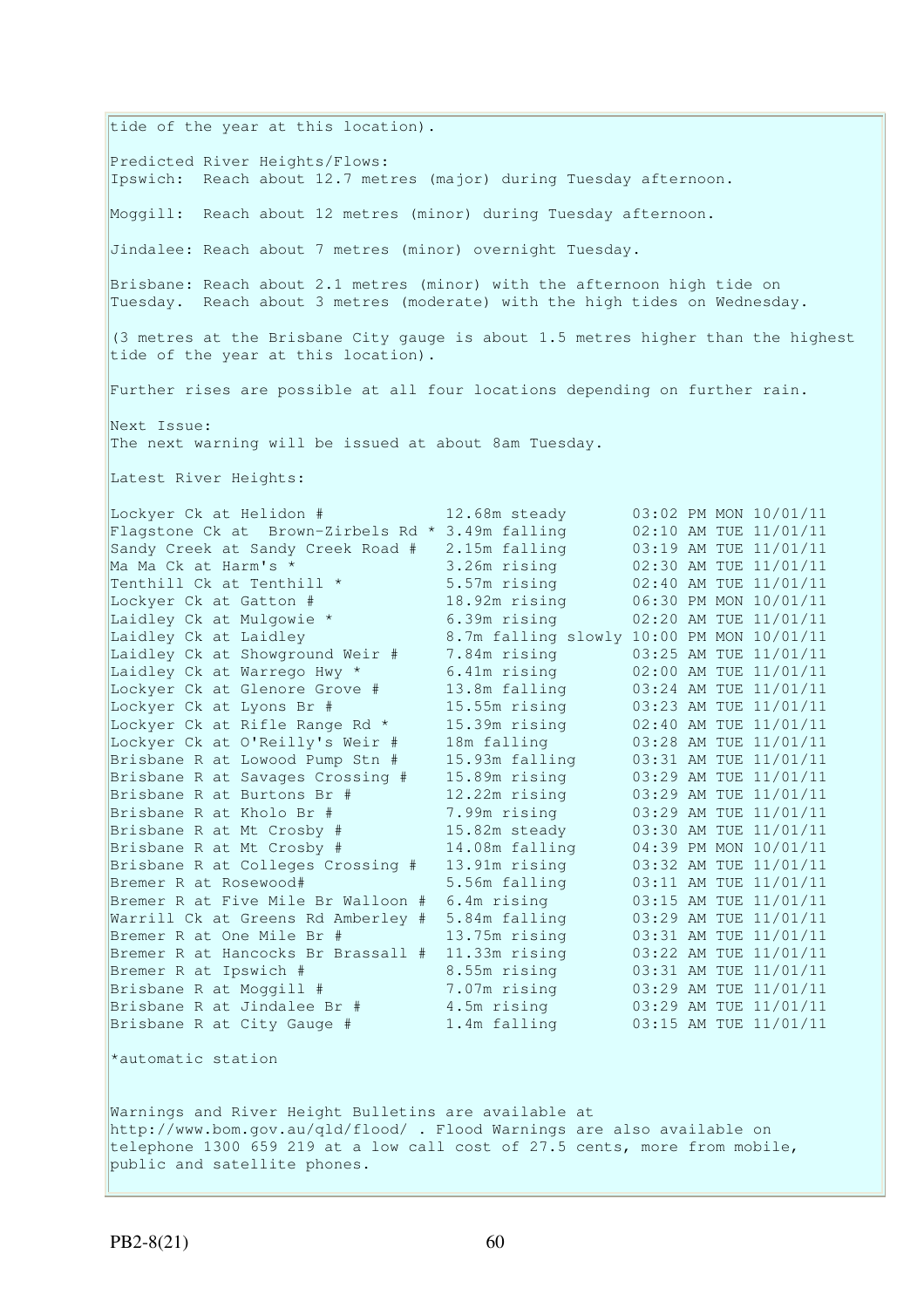$TO: **ROM615**$ 

IDQ20805

Australian Government Bureau of Meteorology Queensland

PRIORITY FLOOD WARNING FOR THE LOCKYER, BREMER, WARRILL AND BRISBANE RIVER BELOW WIVENHOE INCLUDING BRISBANE CITY Issued at 9:28 AM on Tuesday the 11th of January 2011 by the Bureau of Meteorology, Brisbane.

Continuing heavy rainfall in the Lockyer Creek catchment is causing very fast rises along Tenthill Creek.

The main flood waters in the Lockyer Creek are now arriving at Lyons Bridge, with strong stream rises during Tuesday and levels of above 17 metres are forecast.

Wivenhoe dam is providing significant mitigation of upper Brisbane floods. River flows from the Bremer and Lockyer catchments combined with releases from Wivenhoe dam will increase levels in Brisbane during Tuesday.

At the Brisbane City Gauge, minor flood levels of about 2.1 metres are expected with the afternoon high tide on Tuesday and moderate flood levels of 2.6 metres with the overnight high tide. Further rises to 3.5 metres (major) is expected with the high tide on Wednesday afternoon with higher levels likely on Thursday.

LOCKYER CREEK: Very heavy rainfall is continuing in the Lockyer Creek catchment and further very fast rises are being observed along Tenthill Creek this morning. Renewed rises are likely in the lower catchment during Tuesday prolonging major flooding. The Lockyer Creek at Glenore Grove peaked at 14.60 metres at 11:30pm, which is 0.3 metres below the 1974 flood. Renewed rises are likely at Glenore Grove today with a return to above 14 metres.

The main flood peak from Monday is currently approaching Lyons Bridge, with strong stream rises expected in the next few hours. A peak is expected above 17 metres at Lyons Bridge later today.

BREMER RIVER: The Bremer River at Walloon has exceeded the moderate flood level. The Bremer River at Rosewood peaked at 5.8 metres around midnight Monday but renewed rises are expected as rainfall continues.

The Bremer River at Ipswich is expected to reach about 16 metres during Wednesday. Higher levels are expected.

WARRILL CREEK Further rises are likely today as rainfall continues.

MIDDLE AND LOWER BRISBANE: Moderate flooding will continue to rise at Savages Crossing and at Mt Crosby Weir.

At the Brisbane City Gauge (lower end of Edward Street and at Thornton Street), minor flood levels of about 2.1 metres are expected with the afternoon high tide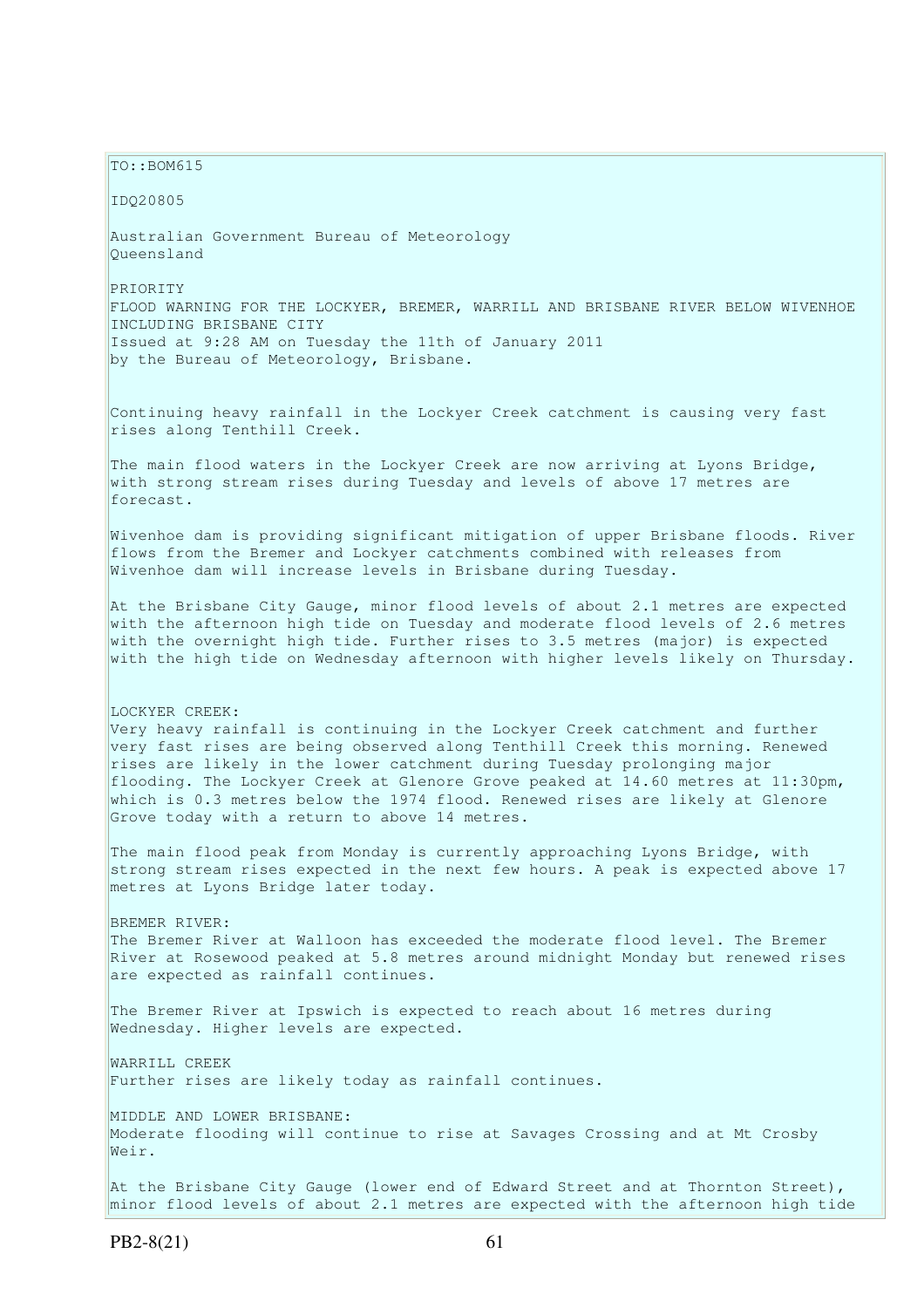on Tuesday and moderate flood levels of 2.6 metres with the overnight high tide. Higher flood levels to 3.5 metres (major) are expected with the high tide on Wednesday afternoon. Levels above 3.5 metres are expected on Thursday. (3.5 metres at the Brisbane City gauge is about 2.5 metres higher than the highest tide of the year at this location). Predicted River Heights/Flows: Ipswich: Reach at least 16 metres (major) during Wednesday; further rises. Moggill: Reach at least 15 metres (moderate) during Wednesday; further rises. Jindalee: Reach at least 9 metres (moderate) late Wednesday; further rises. Brisbane City: Reach about 2.6 metres (moderate) with the overnight high tide tonight. Reach 3.5 metres (major) with the high tides on Wednesday. Higher levels are expected on Thursday with the high tides. (3.5 metres at the Brisbane City gauge is about 2 metres higher than the highest tide of the year at this location). Further rises are expected at all four locations with continued rainfall. Next Issue: The next warning will be issued at about 3:30pm Tuesday. Latest River Heights: Flagstone Ck at Brown-Zirbels Rd  $*$  3.53m rising 05:40 AM TUE 11/01/11<br>Sandy Creek at Sandy Creek Road # 2.9m rising 06:56 AM TUE 11/01/11 Sandy Creek at Sandy Creek Road # 2.9m rising 06:56 AM TUE 11/01/11 Ma Ma Ck at Harm's \* 2.96m rising 05:40 AM TUE 11/01/11 Tenthill Ck at Tenthill  $\star$  5.57m rising 05:46 AM TUE 11/01/11 Laidley Ck at Mulgowie \* 6.83m rising 05:00 AM TUE 11/01/11 Laidley Ck at Laidley 8.7m falling slowly 10:00 PM MON 10/01/11 Laidley Ck at Showground Weir \* 8.74m rising 05:40 AM TUE 11/01/11 Laidley Ck at Warrego Hwy \*  $6.28$ m rising  $05:00$  AM TUE 11/01/11 Lockyer Ck at Glenore Grove # 13.48m rising 06:52 AM TUE 11/01/11 Lockyer Ck at Lyons Br # 16.09m rising 06:56 AM TUE 11/01/11 Lockyer Ck at Rifle Range Rd \* 15.78m rising 05:40 AM TUE 11/01/11 Brisbane R at Lowood Pump Stn # 16.21m rising 06:55 AM TUE 11/01/11 Brisbane R at Savages Crossing # 16.17m rising 06:53 AM TUE 11/01/11 Brisbane R at Burtons Br # 12.92m rising 06:50 AM TUE 11/01/11 Brisbane R at Mt Crosby # 16.23m rising 06:36 AM TUE 11/01/11 Brisbane R at Colleges Crossing # 14.51m rising 06:57 AM TUE 11/01/11 Bremer R at Rosewood # 5.32m rising 06:41 AM TUE 11/01/11 Warrill Ck at Amberley DNR \* 6.78m rising 05:20 AM TUE 11/01/11 Example 1 A at Rosewood # 5.32m rising 06:41 AM TUE 11/01/11<br>
Warrill Ck at Amberley DNR \* 6.78m rising 05:20 AM TUE 11/01/11<br>
Bremer R at Ipswich # 9.25m rising 06:50 AM TUE 11/01/11 Brisbane R at Moggill # 7.62m rising 06:45 AM TUE 11/01/11 Brisbane R at Jindalee Br # 4.75m rising 06:26 AM TUE 11/01/11 Brisbane R at City Gauge # 0.95m falling 06:30 AM TUE 11/01/11 \*automatic station Warnings and River Height Bulletins are available at http://www.bom.gov.au/qld/flood/ . Flood Warnings are also available on telephone 1300 659 219 at a low call cost of 27.5 cents, more from mobile, public and satellite phones.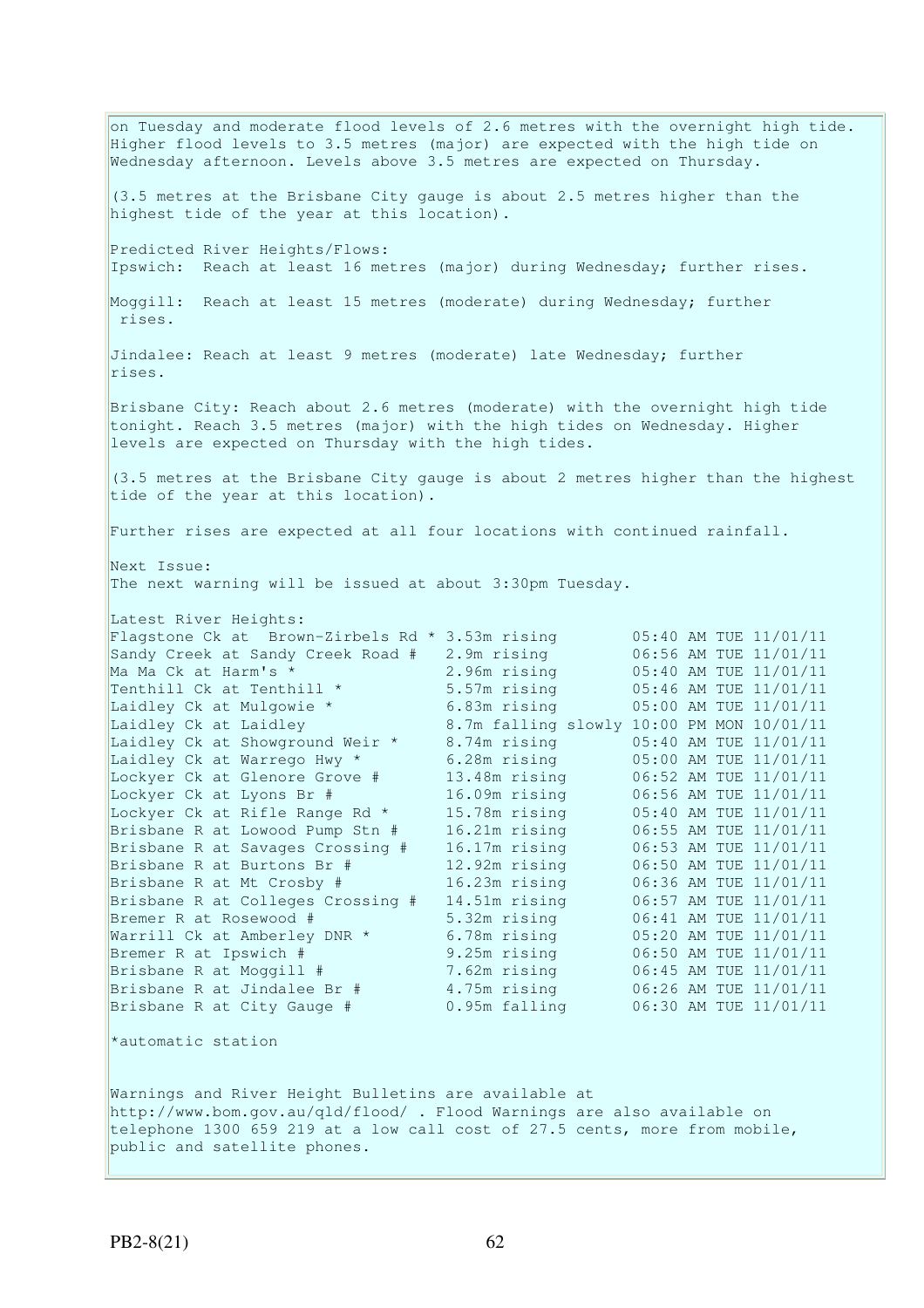$\vert$ TO::BOM615

IDQ20805

Australian Government Bureau of Meteorology Queensland

PRIORITY - FOR IMMEDIATE BROADCAST FLOOD WARNING FOR THE LOCKYER, BREMER, WARRILL AND BRISBANE RIVER BELOW WIVENHOE INCLUDING BRISBANE CITY Issued at 3:24 PM on Tuesday the 11th of January 2011 by the Bureau of Meteorology, Brisbane.

At the Brisbane City Gauge (lower end of Edward Street and at Thornton Street), moderate flood levels of about 3 metres are expected with the overnight high tide. Higher flood levels to 4.5 metres (major) are expected with the high tide on Wednesday afternoon. River rises will continue into Thursday with levels higher than 1974 expected. The 1974 flood peak was 5.45 metres at the Brisbane City gauge.

Wivenhoe dam is providing significant mitigation of upper Brisbane floods. River flows from the Bremer and Lockyer catchments combined with releases from Wivenhoe dam will continue to increase flood levels in Brisbane during the next 36 hours.

The main flood waters in the Lockyer Creek are now arriving at Lyons Bridge and are continuing to increase near record levels.

LOCKYER CREEK: Very heavy rainfall is continuing in the Lockyer Creek catchment and further very fast rises are being observed. Major flooding will continue this evening throughout the catchment. Flood levels at Glenore Grove were at 15.2 metres at 3pm, which is 0.3 metres above the 1974 flood level.

The main flood waters in the Lockyer Creek are now arriving at Lyons Bridge and are continuing to increase near record levels.

BREMER RIVER: The Bremer River at Walloon has exceeded the major flood level. The Bremer River at Rosewood is expected to reach at least 7.6 metres during the next few hours.

The Bremer River at Ipswich is expected to reach about 22 metres during Wednesday. Higher levels are possible as rainfall continues.

WARRILL CREEK Further rises are likely today as rainfall continues with major flooding from Kalbar to Amberley continuing. Levels at Amberley are expected to reach at least 7.5 metres overnight.

MIDDLE AND LOWER BRISBANE: Moderate flooding will continue to rise at Savages Crossing and at Mt Crosby Weir with major flood levels exceeded overnight.

At the Brisbane City Gauge (lower end of Edward Street and at Thornton Street), moderate flood levels of about 3 metres are expected tonight with the 3am high tide. Higher flood levels to 4.5 metres (major) are expected with the high tide on Wednesday afternoon (3pm). River rises will continue into Thursday with levels higher than 1974 expected. The 1974 flood peak was 5.45 metres at the Brisbane City gauge.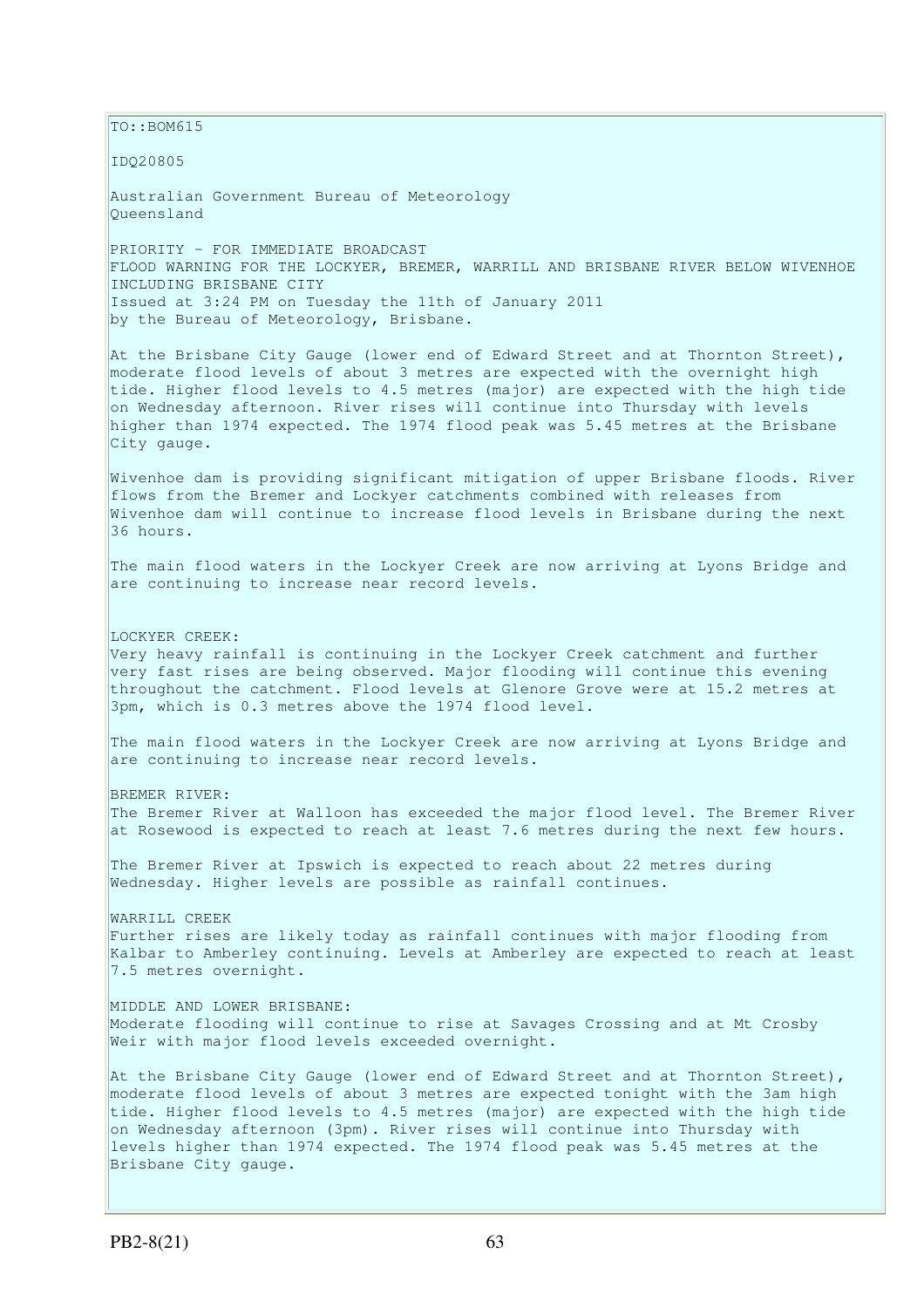Predicted River Heights/Flows: Ipswich: Reach at least 22 metres (major) during Wednesday; further rises. Moggill: Reach at least 22 metres (moderate) during Wednesday; further rises. Jindalee: Reach at least 14.2 metres (moderate) late Wednesday; further rises. Brisbane City: Reach about 3 metres (moderate) around 3am Wednesday. Reach 4.5 metres (major) at 3pm Wednesday. Exceed 1974 flood level (5.45 metres) on Thursday. Next Issue: The next warning will be issued at about 7pm Tuesday. Latest River Heights: Tenthill Ck at Tenthill \* 5.58m rising 02:30 PM TUE 11/01/11 Laidley Ck at Laidley 8.85m steady 01:20 PM TUE 11/01/11 Laidley Ck at Showground Weir # 9.26m rising 03:10 PM TUE 11/01/11 Laidley Ck at Warrego Hwy \* 7.37m steady 02:00 PM TUE 11/01/11 Lockyer Ck at Glenore Grove # 15.24m rising 03:04 PM TUE 11/01/11 Lockyer Ck at Rifle Range Rd \* 16.65m rising 02:20 PM TUE 11/01/11 Brisbane R at Savages Crossing \* 20.48m rising 02:40 PM TUE 11/01/11 Brisbane R at Mt Crosby # 20.10m rising 03:20 PM TUE 11/01/11 Brisbane R at Colleges Crossing # 15.41m rising 03:21 PM TUE 11/01/11 Bremer R at Rosewood # 7.48m rising 03:08 PM TUE 11/01/11 Bremer R at Walloon DERM \* 9.85m rising 02:40 PM TUE 11/01/11 Warrill Ck at Amberley DNR \* 8.09m rising 02:40 PM TUE 11/01/11 Bremer R at Ipswich # 12.05m rising 03:18 PM TUE 11/01/11 Brisbane R at Moggill # 10.22m rising 03:14 PM TUE 11/01/11 Brisbane R at Jindalee Br # 6.7m rising 03:11 PM TUE 11/01/11 Brisbane R at City Gauge # 1.9m rising 01:01 PM TUE 11/01/11 \*automatic station Warnings and River Height Bulletins are available at http://www.bom.gov.au/qld/flood/ . Flood Warnings are also available on telephone 1300 659 219 at a low call cost of 27.5 cents, more from mobile,

| TO: : BOM615                                                                                                                                                                                                                                          |
|-------------------------------------------------------------------------------------------------------------------------------------------------------------------------------------------------------------------------------------------------------|
| ID020805                                                                                                                                                                                                                                              |
| Australian Government Bureau of Meteorology<br>Oueensland                                                                                                                                                                                             |
| BROADCASTERS ARE REOUESTED TO USE THE STANDARD EMERGENCY WARNING SIGNAL BEFORE<br>BROADCASTING.                                                                                                                                                       |
| PRIORITY - FOR IMMEDIATE BROADCAST<br>FLOOD WARNING FOR THE LOCKYER, BREMER, WARRILL AND BRISBANE RIVER BELOW WIVENHOE<br>INCLUDING BRISBANE CITY<br>Issued at 8:05 PM on Tuesday the 11th of January 2011<br>by the Bureau of Meteorology, Brisbane. |

public and satellite phones.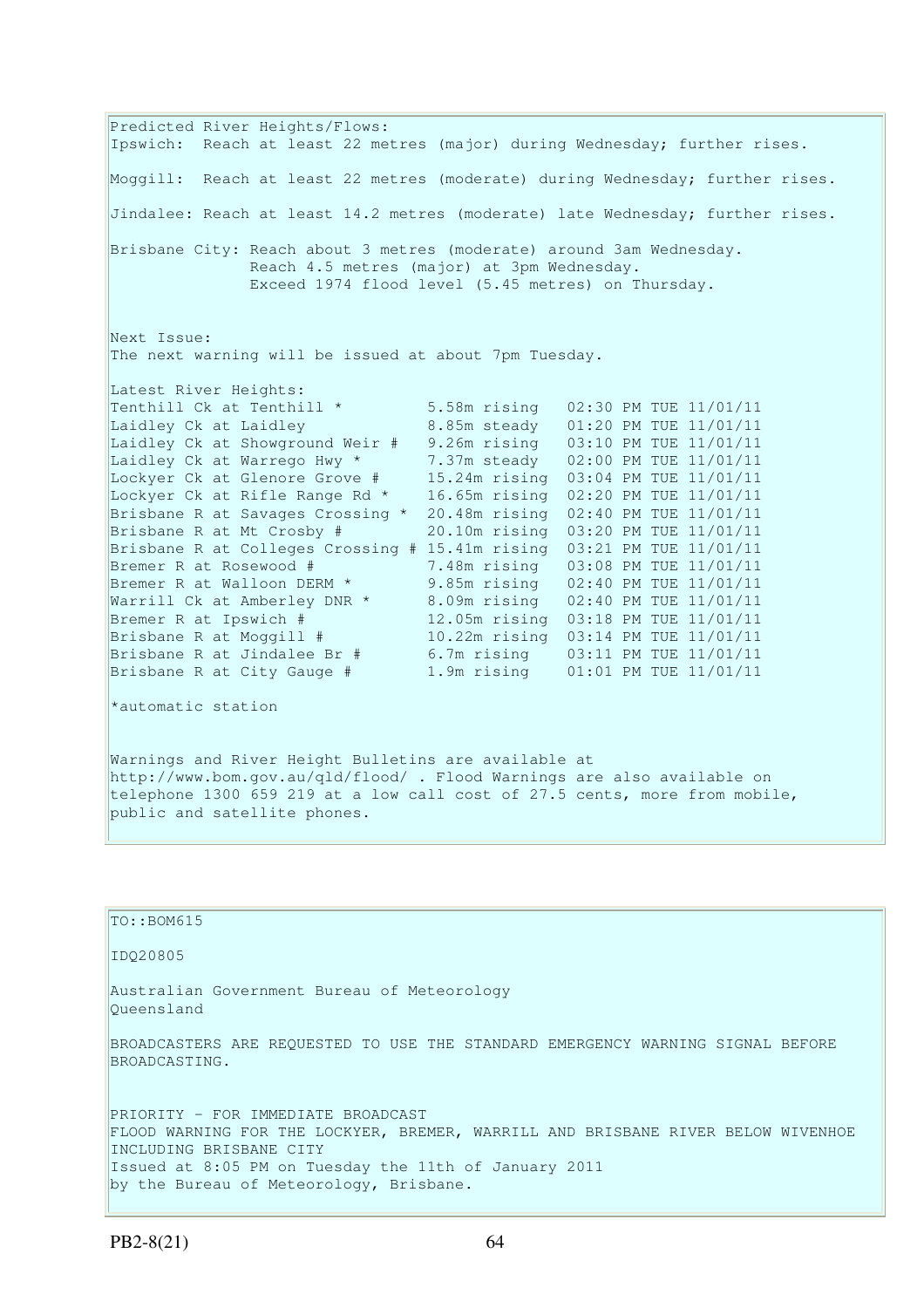At the Brisbane City Gauge (lower end of Edward Street and at Thornton Street), moderate flood levels of about 3 metres are expected with the overnight high tide. Higher flood levels to about 4.5 metres (major) are expected with the high tide on Wednesday afternoon. River rises will continue into Thursday with levels higher than 1974 expected. The 1974 flood peak was 5.45 metres at the Brisbane City gauge. Wivenhoe dam is providing significant mitigation of upper Brisbane floods. River flows from the Bremer and Lockyer catchments combined with releases from Wivenhoe dam will continue to increase flood levels in Brisbane during the next 36 hours. The main flood waters in the Lockyer Creek are now arriving at Lyons Bridge and are continuing to increase near record levels. LOCKYER CREEK: Very heavy rainfall is continuing in the Lockyer Creek catchment and further very fast rises are being observed. Major flooding will continue this evening throughout the catchment. Flood levels at Glenore Grove were at 15.2 metres at 3pm, which is 0.3 metres above the 1974 flood level. The main flood waters in the Lockyer Creek are now arriving at Lyons Bridge and are continuing to increase near record levels. BREMER RIVER: The Bremer River at Walloon has exceeded the major flood level. The Bremer River at Rosewood has peaked at 7.5 metres around 5pm Tuesday. The Bremer River at Ipswich is expected to reach around 21.5 metres during Wednesday. WARRILL CREEK Further rises are likely today as rainfall continues with major flooding from Kalbar to Amberley continuing. Levels at Amberley are expected to reach at least 8.0 metres overnight. MIDDLE AND LOWER BRISBANE: Moderate flooding will continue to rise at Savages Crossing and at Mt Crosby Weir with major flood levels exceeded overnight. At the Brisbane City Gauge (lower end of Edward Street and at Thornton Street), moderate flood levels of about 3 metres are expected tonight with the 3am high tide. Higher flood levels to 4.5 metres (major) are expected with the high tide on Wednesday afternoon (3pm). River rises will continue into Thursday with levels higher than 1974 expected. The 1974 flood peak was 5.45 metres at the Brisbane City gauge. Predicted River Heights/Flows: Ipswich: Reach about 21.5 metres (major) during Wednesday; further rises possible. Moggill: Reach about 21 metres (moderate) during Wednesday; further rises possible. Jindalee: Reach about 14.2 metres (moderate) late Wednesday; further rises possible. Brisbane City: Reach about 3 metres (moderate) around 3am Wednesday. Reach about 4.5 metres (major) at 3pm Wednesday. Exceed 1974 flood level (5.45 metres) on Thursday.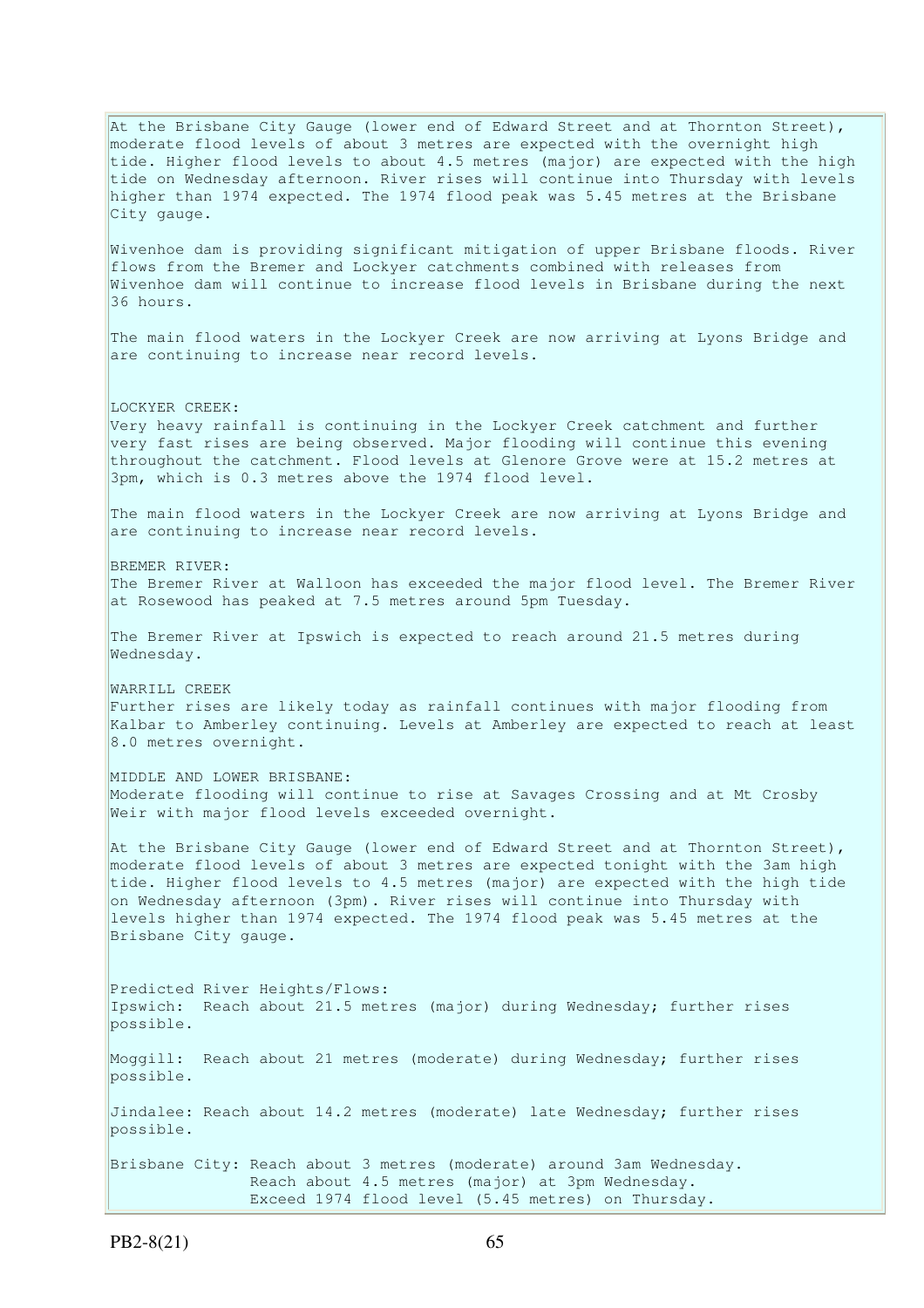Next Issue: The next warning will be issued at about midnight Tuesday. Latest River Heights: Tenthill Ck at Tenthill  $*$  5.05m falling  $06:20$  PM TUE  $11/01/11$ Laidley Ck at Mulgowie \* 1.9m steady 08:50 AM TUE 11/01/11 Laidley Ck at Laidley 8.85m steady 01:20 PM TUE 11/01/11 Laidley Ck at Showground Weir # 9.24m falling 07:31 PM TUE 11/01/11 Laidley Ck at Warrego Hwy \* 7.37m steady 06:00 PM TUE 11/01/11 Lockyer Ck at Glenore Grove # 15.26m rising 07:31 PM TUE 11/01/11 Lockyer Ck at Rifle Range Rd \* 16.66m rising 05:30 PM TUE 11/01/11 Brisbane R at Savages Crossing \* 21.67m rising 05:40 PM TUE 11/01/11 Brisbane R at Kholo Br  $#$  12.77m rising 03:28 PM TUE 11/01/11 Brisbane R at Colleges Crossing # 15.81m rising 04:05 PM TUE 11/01/11 Bremer R at Rosewood # 7.24m falling 07:29 PM TUE 11/01/11 Bremer R at Walloon DERM \* 11.27m rising 06:00 PM TUE 11/01/11 Warrill Ck at Amberley DNR \* 8.69m rising 05:40 PM TUE 11/01/11 Bremer R at Ipswich # 14.85m falling 07:33 PM TUE 11/01/11 Brisbane R at Moggill # 12.17m rising 07:32 PM TUE 11/01/11 Brisbane R at Jindalee Br # 7.95m rising 07:23 PM TUE 11/01/11 Brisbane R at City Gauge # 1.75m falling 06:57 PM TUE 11/01/11  $\star$ ,# denotes an automatic station Warnings and River Height Bulletins are available at http://www.bom.gov.au/qld/flood/ . Flood Warnings are also available on telephone 1300 659 219 at a low call cost of 27.5 cents, more from mobile, public and satellite phones.

#### TO::BOM615

IDQ20805

Australian Government Bureau of Meteorology Queensland

BROADCASTERS ARE REQUESTED TO USE THE STANDARD EMERGENCY WARNING SIGNAL BEFORE BROADCASTING.

PRIORITY - FOR IMMEDIATE BROADCAST FLOOD WARNING FOR THE LOCKYER, BREMER, WARRILL AND BRISBANE RIVER BELOW WIVENHOE INCLUDING BRISBANE CITY Issued at 12:19 AM on Wednesday the 12th of January 2011 by the Bureau of Meteorology, Brisbane.

At the Brisbane City Gauge (lower end of Edward Street and at Thornton Street), moderate flood levels of about 3 metres are expected with the overnight high tide. Higher flood levels to about 4.5 metres (major) are expected with the high tide on Wednesday afternoon. River rises will continue into Thursday with levels higher than 1974 expected. The 1974 flood peak was 5.45 metres at the Brisbane City gauge.

Wivenhoe dam is providing significant mitigation of upper Brisbane floods. River flows from the Bremer and Lockyer catchments combined with releases from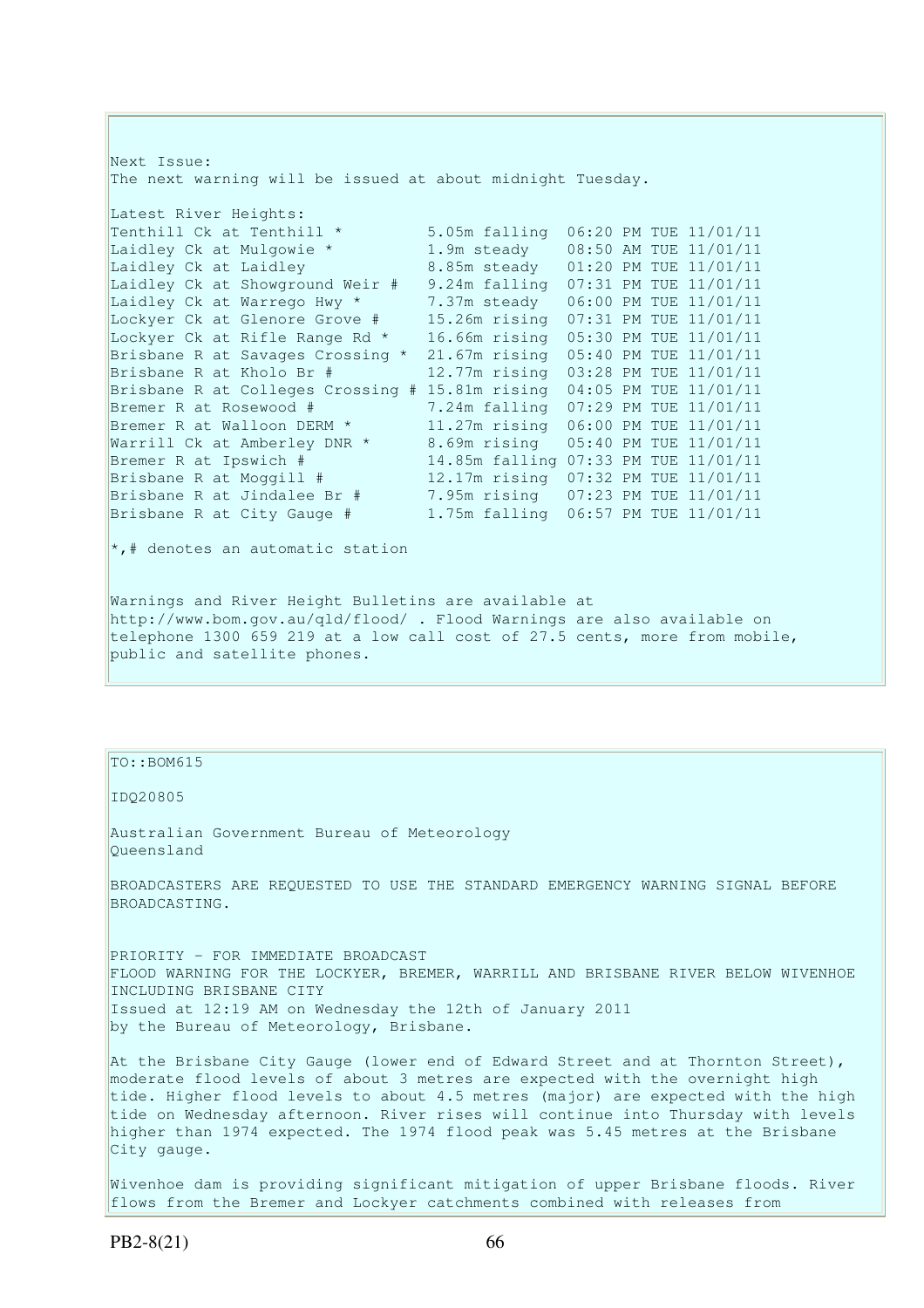Wivenhoe dam will continue to increase flood levels in Brisbane during the next 36 hours. LOCKYER CREEK: Major flooding will continue tonight in the Lockyer Creek catchment. Flood levels at Glenore Grove peaked at 15.2 metres at 3pm, which is 0.3 metres above the 1974 flood level. The Lockyer Creek at Lyons Bridge peaked at 17.25 metres around 6pm Tuesday. WARRILL CREEK: Major flooding continues from Kalbar to Amberley. Levels at Amberley are expected to reach at least 8.0 metres overnight. BREMER RIVER: The Bremer River at Walloon has exceeded the major flood level. The Bremer River at Rosewood has peaked at 7.5 metres around 5pm Tuesday. The Bremer River at Ipswich is expected to reach around 21.5 metres during Wednesday causing major flooding. This level is 0.8 metres higher than the 1974 flood peak at Ipswich. MIDDLE AND LOWER BRISBANE: Major flood levels have been exceeded at Savages Crossing and Mount Crosby Weir, with further rises expected overnight. At the Brisbane City Gauge (lower end of Edward Street and at Thornton Street), moderate flood levels of about 3 metres are expected tonight with the 3am high tide. Higher flood levels to 4.5 metres (major) are expected with the high tide on Wednesday afternoon (3pm). River rises will continue into Thursday with levels higher than 1974 expected. The 1974 flood peak was 5.45 metres at the Brisbane City gauge. Predicted River Heights/Flows: Ipswich: Reach about 21.5 metres (major) during Wednesday; further rises possible. Moggill: Reach about 21 metres (moderate) during Wednesday; further rises possible. Jindalee: Reach about 14.2 metres (moderate) late Wednesday; further rises possible. Brisbane City: Reach about 3 metres (moderate) around 3am Wednesday. Reach about 4.5 metres (major) at 3pm Wednesday. Exceed 1974 flood level (5.45 metres) on Thursday. Next Issue: The next warning will be issued at about 4am Wednesday. Latest River Heights: Tenthill Ck at Tenthill \* 4.71m falling 09:20 PM TUE 11/01/11 Laidley Ck at Mulgowie \* 1.9m steady 08:50 AM TUE 11/01/11 Laidley Ck at Laidley 8.85m steady 01:20 PM TUE 11/01/11 Laidley Ck at Showground Weir # 9.24m rising 11:28 PM TUE 11/01/11 Laidley Ck at Warrego Hwy \* 7.37m steady 09:00 PM TUE 11/01/11 Lockyer Ck at Glenore Grove # 14.88m falling 11:38 PM TUE 11/01/11 Lockyer Ck at Rifle Range Rd \* 16.64m steady 08:00 PM TUE 11/01/11 Brisbane R at Savages Crossing \* 22.97m rising 08:40 PM TUE 11/01/11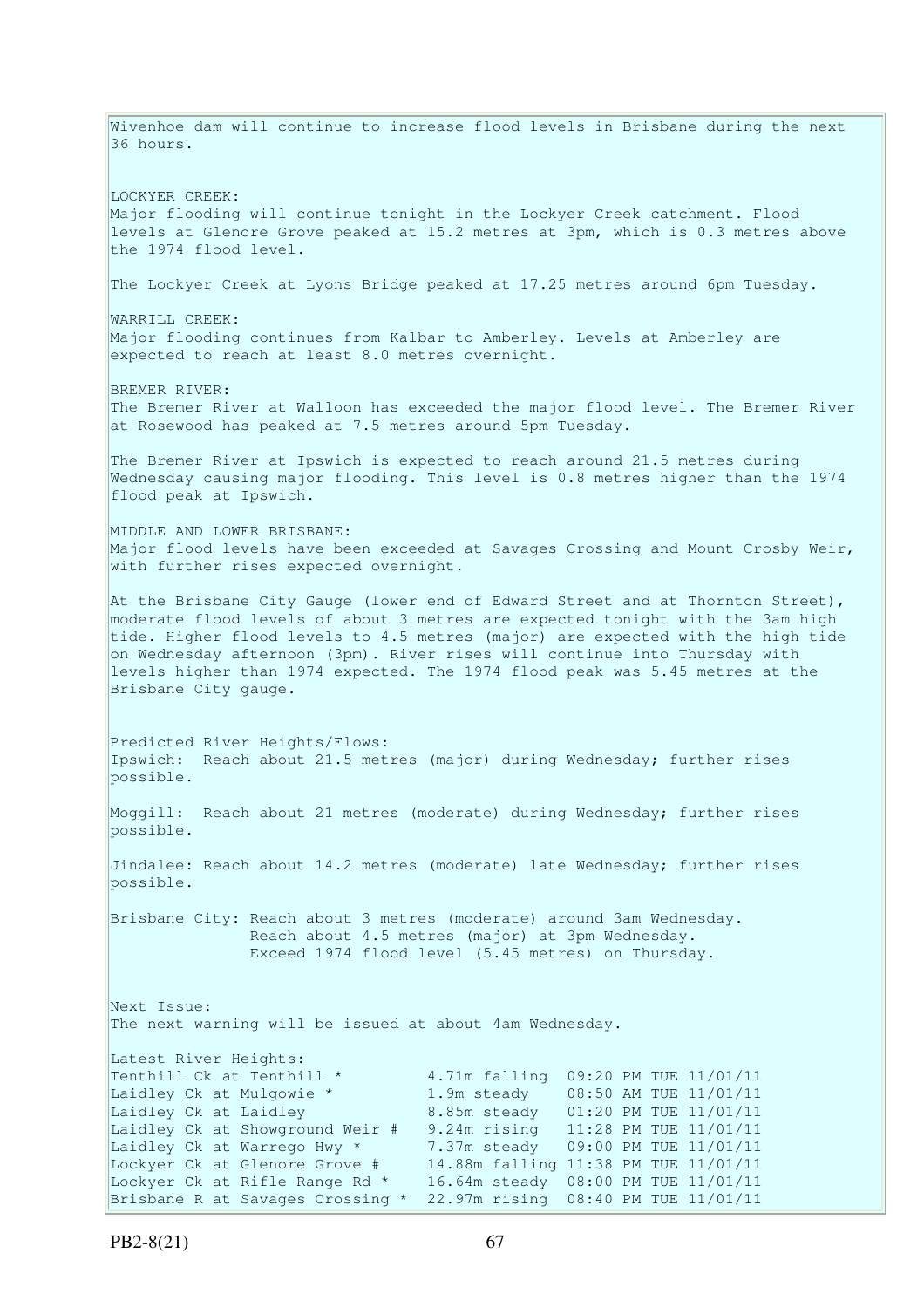Brisbane R at Kholo Br # 12.77m rising 03:28 PM TUE 11/01/11 Brisbane R at Colleges Crossing # 15.81m rising 04:05 PM TUE 11/01/11 Bremer R at Rosewood # 6.76m falling 11:35 PM TUE 11/01/11 Bremer R at Walloon DERM \* 11.07m falling 09:00 PM TUE 11/01/11 Warrill Ck at Amberley DNR \* 9m rising 08:40 PM TUE 11/01/11 Bremer R at Ipswich # 16.55m rising 11:36 PM TUE 11/01/11 Brisbane R at Moggill # 13.87m rising 11:32 PM TUE 11/01/11 Brisbane R at Jindalee Br # 9.2m rising 11:35 PM TUE 11/01/11 Brisbane R at City Gauge # 2.26m rising 11:33 PM TUE 11/01/11  $\star$ ,# automatic station Warnings and River Height Bulletins are available at http://www.bom.gov.au/qld/flood/ . Flood Warnings are also available on telephone 1300 659 219 at a low call cost of 27.5 cents, more from mobile, public and satellite phones.

## TO::BOM615

IDQ20805

Australian Government Bureau of Meteorology Queensland

expected to reach at least 8.0 metres overnight.

BROADCASTERS ARE REQUESTED TO USE THE STANDARD EMERGENCY WARNING SIGNAL BEFORE BROADCASTING.

PRIORITY - FOR IMMEDIATE BROADCAST FLOOD WARNING FOR THE LOCKYER, BREMER, WARRILL AND BRISBANE RIVER BELOW WIVENHOE INCLUDING BRISBANE CITY Issued at 4:02 AM on Wednesday the 12th of January 2011 by the Bureau of Meteorology, Brisbane.

At the Brisbane City Gauge (lower end of Edward Street and at Thornton Street) rises are expected during Wednesday. River levels around 4.5 metres (major) are expected with the high tide on Wednesday afternoon. River rises will continue into Thursday with levels higher than 1974 expected. The 1974 flood peak was 5.45 metres at the Brisbane City gauge.

Wivenhoe dam is providing significant mitigation of upper Brisbane floods. River flows from the Bremer and Lockyer catchments combined with releases from Wivenhoe dam will continue to increase flood levels in Brisbane during the next 36 hours.

LOCKYER CREEK: Major flooding will continue tonight in the Lockyer Creek catchment. Flood levels at Glenore Grove peaked at 15.2 metres at 3pm, which is 0.3 metres above the 1974 flood level. The Lockyer Creek at Lyons Bridge peaked at 17.25 metres around 6pm Tuesday. WARRILL CREEK: Major flooding continues from Kalbar to Amberley. Levels at Amberley are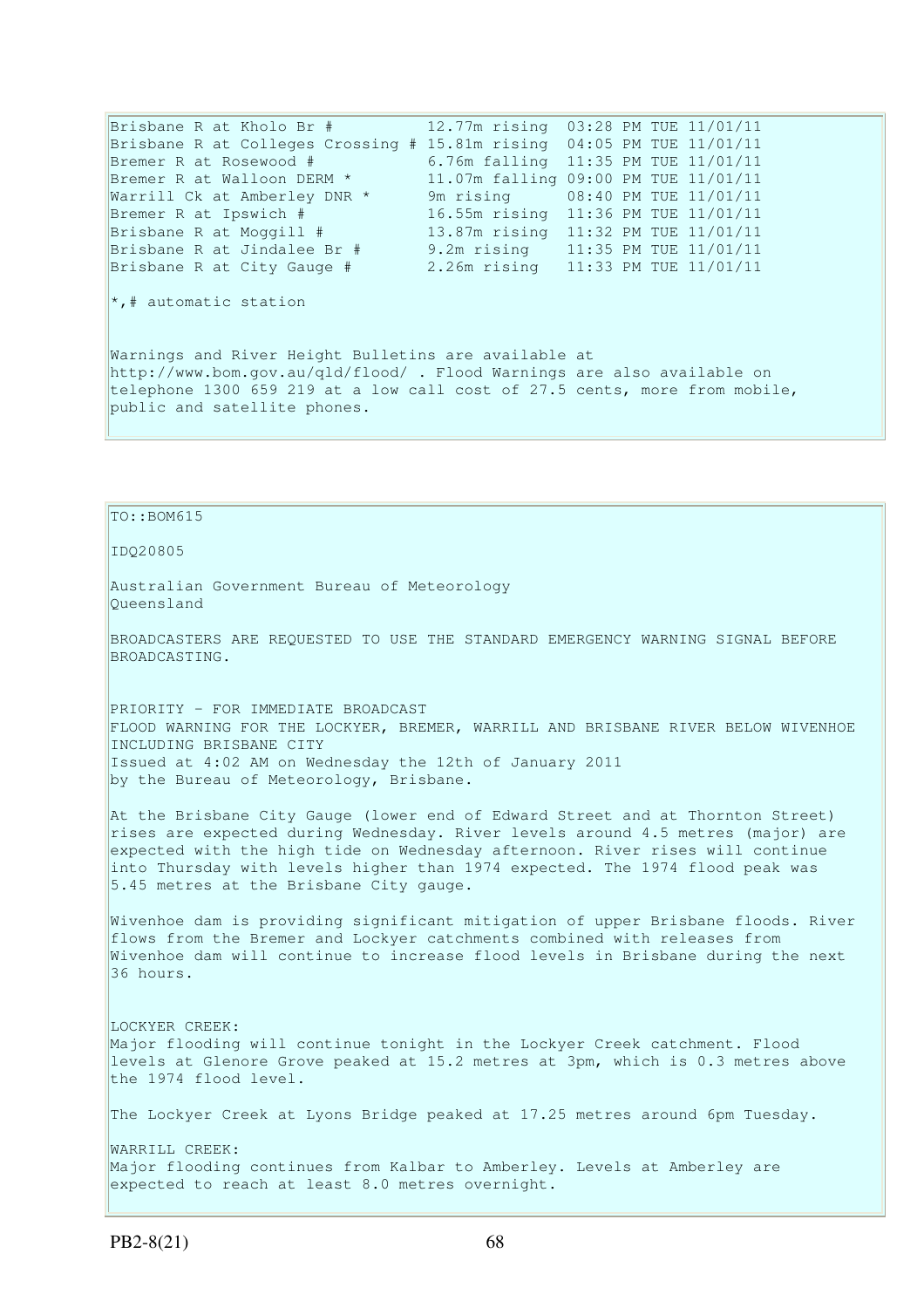BREMER RIVER: The Bremer River at Walloon has exceeded the major flood level. The Bremer River at Rosewood has peaked at 7.5 metres around 5pm Tuesday. The Bremer River at Ipswich is expected to reach around 21.5 metres during Wednesday causing major flooding. This level is 0.8 metres higher than the 1974 flood peak at Ipswich. MIDDLE AND LOWER BRISBANE: Major flooding is occuring along the Brisbane River from downstream of Wivenhoe dam to Jindalee, with further rises expected downstream of Savages Crossing during Wednesday. Major flood levels have been exceeded at Savages Crossing, with a peak recorded early Wednesday morning. At the Brisbane City Gauge (lower end of Edward Street and at Thornton Street), moderate flood levels of about 3 metres were recorded with the 3am high tide. Higher flood levels to 4.5 metres (major) are expected with the high tide on Wednesday afternoon (3pm). River rises will continue into Thursday with levels higher than 1974 expected. The 1974 flood peak was 5.45 metres at the Brisbane City gauge. Predicted River Heights/Flows: Ipswich: Reach about 21.5 metres (major) during Wednesday; further rises possible. Moggill: Reach about 21 metres (moderate) during Wednesday; further rises possible. Jindalee: Reach about 14.2 metres (moderate) late Wednesday; further rises possible. Brisbane City: Reach about 3 metres (moderate) around 3am Wednesday. Reach about 4.5 metres (major) at 3pm Wednesday. Exceed 1974 flood level (5.45 metres) on Thursday. Next Issue: The next warning will be issued at about 8am Wednesday. Latest River Heights: Tenthill Ck at Tenthill  $\star$  3.03m steady 02:40 AM WED 12/01/11 Laidley Ck at Mulgowie \* 1.9m steady 08:50 AM TUE 11/01/11 Laidley Ck at Laidley 8.85m steady 01:20 PM TUE 11/01/11 Laidley Ck at Showground Weir # 8.9m falling 03:25 AM WED 12/01/11 Laidley Ck at Warrego Hwy \* 7.2m falling 02:00 AM WED 12/01/11 Lockyer Ck at Glenore Grove # 14.06m falling 03:26 AM WED 12/01/11 Lockyer Ck at Rifle Range Rd \* 16.59m falling 02:10 AM WED 12/01/11 Brisbane R at Savages Crossing \* 24.13m rising 02:40 AM WED 12/01/11 Brisbane R at Kholo Br  $\#$  12.77m rising 03:28 PM TUE 11/01/11 Brisbane R at Colleges Crossing # 15.81m rising 04:05 PM TUE 11/01/11 Bremer R at Rosewood # 6.28m falling 03:23 AM WED 12/01/11 Bremer R at Walloon DERM \* 10.27m falling 02:00 AM WED 12/01/11 Warrill Ck at Amberley DNR \* 9.13m steady 02:20 AM WED 12/01/11 Bremer R at Ipswich # 18.2m rising 03:19 AM WED 12/01/11 Brisbane R at Moggill # 15.37m rising 03:20 AM WED 12/01/11 Brisbane R at Jindalee Br # 10.35m rising 03:17 AM WED 12/01/11 Brisbane R at City Gauge # 3.01m rising 03:24 AM WED 12/01/11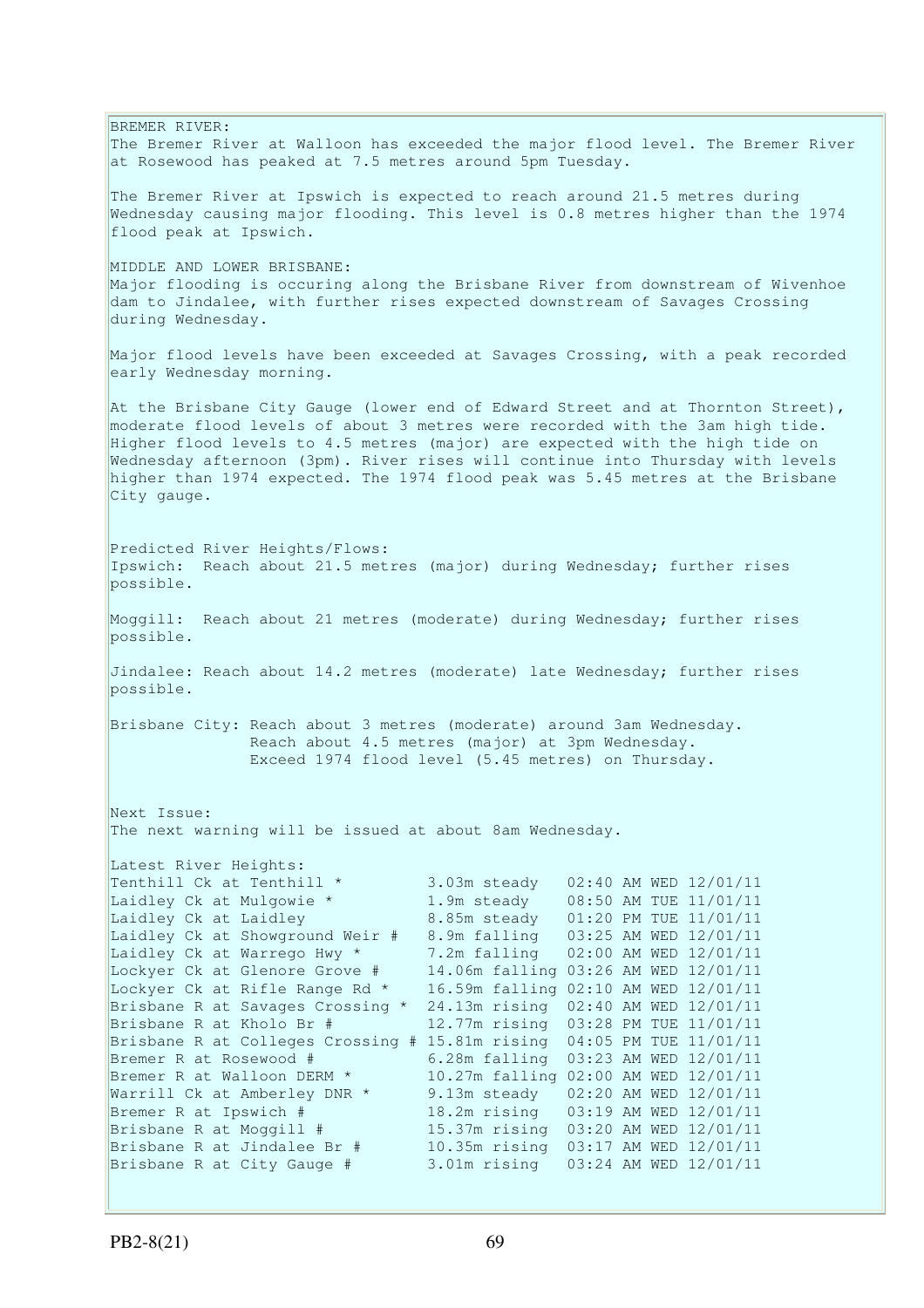Warnings and River Height Bulletins are available at http://www.bom.gov.au/qld/flood/ . Flood Warnings are also available on telephone 1300 659 219 at a low call cost of 27.5 cents, more from mobile, public and satellite phones.

TO::BOM615 IDQ20805 Australian Government Bureau of Meteorology Queensland BROADCASTERS ARE REQUESTED TO USE THE STANDARD EMERGENCY WARNING SIGNAL BEFORE BROADCASTING. PRIORITY - FOR IMMEDIATE BROADCAST FLOOD WARNING FOR THE LOCKYER, BREMER, WARRILL AND BRISBANE RIVER BELOW WIVENHOE INCLUDING BRISBANE CITY Issued at 7:33 AM on Wednesday the 12th of January 2011 by the Bureau of Meteorology, Brisbane. At at 7:30am Wednesday, the Brisbane City gauge (lower end of Edward Street and at Thornton Street) was 3.1 metres and rising. Rises will continue during Wednesday and overnight. At the Brisbane City gauge, river levels of about 4.5 metres (major) are expected with the high tide on Wednesday afternoon. River rises will continue into Thursday with a peak of about 5.5 metres expected with the high tides at 4am and 4pm. Levels will remain high throughout Thursday. This is similar to the 1974 flood peak of 5.45 metres. Wivenhoe dam is providing significant mitigation of upper Brisbane floods. River flows from the Bremer and Lockyer catchments combined with releases from Wivenhoe dam will continue to increase flood levels in Brisbane during the next 24 hours. LOCKYER CREEK: Major flooding will continue this morning in the Lockyer Creek catchment with levels expected to start falling significantly today. Flood levels at Glenore Grove peaked at 15.2 metres at 3pm Tuesday, which is 0.3 metres above the 1974 flood level. The Lockyer Creek at Lyons Bridge peaked at 17.25 metres around 6pm Tuesday. WARRILL CREEK: Major flooding continues from Kalbar to Amberley. A flood peak to just over 8 metres is occurring at Amberley this morning. BREMER RIVER Major flooding is easing along the Bremer River from Rosewood to Walloon. The Bremer River at Ipswich is expected to peak about 20.5 metres during Wednesday afternoon with major flooding. This is similar to the 1974 flood level. MIDDLE AND LOWER BRISBANE: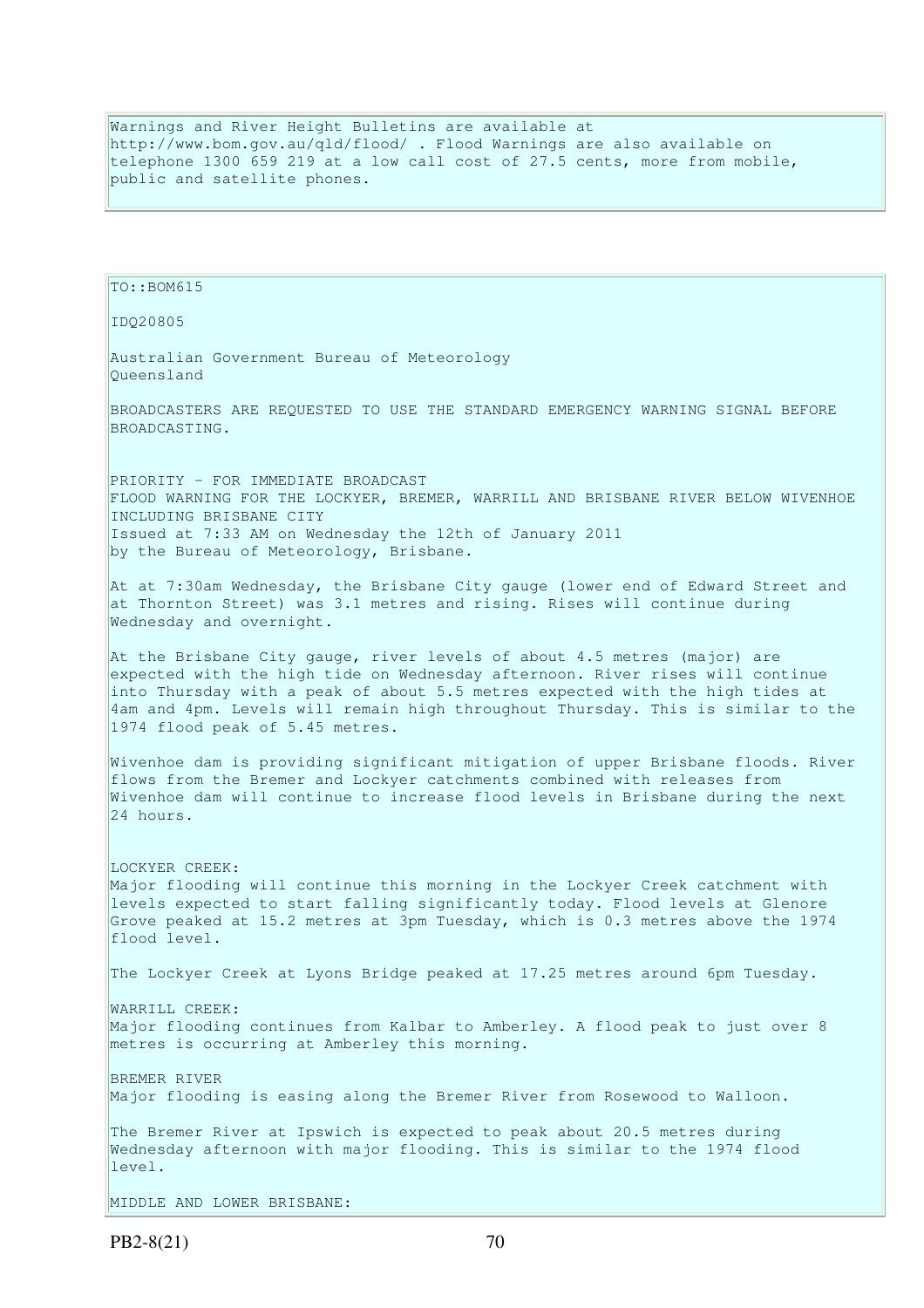Major flooding is rising from the Savages Crossing area to Jindalee along the Brisbane River. At Savages Crossing, a major flood peak of 24.2 metres has been recorded early Wednesday morning, slightly above the 1974 peak level at this location. At the Brisbane City Gauge (lower end of Edward Street and at Thornton Street), moderate flood levels of about 3 metres were recorded with the 3am high tide. Higher flood levels to 4.5 metres (major) are expected with the high tide on Wednesday afternoon (3pm). River rises will continue into Thursday with a peak of about 5.5 metres expected with the high tides at 4am and 4pm. Levels will remain high throughout Thursday. This is similar to the 1974 flood peak of 5.45 metres. Predicted River Heights/Flows: Ipswich: Peak about 20.5 metres (major) during Wednesday afternoon. Moggill: Peak about 20 metres (moderate) during Wednesday afternoon. Jindalee: Peak about 14.2 metres (moderate) by midnight. Brisbane City: Reach about 4.5 metres (major) at 3pm Wednesday. Peak about 5.5 metres (major) during Thursday. Next Issue: The next warning will be issued at about noon Wednesday. Latest River Heights: Laidley Ck at Laidley 8.85m steady 01:20 PM TUE 11/01/11 Laidley Ck at Showground Weir # 7.26m falling 06:01 AM WED 12/01/11 Laidley Ck at Warrego Hwy \* 6.86m falling 05:00 AM WED 12/01/11 Lockyer Ck at Glenore Grove # 13.42m falling 06:01 AM WED 12/01/11 Lockyer Ck at Rifle Range Rd \* 16.55m falling 05:40 AM WED 12/01/11 Brisbane R at Savages Crossing \* 23.85m falling 05:40 AM WED 12/01/11 Brisbane R at Kholo Br # 12.77m rising 03:28 PM TUE 11/01/11 Brisbane R at Colleges Crossing # 15.81m rising 04:05 PM TUE 11/01/11 Bremer R at Rosewood # 5.9m falling 06:02 AM WED 12/01/11 Bremer R at Walloon DERM \* 9.58m falling 05:40 AM WED 12/01/11 Warrill Ck at Amberley DNR \* 9.2m rising 05:20 AM WED 12/01/11 Bremer R at Ipswich # 18.6m rising 05:53 AM WED 12/01/11 Brisbane R at Moggill # 16.27m rising 05:53 AM WED 12/01/11 Brisbane R at Jindalee Br # 11.1m rising 06:02 AM WED 12/01/11 Brisbane R at City Gauge # 3.10m rising 07:30 AM WED 12/01/11 \*automatic station Warnings and River Height Bulletins are available at http://www.bom.gov.au/qld/flood/ . Flood Warnings are also available on telephone 1300 659 219 at a low call cost of 27.5 cents, more from mobile, public and satellite phones.

# TO::BOM615

#### IDQ20805

Australian Government Bureau of Meteorology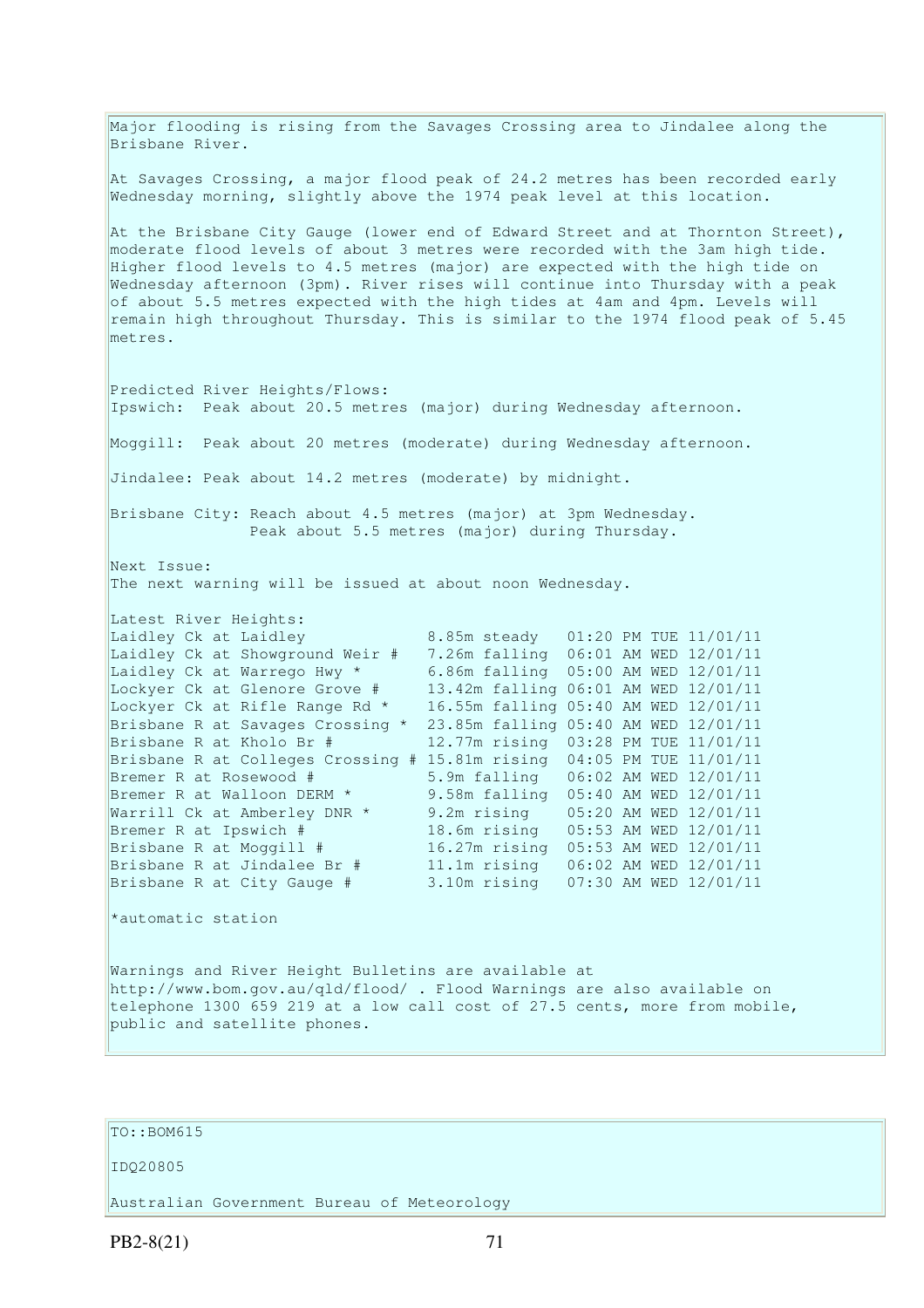Queensland BROADCASTERS ARE REQUESTED TO USE THE STANDARD EMERGENCY WARNING SIGNAL BEFORE BROADCASTING. PRIORITY - FOR IMMEDIATE BROADCAST FLOOD WARNING FOR THE LOCKYER, BREMER, WARRILL AND BRISBANE RIVER BELOW WIVENHOE INCLUDING BRISBANE CITY Issued at 7:56 AM on Wednesday the 12th of January 2011 by the Bureau of Meteorology, Brisbane. IPSWICH: At 7:30 am Wednesday, flood levels at Ipswich are at 19 metres and rising. A peak is expected this afternoon of about 20.5 metres. This is similar to the 1974 flood level. BRISBANE: At 7:30am Wednesday, the Brisbane City gauge (lower end of Edward Street and at Thornton Street) was 3.1 metres and rising. Rises will continue during Wednesday and overnight. At the Brisbane City gauge, river levels of about 4.5 metres (major) are expected with the high tide on Wednesday afternoon. River rises will continue into Thursday with a peak of about 5.5 metres expected with the high tides at 4am and 4pm. Levels will remain high throughout Thursday. This is similar to the 1974 flood peak of 5.45 metres. Wivenhoe dam is providing significant mitigation of upper Brisbane floods. River flows from the Bremer and Lockyer catchments combined with releases from Wivenhoe dam will continue to increase flood levels in Brisbane during the next 24 hours. LOCKYER CREEK: Major flooding will continue this morning in the Lockyer Creek catchment with levels expected to start falling significantly today. Flood levels at Glenore Grove peaked at 15.2 metres at 3pm Tuesday, which is 0.3 metres above the 1974 flood level. The Lockyer Creek at Lyons Bridge peaked at 17.25 metres around 6pm Tuesday. WARRILL CREEK: Major flooding continues from Kalbar to Amberley. A flood peak to just over 8 metres is occurring at Amberley this morning. BREMER RIVER Major flooding is easing along the Bremer River from Rosewood to Walloon. The Bremer River at Ipswich is expected to peak about 20.5 metres during Wednesday afternoon with major flooding. This is similar to the 1974 flood level. MIDDLE AND LOWER BRISBANE: Major flooding is rising from the Savages Crossing area to Jindalee along the Brisbane River. At Savages Crossing, a major flood peak of 24.2 metres has been recorded early Wednesday morning, slightly above the 1974 peak level at this location. At the Brisbane City Gauge (lower end of Edward Street and at Thornton Street), moderate flood levels of about 3 metres were recorded with the 3am high tide. Higher flood levels to 4.5 metres (major) are expected with the high tide on Wednesday afternoon (3pm). River rises will continue into Thursday with a peak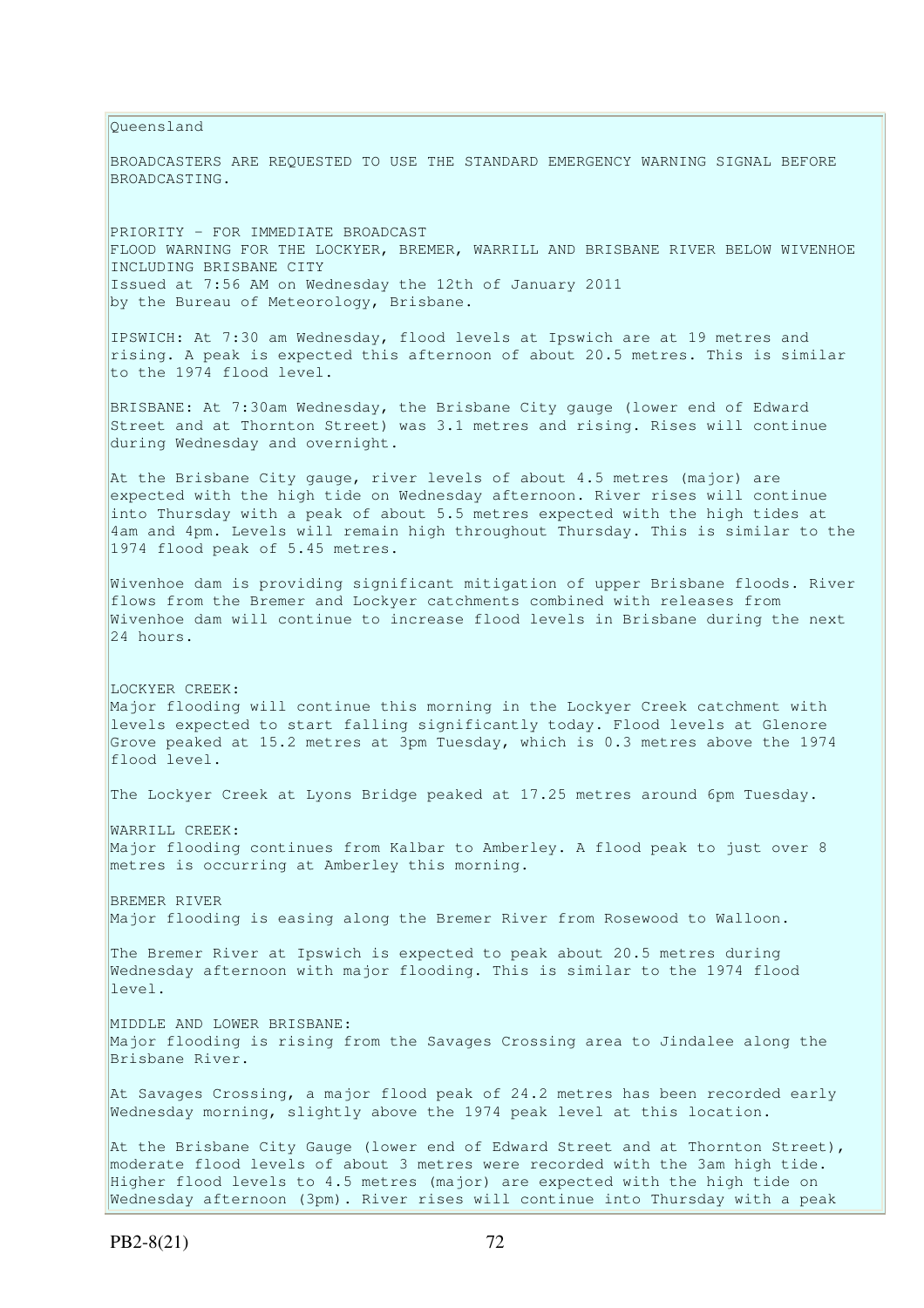of about 5.5 metres expected with the high tides at 4am and 4pm. Levels will remain high throughout Thursday. This is similar to the 1974 flood peak of 5.45 metres. Predicted River Heights/Flows: Ipswich: Peak about 20.5 metres (major) during Wednesday afternoon. Moggill: Peak about 20 metres (moderate) during Wednesday afternoon. Jindalee: Peak about 14.2 metres (moderate) by midnight. Brisbane City: Reach about 4.5 metres (major) at 3pm Wednesday. Peak about 5.5 metres (major) during Thursday. Next Issue: The next warning will be issued at about noon Wednesday. Latest River Heights: Tenthill Ck at Tenthill \* 2.67m falling 06:00 AM WED 12/01/11 Laidley Ck at Mulgowie \* 1.9m steady 08:50 AM TUE 11/01/11 Laidley Ck at Laidley 8.85m steady 01:20 PM TUE 11/01/11 Laidley Ck at Showground Weir # 6.56m falling 07:37 AM WED 12/01/11 Laidley Ck at Warrego Hwy \* 6.75m falling 06:00 AM WED 12/01/11 Lockyer Ck at Glenore Grove # 13.04m falling 07:39 AM WED 12/01/11 Lockyer Ck at Rifle Range Rd \* 16.55m falling 05:40 AM WED 12/01/11 Brisbane R at Savages Crossing \* 23.85m falling 05:40 AM WED 12/01/11 Brisbane R at Kholo Br # 12.77m rising 03:28 PM TUE 11/01/11 Brisbane R at Colleges Crossing # 15.81m rising 04:05 PM TUE 11/01/11 Bremer R at Rosewood # 5.64m falling 07:38 AM WED 12/01/11 Bremer R at Walloon DERM \* 9.53m falling 06:00 AM WED 12/01/11 Warrill Ck at Amberley DNR \* 9.2m rising 05:20 AM WED 12/01/11 Bremer R at Ipswich # 18.85m rising 07:29 AM WED 12/01/11 Brisbane R at Moggill # 16.72m rising 07:38 AM WED 12/01/11 Brisbane R at Jindalee Br # 11.5m rising 07:41 AM WED 12/01/11 Brisbane R at City Gauge # 3.15m rising 07:39 AM WED 12/01/11 \*automatic station Warnings and River Height Bulletins are available at http://www.bom.gov.au/qld/flood/ . Flood Warnings are also available on telephone 1300 659 219 at a low call cost of 27.5 cents, more from mobile, public and satellite phones.

TO::BOM615

IDQ20805

Australian Government Bureau of Meteorology Queensland

BROADCASTERS ARE REQUESTED TO USE THE STANDARD EMERGENCY WARNING SIGNAL BEFORE BROADCASTING.

PRIORITY - FOR IMMEDIATE BROADCAST FLOOD WARNING FOR THE LOCKYER, BREMER, WARRILL AND BRISBANE RIVER BELOW WIVENHOE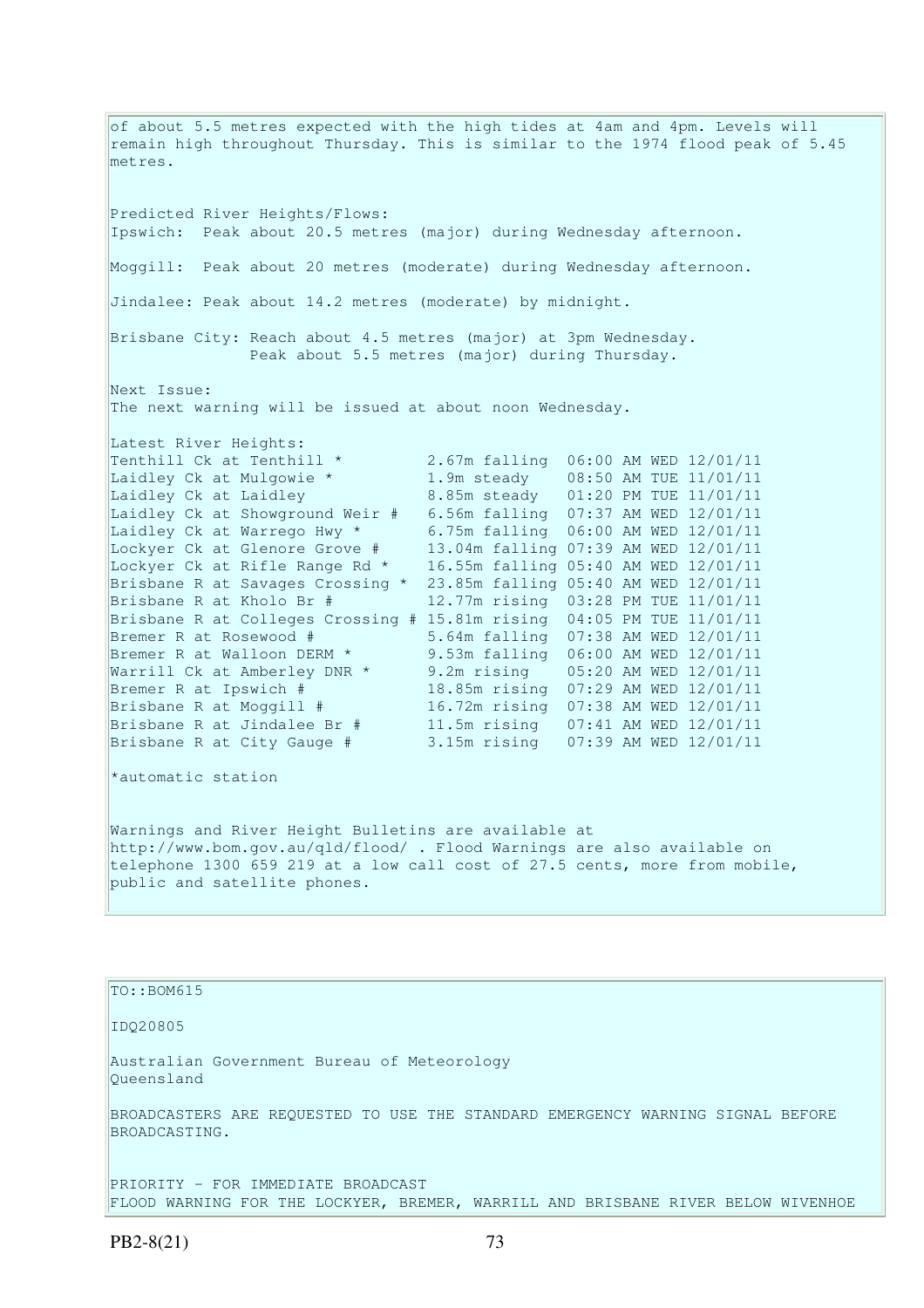INCLUDING BRISBANE CITY Issued at 11:56 AM on Wednesday the 12th of January 2011 by the Bureau of Meteorology, Brisbane. IPSWICH: At 11:30 am Wednesday, flood levels at Ipswich are at 19.3 metres and rising. A peak is expected this afternoon of about 20.5 metres. This is similar to the 1974 flood level. BRISBANE: At 11:45am Wednesday, the Brisbane City gauge (lower end of Edward Street and at Thornton Street) was 3.75 metres and rising. Rises will continue during Wednesday afternoon and overnight. At the Brisbane City gauge, river levels of about 4.5 metres (major) are expected with the high tide on Wednesday afternoon. River rises will continue into Thursday with a peak of about 5.5 metres expected with the high tides at 4am and 4pm. Levels will remain high throughout Thursday. This is similar to the 1974 flood peak of 5.45 metres. Wivenhoe dam is providing significant mitigation of upper Brisbane floods. River flows from the Bremer and Lockyer catchments combined with releases from Wivenhoe dam will continue to increase flood levels in Brisbane during the next 24 hours. LOCKYER CREEK: Major flooding will continue this morning in the Lockyer Creek catchment with levels expected to start falling significantly today. WARRILL CREEK: Major flooding continues from Kalbar to Amberley. A flood peak to just over 8 metres is occurring at Amberley today. BREMER RIVER Major flooding is easing along the Bremer River from Rosewood to Walloon. The Bremer River at Ipswich is expected to peak about 20.5 metres during Wednesday afternoon with major flooding. This is similar to the 1974 flood level. MIDDLE AND LOWER BRISBANE: Major flooding is rising from the Savages Crossing area to Jindalee along the Brisbane River. At Savages Crossing, a major flood peak of 24.2 metres has been recorded early Wednesday morning, slightly above the 1974 peak level at this location. At the Brisbane City Gauge (lower end of Edward Street and at Thornton Street), moderate flood levels of about 3 metres were recorded with the 3am high tide. Higher flood levels to 4.5 metres (major) are expected with the high tide on Wednesday afternoon (3pm). River rises will continue into Thursday with a peak of about 5.5 metres expected with the high tides at 4am and 4pm. Levels will remain high throughout Thursday. This is similar to the 1974 flood peak of 5.45 metres. Predicted River Heights/Flows: Ipswich: Peak about 20.5 metres (major) during Wednesday afternoon. Moggill: Peak about 20 metres (moderate) during Wednesday afternoon. Jindalee: Peak about 14.2 metres (moderate) by midnight.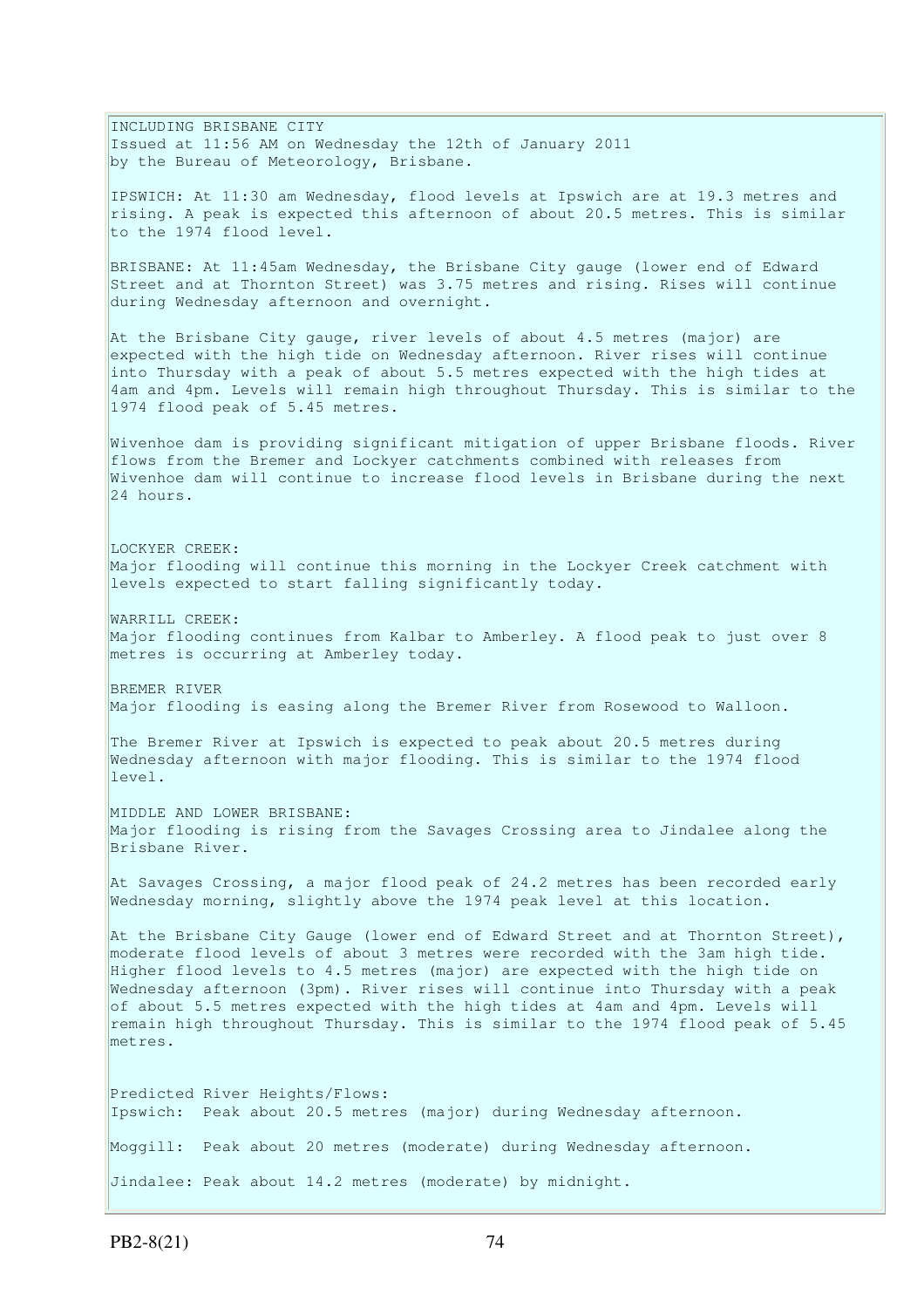Brisbane City: Reach about 4.5 metres (major) at 3pm Wednesday. Peak about 5.5 metres (major) during Thursday. Fall below major flood level during Friday. Next Issue: The next warning will be issued at about 4pm Wednesday. Latest River Heights: Laidley Ck at Laidley 5.1m steady 08:45 AM WED 12/01/11 Laidley Ck at Showground Weir # 5.92m falling 11:34 AM WED 12/01/11 Laidley Ck at Warrego Hwy \* 6.19m falling 10:00 AM WED 12/01/11 Lockyer Ck at Glenore Grove # 12.02m falling 11:36 AM WED 12/01/11 Lockyer Ck at Rifle Range Rd \* 16.5m falling 08:20 AM WED 12/01/11 Brisbane R at Savages Crossing \* 23.25m falling 08:20 AM WED 12/01/11 Brisbane R at Kholo Br # 12.77m rising 03:28 PM TUE 11/01/11 Brisbane R at Colleges Crossing #  $15.81$ m rising  $04:05$  PM TUE  $11/01/11$ <br>Bremer R at Rosewood # 5.08m falling  $11:32$  AM WED  $12/01/11$ Bremer R at Rosewood # 5.08m falling 11:32 AM WED 12/01/11 Bremer R at Walloon DERM  $*$  8.55m falling 10:30 AM WED 12/01/11 Warrill Ck at Amberley DNR \* 9.25m steady 08:00 AM WED 12/01/11 Bremer R at Ipswich # 19.3m rising 11:27 AM WED 12/01/11 Brisbane R at Moggill # 17.42m rising 11:20 AM WED 12/01/11 Brisbane R at Jindalee Br # 12.25m rising 11:35 AM WED 12/01/11 Brisbane R at City Gauge # 3.7m rising 11:15 AM WED 12/01/11 \*automatic station Warnings and River Height Bulletins are available at http://www.bom.gov.au/qld/flood/ . Flood Warnings are also available on telephone 1300 659 219 at a low call cost of 27.5 cents, more from mobile,

### TO::BOM615

public and satellite phones.

IDQ20805

Australian Government Bureau of Meteorology Queensland

BROADCASTERS ARE REQUESTED TO USE THE STANDARD EMERGENCY WARNING SIGNAL BEFORE BROADCASTING.

PRIORITY - FOR IMMEDIATE BROADCAST FLOOD WARNING FOR THE LOCKYER, BREMER, WARRILL AND BRISBANE RIVER BELOW WIVENHOE INCLUDING BRISBANE CITY Issued at 4:29 PM on Wednesday the 12th of January 2011 by the Bureau of Meteorology, Brisbane.

IPSWICH: At 4pm Wednesday, flood levels at Ipswich are at 19.4 metres and steady. Based on upstream peak levels, it is likely to peak at around current levels which will be maintained into this evening.

BRISBANE: At 4pm Wednesday, the Brisbane City gauge (lower end of Edward Street and at Thornton Street) was 4.3 metres and rising. Rises will continue during Wednesday afternoon and overnight.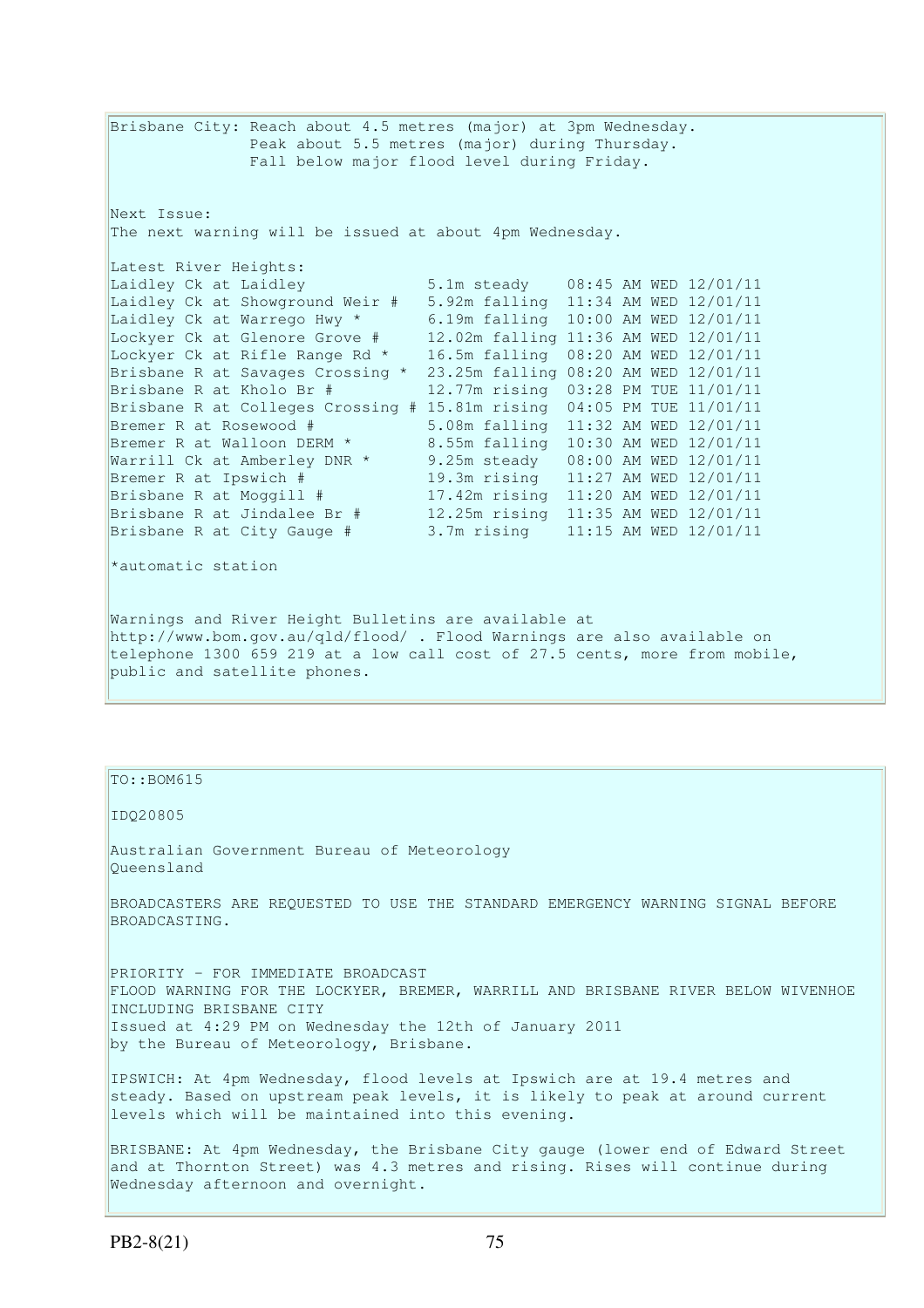At the Brisbane City gauge, river rises will continue this evening with a peak of about 5.2 metres expected with the high tide at  $4am$ . Levels will remain high throughout Thursday. This is below the 1974 flood peak of 5.45 metres as releases at Wivenhoe Dam were reduced quickly overnight. LOCKYER CREEK: Minor to major flooding will continue this afternoon in the Lockyer Creek catchment with levels expected to start falling significantly today. WARRILL CREEK: Major flooding continues from Kalbar to Amberley. A flood peak just over 8 metres occurred at Amberley today. BREMER RIVER Moderate to minor flooding is easing along the Bremer River from Rosewood to Walloon. The Bremer River at Ipswich is currently at 19.4 metres, and is expected to peak up to 19.5 metres during Wednesday evening with major flooding. This is around 1.2 metres below the 1974 flood level. MIDDLE AND LOWER BRISBANE: Major flooding is rising from the Moggill area to Brisbane City along the Brisbane River. At Mount Crosby Weir, a major flood peak of 26.2 metres was recorded on Wednesday morning, slightly below the 1974 peak level at this location. At the Brisbane City Gauge (lower end of Edward Street and at Thornton Street), flood levels reached 4.2 metres on the 3pm high tide with major flooding. River rises will continue this evening with a peak of about 5.2 metres expected with the high tide at 4am Thursday. This is slightly below to the 1974 flood peak of 5.45 metres. Levels will remain high throughout Thursday. Predicted River Heights/Flows: Ipswich: Peak around 19.5 metres (major) during Wednesday evening. Moggill: Peak around 18.5 metres (major) during Wednesday afternoon. Jindalee: Peak about 13 metres (major) by midnight. Brisbane City: Peak about 5.2 metres (major) with the high tide at 4am Thursday. Fall below major flood level during Friday. Next Issue: The next warning will be issued at about 8pm Wednesday. Latest River Heights: Laidley Ck at Showground Weir # 5.66m falling 03:10 PM WED 12/01/11 Laidley Ck at Warrego Hwy \* 5.56m falling 02:00 PM WED 12/01/11 Lockyer Ck at Glenore Grove # 10.72m falling 03:11 PM WED 12/01/11 Lockyer Ck at Rifle Range Rd \* 16.29m rising 02:40 PM WED 12/01/11 Brisbane R at Savages Crossing \* 20.62m falling 02:50 PM WED 12/01/11 Brisbane R at Colleges Crossing # 15.81m falling 04:05 PM TUE 11/01/11 Bremer R at Rosewood # 4.7m falling 03:08 PM WED 12/01/11 Bremer R at Walloon DERM \* 7.38m falling 02:40 PM WED 12/01/11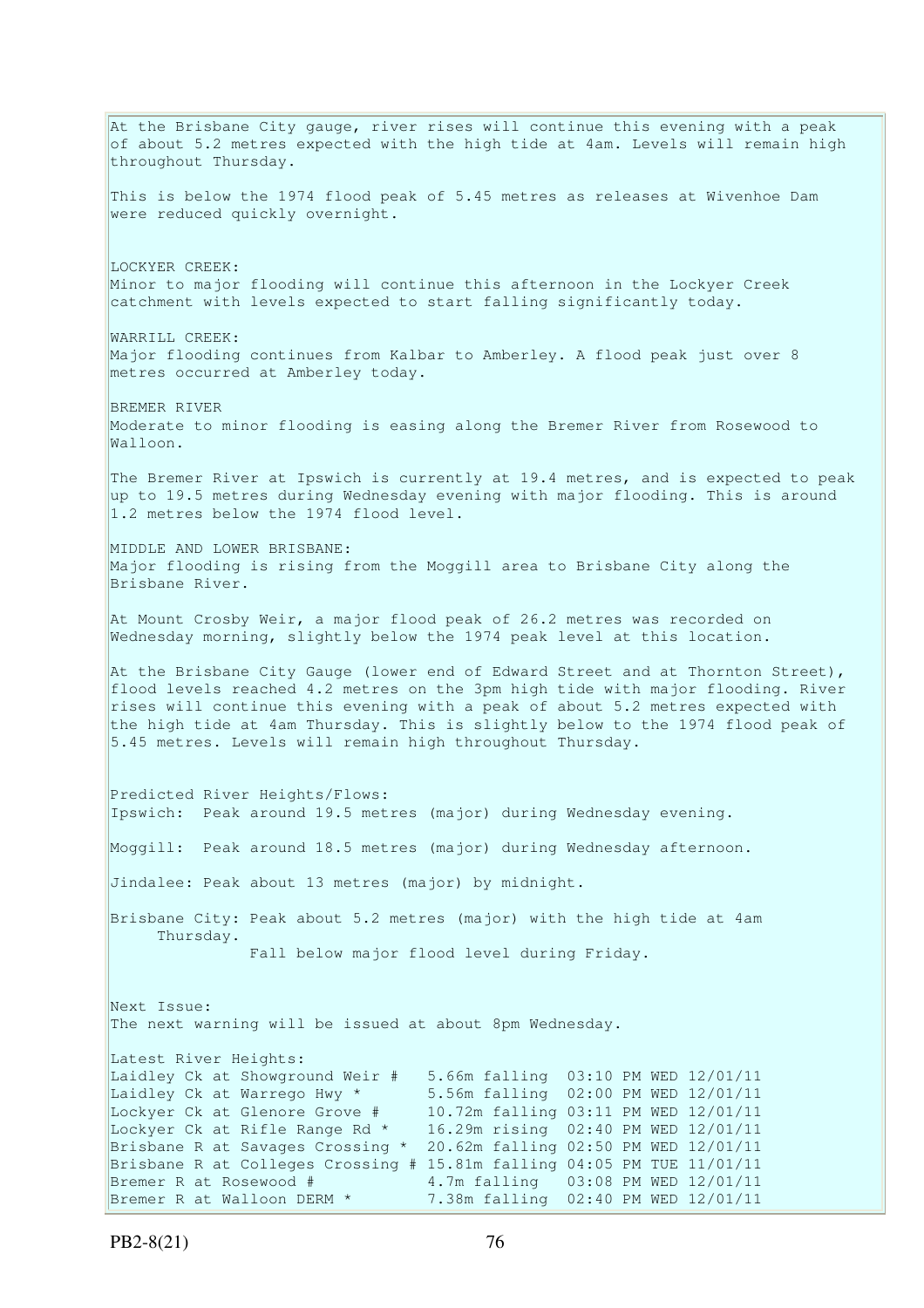| Warrill Ck at Amberley DNR *<br>Bremer R at Ipswich #<br>Brisbane R at Moggill #<br>Brisbane R at Jindalee Br #<br>Brisbane R at City Gauge #                                                                                                           | 9.1m falling<br>19.4m rising<br>17.67m rising 03:11 PM WED 12/01/11<br>12.7m rising  03:11 PM WED 12/01/11<br>4.3m rising 04:00 PM WED 12/01/11 | 02:40 PM WED 12/01/11<br>04:00 PM WED 12/01/11 |  |  |  |  |  |  |
|---------------------------------------------------------------------------------------------------------------------------------------------------------------------------------------------------------------------------------------------------------|-------------------------------------------------------------------------------------------------------------------------------------------------|------------------------------------------------|--|--|--|--|--|--|
| *automatic station                                                                                                                                                                                                                                      |                                                                                                                                                 |                                                |  |  |  |  |  |  |
| Warnings and River Height Bulletins are available at<br>http://www.bom.gov.au/qld/flood/ . Flood Warnings are also available on<br>telephone 1300 659 219 at a low call cost of 27.5 cents, more from mobile,<br>public and satellite phones.           |                                                                                                                                                 |                                                |  |  |  |  |  |  |
|                                                                                                                                                                                                                                                         |                                                                                                                                                 |                                                |  |  |  |  |  |  |
| $TO: BOM615$                                                                                                                                                                                                                                            |                                                                                                                                                 |                                                |  |  |  |  |  |  |
| ID020805                                                                                                                                                                                                                                                |                                                                                                                                                 |                                                |  |  |  |  |  |  |
| Australian Government Bureau of Meteorology<br>Oueensland                                                                                                                                                                                               |                                                                                                                                                 |                                                |  |  |  |  |  |  |
| BROADCASTERS ARE REQUESTED TO USE THE STANDARD EMERGENCY WARNING SIGNAL BEFORE<br>BROADCASTING.                                                                                                                                                         |                                                                                                                                                 |                                                |  |  |  |  |  |  |
| PRIORITY - FOR IMMEDIATE BROADCAST<br>FLOOD WARNING FOR THE LOCKYER, BREMER, WARRILL AND BRISBANE RIVER BELOW WIVENHOE<br>INCLUDING BRISBANE CITY<br>Issued at 8:11 PM on Wednesday the 12th of January 2011<br>by the Bureau of Meteorology, Brisbane. |                                                                                                                                                 |                                                |  |  |  |  |  |  |
| IPSWICH: Flood levels at Ipswich peaked at 19.4 metres during Wednesday, and are<br>beginning to fall. River levels are expected to continue falling into Thursday.                                                                                     |                                                                                                                                                 |                                                |  |  |  |  |  |  |

BRISBANE: At 8pm Wednesday, the Brisbane City gauge (lower end of Edward Street and at Thornton Street) was 4.2 metres.

At the Brisbane City gauge, river rises will continue this evening with a peak of about 5.2 metres expected with the high tide at 4am. Levels will remain high throughout Thursday.

This is below the 1974 flood peak of 5.45 metres as releases at Wivenhoe Dam were reduced quickly during Tuesday night.

LOCKYER CREEK: Major flooding in the lower Lockyer Creek will continue easing tonight.

WARRILL CREEK: Moderate to major flooding continues from Kalbar to Amberley, with flood levels now falling.

BREMER RIVER Minor flooding is easing along the Bremer River from Rosewood to Walloon.

The Bremer River at Ipswich peaked at 19.4 metres Wednesday afternoon, and is continuing to fall. This peak was around 1.3 metres below the 1974 flood level.

MIDDLE AND LOWER BRISBANE: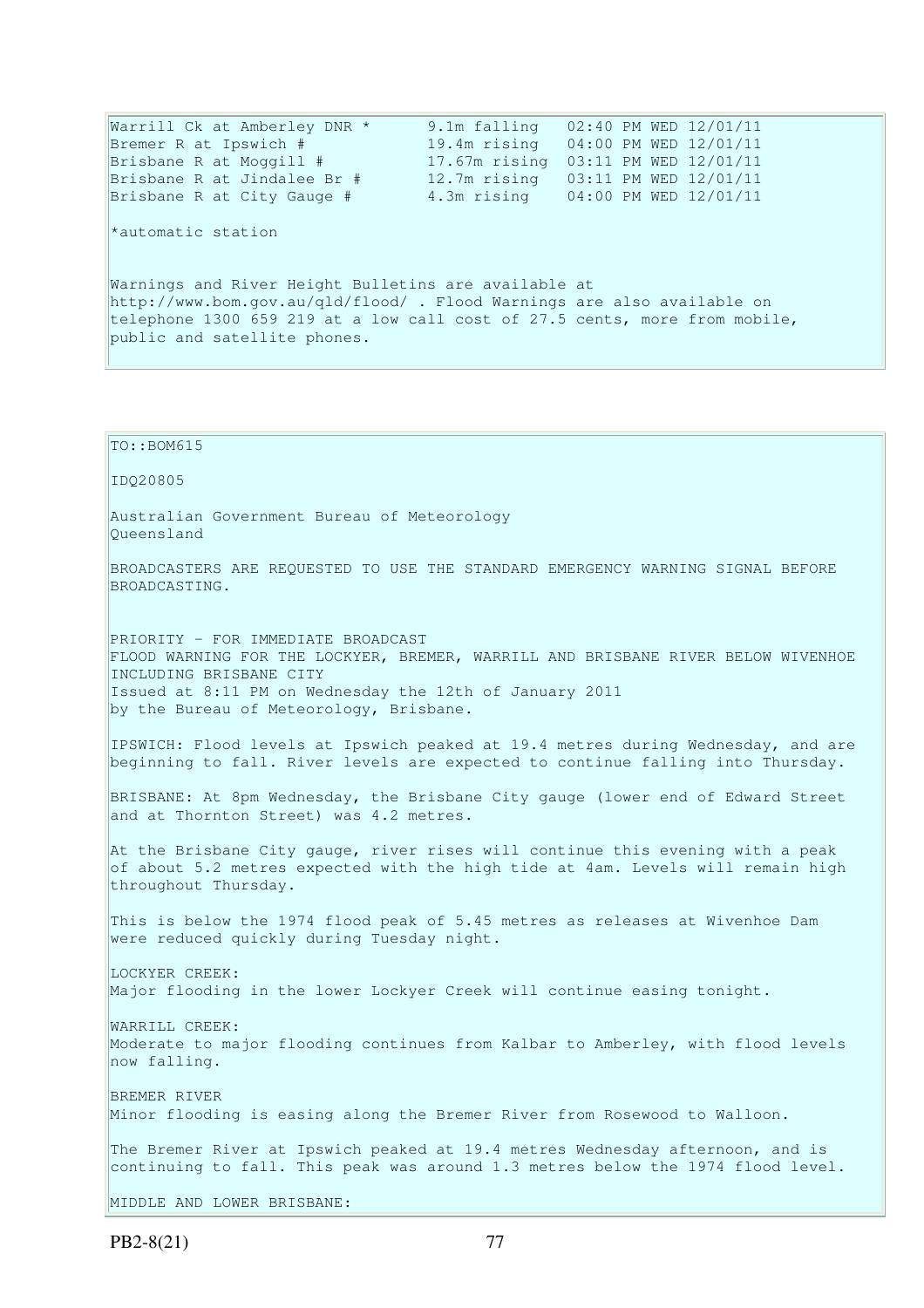Major flooding is rising from the Moggill area to Brisbane City along the Brisbane River. At Mount Crosby Weir, a major flood peak of 26.2 metres was recorded on Wednesday morning, slightly below the 1974 peak level at this location. At Moggill, a peak of 17.9 metres was observed during Wednesday afternoon. This was about 2 metres below the 1974 peak at this location. At the Brisbane City Gauge (lower end of Edward Street and at Thornton Street), flood levels reached 4.2 metres on the 3pm high tide with major flooding. River rises will continue this evening with a peak of about 5.2 metres expected with the high tide at 4am Thursday. This is slightly below to the 1974 flood peak of 5.45 metres. Levels will remain high throughout Thursday. Predicted River Heights/Flows: Jindalee: Peak about 13 metres (major) by midnight. Brisbane City: Peak about 5.2 metres (major) with the high tide at 4am Thursday. Fall below major flood level during Friday. Next Issue: The next warning will be issued at about midnight Wednesday. Latest River Heights: Laidley Ck at Showground Weir # 5.46m falling 07:37 PM WED 12/01/11 Laidley Ck at Warrego Hwy \* 5.2m falling 05:00 PM WED 12/01/11 Lockyer Ck at Glenore Grove # 9.38m falling 07:37 PM WED 12/01/11 Lockyer Ck at Rifle Range Rd \* 16.15m falling 05:40 PM WED 12/01/11 Brisbane R at Savages Crossing \* 19.52m falling 05:40 PM WED 12/01/11 Bremer R at Rosewood # 4.32m falling 07:26 PM WED 12/01/11 Bremer R at Walloon DERM \* 6.52m falling 05:40 PM WED 12/01/11 Warrill Ck at Amberley DNR \* 8.84m falling 05:40 PM WED 12/01/11 Bremer R at Ipswich # 19.05m falling 08:00 PM WED 12/01/11 Brisbane R at Moggill # 17.52m falling 07:20 PM WED 12/01/11 Brisbane R at Jindalee Br # 12.9m rising 07:35 PM WED 12/01/11 Brisbane R at City Gauge # 4.2m steady 08:00 PM WED 12/01/11 Warnings and River Height Bulletins are available at http://www.bom.gov.au/qld/flood/ . Flood Warnings are also available on telephone 1300 659 219 at a low call cost of 27.5 cents, more from mobile, public and satellite phones.

## TO::BOM615

IDQ20805

Australian Government Bureau of Meteorology Queensland

BROADCASTERS ARE REQUESTED TO USE THE STANDARD EMERGENCY WARNING SIGNAL BEFORE BROADCASTING.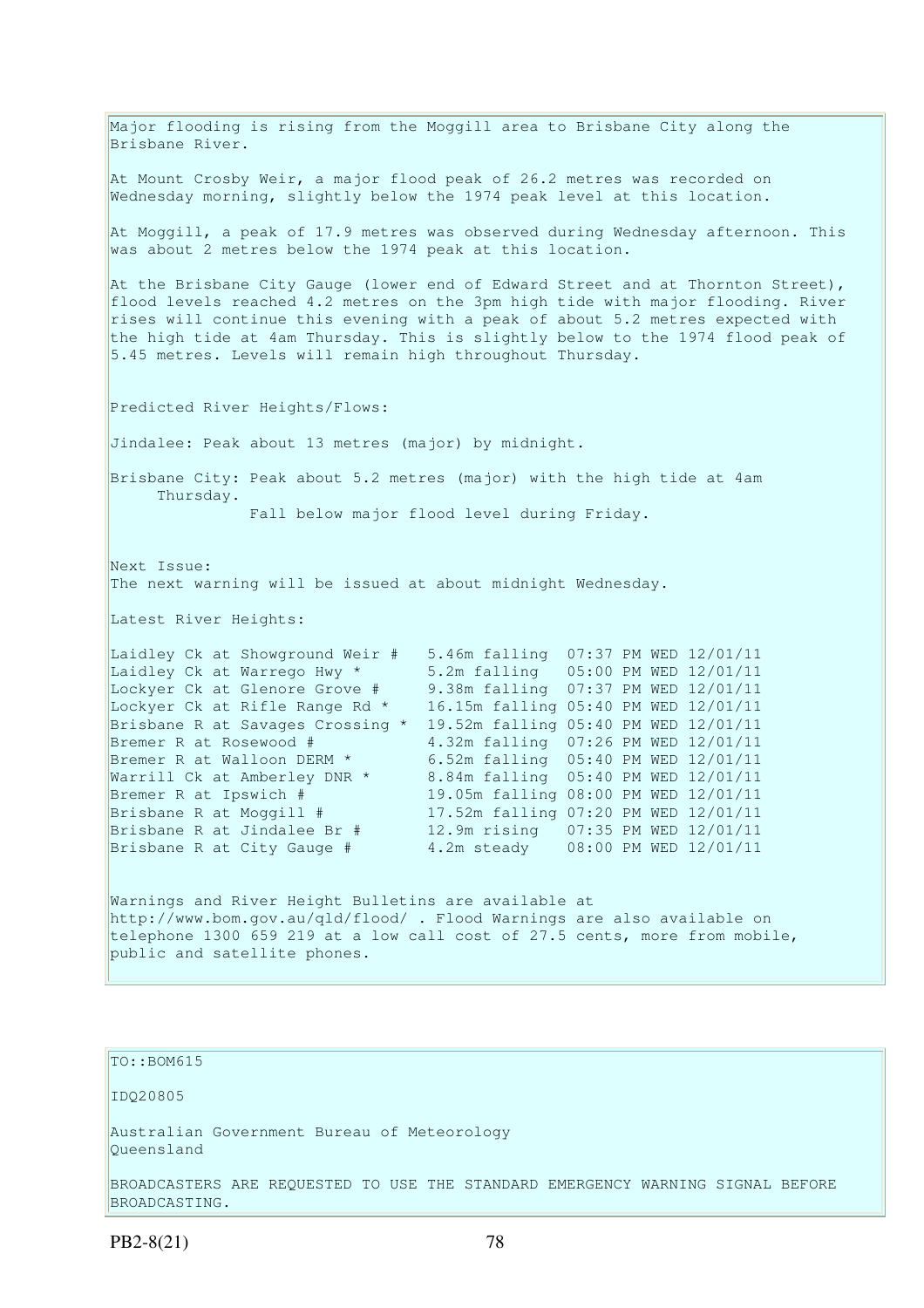PRIORITY - FOR IMMEDIATE BROADCAST FLOOD WARNING FOR THE LOCKYER, BREMER, WARRILL AND BRISBANE RIVER BELOW WIVENHOE INCLUDING BRISBANE CITY Issued at 12:27 AM on Thursday the 13th of January 2011 by the Bureau of Meteorology, Brisbane. IPSWICH: Flood levels at Ipswich peaked at 19.4 metres during Wednesday, and are beginning to fall. River levels are expected to continue falling into Thursday. BRISBANE: At 10pm Wednesday, the Brisbane City gauge (lower end of Edward Street and at Thornton Street) was 4.2 metres following the high tide. Renewed rises with the tide are expected, with a peak under 5 metres expected with the high tide at 4am. Levels will remain high throughout Thursday. This is below the 1974 flood peak of 5.45 metres as releases at Wivenhoe Dam were reduced quickly during Tuesday night. LOCKYER CREEK: Major flooding in the lower Lockyer Creek will continue easing into Thursday. WARRILL CREEK: Moderate to major flooding continues from Kalbar to Amberley, with flood levels now falling. BREMER RIVER Minor flooding is easing along the Bremer River from Rosewood to Walloon. The Bremer River at Ipswich peaked at 19.4 metres Wednesday afternoon, and is continuing to fall. This peak was around 1.3 metres below the 1974 flood level. MIDDLE AND LOWER BRISBANE: Major flooding continues from the Mount Crosby area to Brisbane City along the Brisbane River. At Mount Crosby Weir, a major flood peak of 26.2 metres was recorded on Wednesday morning, slightly below the 1974 peak level at this location. At Moggill, a peak of 17.9 metres was observed during Wednesday afternoon. This was about 2 metres below the 1974 peak at this location. At Jindalee, a peak of 13 metres was observed at about 7pm Wednesday. At the Brisbane City Gauge (lower end of Edward Street and at Thornton Street), flood levels reached 4.2 metres on the 3pm high tide with major flooding. River rises will continue with a peak under 5 metres expected with the high tide about 4am Thursday. This is below the 1974 flood peak of 5.45 metres. Levels will remain high throughout Thursday. Predicted River Heights/Flows: Brisbane City: Peak under 5 metres (major) with the high tide at 4am Thursday. Fall below major flood level by Friday. Next Issue: The next warning will be issued at about 4am Thursday. Latest River Heights:

PB2-8(21) 79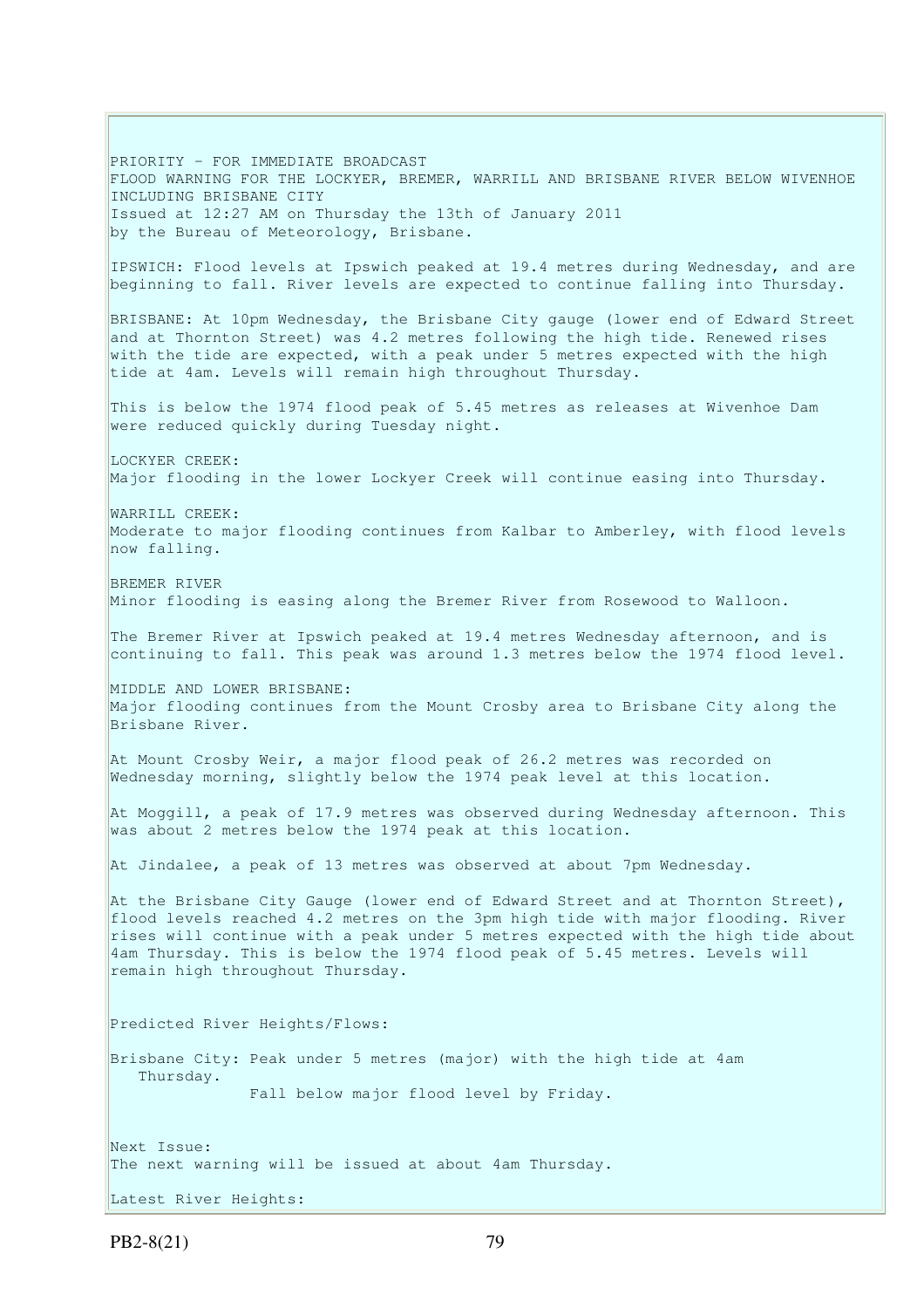| Laidley Ck at Laidley            | 5.1m steady                          |  | 08:45 AM WED 12/01/11 |
|----------------------------------|--------------------------------------|--|-----------------------|
| Laidley Ck at Showground Weir #  | 5.36m falling 10:31 PM WED 12/01/11  |  |                       |
| Laidley Ck at Warrego Hwy *      | 4.85m falling 10:00 PM WED 12/01/11  |  |                       |
| Lockyer Ck at Glenore Grove #    | 8.68m falling                        |  | 11:28 PM WED 12/01/11 |
| Lockyer Ck at Rifle Range Rd *   | 15.96m falling                       |  | 08:40 PM WED 12/01/11 |
| Brisbane R at Savages Crossing * | 18.48m falling 08:40 PM WED 12/01/11 |  |                       |
| Bremer R at Rosewood #           | 4.1m steady 11:26 PM WED 12/01/11    |  |                       |
| Bremer R at Walloon DERM *       | 5.59m falling 10:00 PM WED 12/01/11  |  |                       |
| Warrill Ck at Amberley DNR *     | 8.48m falling 08:40 PM WED 12/01/11  |  |                       |
| Bremer R at Ipswich #            | 18.55m falling 11:34 PM WED 12/01/11 |  |                       |
| Brisbane R at Moggill #          | 17.02m falling 11:29 PM WED 12/01/11 |  |                       |
| Brisbane R at Jindalee Br #      | 12.75m falling 11:23 PM WED 12/01/11 |  |                       |
| Brisbane R at City Gauge #       | 4.25m rising 11:45 PM WED 12/01/11   |  |                       |
|                                  |                                      |  |                       |
|                                  |                                      |  |                       |

Warnings and River Height Bulletins are available at http://www.bom.gov.au/qld/flood/ . Flood Warnings are also available on telephone 1300 659 219 at a low call cost of 27.5 cents, more from mobile, public and satellite phones.

# $TO: **ROM615**$

# IDQ20805

Australian Government Bureau of Meteorology Queensland

BROADCASTERS ARE REQUESTED TO USE THE STANDARD EMERGENCY WARNING SIGNAL BEFORE BROADCASTING.

PRIORITY - FOR IMMEDIATE BROADCAST FLOOD WARNING FOR THE LOCKYER, BREMER, WARRILL AND BRISBANE RIVER BELOW WIVENHOE INCLUDING BRISBANE CITY Issued at 3:52 AM on Thursday the 13th of January 2011 by the Bureau of Meteorology, Brisbane.

IPSWICH: Flood levels at Ipswich are falling strongly, and have fallen below 18 metres around 3am Thursday. River levels will continue falling during Thursday, and drop below major flood level later Thursday.

BRISBANE: At 3:30am Thursday, the Brisbane City gauge (lower end of Edward Street and at Thornton Street) was 4.45 metres and rising with the high tide. A peak slightly above this level is expected in the next few hours.

This is below the 1974 flood peak of 5.45 metres as releases at Wivenhoe Dam were reduced quickly during Tuesday night.

LOCKYER CREEK: Major flooding in the lower Lockyer Creek will continue easing during Thursday.

WARRILL CREEK: Moderate to major flooding continues from Kalbar to Amberley, with flood levels now falling.

BREMER RIVER Minor flooding is easing along the Bremer River from Rosewood to Walloon.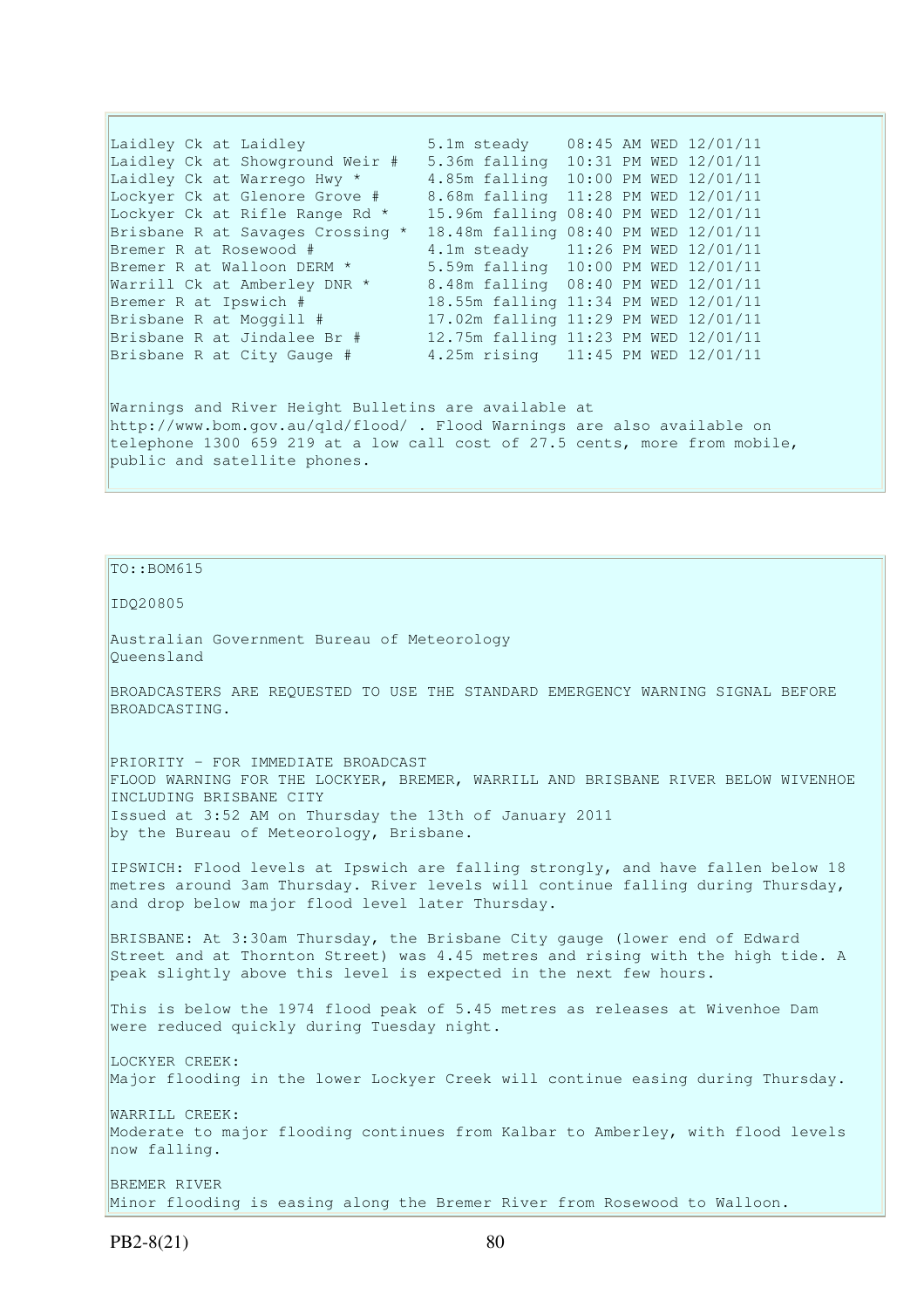The Bremer River at Ipswich is falling strongly, and has fallen below 18 metres at around 3am Thursday. River levels will continue falling during Thursday. MIDDLE AND LOWER BRISBANE: Major flooding continues along the Brisbane River from the Mount Crosby area to Brisbane City. At Mount Crosby Weir, a major flood peak of 26.2 metres was recorded on Wednesday morning, slightly below the 1974 peak level at this location. At Moggill, a peak of 17.9 metres was observed during Wednesday afternoon. This was about 2 metres below the 1974 peak at this location. At Jindalee, a peak of 13 metres was observed at about 7pm Wednesday. At 3:30am Thursday, the Brisbane City gauge (lower end of Edward Street and at Thornton Street) was 4.45 metres and rising with the high tide. A peak slightly above this level is expected in the next few hours. Predicted River Heights/Flows: Brisbane City: Peak around 4.6 metres (major) with the high tide about 4am Thursday. Fall below major flood level by Friday. Next Issue: The next warning will be issued at about 8am Thursday. Latest River Heights: Tenthill Ck at Tenthill  $\star$  1.74m falling 02:00 AM THU 13/01/11 Laidley Ck at Laidley 5.1m steady 08:45 AM WED 12/01/11 Laidley Ck at Laidley<br>
Laidley Ck at Showground Weir # 5.32m falling 03:25 AM THU 13/01/11 Laidley Ck at Warrego Hwy  $\star$  4.68m falling 02:00 AM THU 13/01/11 Lockyer Ck at Glenore Grove # 8.2m falling 03:15 AM THU 13/01/11 Lockyer Ck at Rifle Range Rd \* 15.06m falling 02:40 AM THU 13/01/11 Brisbane R at Savages Crossing \* 16.7m falling 02:40 AM THU 13/01/11 Bremer R at Rosewood # 3.92m falling 03:14 AM THU 13/01/11 Bremer R at Walloon DERM \* 5.01m falling 02:00 AM THU 13/01/11 Warrill Ck at Amberley DNR \* 7.71m falling 02:40 AM THU 13/01/11 Bremer R at Ipswich # 17.85m falling 03:16 AM THU 13/01/11 Brisbane R at Moggill # 16.27m falling 03:14 AM THU 13/01/11 Brisbane R at Jindalee Br # 12.45m falling 02:59 AM THU 13/01/11 Brisbane R at City Gauge # 4.45m rising 02:57 AM THU 13/01/11 Warnings and River Height Bulletins are available at http://www.bom.gov.au/qld/flood/ . Flood Warnings are also available on telephone 1300 659 219 at a low call cost of 27.5 cents, more from mobile, public and satellite phones.

# TO::BOM615

#### IDQ20805

Australian Government Bureau of Meteorology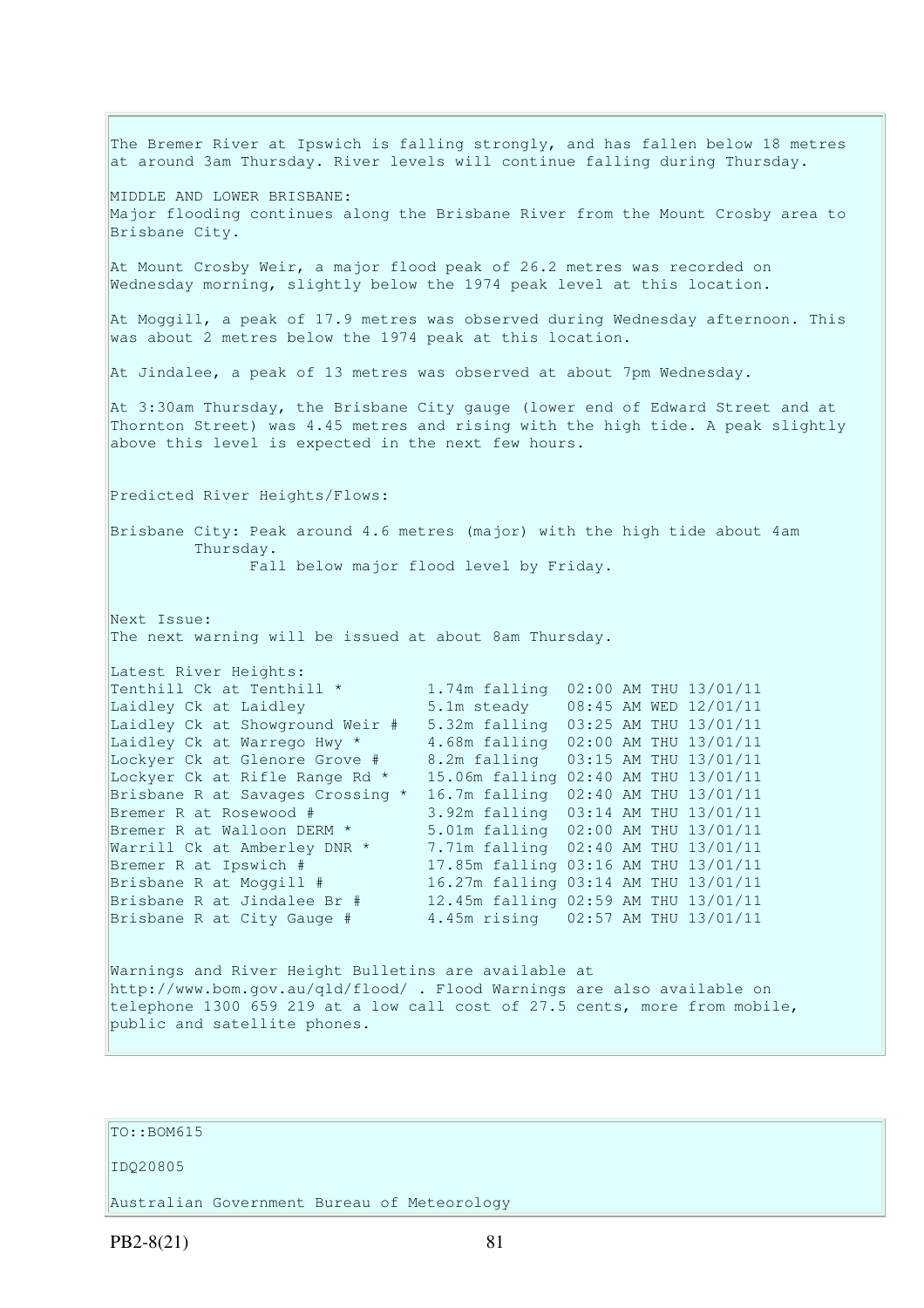Queensland PRIORITY - FOR IMMEDIATE BROADCAST FLOOD WARNING FOR THE LOCKYER, BREMER, WARRILL AND BRISBANE RIVER BELOW WIVENHOE INCLUDING BRISBANE CITY Issued at 8:40 AM on Thursday the 13th of January 2011 by the Bureau of Meteorology, Brisbane. IPSWICH: Flood levels at Ipswich are falling and have fallen below 17 metres at 8am Thursday. River levels will drop below major flood level overnight. BRISBANE: At 4am Thursday, the Brisbane City gauge (lower end of Edward Street and at Thornton Street) peaked at 4.46 metres. At 8am Thursday, the Brisbane City gauge was 4.2 metres and falling. A return to flood levels of around 4.2 metres is expected with the high tide at 4pm Thursday. The flood peak was below the 1974 flood peak of 5.45 metres as releases at Wivenhoe Dam were reduced quickly during Tuesday night. LOCKYER CREEK: Major flooding in the lower Lockyer Creek will continue easing during Thursday. WARRILL CREEK: Moderate flooding continues from Kalbar to Amberley, with flood levels now falling. BREMER RIVER Minor flooding is easing along the Bremer River from Rosewood to Walloon. The Bremer River at Ipswich has fallen below 17 metres at 8am Thursday. River levels will continue falling during Thursday with levels of about 15 metres MIDDLE AND LOWER BRISBANE: Major flooding continues along the Brisbane River from the Mount Crosby area to Brisbane City. At Savages Crossing, a major flood peak of 24.1 metres was recorded on Wednesday morning, slightly higher than the 1974 peak level (23.8m) at this location. At Moggill, a peak of 17.9 metres was observed during Wednesday afternoon. Flood levels of around 14.5 metres are expected by 4pm Thursday. At Jindalee, a peak of 13 metres was observed at about 7pm Wednesday. Flood levels of around 11 metres are expected by around 4pm Thursday. At 4am Thursday, the Brisbane City gauge (lower end of Edward Street and at Thornton Street) peaked at 4.46 metres. Flood levels will recede this morning before rising again to around 4.2 metres with the high tide at 4pm today. Flood levels of around 3.1 metres Predicted River Heights/Flows: Ipswich: Fall to around 15 metres by 4pm Thursday, then about 11 metres by 5am Friday. Moggill: Fall to about 14.5 metres by 4pm Thursday, then about 10 metres by 5am Friday. Jindalee: Fall to about 11 metres by 4pm Thursday, then about 6 metres by 5am Friday. Brisbane City: Fall this morning before rising again with the tide to around 4.2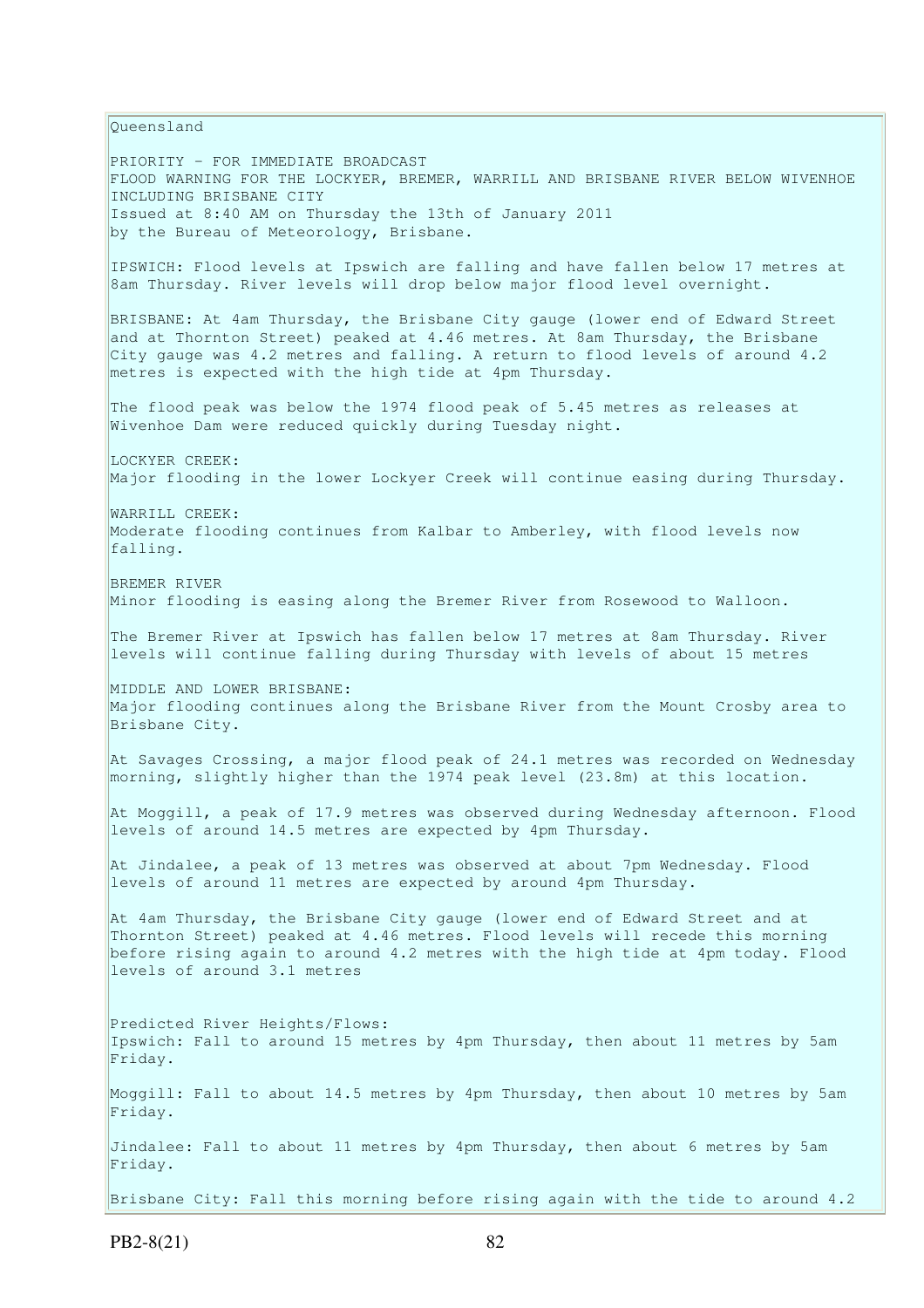metres by 4pm, then about 3.2 metres with the 5am high tide on Friday. Next Issue: The next warning will be issued at about 1pm Thursday. Latest River Heights: Laidley Ck at Laidley 3.1m steady 08:45 AM WED 12/01/11 Laidley Ck at Showground Weir # 5.26m falling 06:19 AM THU 13/01/11 Laidley Ck at Warrego Hwy \* 4.57m falling 06:00 AM THU 13/01/11 Lockyer Ck at Glenore Grove # 7.84m falling 07:39 AM THU 13/01/11 Lockyer Ck at Rifle Range Rd \* 14.46m falling 05:40 AM THU 13/01/11 Brisbane R at Savages Crossing \*  $16.06$ m rising  $05:40$  AM THU 13/01/11<br>Bremer R at Rosewood # 3.74m falling 07:17 AM THU 13/01/11 Bremer R at Rosewood # 3.74m falling 07:17 AM THU 13/01/11 Bremer R at Walloon DERM \* 4.59m falling 06:00 AM THU 13/01/11 Warrill Ck at Amberley DNR \* 7.39m falling 05:40 AM THU 13/01/11 Bremer R at Ipswich # 16.9m falling 07:35 AM THU 13/01/11 Brisbane R at Moggill # 15.27m falling 07:41 AM THU 13/01/11 Brisbane R at Jindalee Br # 11.85m falling 07:32 AM THU 13/01/11 Brisbane R at City Gauge # 4.26m falling 07:24 AM THU 13/01/11 \*automatic station Warnings and River Height Bulletins are available at http://www.bom.gov.au/qld/flood/ . Flood Warnings are also available on telephone 1300 659 219 at a low call cost of 27.5 cents, more from mobile, public and satellite phones.

| $TO: BOM615$                                                                                                                                                                                                                                                                                            |
|---------------------------------------------------------------------------------------------------------------------------------------------------------------------------------------------------------------------------------------------------------------------------------------------------------|
| ID020805                                                                                                                                                                                                                                                                                                |
| Australian Government Bureau of Meteorology<br>Oueensland                                                                                                                                                                                                                                               |
| PRIORITY - FOR IMMEDIATE BROADCAST<br>FLOOD WARNING FOR THE LOCKYER, BREMER, WARRILL AND BRISBANE RIVER BELOW WIVENHOE<br>INCLUDING BRISBANE CITY<br>Issued at 12:57 PM on Thursday the 13th of January 2011                                                                                            |
| by the Bureau of Meteorology, Brisbane.                                                                                                                                                                                                                                                                 |
| IPSWICH: Flood levels at Ipswich are falling and have fallen below 17 metres at<br>8am Thursday. River levels will drop below major flood level overnight.                                                                                                                                              |
| BRISBANE: At 4am Thursday, the Brisbane City gauge (lower end of Edward Street<br>and at Thornton Street) peaked at 4.46 metres. At noon Thursday, the Brisbane<br>City gauge was 3.91 metres steady. A return to flood levels of around 4.2 metres<br>are expected with the high tide at 4pm Thursday. |
| The flood peak was below the 1974 flood peak of 5.45 metres as releases at<br>Wivenhoe Dam were reduced quickly during Tuesday night.                                                                                                                                                                   |
| LOCKYER CREEK:<br>Major flooding in the lower Lockyer Creek will continue easing during Thursday.                                                                                                                                                                                                       |
| WARRILL CREEK:<br>Moderate flooding continues from Kalbar to Amberley, with flood levels now                                                                                                                                                                                                            |
|                                                                                                                                                                                                                                                                                                         |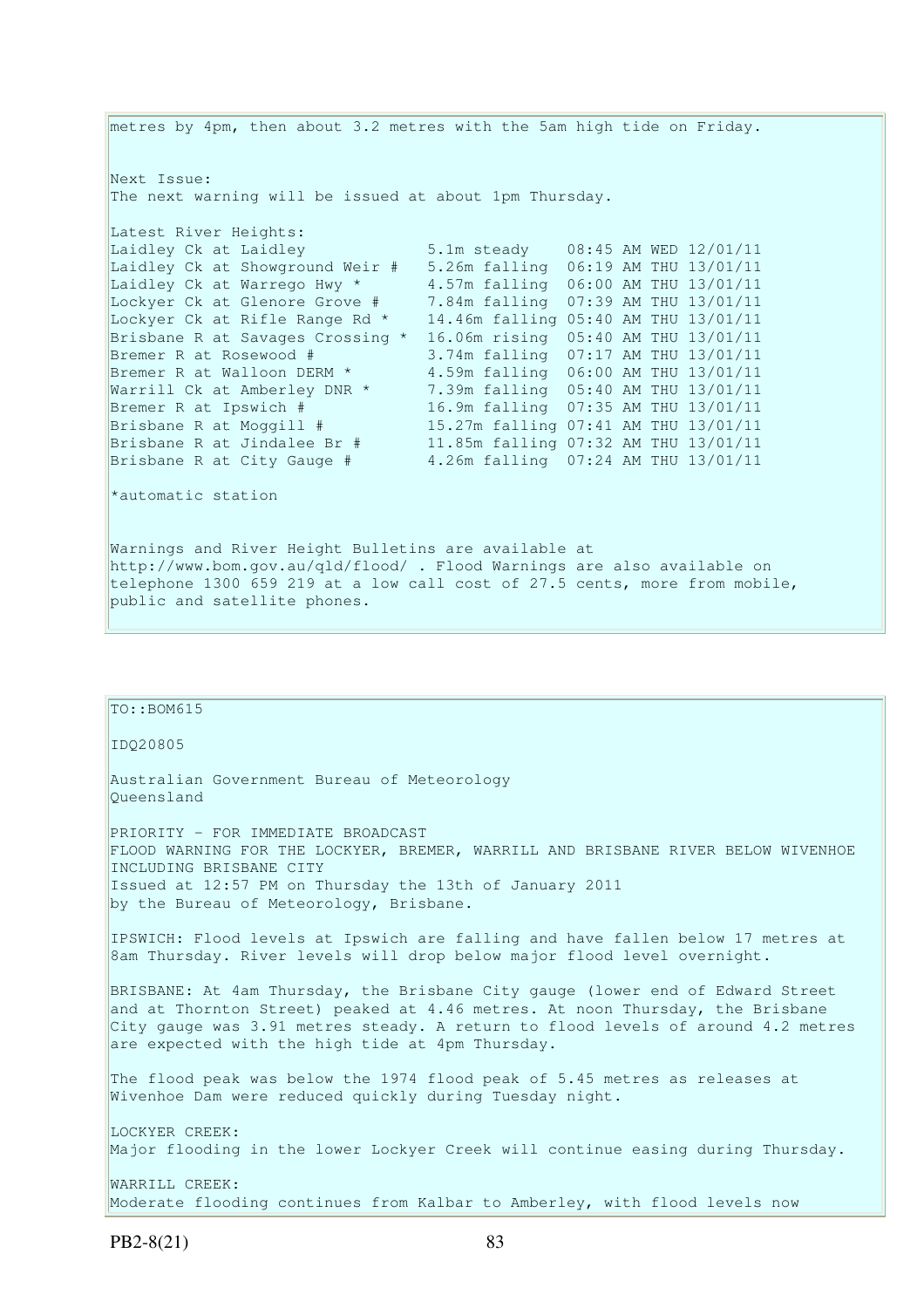falling.

BREMER RIVER Minor flooding is easing along the Bremer River from Rosewood to Walloon. The Bremer River at Ipswich has fallen below 17 metres at 8am Thursday. River levels will continue falling during Thursday with levels of about 15 metres MIDDLE AND LOWER BRISBANE: Major flooding continues along the Brisbane River from the Mount Crosby area to Brisbane City. At Savages Crossing, a major flood peak of 24.1 metres was recorded on Wednesday morning, slightly higher than the 1974 peak level (23.8m) at this location. At Moggill, a peak of 17.9 metres was observed during Wednesday afternoon. Flood levels of around 10 metres are expected by 5am Friday. At Jindalee, a peak of 13 metres was observed at about 7pm Wednesday. Flood levels of around 11 metres are expected by around 4pm Thursday. At 4am Thursday, the Brisbane City gauge (lower end of Edward Street and at Thornton Street) peaked at 4.46 metres. Flood levels will rise again to around 4.2 metres with the high tide at 4pm today. Flood levels of around 3.2 metres are expected with the high tide at 5am Friday. Predicted River Heights/Flows: Ipswich: Fall to around 15 metres by 4pm Thursday, then about 11 metres by 5am Friday. Moggill: Fall to about 14.5 metres by 4pm Thursday, then about 10 metres by 5am Friday. Jindalee: Fall to about 11 metres by 4pm Thursday, then about 6 metres by 5am Friday. Brisbane City: Rise again this afternoon with the tide to around 4.2 metres by 4pm, then about 3.2 metres with the 5am high tide on Friday. Next Issue: The next warning will be issued at about 6pm Thursday. Latest River Heights:<br>Tenthill Ck at Tenthill \* 1.58m falling 11:00 AM THU 13/01/11 Laidley Ck at Showground Weir # 5.22m falling 12:19 PM THU 13/01/11 Laidley Ck at Warrego Hwy \*  $4.47$ m falling  $11:00$  AM THU  $13/01/11$ Lockyer Ck at Glenore Grove # 7.44m falling 12:35 PM THU 13/01/11 Lockyer Ck at Rifle Range Rd \* 13.14m falling 11:40 AM THU 13/01/11 Brisbane R at Savages Crossing \* 15.01m rising 11:30 AM THU 13/01/11 Bremer R at Rosewood # 3.52m falling 12:35 PM THU 13/01/11 Bremer R at Walloon DERM \* 4.26m falling 11:00 AM THU 13/01/11 Warrill Ck at Amberley DNR \* 6.89m falling 11:40 AM THU 13/01/11 Bremer R at Ipswich # 15.6m falling 12:37 PM THU 13/01/11 Brisbane R at Moggill # 14.02m falling 12:41 PM THU 13/01/11<br>Brisbane R at Jindalee Br # 10.95m falling 12:26 PM THU 13/01/11 10.95m falling 12:26 PM THU 13/01/11 Brisbane R at City Gauge # 3.9m falling 12:03 PM THU 13/01/11 \*automatic station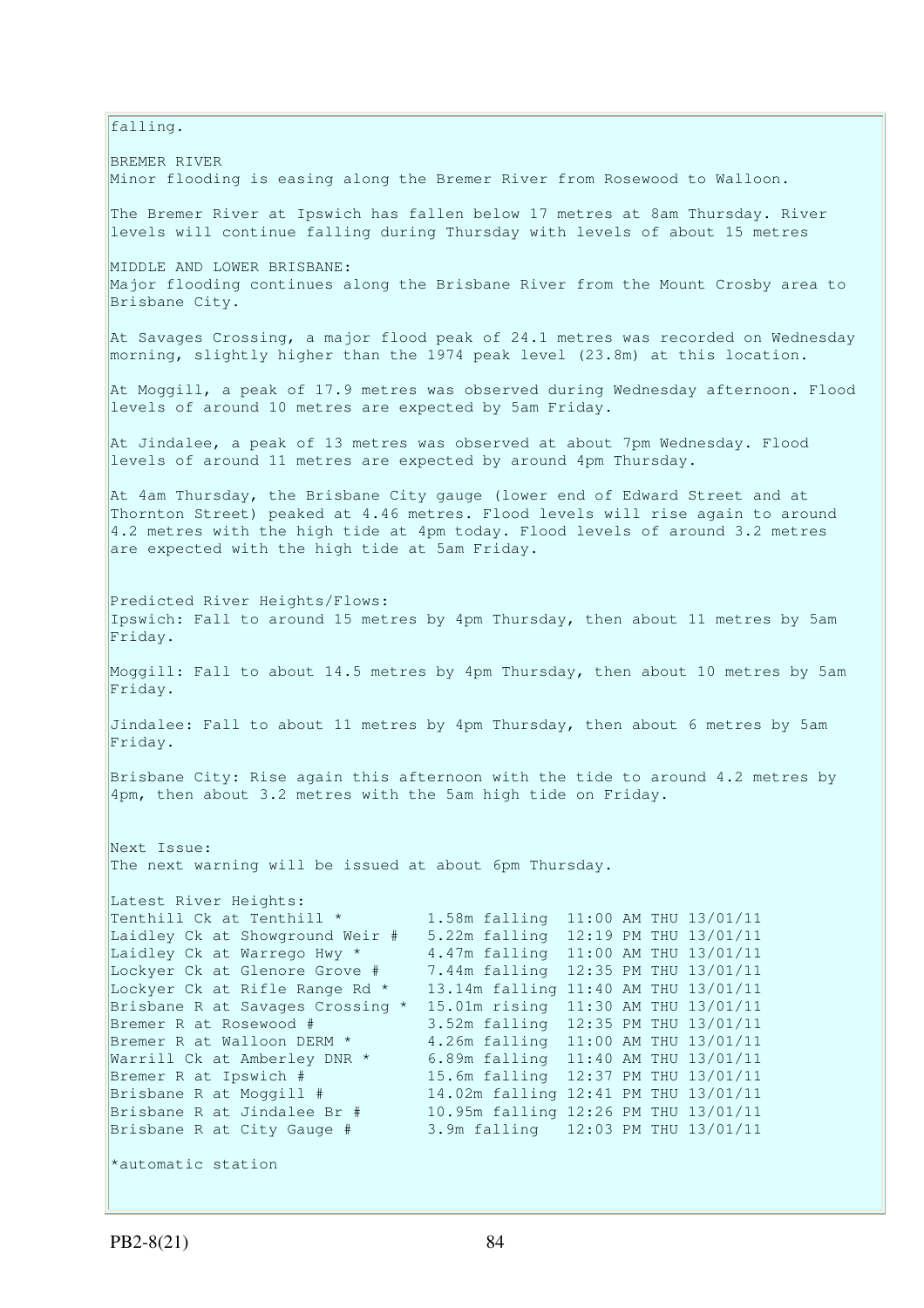Warnings and River Height Bulletins are available at http://www.bom.gov.au/qld/flood/ . Flood Warnings are also available on telephone 1300 659 219 at a low call cost of 27.5 cents, more from mobile, public and satellite phones.

TO::BOM615 IDQ20805 Australian Government Bureau of Meteorology Queensland PRIORITY - FOR IMMEDIATE BROADCAST FLOOD WARNING FOR THE LOCKYER, BREMER, WARRILL AND BRISBANE RIVER BELOW WIVENHOE INCLUDING BRISBANE CITY Issued at 5:41 PM on Thursday the 13th of January 2011 by the Bureau of Meteorology, Brisbane. IPSWICH: Flood levels at Ipswich fell below 15 metres at 3pm Thursday. River levels will fall below major flood level overnight. BRISBANE: At 4am Thursday, the Brisbane City gauge (lower end of Edward Street and at Thornton Street) peaked at 4.46 metres. At 5pm Thursday the Brisbane City gauge was 3.6 metres and falling, and will continue to fall during Thursday evening. The flood peak was below the 1974 flood peak of 5.45 metres as releases at Wivenhoe Dam were reduced quickly during Tuesday night. LOCKYER CREEK: Moderate flooding in the lower Lockyer Creek will continue easing during Thursday evening. WARRILL CREEK: Moderate flooding continues from Harrisville to Amberley, with flood levels falling steadily. BREMER RIVER The Bremer River from Rosewood to Walloon continues to fall and is now below minor flood level. Major flood levels in the Bremer River at Ipswich continue to fall. The level at Ipswich passed through 15 metres at 2:45 pm Thursday and will fall below major flood level overnight Thursday. MIDDLE AND LOWER BRISBANE: Moderate to major flooding continues along the Brisbane River from the Mount Crosby area to Brisbane City. At Moggill, a peak of 17.9 metres was observed during Wednesday afternoon. Flood levels of around 11 metres are expected by 5am Friday. The flood level at Jindalee at 5:30pm Thursday was 9.9 metres and continuing to fall. At 4am Thursday, the Brisbane City gauge (lower end of Edward Street and at Thornton Street) peaked at 4.46 metres. Flood levels had dropped to 3.75 metres with the high tide at 4pm Thursday. Flood levels of around 3 metres are expected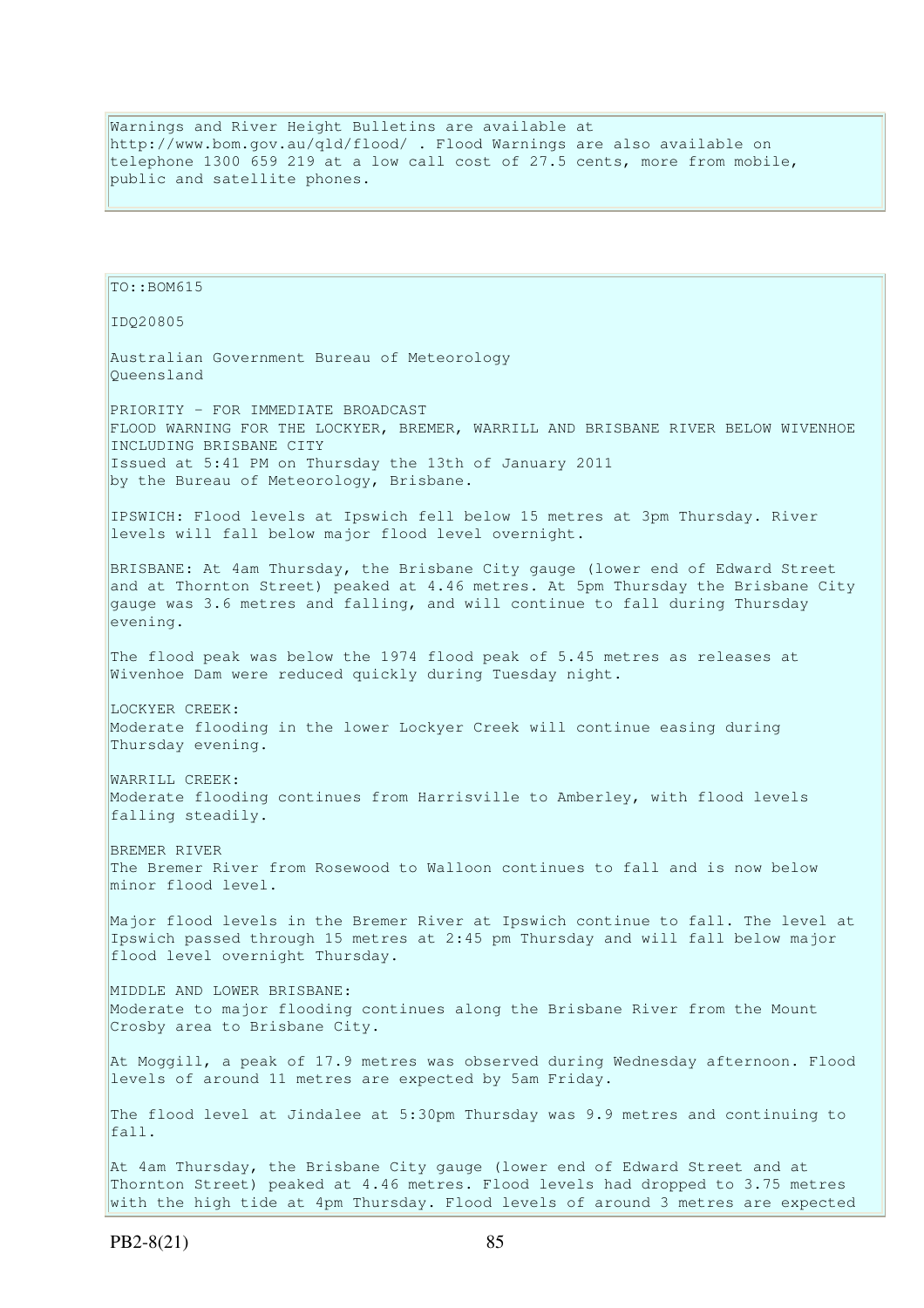with the high tide at 5am Friday. Predicted River Heights/Flows: Ipswich: Fall to around 12 metres by 5am Friday. Moggill: Fall to about 11 metres by 5am Friday. Jindalee: Fall to about 7 metres by 5am Friday. Brisbane City: Fall to about 3 metres with the 5am high tide on Friday. Next Issue: The next warning will be issued at about 10pm Thursday. Latest River Heights: Tenthill Ck at Tenthill \* 1.47m falling 04:00 PM THU 13/01/11 Laidley Ck at Showground Weir # 5.16m falling 05:16 PM THU 13/01/11 Laidley Ck at Warrego Hwy  $\star$  4.43m steady 04:00 PM THU 13/01/11 Lockyer Ck at Glenore Grove # 7.12m falling 05:19 PM THU 13/01/11 Lockyer Ck at Rifle Range Rd \* 12.54m falling 02:40 PM THU 13/01/11 Brisbane R at Savages Crossing \* 14.5m falling 02:30 PM THU 13/01/11 Bremer R at Rosewood # 3.36m falling 05:17 PM THU 13/01/11 Bremer R at Walloon DERM \* 4.03m falling 04:00 PM THU 13/01/11 Warrill Ck at Amberley DNR \* 6.69m falling 02:40 PM THU 13/01/11 Bremer R at Ipswich # 14.2m falling 05:22 PM THU 13/01/11 Brisbane R at Moggill # 12.77m falling 05:20 PM THU 13/01/11 Brisbane R at Jindalee Br # 9.95m falling 05:14 PM THU 13/01/11 Brisbane R at City Gauge # 3.61m falling 05:24 PM THU 13/01/11 \*automatic station Warnings and River Height Bulletins are available at http://www.bom.gov.au/qld/flood/ . Flood Warnings are also available on telephone 1300 659 219 at a low call cost of 27.5 cents, more from mobile, public and satellite phones.

```
TO::BOM615 
IDQ20805 
Australian Government Bureau of Meteorology 
Queensland 
PRIORITY - FOR IMMEDIATE BROADCAST 
FLOOD WARNING FOR THE LOCKYER, BREMER, WARRILL AND BRISBANE RIVER BELOW WIVENHOE 
INCLUDING BRISBANE CITY 
Issued at 10:06 PM on Thursday the 13th of January 2011 
by the Bureau of Meteorology, Brisbane.
IPSWICH: Flood levels at Ipswich fell below 13 metres at 9pm Thursday. River 
levels will fall below the major flood level (11.7 metres) Friday morning. 
BRISBANE: At 4am Thursday, the Brisbane City gauge (lower end of Edward Street 
and at Thornton Street) peaked at 4.46 metres. At 9pm Thursday the Brisbane City 
gauge was 3.06 metres and falling, and will continue to fall overnight Thursday.
```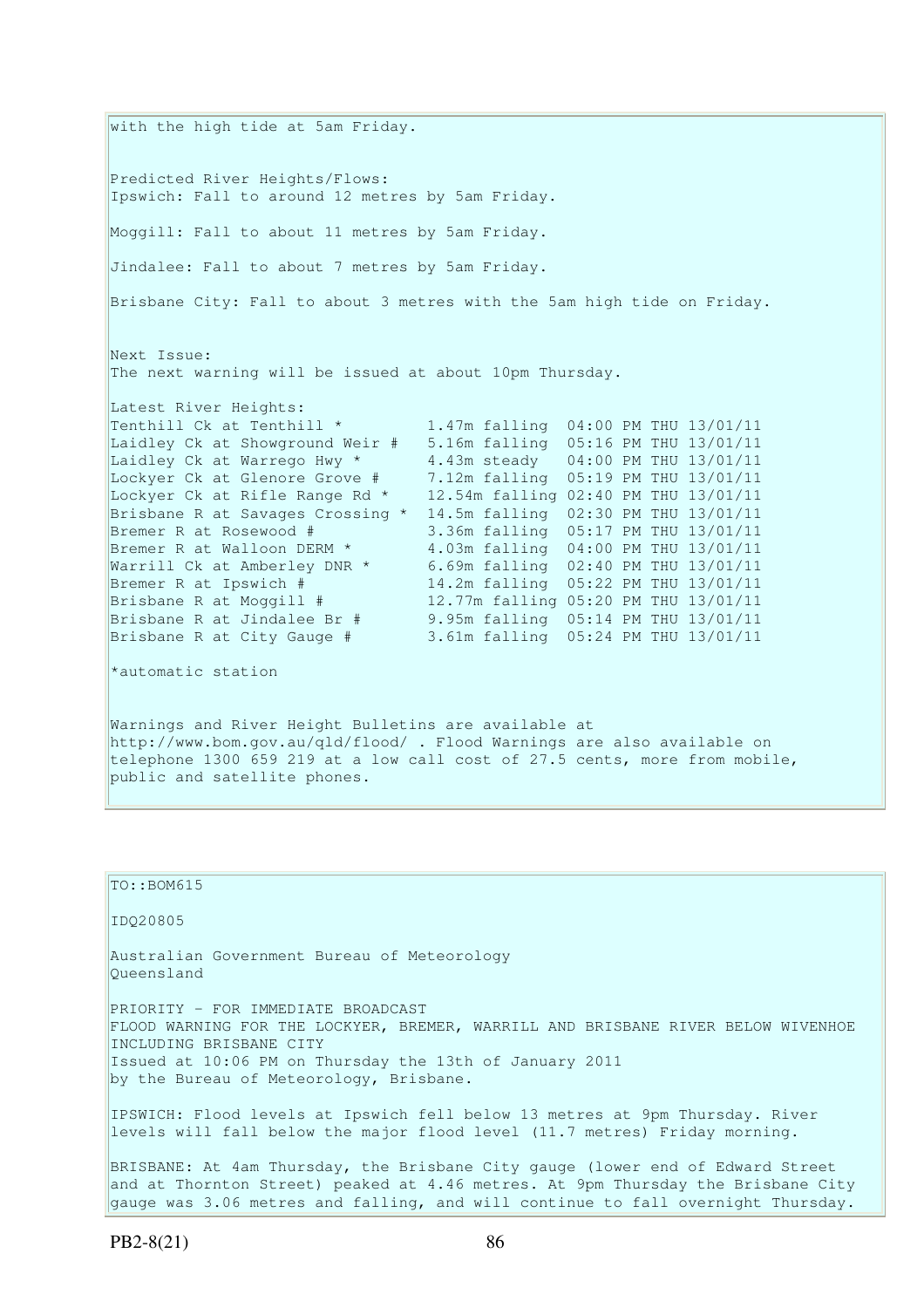The flood peak was below the 1974 flood peak of 5.45 metres as releases at Wivenhoe Dam were reduced quickly during Tuesday night. LOCKYER CREEK: Minor flooding in the lower Lockyer Creek will continue easing overnight Thursday. WARRILL CREEK: Minor to moderate flooding continues from Harrisville to Amberley, with flood levels falling steadily. BREMER RIVER: Major flood levels in the Bremer River at Ipswich continue to fall. The level at Ipswich passed through 13 metres at 9pm Thursday and will fall below major flood level (11.7 metres) Friday morning. MIDDLE AND LOWER BRISBANE: Moderate flooding continues along the Brisbane River from the Mount Crosby area to Brisbane City. At Moggill, minor flood levels of around 11 metres are expected by 5am Friday. The flood level at Jindalee at 9:30pm Thursday was 9 metres and continuing to fall with moderate flooding. At 4am Thursday, the Brisbane City gauge (lower end of Edward Street and at Thornton Street) peaked at 4.46 metres. Flood levels of around 2.8 metres are expected with the high tide at 5am Friday. Predicted River Heights/Flows: Ipswich: Fall to around 12 metres by 5am Friday. Fall to about 9.5 metres on the 5pm Friday high tide. Moggill: Fall to about 11 metres by 5am Friday. Fall to about 9.5 metres on the 5pm Friday high tide. Jindalee: Fall to about 7 metres by 5am Friday. Fall to about 6 metres on the 5pm Friday high tide. Brisbane City: Fall to about 2.8 metres with the 5am high tide on Friday. Fall below the moderate flood level (2.6 metres) by 5pm Friday with the high tide. Next Issue: The next warning will be issued at about 7am Friday. Latest River Heights: Tenthill Ck at Tenthill \* 1.42m falling 08:00 PM THU 13/01/11 Laidley Ck at Showground Weir # 5.12m steady 08:52 PM THU 13/01/11 Laidley Ck at Warrego Hwy  $*$  4.43m steady  $08:00$  PM THU 13/01/11 Lockyer Ck at Glenore Grove # 6.86m falling 09:29 PM THU 13/01/11 Lockyer Ck at Rifle Range Rd \* 11.29m falling 08:40 PM THU 13/01/11 Brisbane R at Savages Crossing \* 14.26m rising 08:30 PM THU 13/01/11 Bremer R at Rosewood # 3.26m falling 09:11 PM THU 13/01/11<br>Bremer R at Walloon DERM \* 3.89m falling 08:00 PM THU 13/01/11<br>Warrill Ck at Amberley DNR \* 6.36m falling 08:40 PM THU 13/01/11 3.89m falling 08:00 PM THU 13/01/11 6.36m falling 08:40 PM THU 13/01/11 Bremer R at Ipswich # 12.85m falling 09:40 PM THU 13/01/11 Brisbane R at Moggill # 11.62m falling 09:35 PM THU 13/01/11 Brisbane R at Jindalee Br # 8.95m falling 09:32 PM THU 13/01/11 Brisbane R at City Gauge # 3.01m falling 09:24 PM THU 13/01/11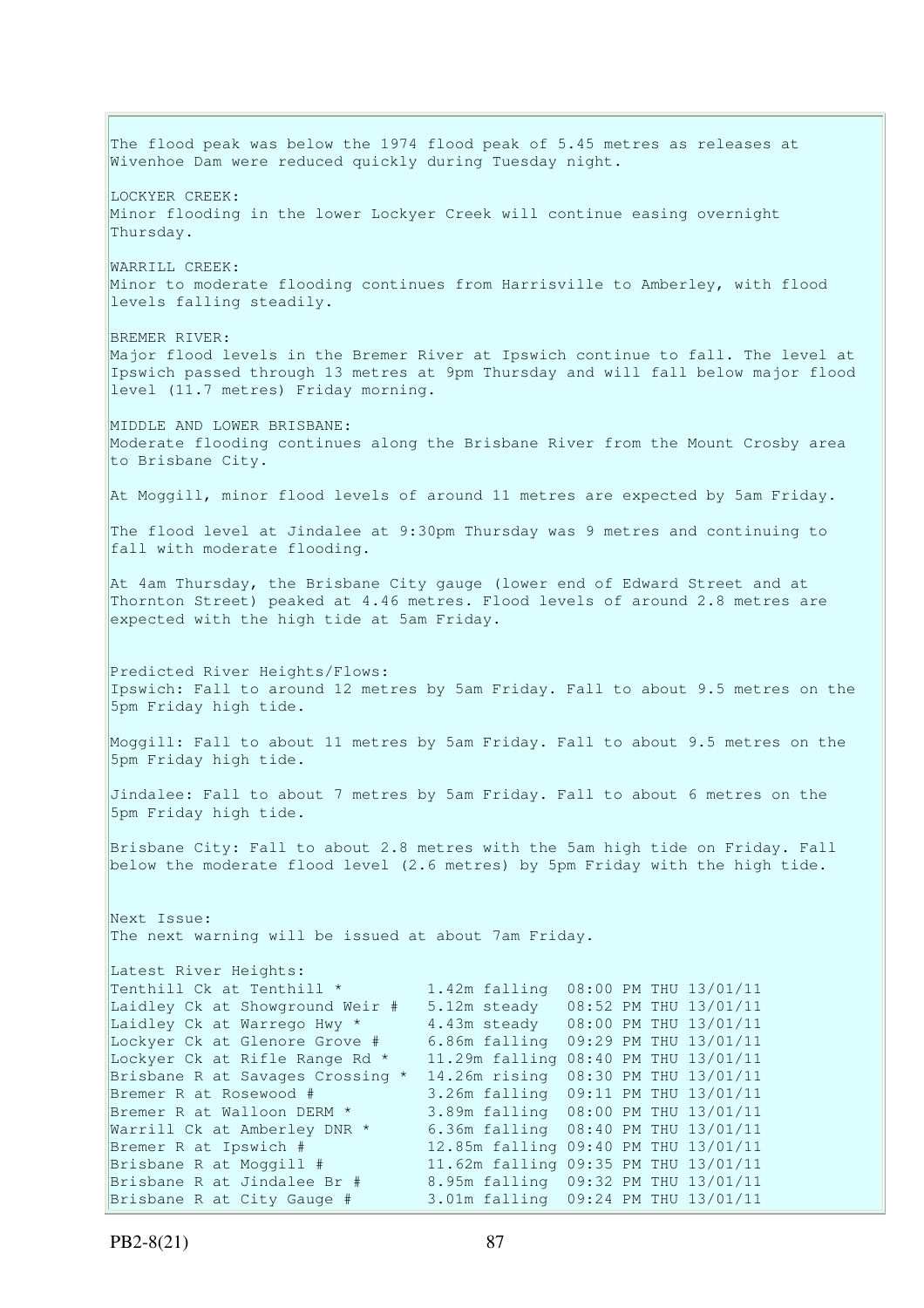\*,# from automatic station

Warnings and River Height Bulletins are available at http://www.bom.gov.au/qld/flood/ . Flood Warnings are also available on telephone 1300 659 219 at a low call cost of 27.5 cents, more from mobile, public and satellite phones.

TO::BOM615

IDQ20805

Australian Government Bureau of Meteorology Queensland PRIORITY - FOR IMMEDIATE BROADCAST FLOOD WARNING FOR THE BREMER, WARRILL AND BRISBANE RIVER BELOW WIVENHOE INCLUDING BRISBANE CITY Issued at 7:10 AM on Friday the 14th of January 2011 by the Bureau of Meteorology, Brisbane. IPSWICH: At 7am Friday, flood levels at Ipswich were 10.4 metres and falling. The rate of fall will continue more slowly during Friday and through the weekend. BRISBANE: At 6am Thursday the Brisbane City gauge was 2.7 metres and falling and will continue to fall during Friday. The rate of fall is expected to decrease overnight and levels will fall more slowly over the weekend. WARRILL CREEK: Minor flooding continues to ease from Harrisville to Amberley. BREMER RIVER: Moderate flood levels in the Bremer River continue to fall. At 7am Friday, flood levels at Ipswich were 10.4 metres. The rate of fall will continue more slowly during Friday and through the weekend. MIDDLE AND LOWER BRISBANE: Moderate to minor flooding continues along the Brisbane River from the Mount Crosby area to Brisbane City. At 6am Thursday the Brisbane City gauge was 2.7 metres and falling, and will continue to fall during Friday. The rate of fall is likely to decrease overnight and levels will fall more slowly over the weekend. Predicted River Heights/Flows: Ipswich: Fall to about 10.5 metres by 5pm Friday, falling slowly through the weekend.

Jindalee: Fall to about 6 metres today, falling slowly through the weekend.

Brisbane City: Fall below the moderate flood level (2.6 metres) by 5pm Friday with the high tide, falling slowly through the weekend.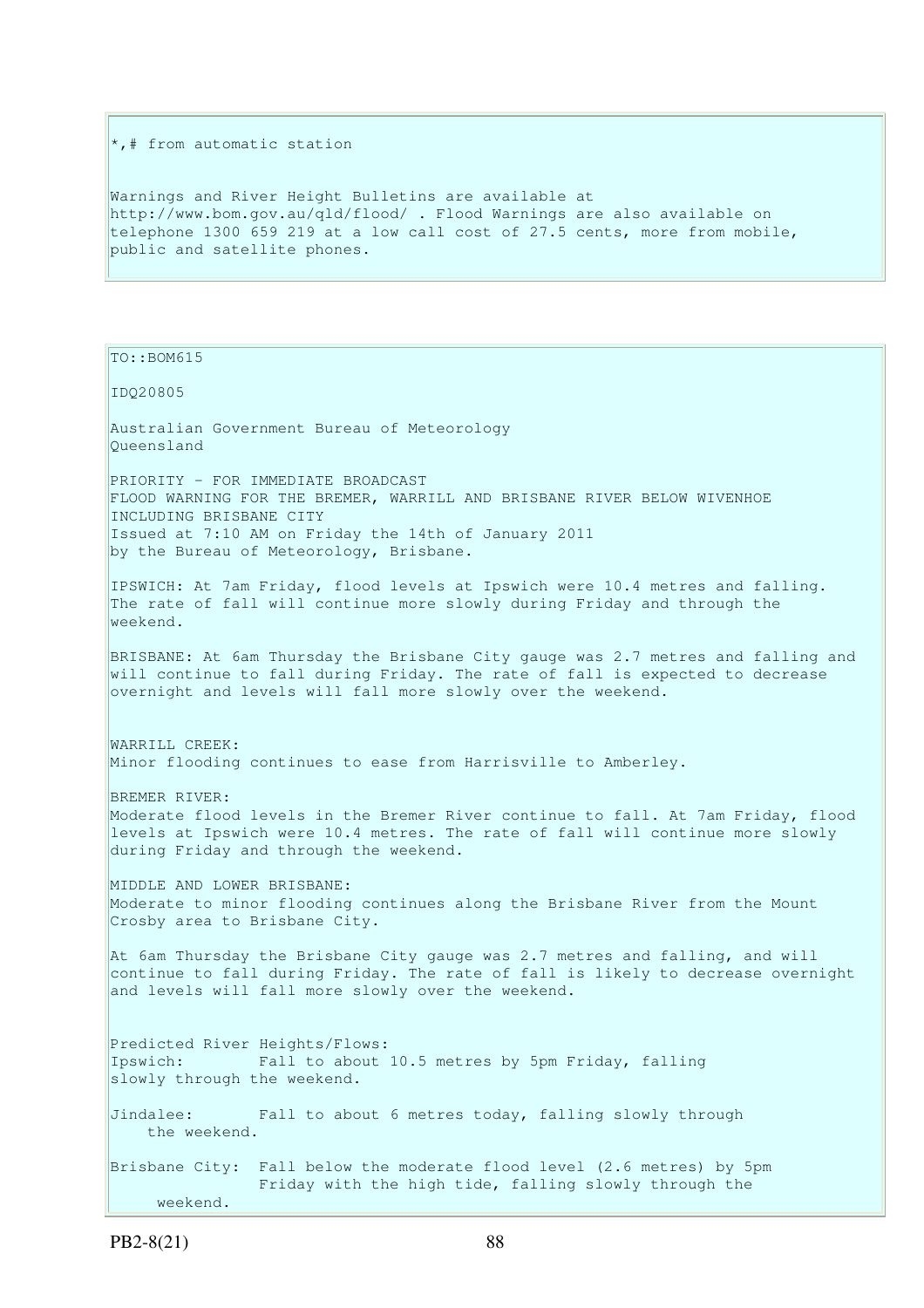Next Issue: The next warning will be issued at about 1pm Friday. Latest River Heights: Tenthill Ck at Tenthill \* 1.3m steady 05:00 AM FRI 14/01/11 Laidley Ck at Showground Weir # 5.08m steady 05:52 AM FRI 14/01/11 Laidley Ck at Warrego Hwy  $*$  4.43m steady  $05:00$  AM FRI  $14/01/11$ Lockyer Ck at Glenore Grove # 6.5m falling 05:53 AM FRI 14/01/11 Lockyer Ck at Rifle Range Rd \* 9.97m falling 05:40 AM FRI 14/01/11 Brisbane R at Savages Crossing \* 14.77m falling 05:40 AM FRI 14/01/11 Bremer R at Rosewood # 3.06m falling 05:32 AM FRI 14/01/11 Bremer R at Walloon DERM \* 3.61m falling 05:00 AM FRI 14/01/11 Warrill Ck at Amberley DNR \* 5.97m falling 05:40 AM FRI 14/01/11 Bremer R at Ipswich # 10.55m falling 05:57 AM FRI 14/01/11<br>Brisbane R at Moggill # 9.72m falling 05:59 AM FRI 14/01/11<br>Brisbane P at Jindalus R (1994) Brisbane R at Moggill # 9.72m falling 05:59 AM FRI 14/01/11 Brisbane R at Jindalee Br # 7.25m falling 05:38 AM FRI 14/01/11 Brisbane R at City Gauge # 2.7m falling 06:00 AM FRI 14/01/11 \*automatic station Warnings and River Height Bulletins are available at http://www.bom.gov.au/qld/flood/ . Flood Warnings are also available on telephone 1300 659 219 at a low call cost of 27.5 cents, more from mobile, public and satellite phones.

| TO:: BOM615                                                                                                                                                                                                                                 |
|---------------------------------------------------------------------------------------------------------------------------------------------------------------------------------------------------------------------------------------------|
| ID020805                                                                                                                                                                                                                                    |
| Australian Government Bureau of Meteorology<br>Oueensland                                                                                                                                                                                   |
| Correction to Previous Issue                                                                                                                                                                                                                |
| PRIORITY - FOR IMMEDIATE BROADCAST<br>FLOOD WARNING FOR THE BREMER, WARRILL AND BRISBANE RIVER BELOW WIVENHOE<br>INCLUDING BRISBANE CITY<br>Issued at 8:36 AM on Friday the 14th of January 2011<br>by the Bureau of Meteorology, Brisbane. |
| IPSWICH: At 8am Friday, flood levels at Ipswich were 10.25 metres and falling.<br>The rate of fall will continue more slowly during Friday and through the<br>weekend.                                                                      |
| BRISBANE: At 8am Thursday the Brisbane City gauge was 2.4 metres and falling and<br>will continue to fall during Friday. The rate of fall is expected to decrease<br>overnight and levels will fall more slowly over the weekend.           |
| WARRILL CREEK:<br>Minor flooding continues to ease from Harrisville to Amberley.                                                                                                                                                            |
| BREMER RIVER:<br>Moderate flood levels in the Bremer River continue to fall. At 8am Friday, flood<br>levels at Ipswich were 10.25 metres. The rate of fall will continue more slowly                                                        |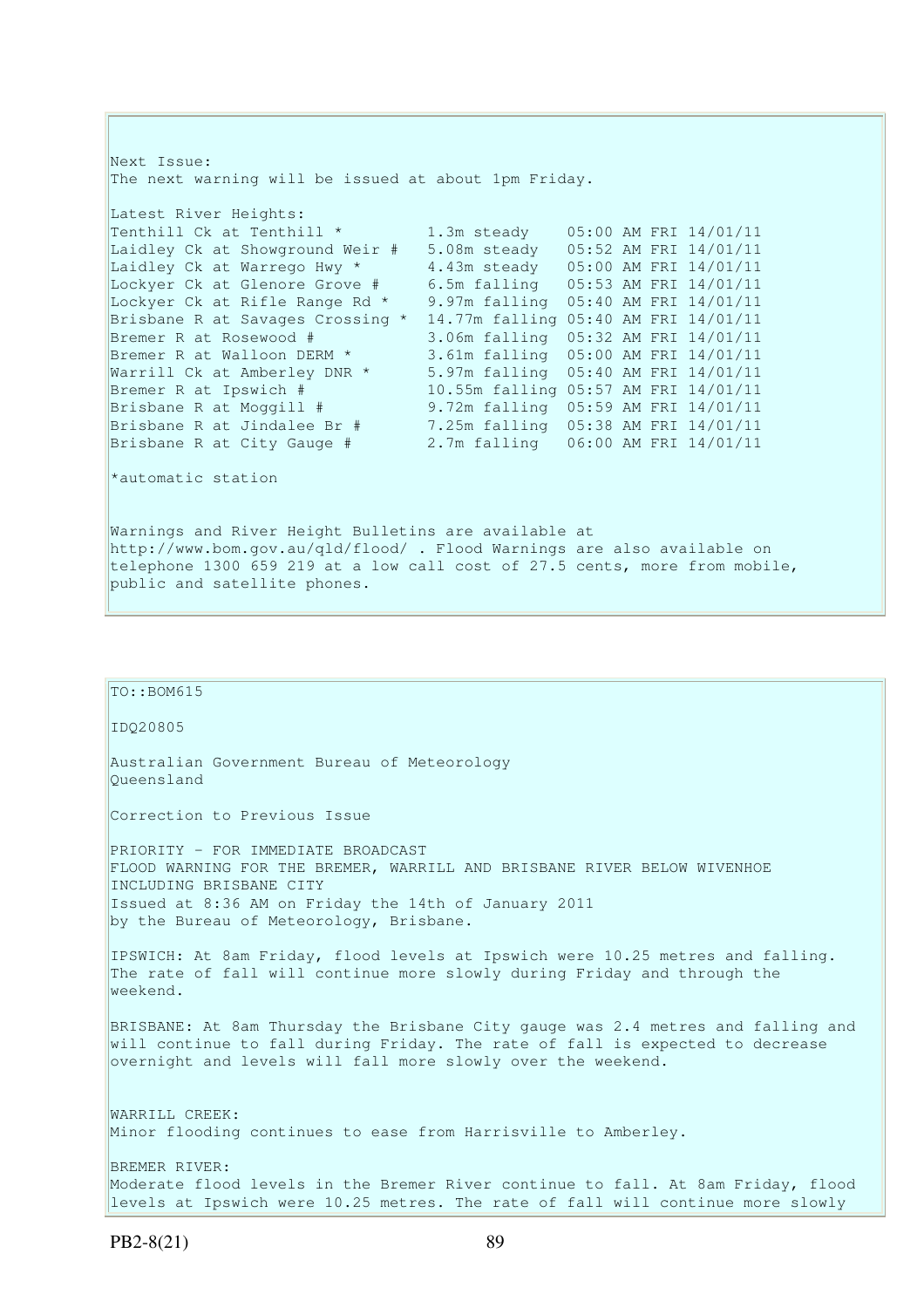during Friday and through the weekend. MIDDLE AND LOWER BRISBANE: Moderate to minor flooding continues along the Brisbane River from the Mount Crosby area to Brisbane City. At 8am Friday the Brisbane City gauge was 2.4 metres and falling, and will continue to fall during Friday. The rate of fall is likely to decrease overnight and levels will fall more slowly over the weekend. Predicted River Heights/Flows: Ipswich: Fall to about 10.5 metres by 5pm Friday, falling slowly through the weekend. Jindalee: Fall to about 6 metres today, falling slowly through the weekend. Brisbane City: Continue to fall during today and during the weekend. Some rises with the high tide at about 5pm Friday. Next Issue: The next warning will be issued at about 1pm Friday. Latest River Heights: Tenthill Ck at Tenthill  $\star$  1.28m falling  $07:00$  AM FRI  $14/01/11$ Laidley Ck at Showground Weir # 5.08m steady 05:52 AM FRI 14/01/11 Laidley Ck at Warrego Hwy  $*$  4.42m steady  $07:00$  AM FRI  $14/01/11$ Lockyer Ck at Glenore Grove # 6.42m falling 08:02 AM FRI 14/01/11 Lockyer Ck at Rifle Range Rd \* 9.74m falling 08:20 AM FRI 14/01/11 Brisbane R at Savages Crossing \* 14.77m falling 05:40 AM FRI 14/01/11 Bremer R at Rosewood # 3m falling 07:44 AM FRI 14/01/11 Bremer R at Walloon DERM \* 3.55m falling 07:00 AM FRI 14/01/11 Warrill Ck at Amberley DNR \* 5.89m falling 08:10 AM FRI 14/01/11 Bremer R at Ipswich # 10.2m steady 08:27 AM FRI 14/01/11 Brisbane R at Moggill # 9.37m falling 08:17 AM FRI 14/01/11 Brisbane R at Jindalee Br # 6.95m falling 08:23 AM FRI 14/01/11 Brisbane R at City Gauge # 2.4m falling 08:09 AM FRI 14/01/11 \*,# denotes automatic station. Warnings and River Height Bulletins are available at http://www.bom.gov.au/qld/flood/ . Flood Warnings are also available on telephone 1300 659 219 at a low call cost of 27.5 cents, more from mobile, public and satellite phones.

TO::BOM615 IDQ20805 Australian Government Bureau of Meteorology Queensland PRIORITY - FOR IMMEDIATE BROADCAST FLOOD WARNING FOR THE BREMER, WARRILL AND BRISBANE RIVER BELOW WIVENHOE INCLUDING BRISBANE CITY Issued at 1:23 PM on Friday the 14th of January 2011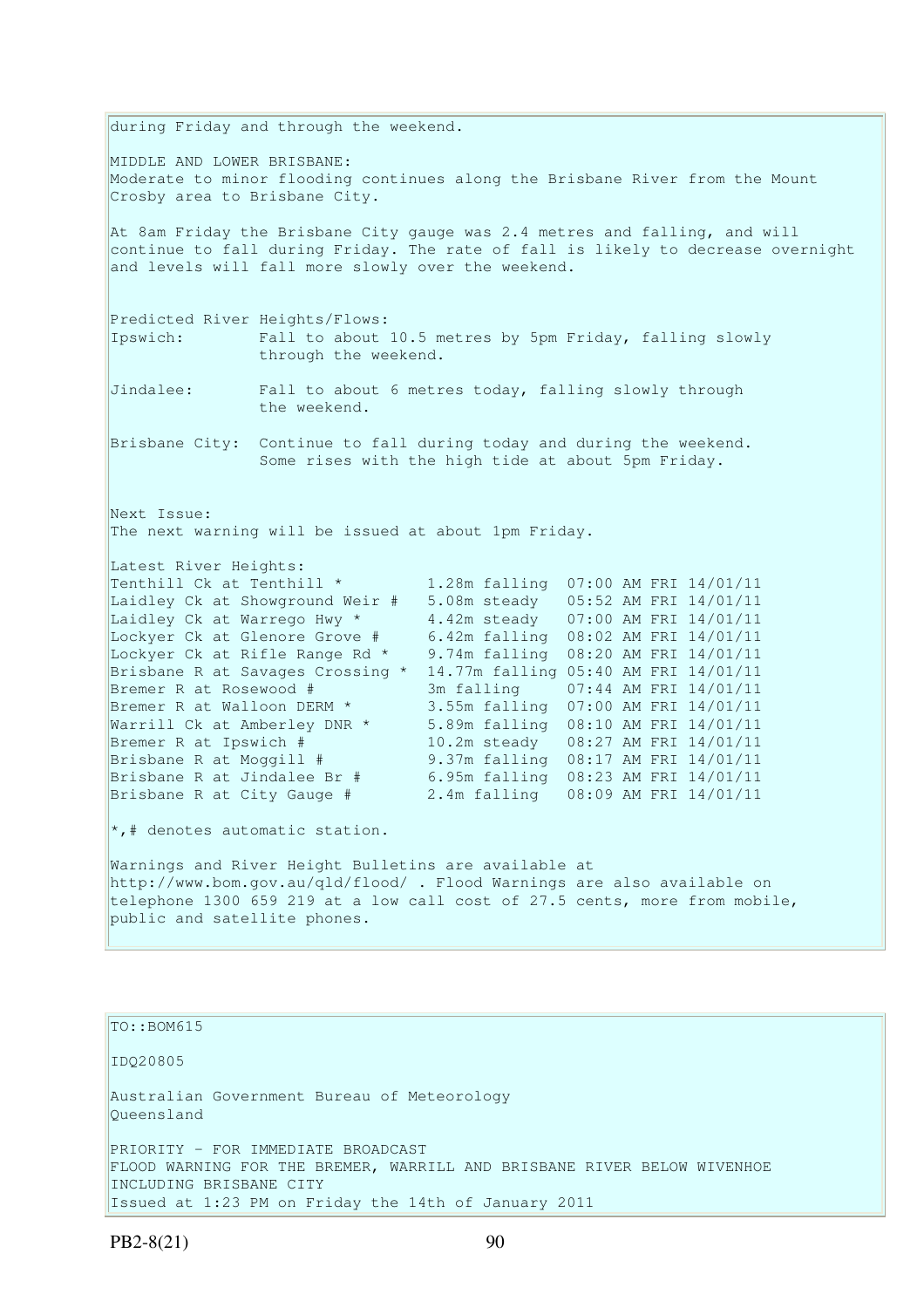| by the Bureau of Meteorology, Brisbane.<br>BRISBANE: At 12 noon Friday the Brisbane City gauge was 1.91 metres and falling.<br>Minor flood levels at the Brisbane City gauge will continue to fall, although<br>there will be fluctuations with the high and low tides.<br>Minor flooding continues to ease from Harrisville to Amberley.<br>Moderate flood levels in the lower Bremer River continue to fall. At 12 noon<br>Friday, flood levels at Ipswich were 9.75 metres. The rate of fall will continue<br>more slowly during Friday and through the weekend.<br>MIDDLE AND LOWER BRISBANE:<br>Moderate to minor flooding continues along the Brisbane River from the Mount<br>Crosby area to Brisbane City.<br>At 12 noon Friday the Brisbane City gauge was 1.91 metres and falling. Minor<br>flood levels at the Brisbane City gauge will continue to fall, although there<br>will be fluctuations with the high and low tides.<br>Predicted River Heights/Flows:<br>Fall to about 9.5 metres by 5pm Friday, and continue<br>falling slowly through the weekend.<br>Fall to about 6 metres today, and continue falling<br>slowly through the weekend.<br>Brisbane City: Rises with the afternoon tide reaching about<br>2.1 metres by 5 pm Friday.<br>Rises with the morning high tide reaching about<br>2.3 metres by 6am Saturday.<br>The next warning will be issued at about 5pm Friday.<br>Latest River Heights:<br>Tenthill Ck at Tenthill *<br>1.23m falling 11:00 AM FRI 14/01/11<br>Laidley Ck at Showground Weir #<br>5.08m steady 11:52 AM FRI 14/01/11<br>4.42m steady 11:00 AM FRI 14/01/11<br>Laidley Ck at Warrego Hwy *<br>Lockyer Ck at Glenore Grove #<br>6.32m steady 12:20 PM FRI 14/01/11<br>Lockyer Ck at Rifle Range Rd *<br>9.52m falling 11:40 AM FRI 14/01/11<br>Brisbane R at Savages Crossing *<br>14.83m falling 11:40 AM FRI 14/01/11<br>Bremer R at Rosewood #<br>2.9m falling<br>12:02 PM FRI 14/01/11<br>Bremer R at Walloon DERM *<br>3.43m falling 11:00 AM FRI 14/01/11<br>Warrill Ck at Amberley DNR *<br>5.77m falling<br>11:30 AM FRI 14/01/11<br>Bremer R at Ipswich #<br>9.7m falling<br>12:25 PM FRI 14/01/11<br>8.92m falling 12:23 PM FRI 14/01/11<br>Brisbane R at Moggill #<br>Brisbane R at Jindalee Br #<br>6.4m falling<br>12:26 PM FRI 14/01/11<br>Brisbane R at City Gauge #<br>1.9m falling 12:12 PM FRI 14/01/11<br>*# denotes automatic station |                                                                                                                                                                           |  |  |  |  |  |  |
|----------------------------------------------------------------------------------------------------------------------------------------------------------------------------------------------------------------------------------------------------------------------------------------------------------------------------------------------------------------------------------------------------------------------------------------------------------------------------------------------------------------------------------------------------------------------------------------------------------------------------------------------------------------------------------------------------------------------------------------------------------------------------------------------------------------------------------------------------------------------------------------------------------------------------------------------------------------------------------------------------------------------------------------------------------------------------------------------------------------------------------------------------------------------------------------------------------------------------------------------------------------------------------------------------------------------------------------------------------------------------------------------------------------------------------------------------------------------------------------------------------------------------------------------------------------------------------------------------------------------------------------------------------------------------------------------------------------------------------------------------------------------------------------------------------------------------------------------------------------------------------------------------------------------------------------------------------------------------------------------------------------------------------------------------------------------------------------------------------------------------------------------------------------------------------------------------------------------------------------------------------------------------------------------------------------------------------------------------------------------------------------------------------------|---------------------------------------------------------------------------------------------------------------------------------------------------------------------------|--|--|--|--|--|--|
|                                                                                                                                                                                                                                                                                                                                                                                                                                                                                                                                                                                                                                                                                                                                                                                                                                                                                                                                                                                                                                                                                                                                                                                                                                                                                                                                                                                                                                                                                                                                                                                                                                                                                                                                                                                                                                                                                                                                                                                                                                                                                                                                                                                                                                                                                                                                                                                                                |                                                                                                                                                                           |  |  |  |  |  |  |
|                                                                                                                                                                                                                                                                                                                                                                                                                                                                                                                                                                                                                                                                                                                                                                                                                                                                                                                                                                                                                                                                                                                                                                                                                                                                                                                                                                                                                                                                                                                                                                                                                                                                                                                                                                                                                                                                                                                                                                                                                                                                                                                                                                                                                                                                                                                                                                                                                | IPSWICH: At 12 noon Friday, flood levels at Ipswich were 9.75 metres and<br>falling. The rate of fall will continue more slowly during Friday and through<br>the weekend. |  |  |  |  |  |  |
|                                                                                                                                                                                                                                                                                                                                                                                                                                                                                                                                                                                                                                                                                                                                                                                                                                                                                                                                                                                                                                                                                                                                                                                                                                                                                                                                                                                                                                                                                                                                                                                                                                                                                                                                                                                                                                                                                                                                                                                                                                                                                                                                                                                                                                                                                                                                                                                                                |                                                                                                                                                                           |  |  |  |  |  |  |
|                                                                                                                                                                                                                                                                                                                                                                                                                                                                                                                                                                                                                                                                                                                                                                                                                                                                                                                                                                                                                                                                                                                                                                                                                                                                                                                                                                                                                                                                                                                                                                                                                                                                                                                                                                                                                                                                                                                                                                                                                                                                                                                                                                                                                                                                                                                                                                                                                | WARRILL CREEK:                                                                                                                                                            |  |  |  |  |  |  |
|                                                                                                                                                                                                                                                                                                                                                                                                                                                                                                                                                                                                                                                                                                                                                                                                                                                                                                                                                                                                                                                                                                                                                                                                                                                                                                                                                                                                                                                                                                                                                                                                                                                                                                                                                                                                                                                                                                                                                                                                                                                                                                                                                                                                                                                                                                                                                                                                                | BREMER RIVER:                                                                                                                                                             |  |  |  |  |  |  |
|                                                                                                                                                                                                                                                                                                                                                                                                                                                                                                                                                                                                                                                                                                                                                                                                                                                                                                                                                                                                                                                                                                                                                                                                                                                                                                                                                                                                                                                                                                                                                                                                                                                                                                                                                                                                                                                                                                                                                                                                                                                                                                                                                                                                                                                                                                                                                                                                                |                                                                                                                                                                           |  |  |  |  |  |  |
|                                                                                                                                                                                                                                                                                                                                                                                                                                                                                                                                                                                                                                                                                                                                                                                                                                                                                                                                                                                                                                                                                                                                                                                                                                                                                                                                                                                                                                                                                                                                                                                                                                                                                                                                                                                                                                                                                                                                                                                                                                                                                                                                                                                                                                                                                                                                                                                                                |                                                                                                                                                                           |  |  |  |  |  |  |
|                                                                                                                                                                                                                                                                                                                                                                                                                                                                                                                                                                                                                                                                                                                                                                                                                                                                                                                                                                                                                                                                                                                                                                                                                                                                                                                                                                                                                                                                                                                                                                                                                                                                                                                                                                                                                                                                                                                                                                                                                                                                                                                                                                                                                                                                                                                                                                                                                | Ipswich:                                                                                                                                                                  |  |  |  |  |  |  |
|                                                                                                                                                                                                                                                                                                                                                                                                                                                                                                                                                                                                                                                                                                                                                                                                                                                                                                                                                                                                                                                                                                                                                                                                                                                                                                                                                                                                                                                                                                                                                                                                                                                                                                                                                                                                                                                                                                                                                                                                                                                                                                                                                                                                                                                                                                                                                                                                                | Jindalee:                                                                                                                                                                 |  |  |  |  |  |  |
|                                                                                                                                                                                                                                                                                                                                                                                                                                                                                                                                                                                                                                                                                                                                                                                                                                                                                                                                                                                                                                                                                                                                                                                                                                                                                                                                                                                                                                                                                                                                                                                                                                                                                                                                                                                                                                                                                                                                                                                                                                                                                                                                                                                                                                                                                                                                                                                                                |                                                                                                                                                                           |  |  |  |  |  |  |
|                                                                                                                                                                                                                                                                                                                                                                                                                                                                                                                                                                                                                                                                                                                                                                                                                                                                                                                                                                                                                                                                                                                                                                                                                                                                                                                                                                                                                                                                                                                                                                                                                                                                                                                                                                                                                                                                                                                                                                                                                                                                                                                                                                                                                                                                                                                                                                                                                | Next Issue:                                                                                                                                                               |  |  |  |  |  |  |
|                                                                                                                                                                                                                                                                                                                                                                                                                                                                                                                                                                                                                                                                                                                                                                                                                                                                                                                                                                                                                                                                                                                                                                                                                                                                                                                                                                                                                                                                                                                                                                                                                                                                                                                                                                                                                                                                                                                                                                                                                                                                                                                                                                                                                                                                                                                                                                                                                |                                                                                                                                                                           |  |  |  |  |  |  |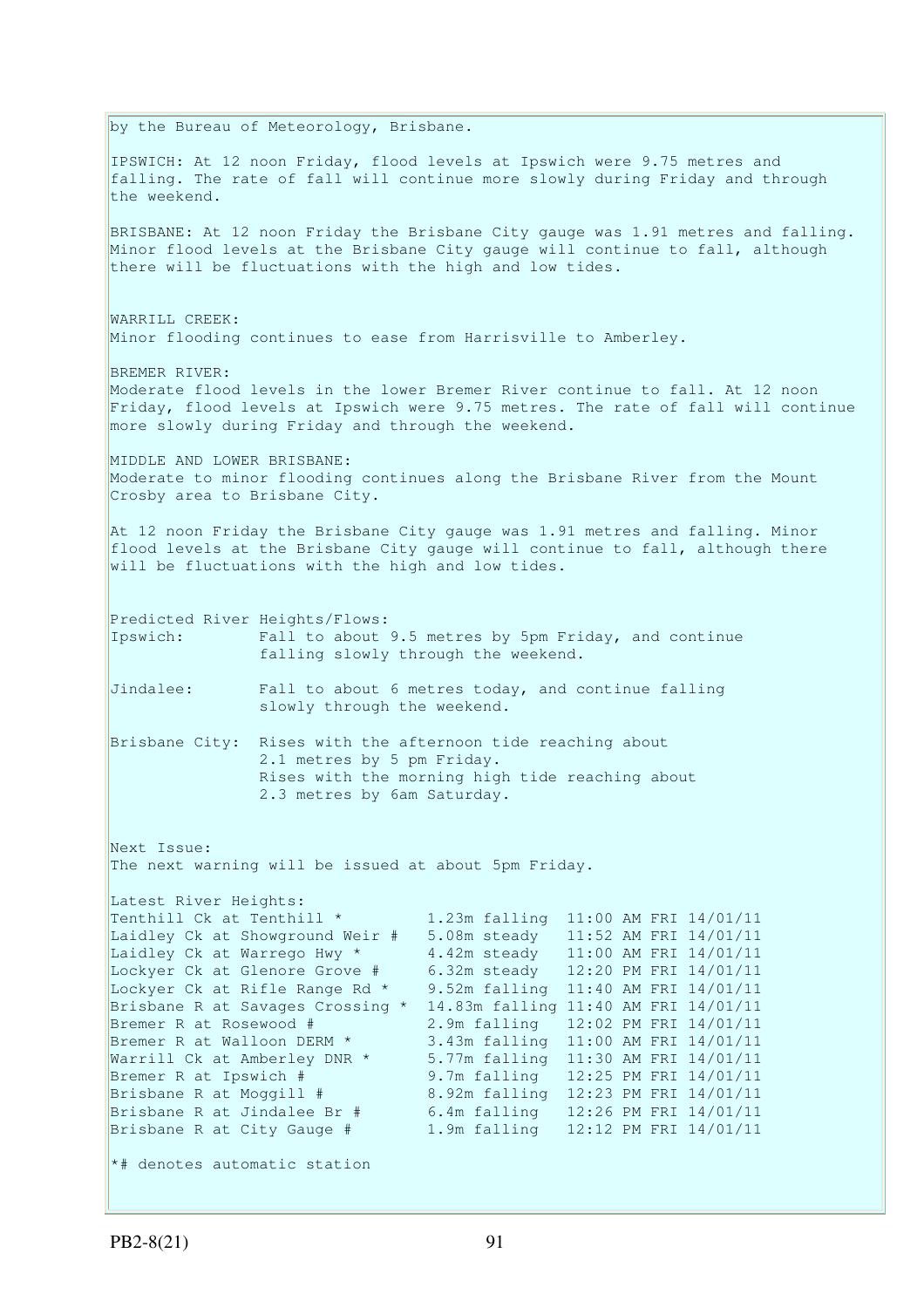Warnings and River Height Bulletins are available at http://www.bom.gov.au/qld/flood/ . Flood Warnings are also available on telephone 1300 659 219 at a low call cost of 27.5 cents, more from mobile, public and satellite phones.

```
TO::BOM615 
IDQ20805 
Australian Government Bureau of Meteorology 
Queensland 
PRIORITY - FOR IMMEDIATE BROADCAST 
FLOOD WARNING FOR THE BREMER, WARRILL AND BRISBANE RIVER BELOW WIVENHOE 
INCLUDING BRISBANE CITY 
Issued at 5:04 PM on Friday the 14th of January 2011 
by the Bureau of Meteorology, Brisbane.
IPSWICH: At 3:45pm Friday, flood levels at Ipswich were 9.4 metres and falling. 
The rate of fall will continue more slowly during Friday evening and during the 
weekend. 
BRISBANE: At 4pm Friday the Brisbane City gauge was 2.0 metres and falling.
Minor flood levels at the Brisbane City gauge will continue to fall, although 
there will be fluctuations with the high and low tides. 
WARRILL CREEK: 
Minor flooding continues to ease from Harrisville to Amberley. 
BREMER RIVER: 
Moderate flood levels in the lower Bremer River continue to fall. The rate of 
fall will continue more slowly during Friday evening and during the weekend. 
MIDDLE AND LOWER BRISBANE: 
Minor to moderate flooding continues to ease slowly along the Brisbane River 
from Savages Crossing to Brisbane City. 
At 4pm Friday the Brisbane City gauge was 2.0 metres and falling. Minor flood 
levels at the Brisbane City gauge will continue to fall, although there will be 
fluctuations with the high and low tides. 
Predicted River Heights/Flows: 
Ipswich: Fall below the moderate flood level [9.0] early in 
                the weekend. 
Brisbane City: Rises with the Saturday morning high tide reaching 
                 about 2.3 metres by 6am Saturday. 
Next Issue: 
The next warning will be issued at about 8pm Friday. 
Latest River Heights: 
Tenthill Ck at Tenthill * 1.19m falling 03:00 PM FRI 14/01/11
Laidley Ck at Showground Weir # 5.04m falling 04:31 PM FRI 14/01/11
Laidley Ck at Warrego Hwy * 4.42m steady 03:00 PM FRI 14/01/11
```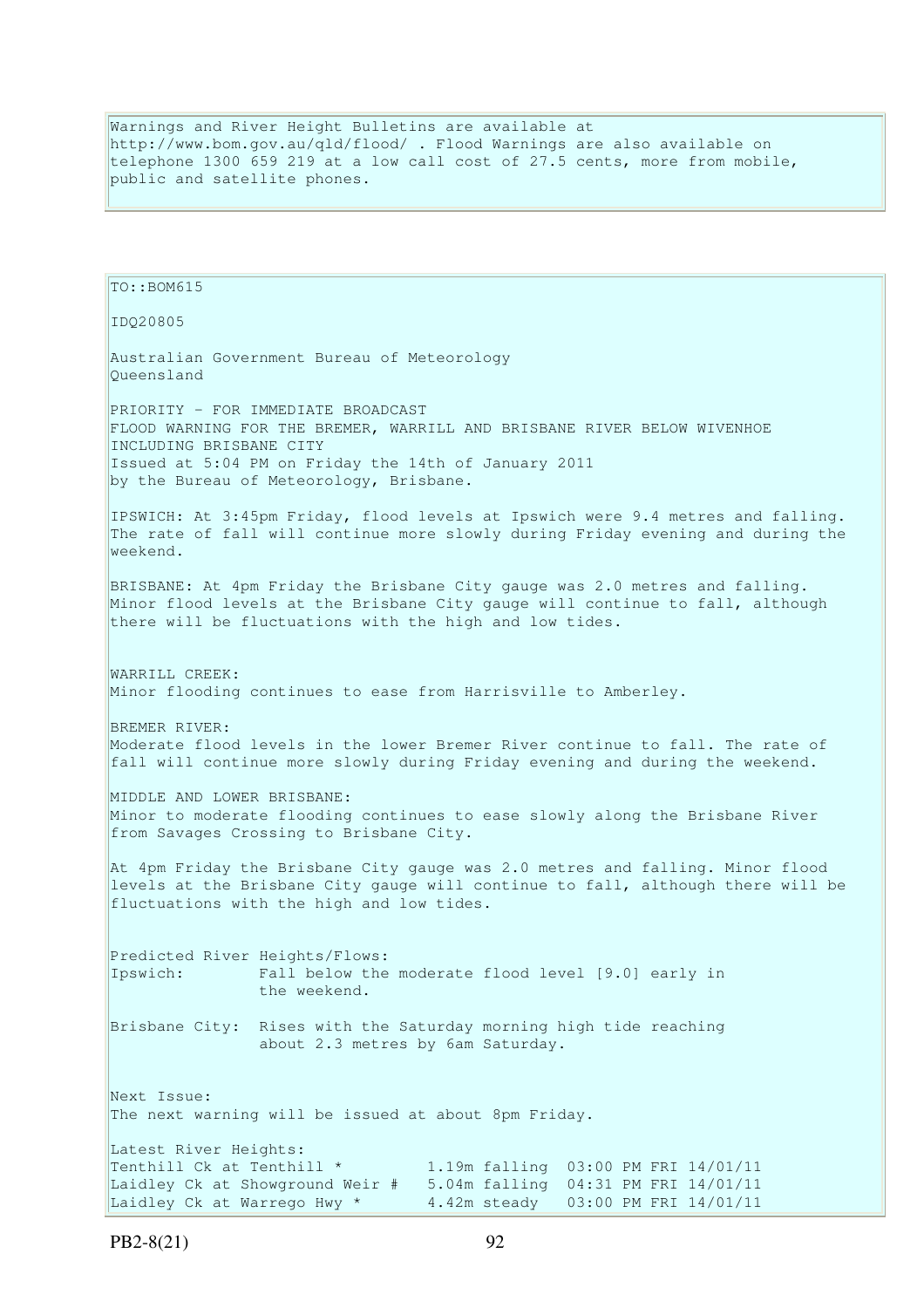| Lockyer Ck at Glenore Grove #    | 6.16m falling 04:38 PM FRI 14/01/11  |  |                       |
|----------------------------------|--------------------------------------|--|-----------------------|
| Lockyer Ck at Rifle Range Rd *   | 9.35m falling 02:40 PM FRI 14/01/11  |  |                       |
| Brisbane R at Savages Crossing * | 14.79m falling 02:40 PM FRI 14/01/11 |  |                       |
| Bremer R at Rosewood #           | 2.82m falling 04:02 PM FRI 14/01/11  |  |                       |
| Bremer R at Walloon DERM *       | 3.31m falling 03:00 PM FRI 14/01/11  |  |                       |
| Warrill Ck at Amberley DNR *     | 5.63m steady 03:00 PM FRI 14/01/11   |  |                       |
| Bremer R at Ipswich #            | 9.35m falling 04:17 PM FRI 14/01/11  |  |                       |
| Brisbane R at Moggill #          | 8.62m falling 04:23 PM FRI 14/01/11  |  |                       |
| Brisbane R at Jindalee Br #      | 6.1m steady                          |  | 04:07 PM FRI 14/01/11 |
| Brisbane R at City Gauge #       | 2.01m steady 04:01 PM FRI 14/01/11   |  |                       |
|                                  |                                      |  |                       |
|                                  |                                      |  |                       |
|                                  |                                      |  |                       |

Warnings and River Height Bulletins are available at http://www.bom.gov.au/qld/flood/ . Flood Warnings are also available on telephone 1300 659 219 at a low call cost of 27.5 cents, more from mobile, public and satellite phones.

TO::BOM615 IDQ20805 Australian Government Bureau of Meteorology Queensland FLOOD WARNING FOR THE BREMER, WARRILL AND BRISBANE RIVER BELOW WIVENHOE INCLUDING BRISBANE CITY Issued at 7:25 PM on Friday the 14th of January 2011 by the Bureau of Meteorology, Brisbane. IPSWICH: At 6:40pm Friday, flood levels at Ipswich were 9.15 metres and falling. The rate of fall will continue more slowly Friday evening and during the weekend. BRISBANE: At 7pm Friday the Brisbane City gauge was 1.91 metres and falling. Minor flood levels at the Brisbane City gauge will continue to fall, although there will be fluctuations with the high and low tides. WARRILL CREEK: Minor flooding continues to ease from Harrisville to Amberley. BREMER RIVER: Moderate flood levels in the lower Bremer River continue to fall. The rate of fall will continue more slowly during Friday evening and during the weekend. MIDDLE AND LOWER BRISBANE: Minor to moderate flooding continues to ease slowly along the Brisbane River from Savages Crossing to Brisbane City. At 7pm Friday the Brisbane City gauge was 1.91 metres and falling, after reaching 2.0 metres with the afternoon high tide. Minor flood levels at the Brisbane City gauge will continue to fall, although there will be fluctuations with the high and low tides. Predicted River Heights/Flows: Ipswich: Fall below the moderate flood level [9.0] early in the weekend.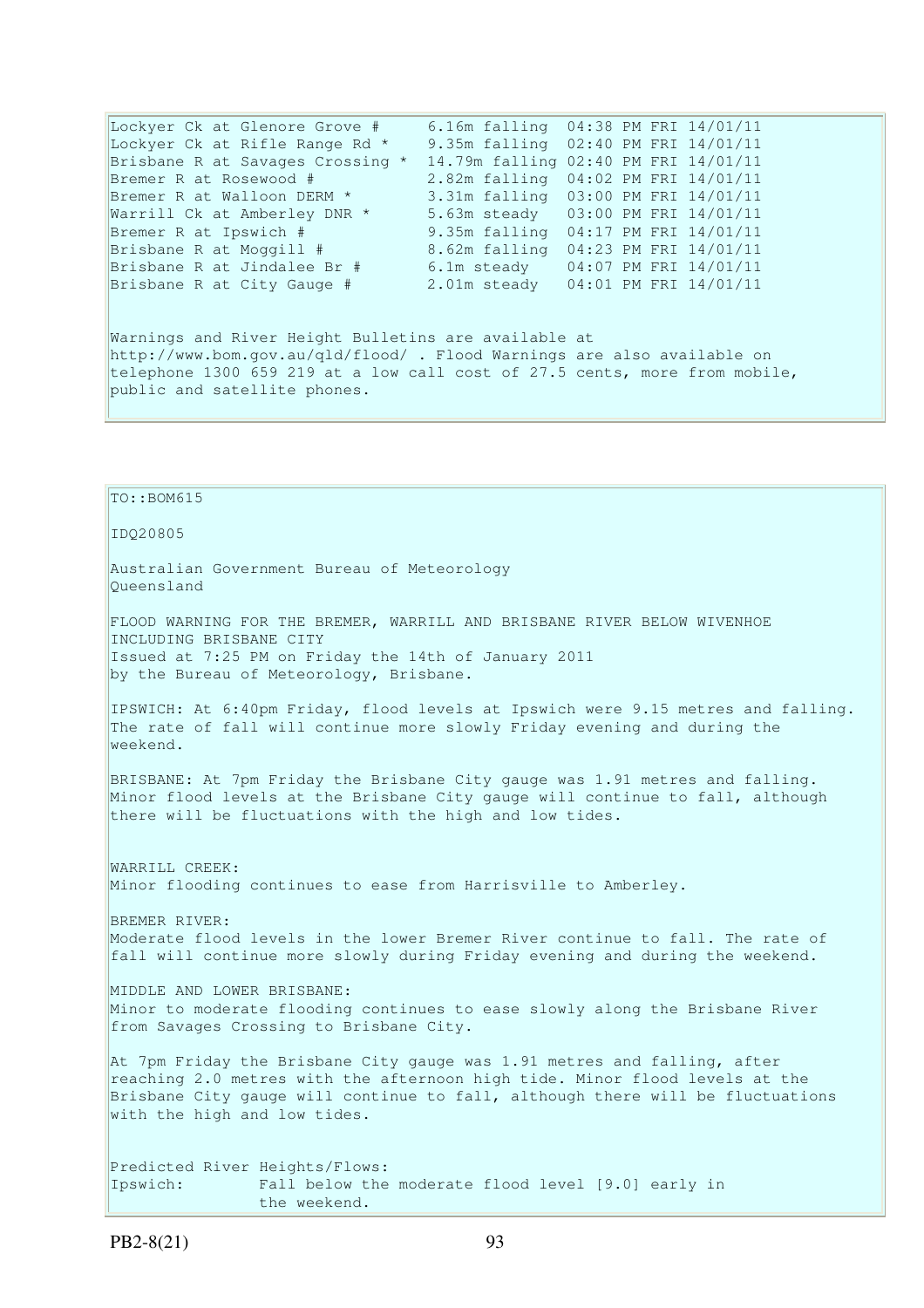Brisbane City: Rises with the Saturday morning high tide reaching about 2.3 metres by 6am Saturday. Next Issue: The next warning will be issued at about 8am Saturday. Latest River Heights:<br>Tenthill Ck at Tenthill \* 1.16m falling 06:00 PM FRI 14/01/11 Laidley Ck at Showground Weir # 5.02m falling 06:34 PM FRI 14/01/11 Laidley Ck at Warrego Hwy  $*$  4.42m steady  $06:00$  PM FRI 14/01/11 Lockyer Ck at Glenore Grove # 6.1m steady 07:02 PM FRI 14/01/11 Lockyer Ck at Rifle Range Rd \* 9.21m falling 05:30 PM FRI 14/01/11 Brisbane R at Savages Crossing \* 14.66m falling 05:40 PM FRI 14/01/11 Bremer R at Rosewood # 2.78m falling 06:26 PM FRI 14/01/11 Bremer R at Walloon DERM \* 3.23m falling 06:00 PM FRI 14/01/11 Warrill Ck at Amberley DNR \* 5.53m falling 05:30 PM FRI 14/01/11 Bremer R at Ipswich # 9.15m falling 06:41 PM FRI 14/01/11 Brisbane R at Moggill # 8.47m falling 06:59 PM FRI 14/01/11 Brisbane R at Jindalee Br # 5.95m steady 07:07 PM FRI 14/01/11 Brisbane R at City Gauge # 1.9m falling 07:01 PM FRI 14/01/11 \*# denotes automatic station Warnings and River Height Bulletins are available at http://www.bom.gov.au/qld/flood/ . Flood Warnings are also available on telephone 1300 659 219 at a low call cost of 27.5 cents, more from mobile, public and satellite phones.

# $TO::BOM615$ IDQ20805 Australian Government Bureau of Meteorology Queensland FLOOD WARNING FOR THE BREMER, WARRILL AND BRISBANE RIVER BELOW WIVENHOE INCLUDING BRISBANE CITY Issued at 8:15 AM on Saturday the 15th of January 2011 by the Bureau of Meteorology, Brisbane. IPSWICH: Minor flood levels are continuing to ease slowly in the Bremer River at Ipswich. BRISBANE: At 7am Saturday the Brisbane City gauge was at 2.06 metres with the morning high tide. Minor flood levels at the Brisbane City gauge will ease gradually over the next few days, although there will be fluctuations with the high and low tides. WARRILL CREEK: Minor flooding continues to ease in Warrill Creek at Amberley. BREMER RIVER: Minor flood levels in the lower Bremer River continue to fall slowly. At 7:30am Saturday, flood levels at Ipswich were 8.45 metres and falling slowly. Flood

PB2-8(21) 94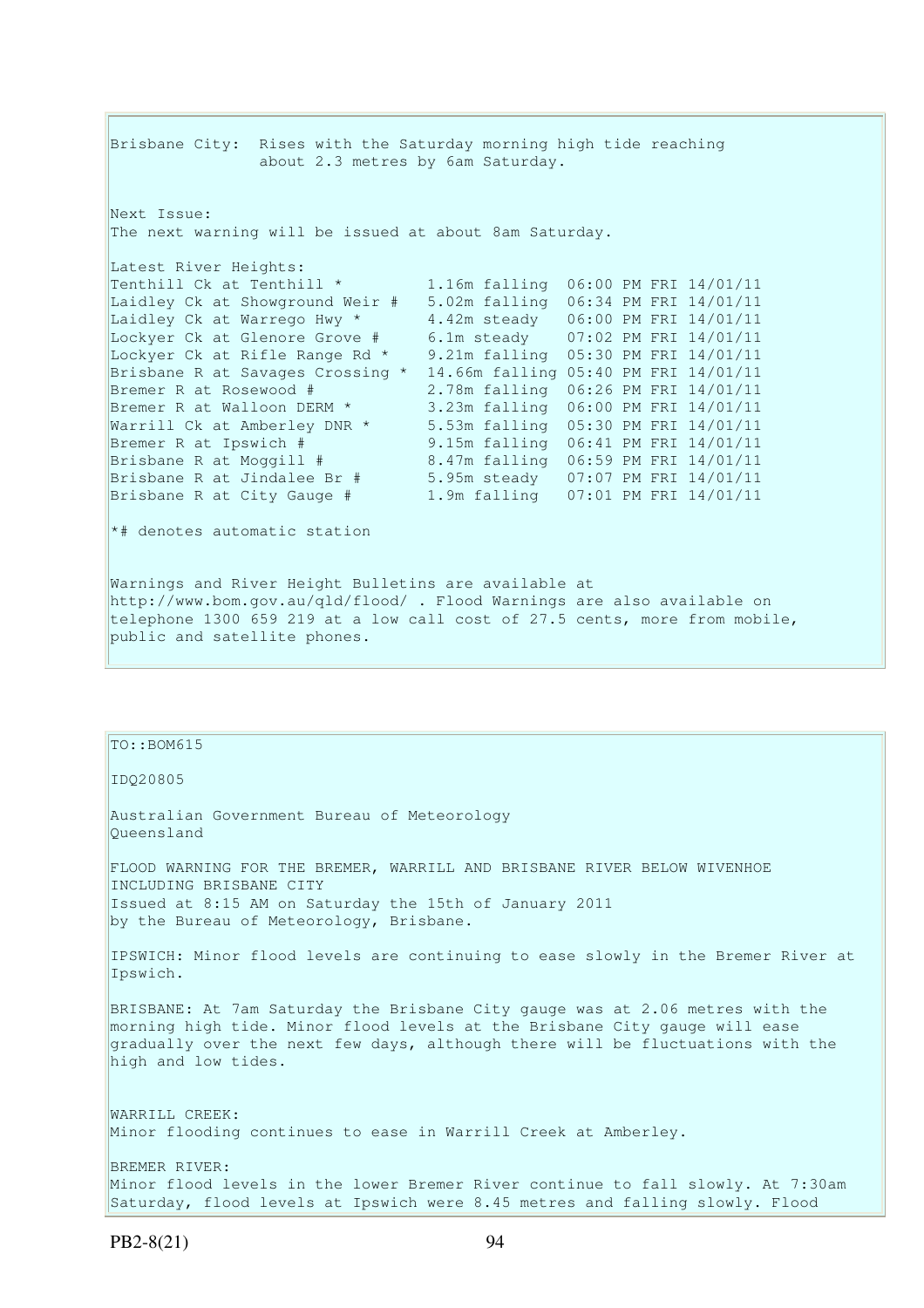levels are expected to fall below the minor flood level overnight Sunday. MIDDLE AND LOWER BRISBANE: Minor to moderate flooding continues to ease slowly along the Brisbane River from Savages Crossing to Brisbane City. At 7am Saturday the Brisbane City gauge was at 2.06 metres with the morning high tide. Minor flood levels at the Brisbane City gauge will ease gradually over the next few days, although there will be fluctuations with the high and low tides. Levels should fall below minor flood level by next Wednesday. Predicted River Heights/Flows: Ipswich: Fall below the minor flood level overnight Sunday Brisbane City: Rises with the Saturday afternoon high tide reaching about 2.0 metres by 6pm Saturday. Next Issue: The next warning will be issued at about 2pm Saturday. Latest River Heights: Tenthill Ck at Tenthill  $\star$  1.07m steady 06:00 AM SAT 15/01/11 Laidley Ck at Showground Weir # 4.96m steady 05:52 AM SAT 15/01/11 Laidley Ck at Warrego Hwy \* 4.42m steady 06:00 AM SAT 15/01/11 Lockyer Ck at Glenore Grove # 5.78m steady 07:15 AM SAT 15/01/11 Lockyer Ck at Rifle Range Rd \* 8.64m falling 05:30 AM SAT 15/01/11 Brisbane R at Savages Crossing \* 14.57m rising 05:40 AM SAT 15/01/11 Bremer R at Rosewood # 2.58m falling 07:35 AM SAT 15/01/11 Bremer R at Walloon DERM \* 3.03m steady 06:00 AM SAT 15/01/11 Warrill Ck at Amberley DNR \* 5.12m falling 05:30 AM SAT 15/01/11 Bremer R at Ipswich # 8.45m falling 07:26 AM SAT 15/01/11 Brisbane R at Moggill # 7.92m falling 07:17 AM SAT 15/01/11 Brisbane R at Jindalee Br # 5.45m steady 07:07 AM SAT 15/01/11 Brisbane R at City Gauge # 2.06m steady 07:01 AM SAT 15/01/11 \*# denotes automatic station Warnings and River Height Bulletins are available at http://www.bom.gov.au/qld/flood/ . Flood Warnings are also available on telephone 1300 659 219 at a low call cost of 27.5 cents, more from mobile, public and satellite phones.

TO::BOM615 IDQ20805 Australian Government Bureau of Meteorology Queensland FLOOD WARNING FOR THE BREMER, WARRILL AND BRISBANE RIVER BELOW WIVENHOE INCLUDING BRISBANE CITY Issued at 1:38 PM on Saturday the 15th of January 2011 by the Bureau of Meteorology, Brisbane. IPSWICH: Minor flood levels are continuing to ease slowly in the Bremer River at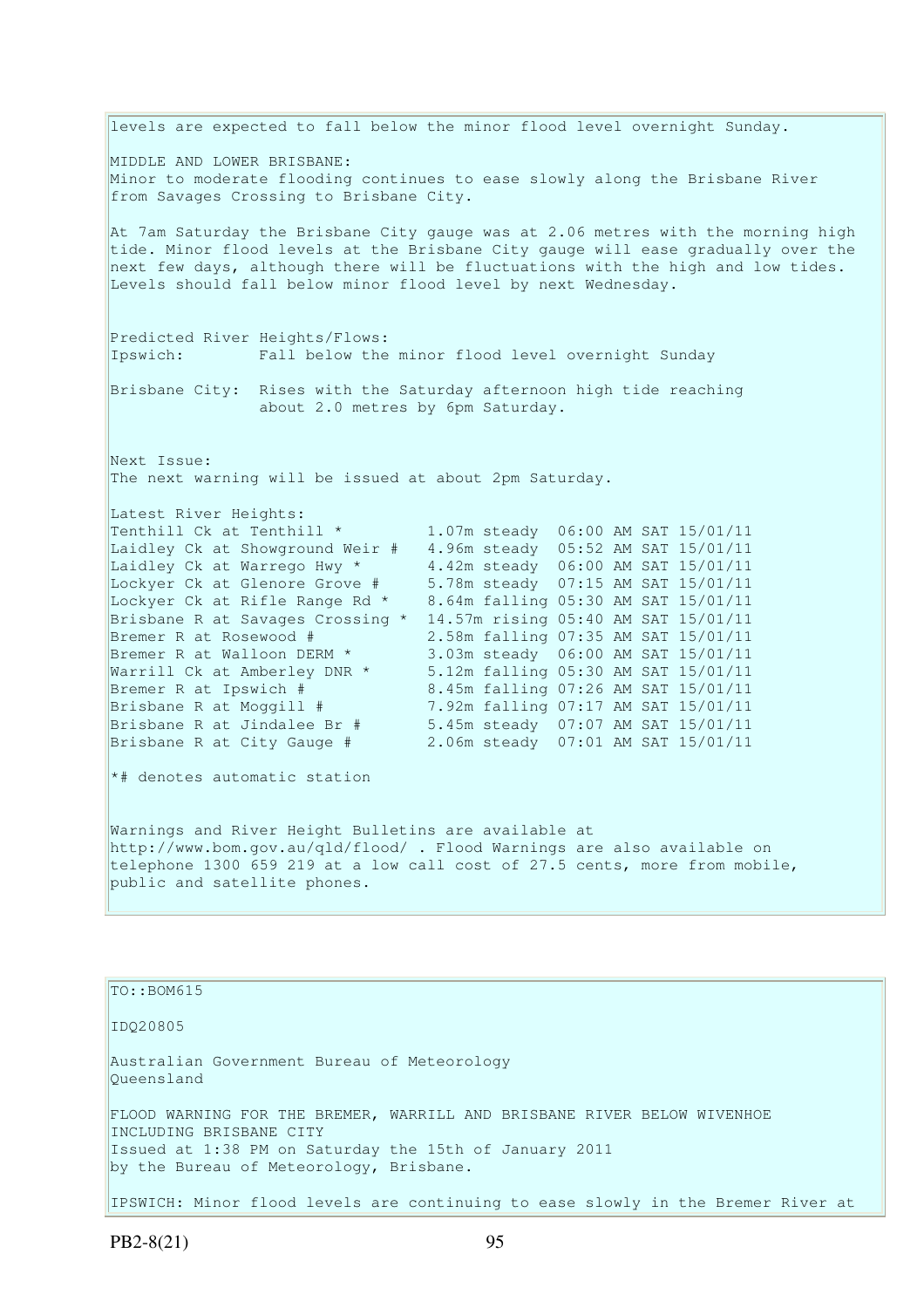Ipswich. BRISBANE: At 1pm Saturday the Brisbane City gauge was at 1.3 metres and steady. Minor flood levels at the Brisbane City gauge will gradually ease over the next few days, although there will be fluctuations with the high and low tides. WARRILL CREEK: Minor flooding continues to ease in Warrill Creek at Amberley. BREMER RIVER: Minor flood levels in the lower Bremer River continue to fall slowly. At 12 noon Saturday, flood levels at Ipswich were 8.45 metres and falling very slowly. Flood levels are expected to fall below the minor flood level overnight Sunday. MIDDLE AND LOWER BRISBANE: Minor to moderate flooding continues to ease slowly along the Brisbane River from Savages Crossing to Brisbane City. At 1pm Saturday the Brisbane City gauge was at 1.3 metres and steady with the low tide. Minor flood levels at the Brisbane City gauge will gradually ease over the next few days, although there will be fluctuations with the high and low tides. Levels should fall below minor flood level by next Wednesday. Predicted River Heights/Flows: Ipswich: Fall below the minor flood level [7.0 metres] overnight Sunday Brisbane City: Rises with the Saturday afternoon high tide reaching about 2.0 metres by 6pm Saturday. Next Issue: The next warning will be issued at about 7pm Saturday. Latest River Heights:<br>Tenthill Ck at Tenthill \* 1.02m falling 12:00 PM SAT 15/01/11 Laidley Ck at Showground Weir # 4.96m steady 11:52 AM SAT 15/01/11 Laidley Ck at Warrego Hwy  $*$  4.42m steady 12:00 PM SAT 15/01/11 Lockyer Ck at Glenore Grove # 5.64m steady 01:11 PM SAT 15/01/11 Lockyer Ck at Rifle Range Rd \* 8.39m falling 11:30 AM SAT 15/01/11 Brisbane R at Savages Crossing \* 14.51m falling 11:30 AM SAT 15/01/11 Bremer R at Rosewood # 2.5m falling 12:02 PM SAT 15/01/11 Bremer R at Walloon DERM \* 2.95m falling 12:00 PM SAT 15/01/11 Warrill Ck at Amberley DNR \* 4.92m falling 11:40 AM SAT 15/01/11 Bremer R at Ipswich # 8.45m falling 12:00 PM SAT 15/01/11 Brisbane R at Moggill # 7.82m steady 01:16 PM SAT 15/01/11 Brisbane R at Jindalee Br # 5.25m steady 01:07 PM SAT 15/01/11 Brisbane R at City Gauge # 1.3m steady 01:01 PM SAT 15/01/11 Warnings and River Height Bulletins are available at http://www.bom.gov.au/qld/flood/ . Flood Warnings are also available on telephone 1300 659 219 at a low call cost of 27.5 cents, more from mobile, public and satellite phones.

TO::BOM615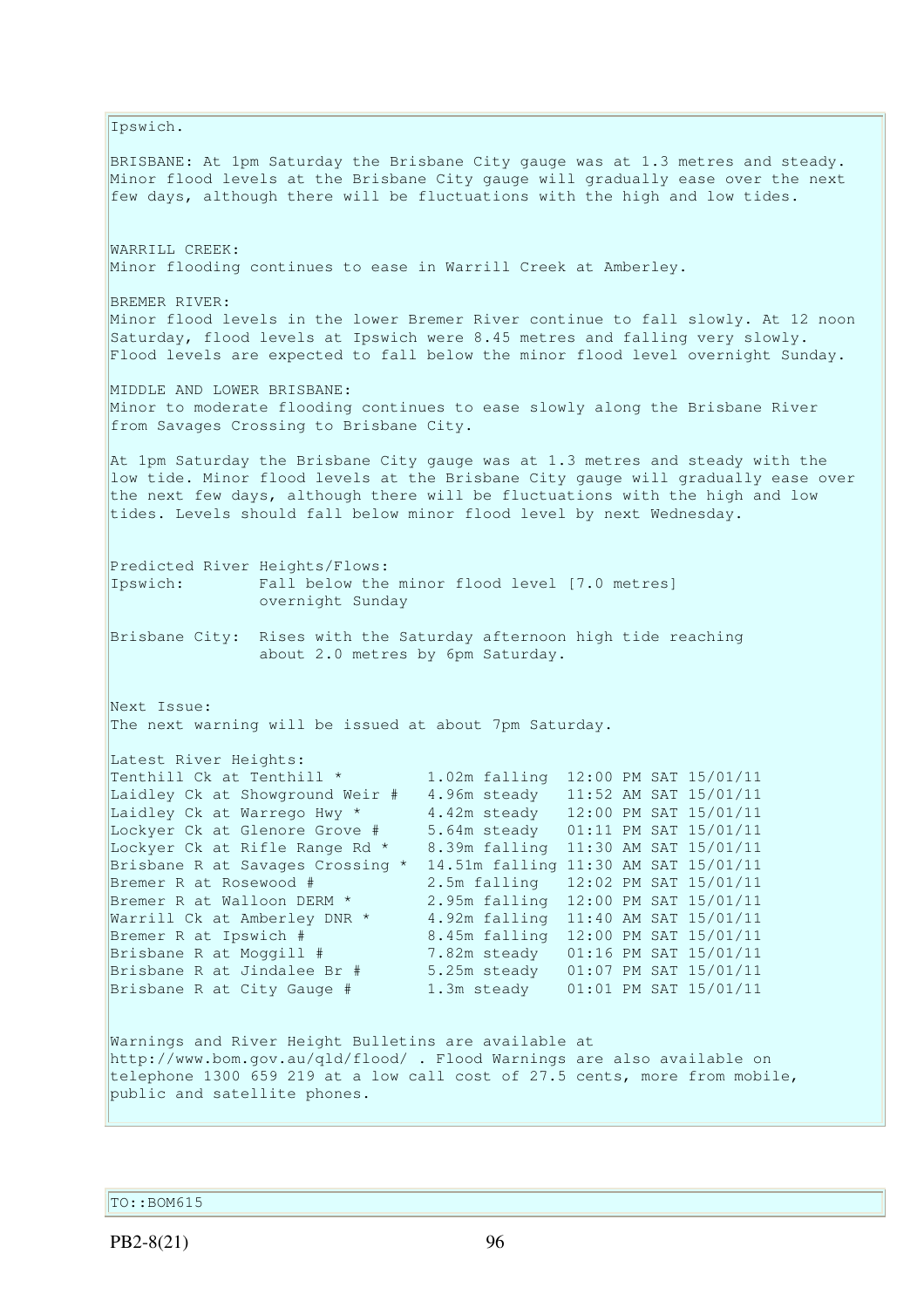IDQ20805 Australian Government Bureau of Meteorology Queensland FLOOD WARNING FOR THE BRISBANE RIVER BELOW WIVENHOE Issued at 6:35 PM on Saturday the 15th of January 2011 by the Bureau of Meteorology, Brisbane. IPSWICH: Minor flood levels are continuing to ease slowly in the Bremer River at Ipswich. BRISBANE: At 3pm Saturday the Brisbane City gauge was at 1.4 metres. Minor flood levels at the Brisbane City gauge will gradually ease over the next few days, although there will be fluctuations with the high and low tides. WARRILL CREEK: Minor flooding continues to ease in Warrill Creek at Amberley. BREMER RIVER: Minor flood levels in the lower Bremer River continue to fall slowly. At 3pm Saturday, flood levels at Ipswich were 8.35 metres and falling very slowly. Flood levels are expected to fall below the minor flood level overnight Sunday. MIDDLE AND LOWER BRISBANE: Minor to moderate flooding continues to ease slowly along the Brisbane River from Savages Crossing to Brisbane City. At 3pm Saturday the Brisbane City gauge was at 1.4 metres and steady with the low tide. Minor flood levels at the Brisbane City gauge will gradually ease over the next few days, although there will be fluctuations with the high and low tides. Levels should fall below minor flood level by next Wednesday. Predicted River Heights/Flows: Ipswich: Fall below the minor flood level [7.0 metres] overnight Sunday Brisbane City: Rises with the Sunday morning high tide up to about 2.2 metres. Next Issue: The next warning will be issued at about 8am Sunday. Latest River Heights: Bremer R at Walloon DERM \* 2.9m steady 05:00 PM SAT 15/01/11 Warrill Ck at Amberley DNR \* 4.76m falling 05:30 PM SAT 15/01/11 Bremer R at Ipswich # 8.3m steady 05:27 PM SAT 15/01/11 Brisbane R at Moggill # 7.72m rising 06:05 PM SAT 15/01/11<br>Brisbane R at Jindalee Br # 5.15m falling 04:38 PM SAT 15/01/11 Brisbane R at Jindalee Br # 5.15m falling 04:38 PM SAT 15/01/11 Brisbane R at City Gauge # 1.61m rising 05:18 PM SAT 15/01/11 \*automatic station Warnings and River Height Bulletins are available at http://www.bom.gov.au/qld/flood/ . Flood Warnings are also available on telephone 1300 659 219 at a low call cost of 27.5 cents, more from mobile, public and satellite phones.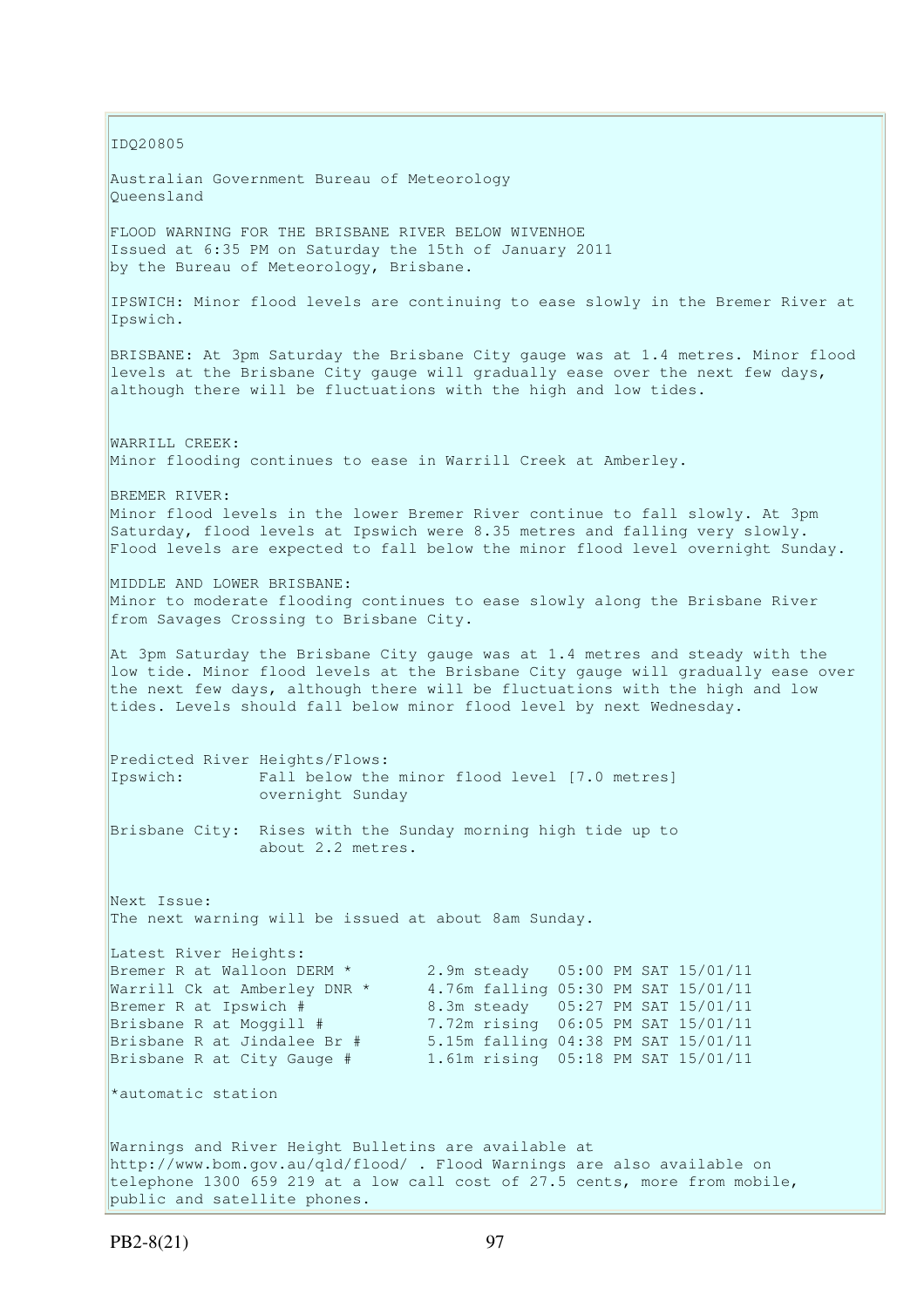TO::BOM615 IDQ20805 Australian Government Bureau of Meteorology Queensland FLOOD WARNING FOR THE BRISBANE RIVER BELOW WIVENHOE Issued at 7:22 AM on Sunday the 16th of January 2011 by the Bureau of Meteorology, Brisbane. Minor flooding continues to slowly ease in the Bremer River at Ipswich. Minor flood levels at the Brisbane City gauge will gradually ease over the next few days, although there will be fluctuations with the high and low tides. At 7am Sunday the Brisbane City gauge was at 1.95 metres (minor) and rising with the high tide. WARRILL CREEK: Minor flooding continues to slowly ease in Warrill Creek at Amberley. BREMER RIVER: Minor flooding continues to slowly ease in the lower Bremer River. At 5:30am Sunday, the river level at Ipswich was 8.00 metres and falling very slowly. Flood levels are expected to ease below the minor flood level during the next few days. MIDDLE AND LOWER BRISBANE: Minor to moderate flooding continues to ease slowly along the Brisbane River from Savages Crossing to Brisbane City. At 7am Sunday the Brisbane City gauge was at 1.95 metres and rising with the high tide. Minor flood levels at the Brisbane City gauge will gradually ease over the next few days, although there will be fluctuations with the high and low tides. Levels should fall below the minor flood level by Wednesday. Predicted River Heights/Flows: Ipswich: Fall below the minor flood level [7.0 metres] during Monday. Brisbane City: Rises and minor flooding continues with the fluctuating high tide during the next few days. Fall below the minor flood level [1.7 metres] by Wednesday. Next Issue: The next warning will be issued at about 8am Monday. Latest River Heights: Lockyer Ck at Rifle Range Rd \* 7.64m falling 05:30 AM SUN 16/01/11 Brisbane R at Savages Crossing \* 14.5m steady 05:40 AM SUN 16/01/11 Bremer R at Rosewood #  $\overline{2.32m}$  falling 06:00 AM SUN 16/01/11 Warrill Ck at Amberley DNR \* 4.42m falling 05:40 AM SUN 16/01/11 Bremer R at Ipswich # 8m steady 05:26 AM SUN 16/01/11 Brisbane R at Moggill # 7.52m steady 04:16 AM SUN 16/01/11 Brisbane R at Jindalee Br # 5m rising 05:59 AM SUN 16/01/11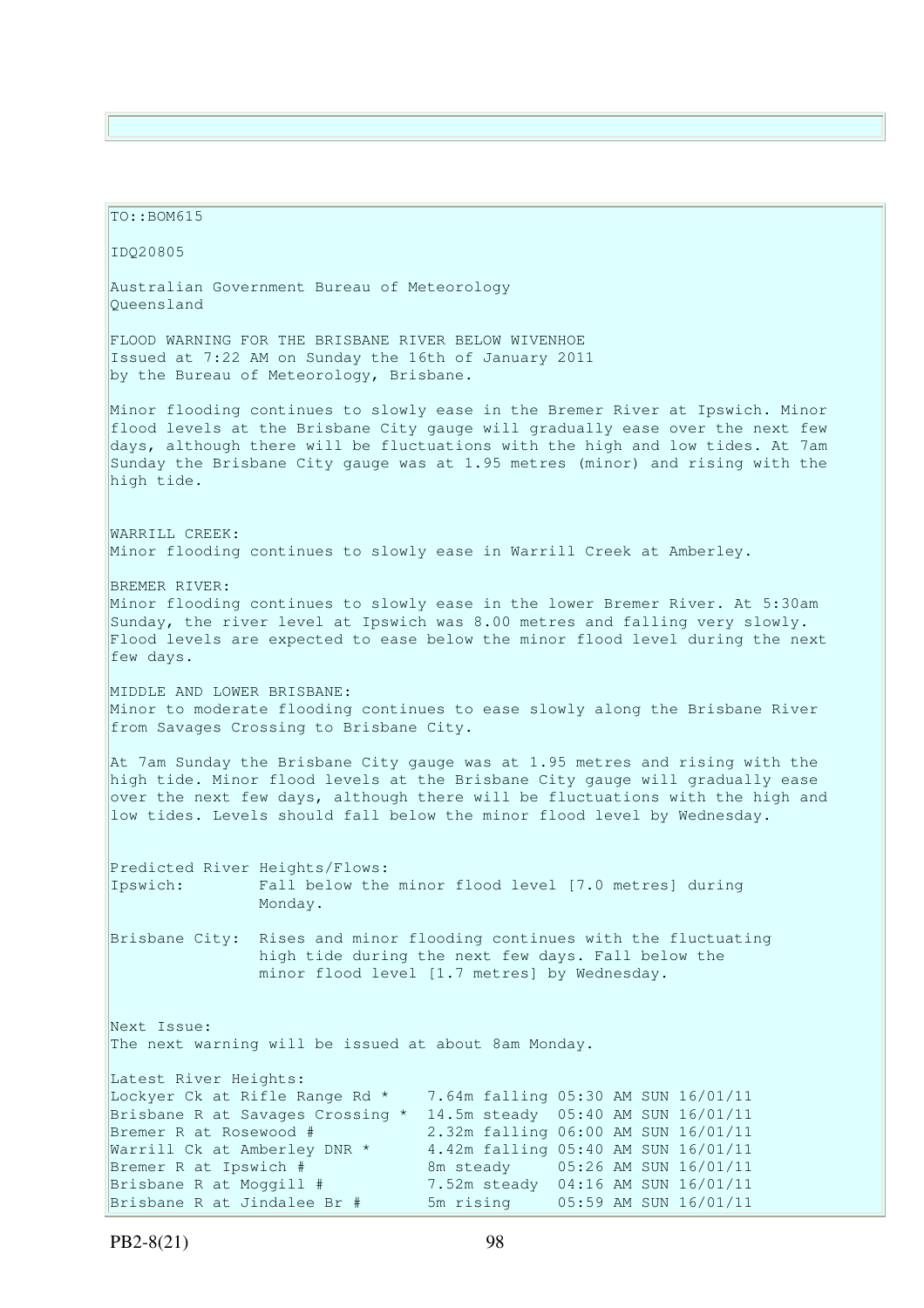\*,# denotes automatic station. Warnings and River Height Bulletins are available at http://www.bom.gov.au/qld/flood/ . Flood Warnings are also available on telephone 1300 659 219 at a low call cost of 27.5 cents, more from mobile, public and satellite phones.

Brisbane R at City Gauge # 1.9m rising 06:27 AM SUN 16/01/11

PB2-8(21) 99 TO::BOM615 IDQ20805 Australian Government Bureau of Meteorology Queensland FLOOD WARNING FOR THE BRISBANE RIVER BELOW WIVENHOE Issued at 7:33 AM on Monday the 17th of January 2011 by the Bureau of Meteorology, Brisbane. Minor flooding continues to slowly ease in the Bremer River at Ipswich. Minor flood levels at the Brisbane City gauge will gradually ease over the next few days, although there will be fluctuations with the high and low tides. At 7am Monday the Brisbane City gauge was at 1.96 metres (minor) and rising with the high tide. BREMER RIVER: Minor flooding continues to slowly ease in the lower Bremer River. At 5:50am Monday, the river level at Ipswich was 7.80 metres and falling very slowly. Flood levels are expected to ease below the minor flood level during the next few days. MIDDLE AND LOWER BRISBANE: Minor to moderate flooding continues to ease slowly along the Brisbane River from Savages Crossing to Brisbane City. At 7am Monday the Brisbane City gauge was at 1.96 metres and rising with the high tide. Minor flood levels at the Brisbane City gauge will gradually ease over the next few days, although there will be fluctuations with the high and low tides. Levels should fall below the minor flood level by Wednesday. Predicted River Heights/Flows: Ipswich: Fall below the minor flood level [7.0 metres] during Monday/Tuesday. Brisbane City: Rises and minor flooding continues with the fluctuating high tide during the next few days. Fall below the minor flood level [1.7 metres] by Wednesday. Next Issue: The next warning will be issued at about 4pm Monday. Latest River Heights: Laidley Ck at Showground Weir # 4.84m steady 05:52 AM MON 17/01/11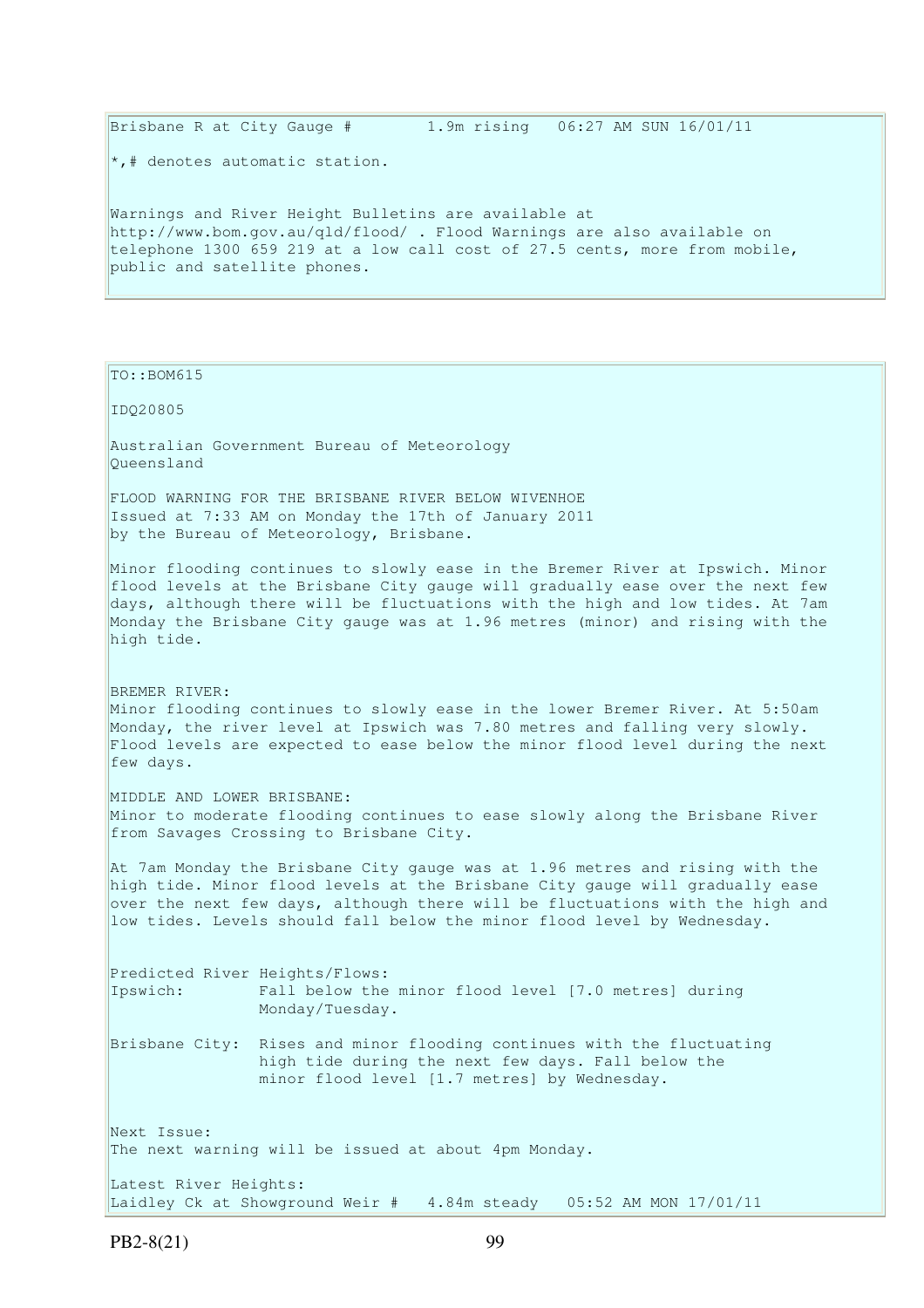Laidley Ck at Warrego Hwy  $*$  4.42m steady  $06:00$  AM MON 17/01/11 Lockyer Ck at Glenore Grove # 5.04m steady 07:02 AM MON 17/01/11 Lockyer Ck at Rifle Range Rd \* 6.92m falling 05:40 AM MON 17/01/11 Brisbane R at Savages Crossing \* 14.39m rising 05:40 AM MON 17/01/11 Brisbane R at Mt Crosby # 16.42m falling 07:09 AM MON 17/01/11<br>Bremer R at Rosewood # 2.1m falling 06:59 AM MON 17/01/11 Bremer R at Rosewood # 2.1m falling 06:59 AM MON 17/01/11 Bremer R at Walloon DERM \* 2.6m steady 06:00 AM MON 17/01/11 Warrill Ck at Amberley DNR \* 3.88m falling 05:10 AM MON 17/01/11 Bremer R at Ipswich # 7.85m rising 07:13 AM MON 17/01/11 Brisbane R at Moggill # 7.37m steady 07:16 AM MON 17/01/11 Brisbane R at Hoygins " (1998) 1999 (1999) 1999 (1999) 1999 (1999) 1999 (1999) 1999 (1999) 1999 (1999) 1999 (1<br>Brisbane R at Jindalee Br # 4.85m steady 07:07 AM MON 17/01/11 Brisbane R at City Gauge # 1.96m rising 07:03 AM MON 17/01/11 \*,# denotes automatic station. Warnings and River Height Bulletins are available at http://www.bom.gov.au/qld/flood/ . Flood Warnings are also available on telephone 1300 659 219 at a low call cost of 27.5 cents, more from mobile, public and satellite phones.

 $TO: : BOM615$ 

IDQ20805

Australian Government Bureau of Meteorology Queensland

FLOOD WARNING FOR THE BRISBANE RIVER BELOW WIVENHOE Issued at 3:27 PM on Monday the 17th of January 2011 by the Bureau of Meteorology, Brisbane.

Minor flooding continues in the Bremer River at Ipswich. Minor flood levels at the Brisbane City gauge will gradually ease with tidal fluctuations.

BREMER RIVER: Minor flooding continues in the lower Bremer River at Ipswich. At 2:30pm Monday, the river level at Ipswich was 8 metres. Flood levels are expected to fall below the minor flood level during Tuesday.

MIDDLE AND LOWER BRISBANE: Minor to moderate flooding continues along the Brisbane River from Savages Crossing to Brisbane City.

Minor flood levels at the Brisbane City gauge will continue to ease with tidal fluctuations. Levels are expected to fall below the minor flood level by Wednesday.

Predicted River Heights/Flows: Ipswich: Fall below the minor flood level (7 metres) during Tuesday.

Brisbane City: Minor flood levels will continue with the morning high tide on Tuesday. Fall below the minor flood level (1.7 metres) by Wednesday.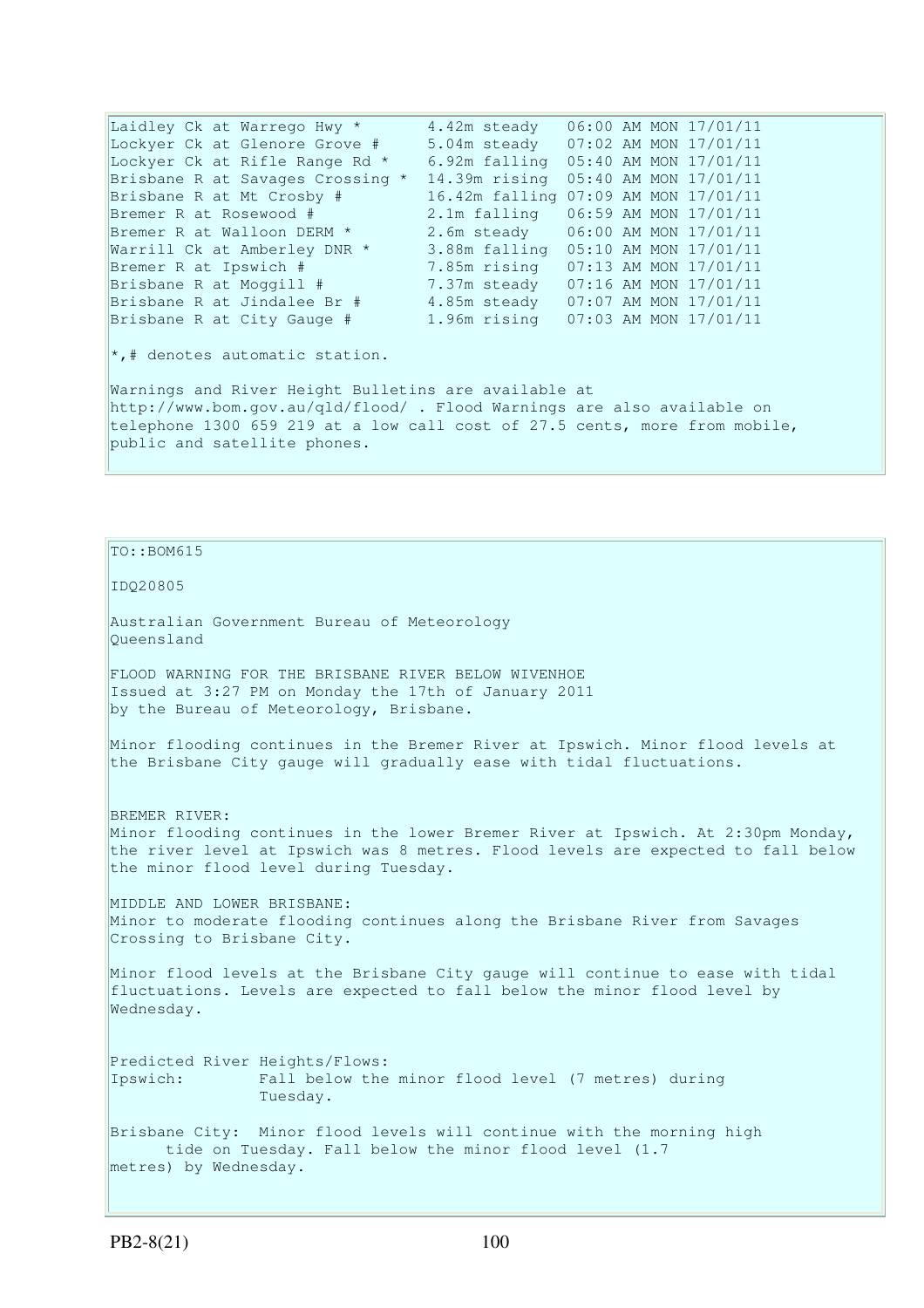Next Issue: The next warning will be issued at about 9am Tuesday. Latest River Heights: Tenthill Ck at Tenthill \* 0.76m steady 02:00 PM MON 17/01/11 Laidley Ck at Showground Weir # 4.88m steady 02:52 PM MON 17/01/11 Laidley Ck at Warrego Hwy \* 2.13m falling 02:00 PM MON 17/01/11 Lockyer Ck at Glenore Grove # 4.94m falling 03:08 PM MON 17/01/11 Lockyer Ck at Rifle Range Rd \* 6.76m falling 11:20 AM MON 17/01/11 Brisbane R at Savages Crossing \* 14.01m falling 03:00 PM MON 17/01/11 Bremer R at Rosewood # 2.02m steady 02:26 PM MON 17/01/11 Bremer R at Walloon DERM \* 2.55m steady 02:00 PM MON 17/01/11 Warrill Ck at Amberley DNR \* 3.77m falling 11:20 AM MON 17/01/11 Bremer R at Ipswich # 8m steady 02:26 PM MON 17/01/11 Brisbane R at Moggill # 7.32m falling 03:10 PM MON 17/01/11 Brisbane R at Jindalee Br # 4.85m falling 02:10 PM MON 17/01/11 Brisbane R at City Gauge # 0.95m falling 02:30 PM MON 17/01/11 \*automatic station Warnings and River Height Bulletins are available at http://www.bom.gov.au/qld/flood/ . Flood Warnings are also available on telephone 1300 659 219 at a low call cost of 27.5 cents, more from mobile, public and satellite phones.  $\vert$ TO::BOM615 IDQ20805 Australian Government Bureau of Meteorology Queensland FLOOD WARNING FOR THE BRISBANE RIVER BELOW WIVENHOE Issued at 8:36 AM on Tuesday the 18th of January 2011 by the Bureau of Meteorology, Brisbane.

Minor to moderate flooding continues to ease along the middle reach of the Brisbane River between Savages Crossing and the Mt Crosby Crossing. Minor flood levels at the Brisbane City gauge will gradually ease with tidal fluctuations.

BREMER RIVER: River levels have eased below minor along the lower Bremer River. At 8:10am Tuesday, the river level at Ipswich was 6.45 metres and falling.

MIDDLE AND LOWER BRISBANE: Minor to moderate flooding continues along the Brisbane River from Savages Crossing to Brisbane City.

Minor flood levels at the Brisbane City gauge will continue to ease with tidal fluctuations. Levels are expected to fall below the minor flood level by Wednesday.

Predicted River Heights/Flows: Brisbane City: Minor flood levels will continue with the morning high tide on Tuesday. Fall below the minor flood level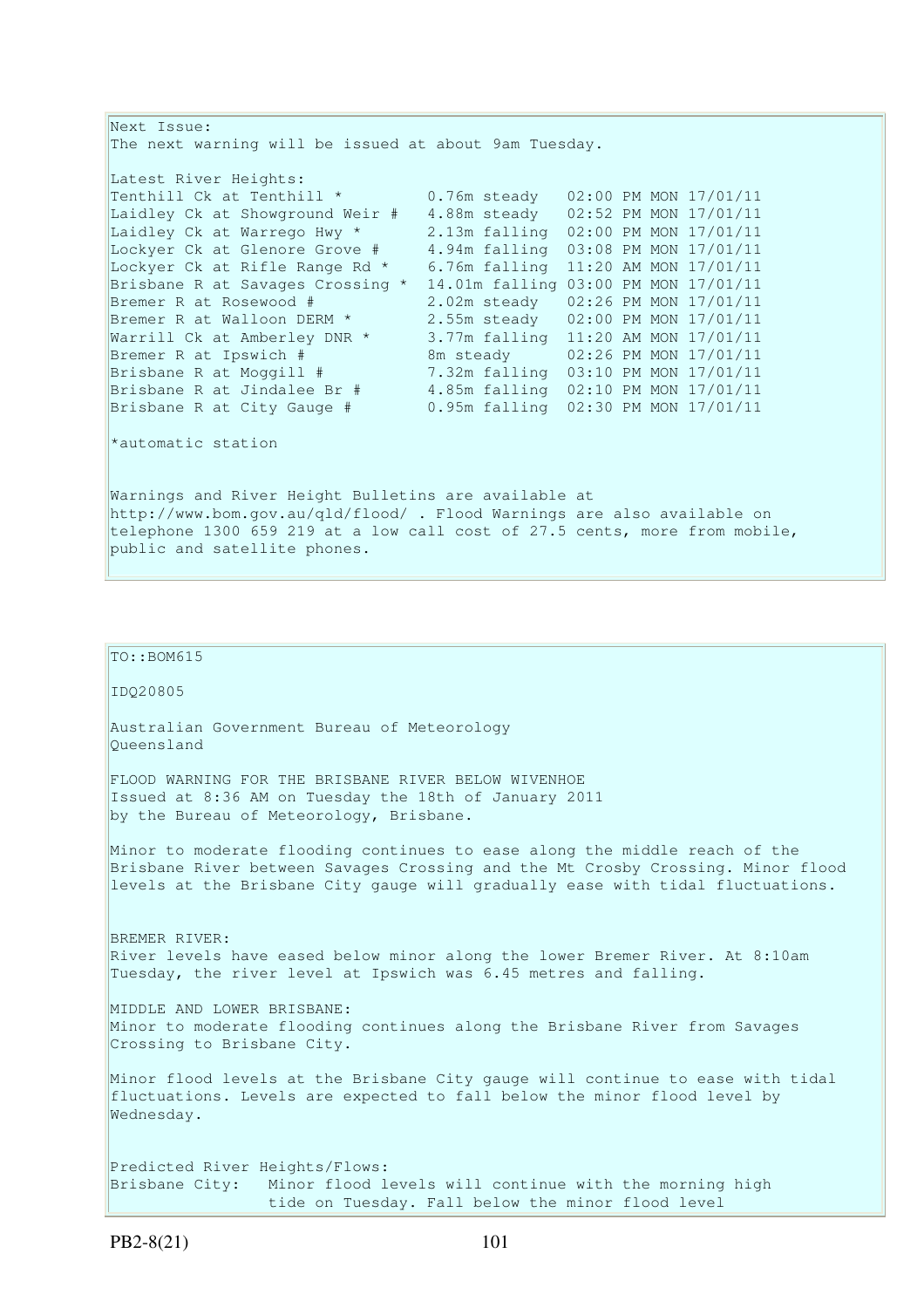Weather Forecast: A shower or two and the chance of a thunderstorm during the afternoon and evening. Next Issue: The next warning will be issued at about 9am Wednesday. Latest River Heights: Lockyer Ck at Glenore Grove # 4.78m steady 07:02 AM TUE 18/01/11 Lockyer Ck at Rifle Range Rd \* 6.33m falling 06:00 AM TUE 18/01/11 Brisbane R at Savages Crossing \* 11.31m falling 06:30 AM TUE 18/01/11 Bremer R at Rosewood # 1.96m falling 06:41 AM TUE 18/01/11 Bremer R at Walloon DERM \* 2.45m steady 07:00 AM TUE 18/01/11 Warrill Ck at Amberley DNR \* 3.51m steady 06:20 AM TUE 18/01/11 Bremer R at Ipswich  $\stackrel{*}{\#}$  6.45m falling 08:08 AM TUE 18/01/11<br>Brisbane R at Moggill  $\stackrel{*}{\#}$  5.92m falling 08:10 AM TUE 18/01/11 Brisbane R at Moggill # 5.92m falling 08:10 AM TUE 18/01/11 Brisbane R at Jindalee Br # 4.05m steady 07:07 AM TUE 18/01/11 Brisbane R at City Gauge # 1.96m rising 07:57 AM TUE 18/01/11 \*,# denotes automatic station. Warnings and River Height Bulletins are available at http://www.bom.gov.au/qld/flood/ . Flood Warnings are also available on telephone 1300 659 219 at a low call cost of 27.5 cents, more from mobile, public and satellite phones.

(1.7 metres) by Wednesday.

| $TO: BOM615$                                                                                                                                                                 |                                     |  |  |  |  |  |  |
|------------------------------------------------------------------------------------------------------------------------------------------------------------------------------|-------------------------------------|--|--|--|--|--|--|
| ID020805                                                                                                                                                                     |                                     |  |  |  |  |  |  |
| Australian Government Bureau of Meteorology<br>Oueensland                                                                                                                    |                                     |  |  |  |  |  |  |
| FINAL FLOOD WARNING FOR THE BRISBANE RIVER BELOW WIVENHOE<br>Issued at 8:18 AM on Wednesday the 19th of January 2011<br>by the Bureau of Meteorology, Brisbane.              |                                     |  |  |  |  |  |  |
| Minor flooding is falling fast at Mt Crosby and levels will drop below minor<br>this morning. Elsewhere in the catchment, river levels are now below minor flood<br>heights. |                                     |  |  |  |  |  |  |
| Next Issue:<br>This is the final warning. River height bulletins will continue to be issued.                                                                                 |                                     |  |  |  |  |  |  |
| Latest River Heights:                                                                                                                                                        |                                     |  |  |  |  |  |  |
| Tenthill Ck at Tenthill *                                                                                                                                                    | 2.15m falling 07:00 AM WED 19/01/11 |  |  |  |  |  |  |
| Laidley Ck at Showground Weir #                                                                                                                                              | 4.86m falling 06:31 AM WED 19/01/11 |  |  |  |  |  |  |
| Laidley Ck at Warrego Hwy *                                                                                                                                                  | 2.08m rising 07:00 AM WED 19/01/11  |  |  |  |  |  |  |
| Lockyer Ck at Glenore Grove #                                                                                                                                                | 4.8m steady 08:15 AM WED 19/01/11   |  |  |  |  |  |  |
| Lockyer Ck at Rifle Range Rd *                                                                                                                                               | 5.89m steady 07:10 AM WED 19/01/11  |  |  |  |  |  |  |
| Brisbane R at Savages Crossing *                                                                                                                                             | 7.53m falling 07:10 AM WED 19/01/11 |  |  |  |  |  |  |
| Bremer R at Rosewood #                                                                                                                                                       | 1.86m falling 07:56 AM WED 19/01/11 |  |  |  |  |  |  |
| Bremer R at Walloon DERM *                                                                                                                                                   | 2.39m steady 07:00 AM WED 19/01/11  |  |  |  |  |  |  |
| Warrill Ck at Amberley DNR *                                                                                                                                                 | 3.68m rising 07:10 AM WED 19/01/11  |  |  |  |  |  |  |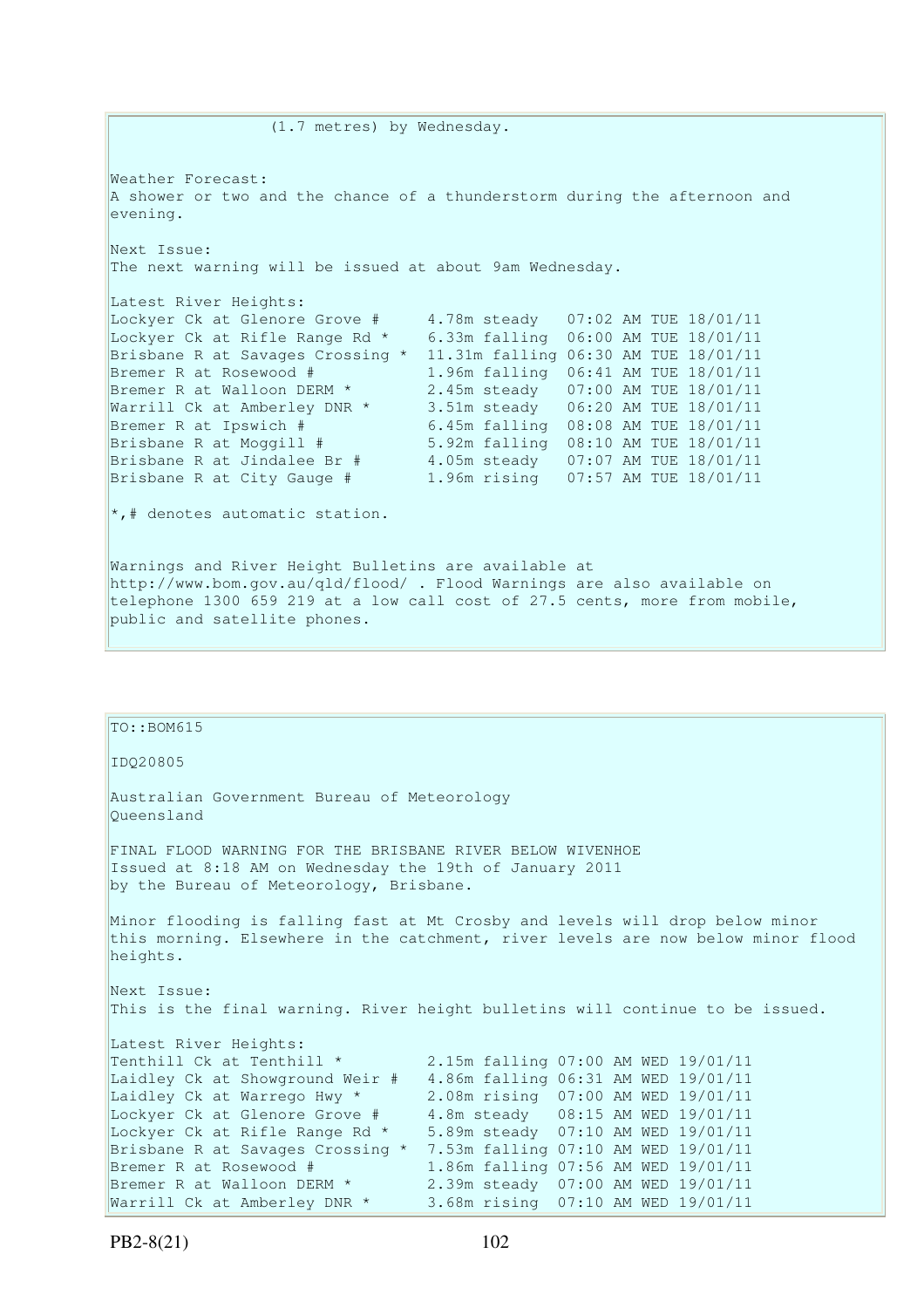| Bremer R at Ipswich #                                                      | 3.15m falling 08:05 AM WED 19/01/11 |  |  |  |  |
|----------------------------------------------------------------------------|-------------------------------------|--|--|--|--|
| Brisbane R at Moggill #                                                    | 2.82m falling 07:43 AM WED 19/01/11 |  |  |  |  |
| Brisbane R at Jindalee Br #                                                | 2.05m rising 08:13 AM WED 19/01/11  |  |  |  |  |
| Brisbane R at City Gauge #                                                 | 1.65m rising 08:14 AM WED 19/01/11  |  |  |  |  |
| *automatic station                                                         |                                     |  |  |  |  |
| Warnings and River Height Bulletins are available at                       |                                     |  |  |  |  |
| http://www.bom.gov.au/qld/flood/ . Flood Warnings are also available on    |                                     |  |  |  |  |
| telephone 1300 659 219 at a low call cost of 27.5 cents, more from mobile, |                                     |  |  |  |  |
| public and satellite phones.                                               |                                     |  |  |  |  |
|                                                                            |                                     |  |  |  |  |

TO::BOM615 IDQ20805 Australian Government Bureau of Meteorology Queensland PRIORITY PRELIMINARY FLOOD WARNING FOR THE LOCKYER, WESTERN AND WARRILL CREEKS AND THE BREMER RIVER Issued at 7:38 PM on Wednesday the 19th of January 2011 by the Bureau of Meteorology, Brisbane. Thunderstorms during Wednesday afternoon and early evening are producing isolated rainfall rates of up to 65mm an hour across some of the tributaries of the Lockyer and Warrill Creeks and the Bremer River, which may result in flash flooding to some of these smaller creeks and streams during Wednesday evening. Fast stream rises have been observed in Tenthill Creek and in Western Creek. The thunderstorm has become fast moving and is currently approaching the Ipswich area. Very heavy rainfall rates have also been observed in the Teviot Brook in the Logan catchment. Next Issue: The next warning will be issued at about 8:30pm Wednesday. Latest River Heights: Tenthill Ck at Tenthill \* 2.92m rising 06:30 PM WED 19/01/11 Laidley Ck at Showground Weir # 4.86m rising 06:43 PM WED 19/01/11 Laidley Ck at Warrego Hwy \* 1.95m falling 06:00 PM WED 19/01/11 Lockyer Ck at Glenore Grove # 4.78m rising 07:03 PM WED 19/01/11 Lockyer Ck at Rifle Range Rd \* 6m falling 05:40 PM WED 19/01/11 Brisbane R at Savages Crossing \* 4.14m falling 05:30 PM WED 19/01/11 Bremer R at Rosewood # 2.06m rising 07:08 PM WED 19/01/11 Bremer R at Walloon DERM \* 2.35m steady 06:00 PM WED 19/01/11<br>Warrill Ck at Amberley DNR \* 3.49m falling 05:40 PM WED 19/01/11 3.49m falling 05:40 PM WED 19/01/11 Bremer R at Ipswich  $\sharp$  1.75m falling 07:08 PM WED 19/01/11 Brisbane R at Moggill # 1.12m falling 07:13 PM WED 19/01/11 Brisbane R at Jindalee Br # 0.75m rising 07:13 PM WED 19/01/11 Brisbane R at City Gauge # 0.5m rising 07:05 PM WED 19/01/11 \*,# denotes automatic station. Warnings and River Height Bulletins are available at http://www.bom.gov.au/qld/flood/ . Flood Warnings are also available on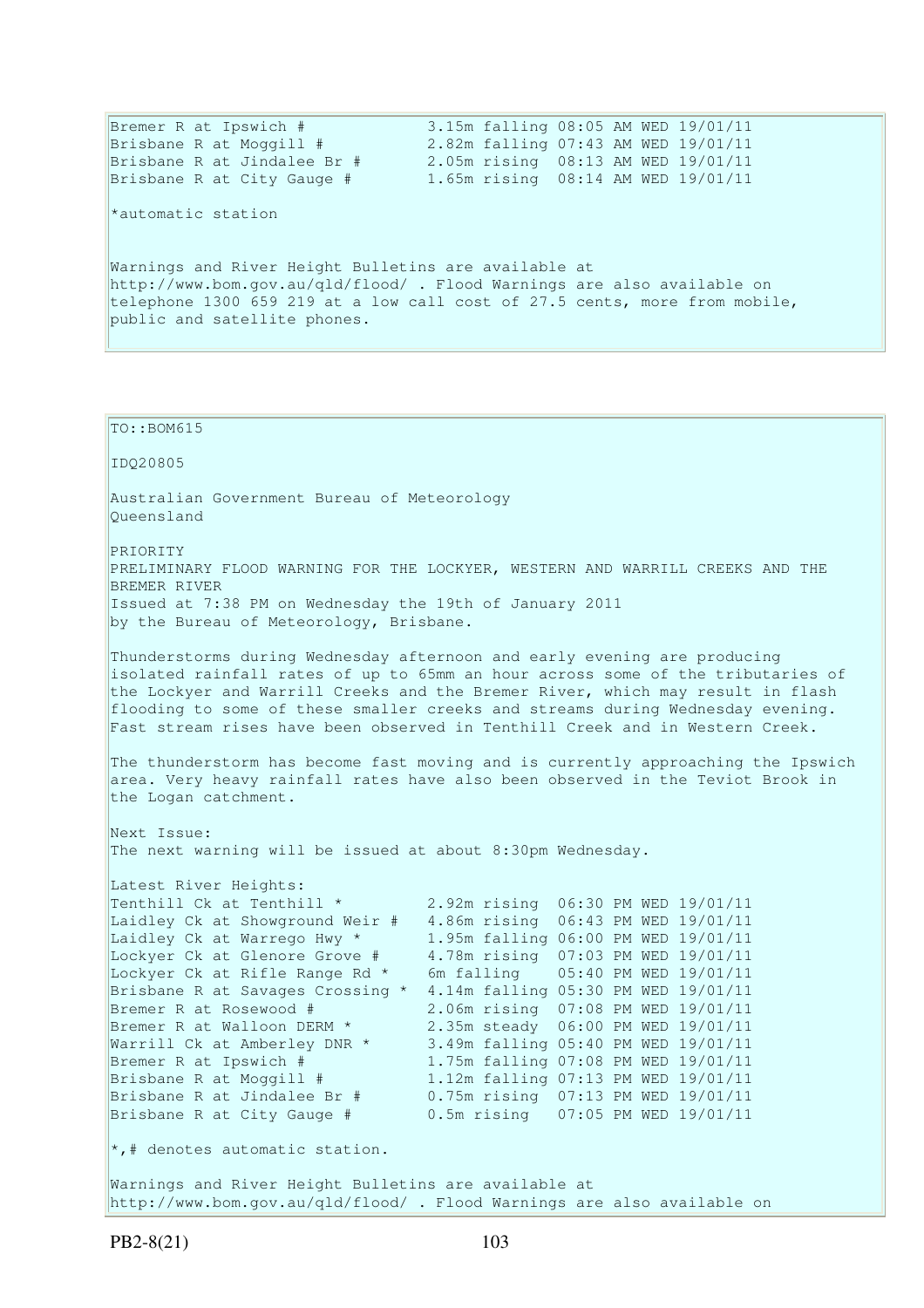telephone 1300 659 219 at a low call cost of 27.5 cents, more from mobile, public and satellite phones.

TO::BOM615 IDQ20805 Australian Government Bureau of Meteorology Queensland FLOOD WARNING FOR THE LOCKYER, WESTERN AND WARRILL CREEKS AND THE BREMER RIVER Issued at 8:39 PM on Wednesday the 19th of January 2011 by the Bureau of Meteorology, Brisbane. Rainfall totals of between 30mm to 60mm have been recorded during the 3 hours to 8:30pm Wednesday, with the thunderstorms currently in the Brisbane City and Northern Suburbs and in the Strathpine areas. Streams rises and some minor flooding is expected during this evening in the tributaries of the Lockyer and Warrill Creeks and the Bremer River. Strong rises and moderate flooding is occurring in Western Creek at Grandchester, with continued rises and major flooding expected. Fast stream rises are expected in the Ipswich and Brisbane Creeks, which may result in some minor flooding during this evening. Next Issue: The next warning will be issued at about 10:30pm Wednesday. Latest River Heights: Tenthill Ck at Tenthill \* 2.81m falling 07:20 PM WED 19/01/11 Laidley Ck at Showground Weir # 5.12m rising 08:19 PM WED 19/01/11 Laidley Ck at Warrego Hwy \* 1.95m steady 07:00 PM WED 19/01/11 Lockyer Ck at Glenore Grove # 4.78m rising 07:03 PM WED 19/01/11 Lockyer Ck at Rifle Range Rd \* 6m falling 05:40 PM WED 19/01/11 Brisbane R at Savages Crossing \* 4.14m falling 05:30 PM WED 19/01/11 Bremer R at Rosewood # 2.22m rising 08:26 PM WED 19/01/11 Bremer R at Walloon DERM \* 2.34m steady 07:00 PM WED 19/01/11<br>Warrill Ck at Amberley DNR \* 3.49m falling 05:40 PM WED 19/01/11<br>Bremer R at Inquick # 3.49m falling 05:40 PM WED 19/01/11 Bremer R at Ipswich # 1.6m steady 08:26 PM WED 19/01/11 Brisbane R at Moggill # 1.02m falling 07:49 PM WED 19/01/11 Brisbane R at Jindalee Br # 1.1m rising 08:22 PM WED 19/01/11<br>Brisbane R at City Gauge # 0.86m rising 07:59 PM WED 19/01/11 0.86m rising 07:59 PM WED 19/01/11 \* denotes automatic station. Warnings and River Height Bulletins are available at http://www.bom.gov.au/qld/flood/ . Flood Warnings are also available on telephone 1300 659 219 at a low call cost of 27.5 cents, more from mobile, public and satellite phones.

TO::BOM615

IDQ20805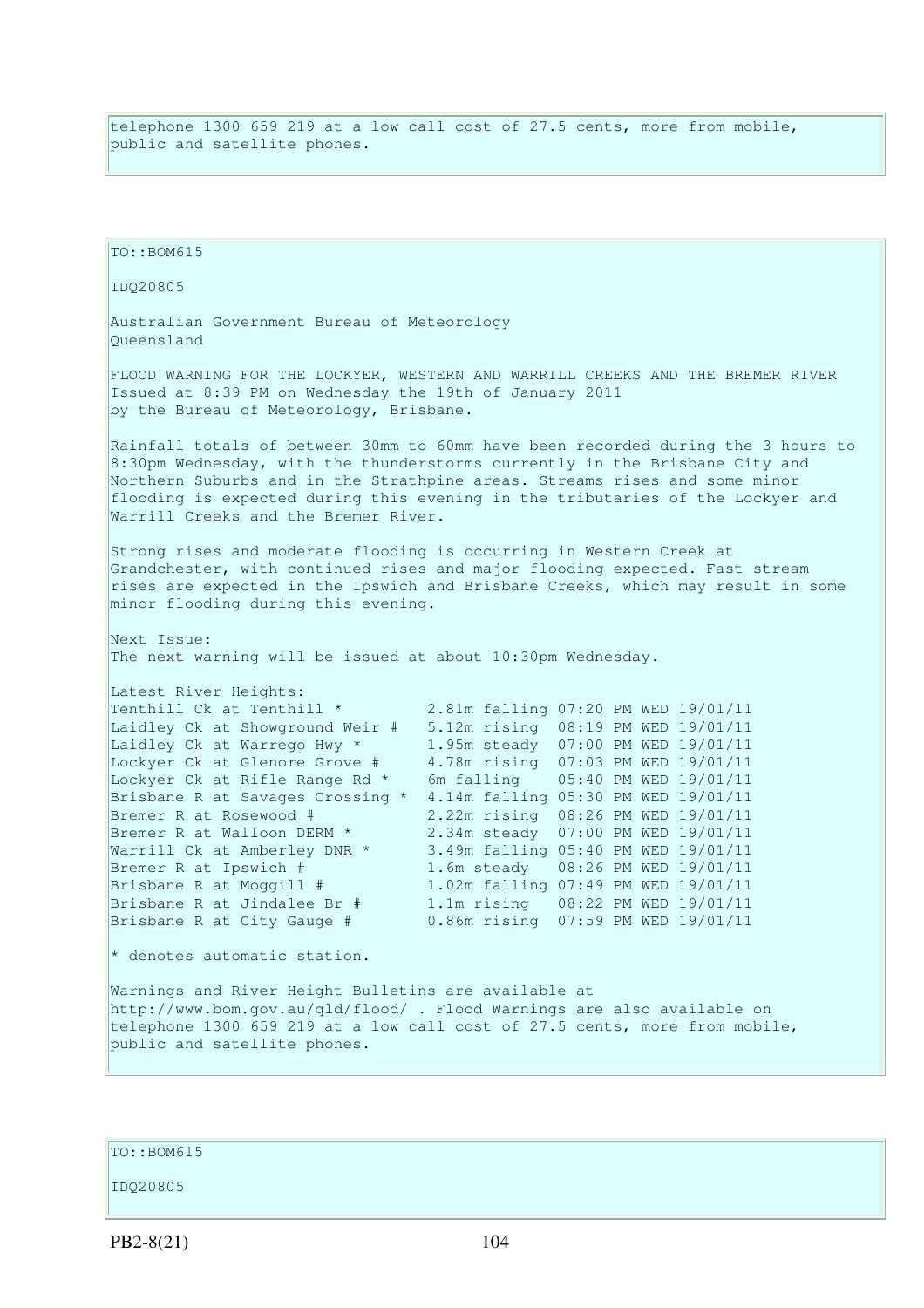Australian Government Bureau of Meteorology Queensland FLOOD WARNING FOR THE LOCKYER, WESTERN AND WARRILL CREEKS AND THE BREMER RIVER Issued at 10:40 PM on Wednesday the 19th of January 2011 by the Bureau of Meteorology, Brisbane. Widespread rainfall totals of between 30mm to 60mm have been recorded with the thunderstorms during Wednesday afternoon and early evening. Streams rises are being recorded during this Wednesday evening along Lockyer and Warrill Creeks and the Bremer River. Moderate flooding is rising fast in Laidley Creek at Showground Weir, with moderate flood levels easing in Western Creek at Grandchester. Stream rises are also being recorded in some of the Ipswich and Brisbane Creeks, including Oxley and Deebing Creek, and in Cabbage Tree and Downfall Creeks and Kedron Brook. Streams levels are expected to slowly ease overnight. Next Issue: The next warning will be issued at about 9am Thursday, or earlier if the situation deteriorates. Latest River Heights: Tenthill Ck at Tenthill \* 2.61m falling 09:00 PM WED 19/01/11 Laidley Ck at Showground Weir # 7.2m rising 10:19 PM WED 19/01/11 Laidley Ck at Warrego Hwy \* 2.6m rising 09:30 PM WED 19/01/11 Lockyer Ck at Glenore Grove # 4.86m rising 10:19 PM WED 19/01/11 Lockyer Ck at Rifle Range Rd \* 6.39m rising 08:40 PM WED 19/01/11 Brisbane R at Savages Crossing \* 4.25m rising 08:30 PM WED 19/01/11 Western Ck at Grandchester # 4.23m falling 10:19 PM WED 19/01/11 Bremer R at Five Mile Br Walloon # 2.58m rising 10:17 PM WED 19/01/11 Bremer R at Rosewood # 2.3m rising 10:05 PM WED 19/01/11 Bremer R at Walloon DERM \* 2.89m rising 09:30 PM WED 19/01/11 Bremer R at Walloon DERM  $*$  2.89m rising 09:30 PM WED 19/01/11<br>Warrill Ck at Amberley DNR  $*$  3.65m rising 08:40 PM WED 19/01/11 Bremer R at Ipswich # 1.65m rising 10:15 PM WED 19/01/11 Brisbane R at Moggill # 1.32m steady 10:15 PM WED 19/01/11 Brisbane R at Jindalee Br # 1.5m steady 10:07 PM WED 19/01/11 Brisbane R at City Gauge # 1.15m falling 10:02 PM WED 19/01/11  $\star$ ,# denotes automatic stations. Warnings and River Height Bulletins are available at http://www.bom.gov.au/qld/flood/ . Flood Warnings are also available on telephone 1300 659 219 at a low call cost of 27.5 cents, more from mobile, public and satellite phones. TO::BOM615 IDQ20805 Australian Government Bureau of Meteorology

Queensland FLOOD WARNING FOR THE LOCKYER, LAIDLEY, WESTERN AND WARRILL CREEKS AND THE BREMER RIVER Issued at 11:33 PM on Wednesday the 19th of January 2011 by the Bureau of Meteorology, Brisbane.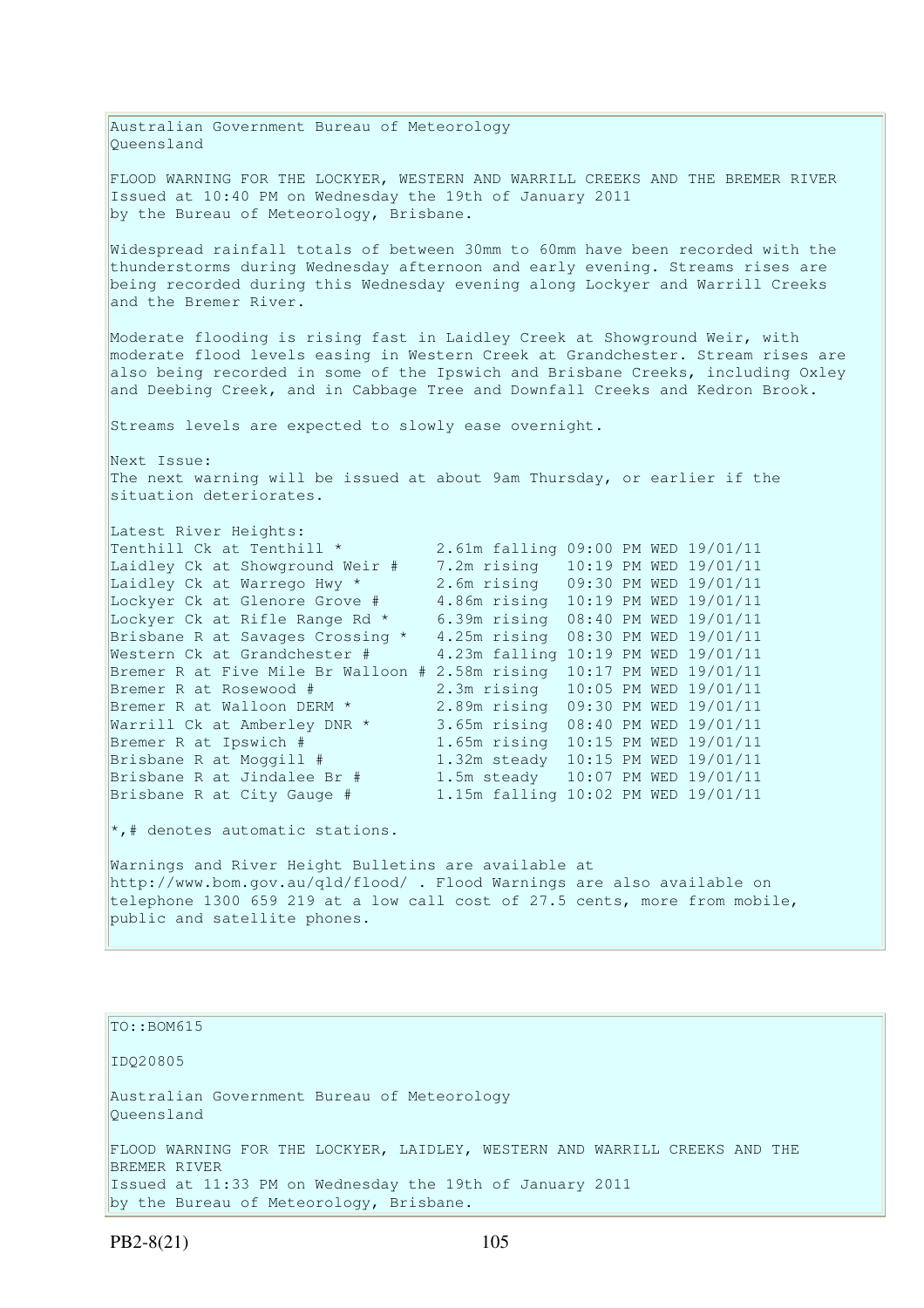Widespread rainfall totals of between 30mm to 80mm have been recorded with the thunderstorms during Wednesday afternoon and early evening. Fast streams rises are being recorded during Wednesday evening along Lockyer and Warrill Creeks and the Bremer River. Major flooding is occurring in Laidley Creek, with minor flooding expected downstream along Lockyer Creek overnight. Minor flood levels are easing in Western Creek at Grandchester, with minor flooding expected downstream at Rosewood. Creek rises and minor flooding is expected overnight in Warrill Creek at Amberley. Stream rises and some minor flooding are also being recorded in some of the Ipswich and Brisbane Creeks, including Oxley, Woogaroo, Stable Swamp and Deebing Creeks, and in Cabbage Tree and Downfall Creeks and Kedron Brook. Streams levels are expected to slowly ease overnight. Next Issue: The next warning will be issued at about 9am Thursday, or earlier if the situation deteriorates. Latest River Heights: Tenthill Ck at Tenthill \* 2.64m rising 10:00 PM WED 19/01/11 Laidley Ck at Laidley 7.6m rising 10:30 PM WED 19/01/11 Laidley Ck at Showground Weir # 8.22m rising 11:10 PM WED 19/01/11 Laidley Ck at Warrego Hwy \* 2.97m rising 10:30 PM WED 19/01/11 Lockyer Ck at Glenore Grove # 5.08m rising 11:11 PM WED 19/01/11 Lockyer Ck at Rifle Range Rd \* 6.39m rising 08:40 PM WED 19/01/11 Brisbane R at Savages Crossing \* 4.25m rising 08:30 PM WED 19/01/11 Western Ck at Grandchester # 3.28m falling 11:13 PM WED 19/01/11 Bremer R at Five Mile Br Walloon # 2.8m rising 11:05 PM WED 19/01/11 Bremer R at Rosewood # 2.44m rising 11:11 PM WED 19/01/11 Bremer R at Walloon DERM \* 3.5m rising 10:30 PM WED 19/01/11 Warrill Ck at Amberley DNR \* 3.65m rising 08:40 PM WED 19/01/11 Bremer R at Ipswich # 1.9m rising 11:06 PM WED 19/01/11 Brisbane R at Moggill # 1.37m rising 10:22 PM WED 19/01/11 Brisbane R at Jindalee Br # 1.45m falling 11:01 PM WED 19/01/11 Brisbane R at City Gauge # 0.86m falling 11:11 PM WED 19/01/11  $\star$ ,# denotes automatic station. Warnings and River Height Bulletins are available at http://www.bom.gov.au/qld/flood/ . Flood Warnings are also available on telephone 1300 659 219 at a low call cost of 27.5 cents, more from mobile, public and satellite phones.

TO::BOM615 IDQ20805 Australian Government Bureau of Meteorology Queensland FLOOD WARNING FOR THE LOCKYER, LAIDLEY, WESTERN AND WARRILL CREEKS AND THE BREMER RIVER Issued at 1:06 AM on Thursday the 20th of January 2011 by the Bureau of Meteorology, Brisbane.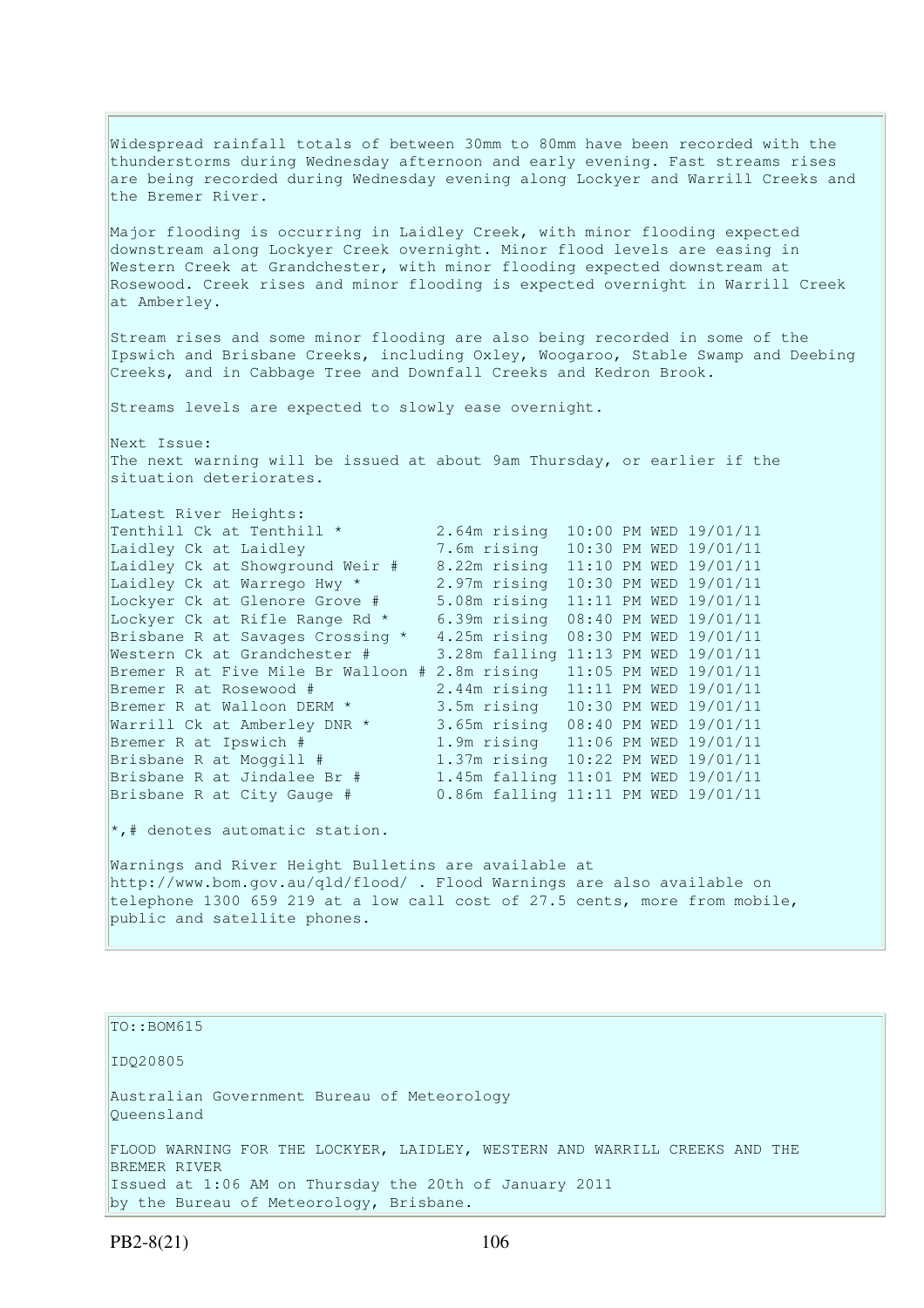Widespread rainfall totals of between 30mm to 80mm have been recorded with the thunderstorms during Wednesday afternoon and early evening. Fast streams rises are being recorded during Wednesday evening along Lockyer and Warrill Creeks and the Bremer River. Major flooding is occurring in Laidley Creek, with minor to moderate flooding expected downstream along Lockyer Creek overnight. Minor flood levels are easing in Western Creek at Grandchester. Major flooding is occurring in the Bremer River at Spressers Bridge, with moderate flooding expected downstream between Rosewood and Walloon. Creek rises and minor flooding is expected overnight in Warrill Creek at Amberley. River levels further downstream in the Bremer River at Ipswich will remain well below minor flood level. Stream rises and some minor flooding are also being recorded in some of the Ipswich and Brisbane Creeks, including Oxley, Woogaroo, Stable Swamp and Deebing Creeks, and in Cabbage Tree and Downfall Creeks and Kedron Brook. Streams levels are expected to slowly ease overnight. Next Issue: The next warning will be issued at about 9am Thursday, or earlier if the situation deteriorates. Latest River Heights: Tenthill Ck at Tenthill \* 2.66m rising 11:00 PM WED 19/01/11 Laidley Ck at Laidley 7.6m rising 10:30 PM WED 19/01/11 Laidley Ck at Showground Weir # 7.84m falling 12:55 AM THU 20/01/11 Laidley Ck at Warrego Hwy \* 3.22m rising 11:40 PM WED 19/01/11 Lockyer Ck at Glenore Grove # 6.62m rising 12:55 AM THU 20/01/11 Lockyer Ck at Rifle Range Rd \* 6.88m rising 11:40 PM WED 19/01/11 Brisbane R at Savages Crossing \* 4.39m steady 11:00 PM WED 19/01/11 Western Ck at Grandchester # 2.23m steady 12:54 AM THU 20/01/11 Bremer R at Five Mile Br Walloon # 2.98m rising 12:29 AM THU 20/01/11 Bremer R at Rosewood # 3.62m rising 12:53 AM THU 20/01/11 Bremer R at Walloon DERM \* 3.65m rising 11:00 PM WED 19/01/11 Bremer R at Walloon DERM \* 3.65m rising 11:00 PM WED 19/01/11<br>Warrill Ck at Amberley DNR \* 4.55m rising 11:40 PM WED 19/01/11 Bremer R at Ipswich # 1.9m falling 12:32 AM THU 20/01/11 Brisbane R at Moggill # 1.17m falling 12:52 AM THU 20/01/11 Brisbane R at Jindalee Br # 1.05m falling 12:52 AM THU 20/01/11 Brisbane R at City Gauge # 0.16m falling 12:47 AM THU 20/01/11  $\star$ ,# denotes automatic station. Warnings and River Height Bulletins are available at http://www.bom.gov.au/qld/flood/ . Flood Warnings are also available on telephone 1300 659 219 at a low call cost of 27.5 cents, more from mobile, public and satellite phones.

## TO::BOM615

IDQ20805

Australian Government Bureau of Meteorology Queensland

FLOOD WARNING FOR THE LOCKYER CREEK AND THE BREMER RIVER Issued at 7:56 AM on Thursday the 20th of January 2011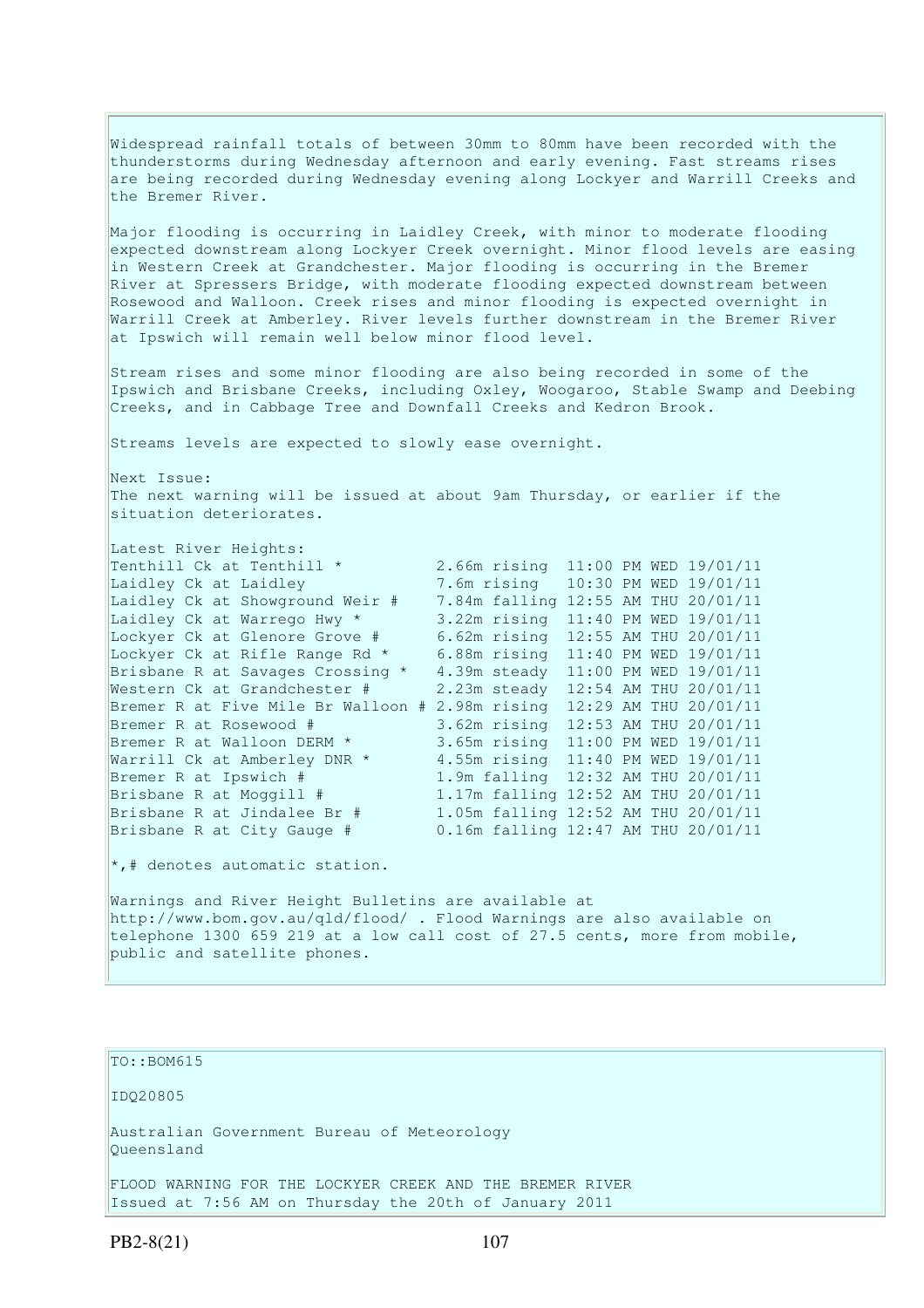by the Bureau of Meteorology, Brisbane. Major to minor flooding continues in the Lockyer Creek and Bremer River catchments. Lockyer Creek catchment: Moderate flood levels continue along Laidley Creek with the flood peak currently in the Warrego Highway area. Levels are expected to peak this morning. Along Lockyer Creek, minor flooding has peaked at Glenore Grove and is rising at Lyons Bridge with a minor flood peak expected during today. Bremer River: Major flooding continues at Spressers Bridge with moderate flooding downstream at Rosewood. A moderate flood peak is expected at Walloon later today. Warrill Creek: Minor flooding at Amberley is easing. Next Issue: The next warning will be issued at about 3pm Thursday. Latest River Heights: Tenthill Ck at Tenthill \* 2.24m falling 06:00 AM THU 20/01/11 Laidley Ck at Laidley 7.6m rising 10:30 PM WED 19/01/11 Laidley Ck at Showground Weir # 5.14m falling 06:55 AM THU 20/01/11 Laidley Ck at Warrego Hwy \* 5.29m rising 06:00 AM THU 20/01/11 Lockyer Ck at Glenore Grove # 8.32m falling 07:35 AM THU 20/01/11 Lockyer Ck at Rifle Range Rd \* 8.44m rising 06:10 AM THU 20/01/11 Brisbane R at Savages Crossing \* 4.25m falling 06:00 AM THU 20/01/11 Western Ck at Grandchester # 1.13m falling 07:19 AM THU 20/01/11 Bremer R at Five Mile Br Walloon # 5.5m rising 07:35 AM THU 20/01/11 Bremer R at Rosewood # 5.36m falling 07:32 AM THU 20/01/11 Bremer R at Walloon DERM \* 5.33m rising 06:30 AM THU 20/01/11 Warrill Ck at Amberley DNR \* 5.51m falling 06:10 AM THU 20/01/11 Bremer R at Ipswich # 1.95m rising 07:29 AM THU 20/01/11 Brisbane R at Moggill # 0.27m rising 07:34 AM THU 20/01/11 Brisbane R at Jindalee Br # 0.75m rising 07:34 AM THU 20/01/11 Brisbane R at City Gauge # 0.95m rising 07:32 AM THU 20/01/11 \*automatic station Warnings and River Height Bulletins are available at http://www.bom.gov.au/qld/flood/ . Flood Warnings are also available on telephone 1300 659 219 at a low call cost of 27.5 cents, more from mobile, public and satellite phones.

# TO::BOM615

IDQ20805

Australian Government Bureau of Meteorology Queensland

FLOOD WARNING FOR THE LOCKYER CREEK AND THE BREMER RIVER Issued at 2:54 PM on Thursday the 20th of January 2011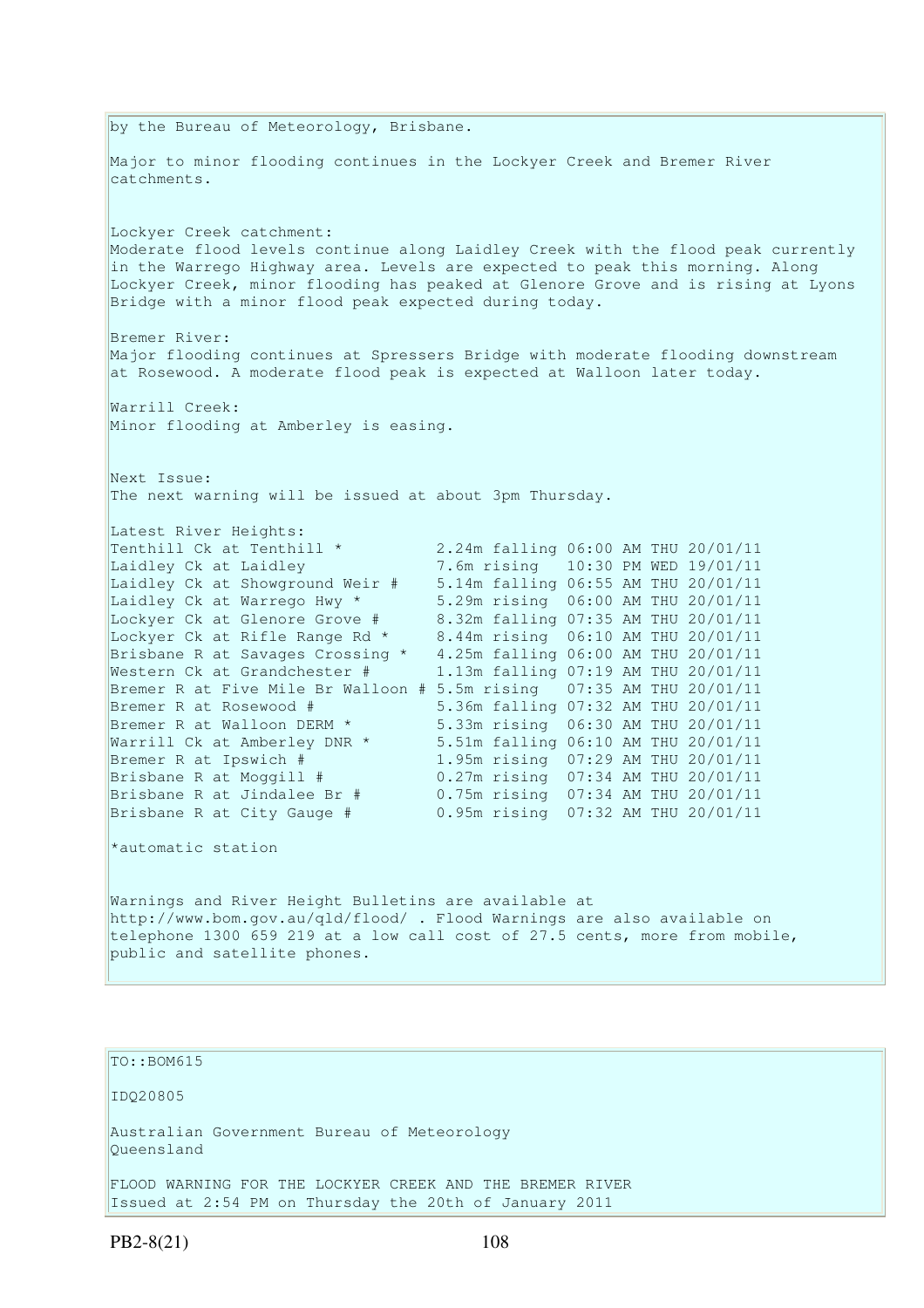by the Bureau of Meteorology, Brisbane. Moderate to minor flooding continues to ease in the Lockyer Creek and Bremer River catchments. Lockyer Creek catchment: Minor flooding continues along Lockyer Creek with the flood peak currently in the Lyons Bridge area. Levels will fall gradually overnight and during Friday. Bremer River: Moderate flooding is easing at Spressers Bridge and at Rosewood. A moderate flood peak is currently in the Walloon area. Levels will fall gradually overnight and during Friday. Next Issue: The next warning will be issued by 9am Friday. Latest River Heights: Tenthill Ck at Tenthill \* 2.16m steady 11:00 AM THU 20/01/11 Laidley Ck at Lentential Company of the Tender of Tender of Tender 10:30 PM WED 19/01/11<br>Taidley Ck at Showground Weir # 5m falling 02:28 PM THU 20/01/11 Laidley Ck at Showground Weir # 5m falling 02:28 PM THU 20/01/11 Laidley Ck at Warrego Hwy \* 4.62m falling 01:00 PM THU 20/01/11 Lockyer Ck at Glenore Grove # 6.46m falling 02:37 PM THU 20/01/11 Lockyer Ck at Rifle Range Rd \* 10.84m rising 11:40 AM THU 20/01/11 Brisbane R at Savages Crossing \* 4.18m falling 11:40 AM THU 20/01/11 Western Ck at Grandchester # 0.73m falling 02:07 PM THU 20/01/11 Bremer R at Five Mile Br Walloon # 4.92m falling 02:35 PM THU 20/01/11 Bremer R at Rosewood # 4.44m falling 02:32 PM THU 20/01/11 Bremer R at Walloon DERM \* 6.55m falling 01:00 PM THU 20/01/11 Warrill Ck at Amberley DNR \* 4.83m falling 11:40 AM THU 20/01/11 Bremer R at Ipswich # 4.45m rising 02:28 PM THU 20/01/11 Brisbane R at Moggill # 1.82m falling 02:37 PM THU 20/01/11 Brisbane R at Jindalee Br # 1.4m falling 02:34 PM THU 20/01/11 Brisbane R at City Gauge # 0.16m falling 02:29 PM THU 20/01/11 \*automatic station Warnings and River Height Bulletins are available at http://www.bom.gov.au/qld/flood/ . Flood Warnings are also available on telephone 1300 659 219 at a low call cost of 27.5 cents, more from mobile, public and satellite phones.

TO::BOM615

IDQ20805

Australian Government Bureau of Meteorology Queensland

FLOOD WARNING FOR THE LOCKYER CREEK AND THE BREMER RIVER Issued at 5:55 PM on Thursday the 20th of January 2011 by the Bureau of Meteorology, Brisbane.

Moderate to minor flooding continues to ease in the Lockyer Creek and Bremer River catchments.

PB2-8(21) 109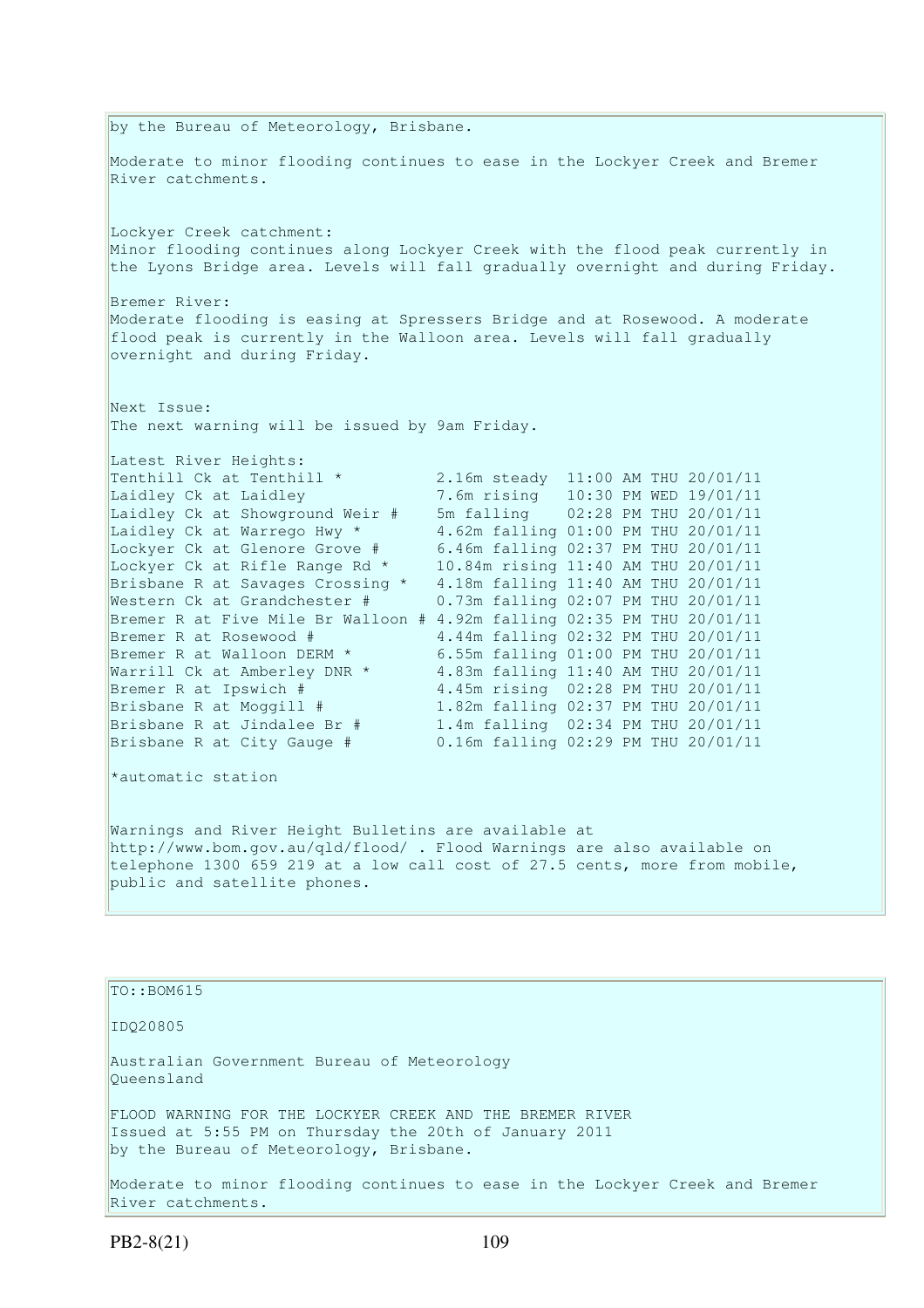Kholo Creek: Very Fast rises have been reported to the Bureau along Kholo Creek upstream of the Karalee area in the last hour. Lockyer Creek catchment: Minor flooding continues along Lockyer Creek with the flood peak currently in the Lyons Bridge area. Levels will fall gradually overnight and during Friday. Bremer River: Moderate flooding is easing at Spressers Bridge and at Rosewood. A moderate flood peak is currently in the Walloon area. Levels will fall gradually overnight and during Friday. Next Issue: The next warning will be issued by 9am Friday. Latest River Heights: Tenthill Ck at Tenthill \* 2.12m steady 04:00 PM THU 20/01/11 Laidley Ck at Laidley 7.6m rising 10:30 PM WED 19/01/11 Laidley Ck at Showground Weir # 4.96m falling 05:13 PM THU 20/01/11 Laidley Ck at Warrego Hwy \* 4.42m falling 04:00 PM THU 20/01/11 Lockyer Ck at Glenore Grove # 6m falling 05:33 PM THU 20/01/11 Lockyer Ck at Rifle Range Rd \* 10.7m falling 02:40 PM THU 20/01/11 Brisbane R at Savages Crossing \* 4.12m rising 02:30 PM THU 20/01/11 Western Ck at Grandchester # 0.63m falling 04:28 PM THU 20/01/11 Bremer R at Five Mile Br Walloon # 4.24m falling 05:38 PM THU 20/01/11 Bremer R at Rosewood # 4.12m falling 05:29 PM THU 20/01/11 Bremer R at Walloon DERM \* 5.95m falling 04:00 PM THU 20/01/11 Warrill Ck at Amberley DNR \* 4.61m falling 02:30 PM THU 20/01/11 Bremer R at Ipswich # 4.2m falling 05:29 PM THU 20/01/11 Brisbane R at Moggill # 1.12m falling 05:28 PM THU 20/01/11 Brisbane R at Jindalee Br # 0.6m falling 05:28 PM THU 20/01/11 Brisbane R at City Gauge  $#$   $-0.55$ m falling 04:47 PM THU 20/01/11 \*automatic station Warnings and River Height Bulletins are available at http://www.bom.gov.au/qld/flood/ . Flood Warnings are also available on telephone 1300 659 219 at a low call cost of 27.5 cents, more from mobile, public and satellite phones.

TO::BOM615 IDQ20805 Australian Government Bureau of Meteorology Queensland FINAL FLOOD WARNING FOR THE LOCKYER CREEK AND THE BREMER RIVER Issued at 6:50 AM on Friday the 21st of January 2011 by the Bureau of Meteorology, Brisbane.